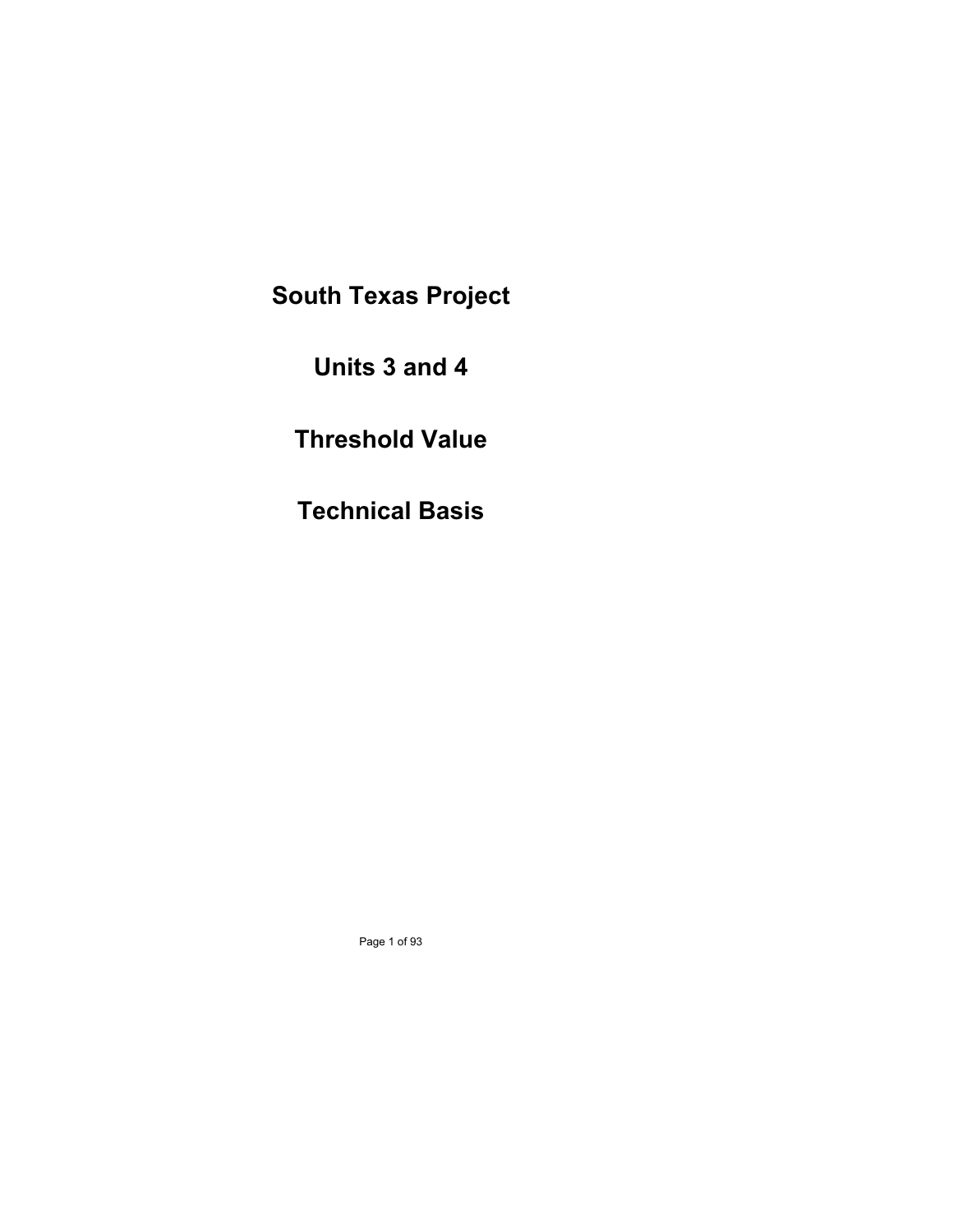# **Reference**

The technical basis for the Threshold Value scheme presented in this document is Revision 5 to NEI 99-01, Methodology for the Development of Threshold Values.

Page 2 of 93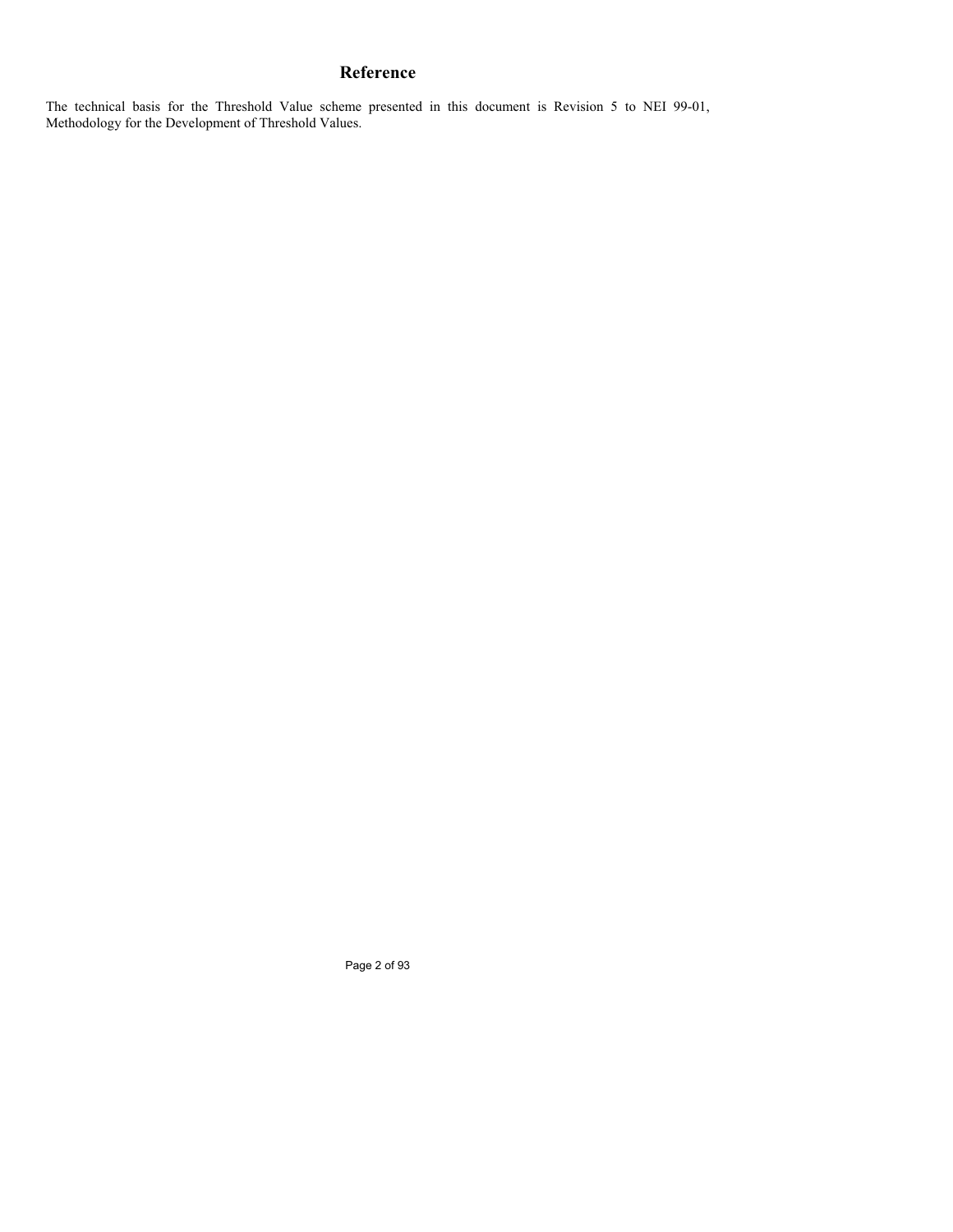## **ACRONYMS & ABBREVIATIONS**

|                          | APRM Average Power Range Monitor                                            |
|--------------------------|-----------------------------------------------------------------------------|
|                          | ATWS Anticipated Transient Without Scram                                    |
|                          | BWR Boiling Water Reactor                                                   |
|                          | CDECommitted Dose Equivalent                                                |
|                          | CFRCode of Federal Regulations                                              |
| CTMT/CNMTContainment     |                                                                             |
| DCDirect Current         |                                                                             |
| DHR Decay Heat Removal   |                                                                             |
|                          | DOT Department of Transportation                                            |
| EALThreshold Value       |                                                                             |
|                          | ECCSEmergency Core Cooling System                                           |
|                          |                                                                             |
|                          |                                                                             |
|                          |                                                                             |
|                          | EOP Emergency Operating Procedure                                           |
|                          | EPA Environmental Protection Agency                                         |
|                          | EPG Emergency Procedure Guideline                                           |
|                          | EPIP Emergency Plan Implementing Procedure                                  |
|                          | EPRIElectric Power Research Institute                                       |
|                          |                                                                             |
|                          |                                                                             |
|                          | ESW Emergency Service Water                                                 |
|                          | FAAFederal Aviation Administration                                          |
|                          | FBI Federal Bureau of Investigation                                         |
|                          | FEMA Federal Emergency Management Agency                                    |
|                          | FSARFinal Safety Analysis Report                                            |
| GE General Emergency     |                                                                             |
|                          | HPCFHigh Pressure Core Flooder                                              |
|                          |                                                                             |
|                          | IPEEEIndividual Plant Examination of External Events (Generic Letter 88-20) |
|                          |                                                                             |
|                          | LCOLimiting Condition of Operation                                          |
|                          | LERLicensee Event Report                                                    |
|                          | LFL Lower Flammability Limit                                                |
|                          | LOCALoss of Coolant Accident                                                |
| LPFLLow Pressure Flooder |                                                                             |
| LWRLight Water Reactor   |                                                                             |
|                          |                                                                             |
|                          |                                                                             |
|                          |                                                                             |
| MW Megawatt              |                                                                             |
|                          | NEINuclear Energy Institute                                                 |
|                          |                                                                             |
| NPP Nuclear Power Plant  | NRC Nuclear Regulatory Commission                                           |
|                          | NSSS Nuclear Steam Supply System                                            |
|                          | NORAD North American Aerospace Defense Command                              |
|                          | NOUE Notification Of Unusual Event                                          |
|                          | NUMARC Nuclear Management and Resources Council                             |
|                          | OBEOperating Basis Earthquake                                               |
|                          |                                                                             |
|                          | OCA Owner Controlled Area                                                   |
|                          | ODCM/ODAM Off-site Dose Calculation (Assessment) Manual                     |

 $\overline{\phantom{a}}$ 

Page 3 of 93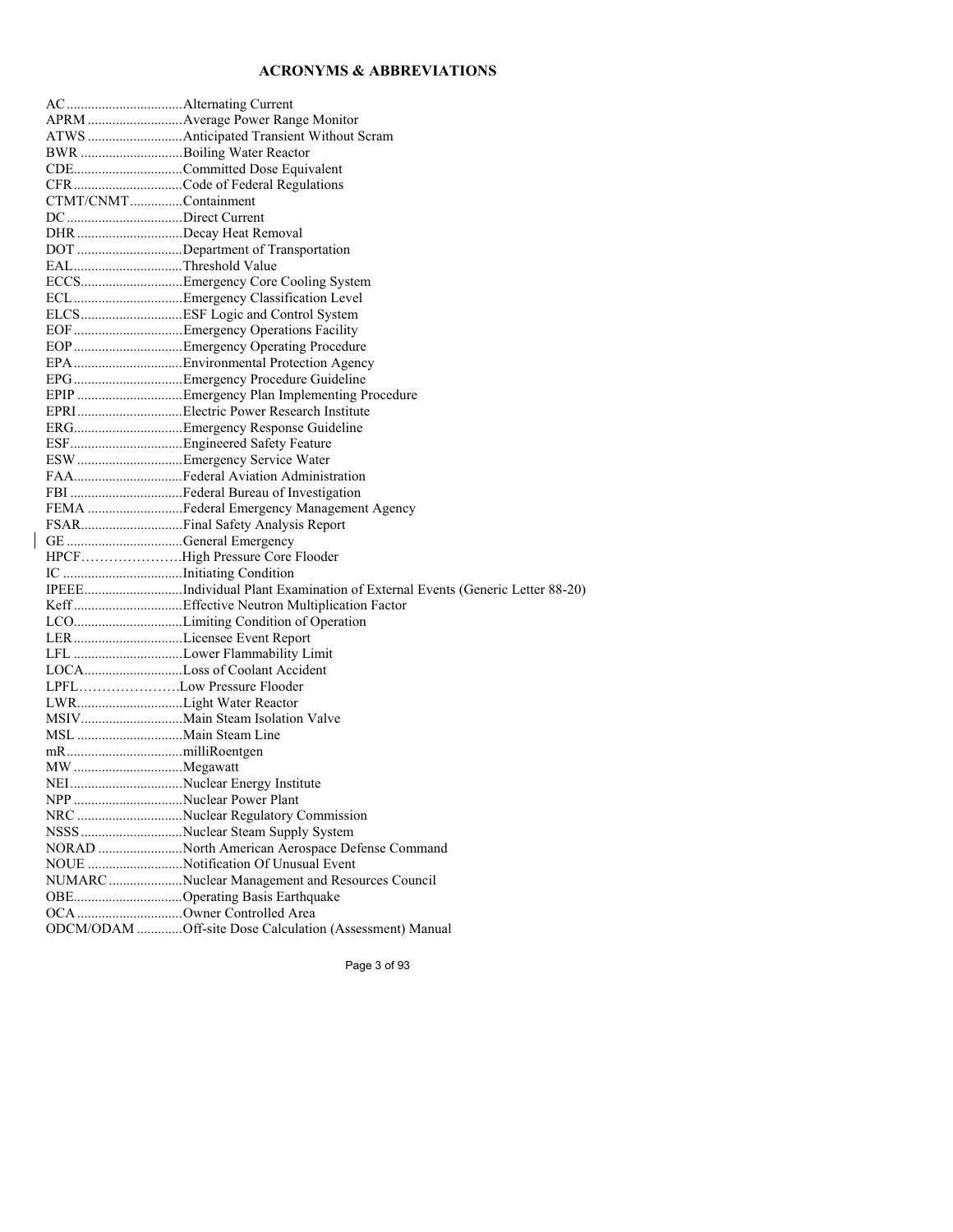|                        | ORO Off-site Response Organization                                      |
|------------------------|-------------------------------------------------------------------------|
|                        |                                                                         |
|                        |                                                                         |
|                        | PRA/PSA Probabilistic Risk Assessment / Probabilistic Safety Assessment |
|                        |                                                                         |
|                        |                                                                         |
|                        | RCCReactor Control Console                                              |
|                        | RCIC Reactor Core Isolation Cooling                                     |
|                        | RCS Reactor Coolant System                                              |
|                        | rem Roentgen Equivalent Man                                             |
|                        | RPS Reactor Protection System                                           |
|                        | RPVReactor Pressure Vessel                                              |
|                        | RVLIS Reactor Vessel Level Indicating System                            |
|                        | RWCUReactor Water Cleanup                                               |
|                        | SBGTS Stand-By Gas Treatment System                                     |
|                        |                                                                         |
|                        |                                                                         |
|                        | SPDSSafety Parameter Display System                                     |
|                        | SROSenior Reactor Operator                                              |
|                        |                                                                         |
|                        | TEDE Total Effective Dose Equivalent                                    |
| TAF Top of Active Fuel |                                                                         |
|                        | TSC Technical Support Center                                            |
|                        |                                                                         |

Page 4 of 93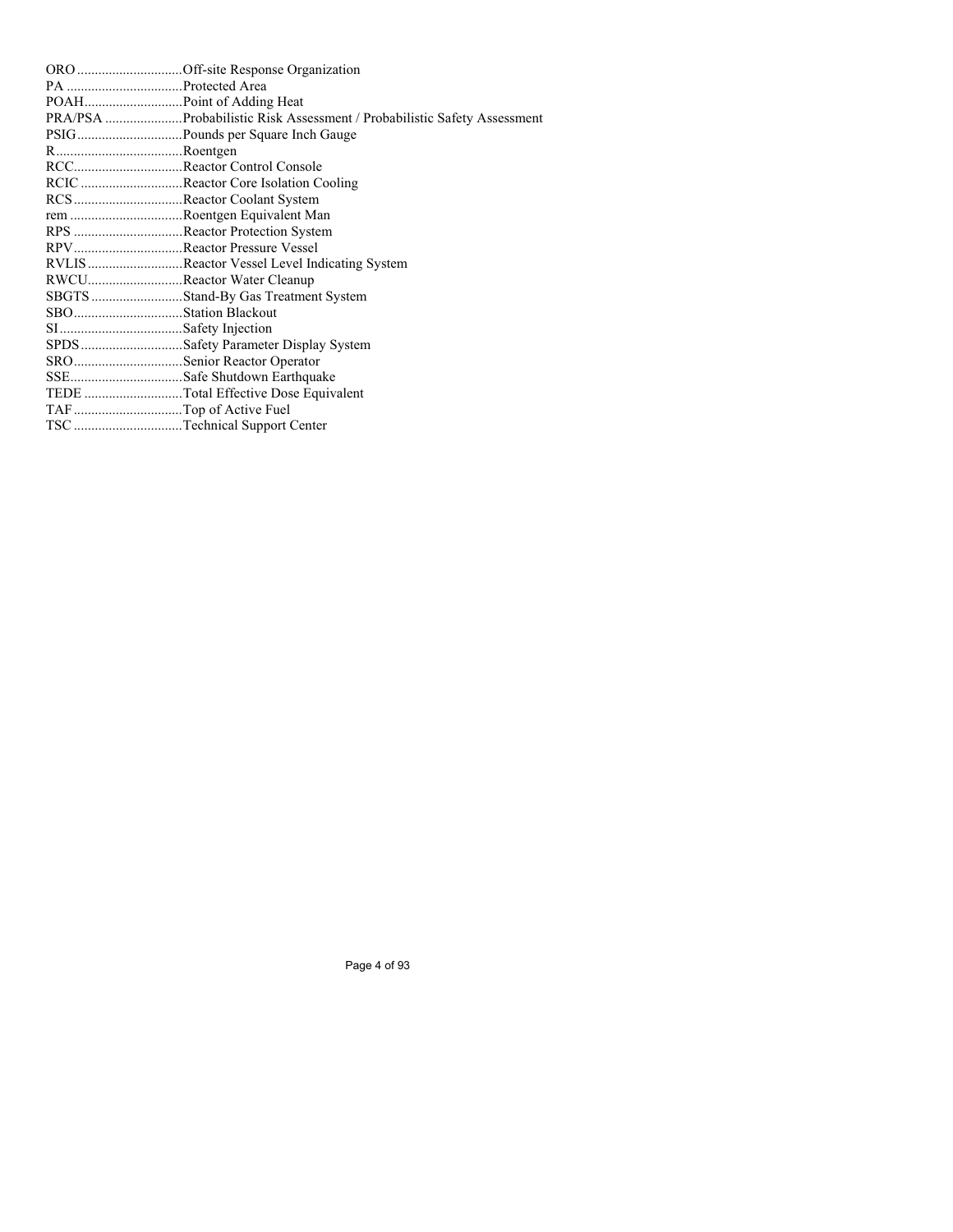### **1.0 METHODOLOGY FOR DEVELOPMENT OF THRESHOLD VALUES**

#### **1.1 Background**

The NEI EAL Task Force developed a systematic approach and supporting basis for EAL development. This methodology developed a set of generic EAL guidelines, together with the basis for each, such that they could be used and adapted by each utility on a consistent basis. The review of the industry's experiences with EALs, in conjunction with regulatory considerations, was applied directly to the development of this generic set of EAL guidelines. The generic guidelines were intended to clearly define conditions that represent increasing risk to the public and can give consistent classifications when applied at different sites.

The original EAL Task Force identified eight characteristics that were to be incorporated into model EALs. Experience to date has shown these considerations to be VALID. These were:

- (1) Consistency (i.e., the EALs would lead to similar decisions under similar circumstances at different plants);
- (2) Human engineering and user friendliness;
- (3) Potential for classification upgrade only when there is an increasing threat to public health and safety;
- (4) Ease of upgrading and downgrading;
- (5) Thoroughness in addressing, and disposing of, the issues of completeness and accuracy raised regarding NUREG-0654, Appendix 1;
- (6) Technical completeness and appropriateness for each classification level;
- (7) A logical progression in classification for combinations of multiple events;
- (8) Objective, observable values.

The information is presented by Recognition Category:

- $\bullet$ R - Abnormal Rad Levels/Radiological Effluent
- -C - Cold Shutdown./ Refueling System Malfunction
- -F - Fission Product Barrier Degradation
- -H - Hazards and Other Conditions Affecting Plant Safety
- -S - System Malfunction

Each of the EAL guides in Recognition Categories R, C, H, and S is structured in the following way:

- -Recognition Category - As described above.
- -Emergency Class - NOUE, Alert, Site Area Emergency or General Emergency.
- -Initiating Condition - Symptom- or Event-Based, Generic Identification and Title.
- - Operating Mode Applicability - Power Operation, Hot Standby, Hot Shutdown, Cold Shutdown, Refueling, Defueled, All, or Not Applicable.
- $\bullet$ Threshold Value(s) corresponding to the IC.
- - Basis information for plant-specific readings and factors that may relate to changing the generic IC or EAL to a different emergency class, such as for Loss of All AC Power.
- -EAL developer information – Information used to aid licensees in the development of site specific EALs.

For Recognition Category F, the EAL information is presented in a matrix format. The presentation method was chosen to clearly show the synergism among the EALs and to support more accurate dynamic assessments. For category F, the EALs are arranged by safety function, or fission product barrier. Classifications are based on various combinations of function or barrier challenges.

The EAL Guidance has the primary threshold for NOUE as operation outside the safety envelope for the plant as defined by plant technical specifications, including LCOs and Action Statement Times. In addition, certain precursors

Page 5 of 93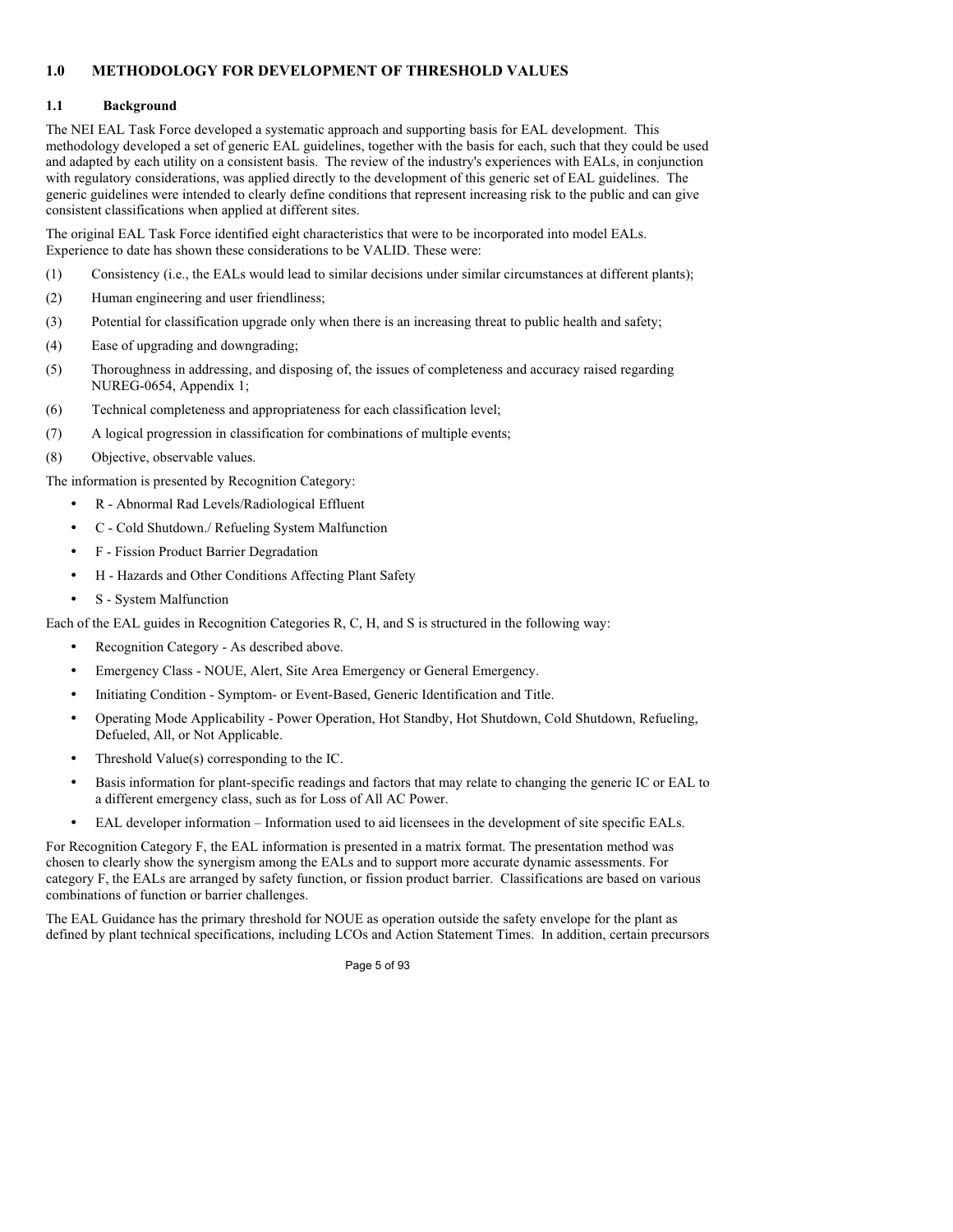of more serious events such as loss of offsite AC power and earthquakes are included in NOUE EALs. This provides a clear demarcation between the lowest emergency class and "non-emergency" notifications specified by 10 CFR 50.72.

#### **1.2 Regulatory Context**

Title 10, Code of Federal Regulations, Part 50 provides the regulations that govern emergency preparedness at nuclear power plants. Nuclear power reactor licensees are required to have NRC-approved "emergency response plans" for dealing with "radiological emergencies." The requirements call for both onsite and offsite emergency response plans, with the offsite plans being those approved by FEMA and used by the State and local authorities. This document deals with the utilities' approved onsite plans and procedures for response to radiological emergencies at nuclear power plants, and the links they provide to the offsite plans.

Section 50.47 of Title 10 of the Code of Federal Regulations (10 CFR 50.47), entitled "Emergency Plans," states the requirement for such plans. Part  $(a)(1)$  of this regulation states that "no operating license will be issued unless a finding is made by NRC that there is reasonable assurance that adequate protective measures can and will be taken in the event of a radiological emergency."

The major portion of 10 CFR 50.47 lists "standards" that emergency response plans must meet. The standards constitute a detailed list of items to be addressed in the plans. Of particular importance to this project is the fourth standard, which addresses "emergency classification" and "action levels." These terms, however, are not defined in the regulation.

10 CFR 50.54, "Conditions of licenses," emphasizes that power reactor licensees must "follow, and maintain in effect, emergency plans which meet the standards in Part 50.47(b) and the requirements in Appendix E to this part." The remainder of this part deals primarily with required implementation dates.

10 CFR 50.54(q) allows licensees to make changes to emergency plans without prior Commission approval only if: (a) the changes do not decrease the effectiveness of the plans and (b) the plans, as changed, continue to meet 10 CFR 50.47(b) standards and 10 CFR 50 Appendix E requirements. The licensee must keep a record of any such changes. Proposed changes that decrease the effectiveness of the approved emergency plans may not be implemented without application to and approval by the Commission.

10 CFR 50.72 deals with "Immediate notification requirements for operating nuclear power reactors." The "immediate" notification section actually includes three types of reports: (1) immediately after notification of State or local agencies (for emergency classification events); (2) one-hour reports; and, (3) four-hour reports.

Although 10 CFR 50.72 contains significant detail, it does not define either "Emergency Class" or "Threshold Value." But one-hour and four-hour reports are listed as "non-emergency events," namely, those which are "not reported as a declaration of an Emergency Class." Certain

10 CFR 50.72 events can also meet the Notification of Unusual Event emergency classification if they are precursors of more serious events. These situations also warrant anticipatory notification of state and local officials. (See Section 3.7, "Emergency Class Descriptions.")

By footnote, the reader is directed from 10 CFR 50.72 to 10 CFR 50 Appendix E, for information concerning "Emergency Classes."

10 CFR 50.73 describes the "Licensee event report system," which requires submittal of follow-up written reports within thirty days of required notification of NRC.

10 CFR 50 Appendix E, Section B, "Assessment Actions," mandates that emergency plans must contain "Threshold Values." EALs are to be described for: (1) determining the need for notification and participation of various agencies, and (2) determining when and what type of protective measures should be considered. Appendix E continues by stating that the EALs are to be based on: (1) in-plant conditions; (2) in-plant instrumentation; (3) onsite monitoring; and (4) offsite monitoring.

10 CFR 50 Appendix E, Section C, "Activation of Emergency Organization," also addresses "emergency classes" and "Threshold Values." This section states that EALs are to be based on: (1) onsite radiation monitoring information; (2) offsite radiation monitoring information; and, (3) readings from a number of plant sensors that indicate a potential emergency, such as containment pressure and the response of the Emergency Core Cooling System. This section also

Page 6 of 93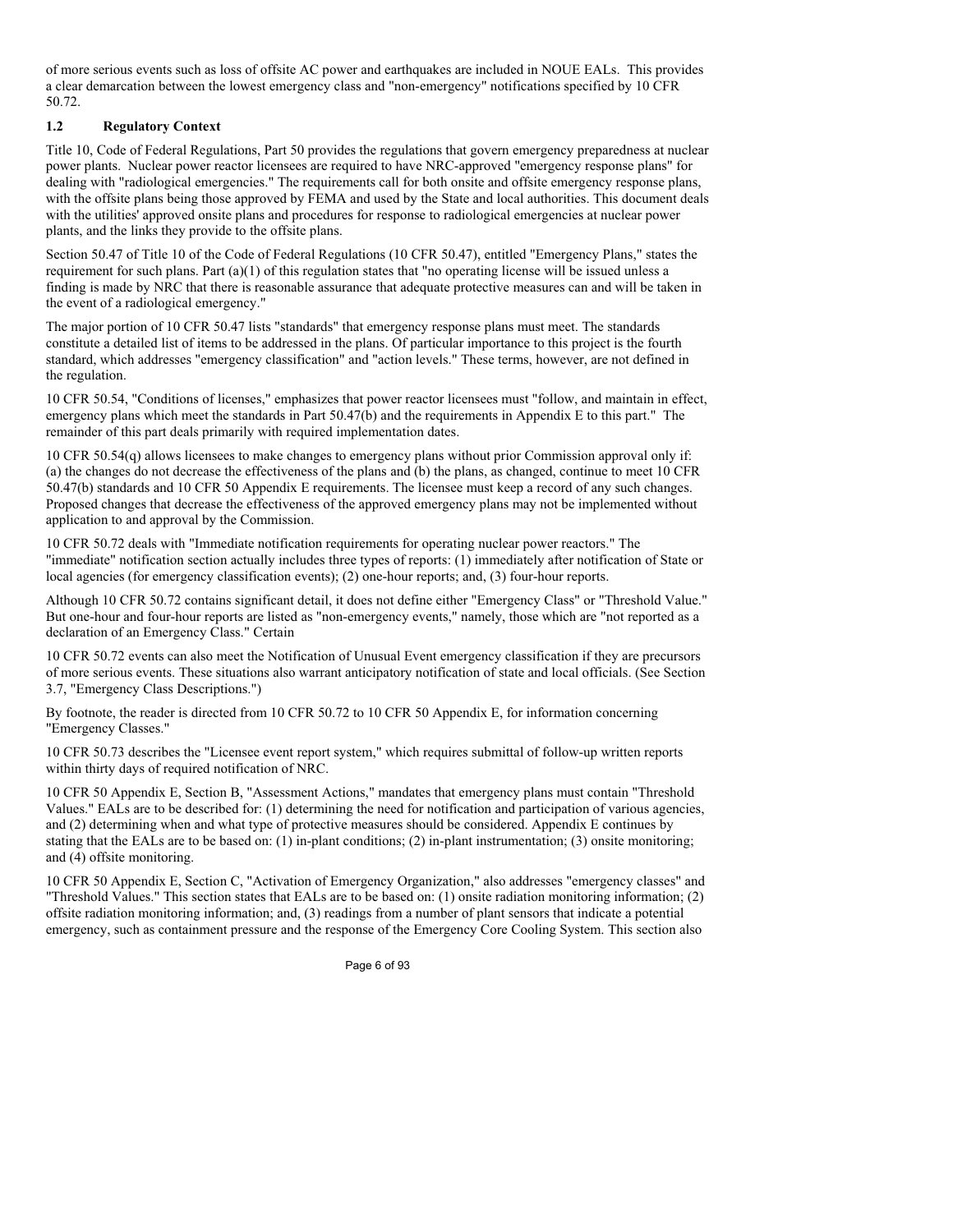states that "emergency classes" shall include: (1) Notification of Unusual Events (NOUEs), (2) Alert, (3) Site Area Emergency, and (4) General Emergency.

These regulations are supplemented by various regulatory guidance documents. A significant document that has dealt specifically with EALs is NUREG-0654/FEMA-REP-1, "Criteria for Preparation and Evaluation of Radiological Emergency Response Plans and Preparedness in Support of Nuclear Power Plants," October 1980.

#### **1.3 Definitions Used to Develop EAL Methodology**

Based on the above review of regulations, review of common utility usage of terms, discussions among Task Force members, and existing published information, the following definitions apply to the generic EAL methodology:

**EMERGENCY CLASS**: One of a minimum set of names or titles, established by the NRC, for grouping off normal nuclear power plant conditions according to (1) their relative radiological seriousness, and (2) the time-sensitive onsite and off-site radiological emergency preparedness actions necessary to respond to such conditions. The existing radiological emergency classes, in ascending order of seriousness, are called:

- (Notification of) Unusual Event (UE)
- Alert
- Site Area Emergency (SAE)
- General Emergency (GE)

**INITIATING CONDITION (IC)**: One of a predetermined subset of nuclear power plant conditions where either the potential exists for a radiological emergency, or such an emergency has occurred.

**Discussion:** In NUREG-0654, the NRC introduced, but does not define, the term "initiating condition." Since the term is commonly used in nuclear power plant emergency planning, the definition above has been developed and combines both regulatory intent and the greatest degree of common usage among utilities.

Defined in this manner, an IC is an emergency condition which sets it apart from the broad class of conditions that may or may not have the potential to escalate into a radiological emergency. It can be a continuous, measurable function that is outside technical specifications, such as elevated RCS temperature or falling reactor coolant level (a symptom). It also encompasses occurrences such as FIRE (an event) or reactor coolant pipe failure (an event or a barrier breach).

**THRESHOLD VALUE (EAL):** A pre-determined, site-specific, observable threshold for a plant IC that places the plant in a given emergency class. An EAL can be: an instrument reading; an equipment status indicator; a measurable parameter (on-site or off-site); a discrete, observable event; results of analyses; entry into specific emergency operating procedures; or another phenomenon which, if it occurs, indicates entry into a particular emergency class.

**Discussion:** The term "Threshold Value" has been defined by example in the regulations, as noted in the above discussion concerning regulatory background. The term had not, however, been defined operationally in a manner to address all contingencies.

There are times when an EAL will be a threshold point on a measurable continuous function, such as a primary system coolant leak that has exceeded technical specifications for a specific plant.

At other times, the EAL and the IC will coincide, both identified by a discrete event that places the plant in a particular emergency class. For example, "Train Derailment On-site" is an example of an "NOUE" IC in NUREG-0654 that also can be an event-based EAL.

#### **1.4 Emergency Class Descriptions**

There are three considerations related to emergency classes. These are:

- (1) The potential impact on radiological safety, either as known now or as can be reasonably projected;
- (2) How far the plant is beyond its predefined design, safety, and operating envelopes; and

Page 7 of 93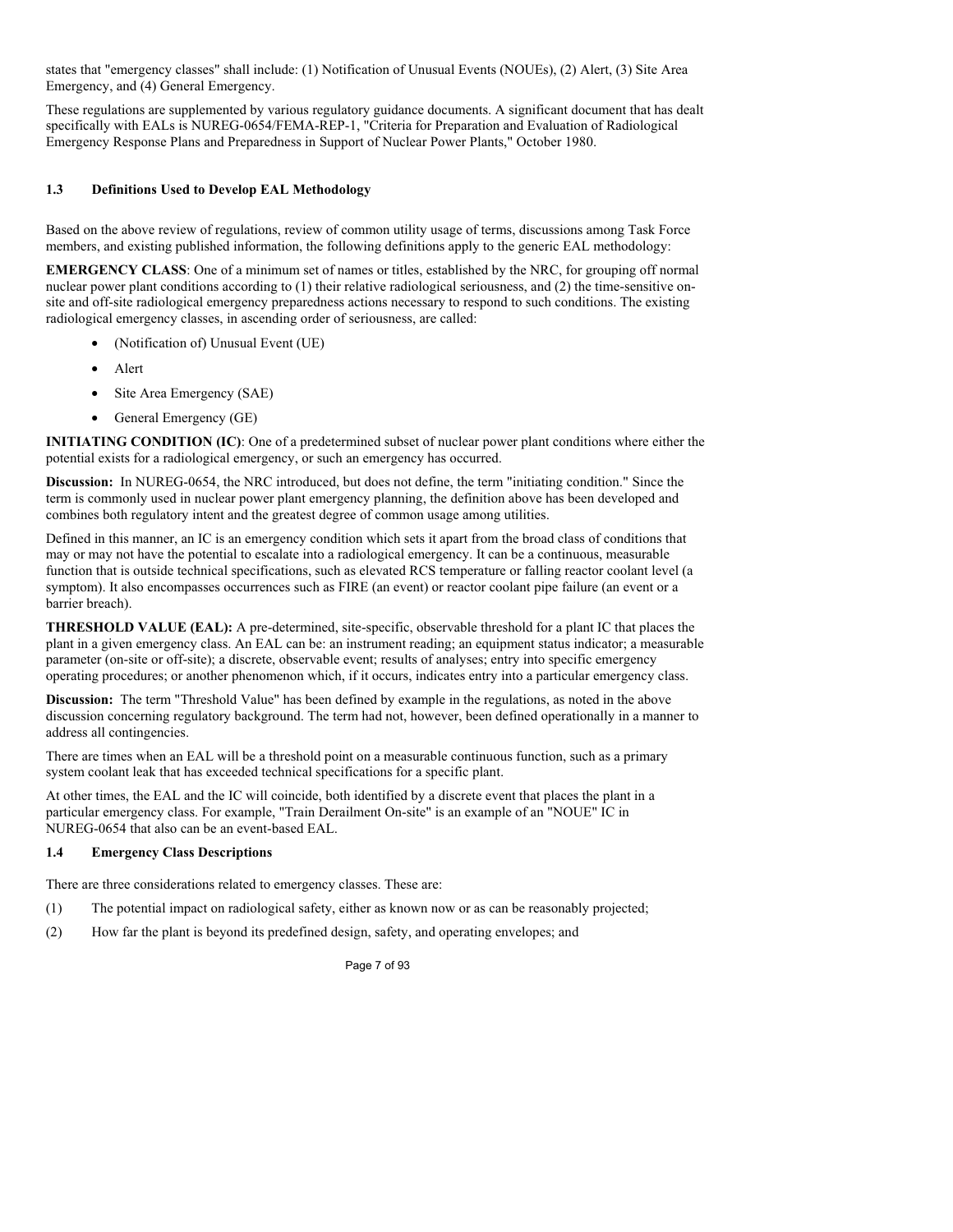(3) Whether or not conditions that threaten health are expected to be confined to within the site boundary.

The ICs deal explicitly with radiological safety impact by escalating from levels corresponding to releases within regulatory limits to releases beyond EPA Protective Action Guideline (PAG) plume exposure levels. In addition, the "Discussion" sections below include off-site dose consequence considerations that were not included in NUREG-0654 Appendix 1.

#### **NOTIFICATION OF UNUSUAL EVENT (NOUE):**

Events are in process or have occurred which indicate a potential degradation of the level of safety of the plant or indicate a security threat to facility protection has been initiated. No releases of radioactive material requiring off-site response or monitoring are expected unless further degradation of safety systems occurs.

**Discussion:** Potential degradation of the level of safety of the plant is indicated primarily by exceeding plant technical specification Limiting Condition of Operation (LCO) allowable action statement time for achieving required mode change. Precursors of more serious events should also be included because precursors do represent a potential degradation in the level of safety of the plant. Minor releases of radioactive materials are included. In this emergency class, however, releases do not require monitoring or off-site response.

#### **ALERT:**

Events are in process or have occurred which involve an actual or potential substantial degradation of the level of safety of the plant or a security event that involves probable life threatening risk to site personnel or damage to site equipment because of HOSTILE ACTION. Any releases are expected to be limited to small fractions of the EPA PAG exposure levels.

**Discussion:** Rather than discussing the distinguishing features of "potential degradation" and "potential substantial degradation," a comparative approach would be to determine whether increased monitoring of plant functions is warranted at the Alert level as a result of safety system degradation. This addresses the operations staff's need for help, independent of whether an actual decrease in plant safety is determined. This increased monitoring can then be used to better determine the actual plant safety state, whether escalation to a higher emergency class is warranted, or whether de-escalation or termination of the emergency class declaration is warranted. Dose consequences from these events are small fractions of the EPA PAG plume exposure levels.

#### **SITE AREA EMERGENCY (SAE):**

Events are in process or have occurred which involve actual or likely major failures of plant functions needed for protection of the public or HOSTILE ACTIONS that result in intentional damage or malicious acts; 1) toward site personnel or equipment that could lead to the likely failure of or; 2) that prevent effective access to, equipment needed for the protection of the public. Any releases are not expected to result in exposure levels which exceed EPA PAG exposure levels beyond the site boundary.

**Discussion:** The discriminator (threshold) between Site Area Emergency and General Emergency is whether or not the EPA PAG plume exposure levels are expected to be exceeded outside the site boundary. This threshold, in addition to dynamic dose assessment considerations discussed in the EAL guidelines, clearly addresses NRC and offsite emergency response agency concerns as to timely declaration of a General Emergency.

#### **GENERAL EMERGENCY (GE):**

Events are in process or have occurred which involve actual or IMMINENT substantial core degradation or melting with potential for loss of containment integrity or HOSTILE ACTION that results in an actual loss of physical control of the facility. Releases can be reasonably expected to exceed EPA Protective Action Guideline exposure levels offsite for more than the immediate site area.

**Discussion:** The bottom line for the General Emergency is whether evacuation or sheltering of the general public is indicated based on EPA PAGs, and therefore should be interpreted to include radionuclide release regardless of cause. In addition, it should address concerns as to uncertainties in systems or structures (e.g. containment) response, and also events such as waste gas tank releases and severe spent fuel pool events postulated to occur at high population density sites. To better assure timely notification, EALs in this category must primarily be expressed in terms of plant function status, with secondary reliance on dose projection. In terms of fission product barriers, loss of two barriers with loss or potential loss of the third barrier constitutes a General Emergency.

Page 8 of 93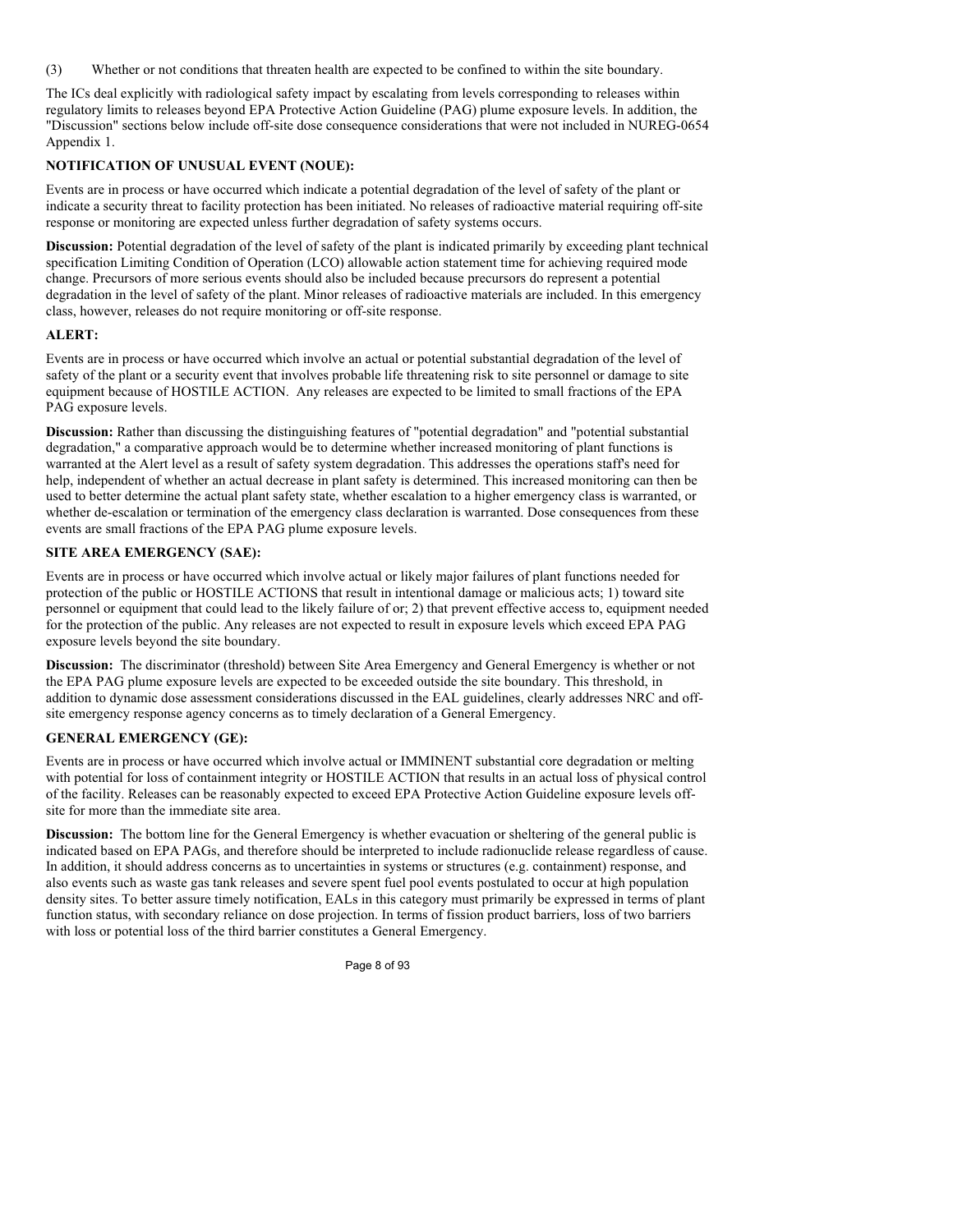#### **1.5 Emergency Class Thresholds**

The most common bases for establishing these boundaries are the technical specifications and setpoints for each plant that have been developed in the design basis calculations and the Final Safety Analysis Report (FSAR).

For those conditions that are easily measurable and instrumented, the boundary is likely to be the EAL (observable by plant staff, instrument reading, alarm setpoint, etc.) that indicates entry into a particular emergency class. For example, the main steam line radiation monitor may detect high radiation that triggers an alarm.. This same radiation level threshold, depending on plant-specific parameters, also may be the appropriate EAL for a direct entry into an emergency class.

In addition to the continuously measurable indicators, such as coolant temperature, coolant levels, leak rates, containment pressure, etc., the FSAR provides indications of the consequences associated with design basis events. Examples would include steam pipe breaks, MSIV malfunctions, and other anticipated events that, upon occurrence, place the plant immediately into an emergency class.

Another approach for defining these boundaries is the use of a plant-specific probabilistic safety assessment (PSA also known as probabilistic risk analysis, PRA). PSAs have been completed for all individual plants PSAs can be used as a good first approximation of the relevant ICs and risk associated with emergency conditions for existing plants. Each plant has an Individual Plant Evaluation (IPE) and an Individual Plant Evaluation for External Events (IPEEE). Generic insights from a PSA/ PRA, the IPE, IPEEE and related severe accident assessments which apply to EALs and emergency class determinations are:

- 1. Core damage frequency at many BWRs is dominated by sequences involving prolonged loss of all AC power. In addition, prolonged loss of all AC power events are extremely important at PWRs. This would indicate that should this occur, and AC power is not restored within 15 minutes, entry into the emergency class at no lower than a Site Area Emergency, when the plant was initially at power, would be appropriate. This implies that precursors to loss of all AC power events should appropriately be included in the EAL structure.
- 2. For severe core damage events, uncertainties exist in phenomena important to accident progressions leading to containment failure. Because of these uncertainties, predicting containment integrity may be difficult in these conditions. This is why maintaining containment integrity alone following sequences leading to severe core damage may be an insufficient basis for not escalating to a General Emergency.
- 3. PRAs show that leading contributors to latent fatalities were containment bypass, large LOCA with early containment failure, Station Blackout longer than 8 hours (e.g., LOCA consequences of Station Blackout), and reactor coolant pump seal failure. This indicates that generic EAL methodology must be sufficiently rigorous to address these sequences in a timely fashion.

Another critical element of the analysis to arrive at these threshold (boundary) conditions is the time that the plant might stay in that condition before moving to a higher emergency class. In particular, station blackout coping analyses performed in response to 10 CFR 50.63 and Regulatory Guide 1.155, "Station Blackout," may be used to determine whether a specific plant enters a Site Area Emergency or a General Emergency directly, and when escalation to General Emergency is indicated. The time dimension is critical to the EAL since the purpose of the emergency class for state and local officials is to notify them of the level of mobilization that may be necessary to handle the emergency. This is particularly true when a Site Area Emergency or General Emergency is IMMINENT. Establishing EALs for such conditions must take estimated evacuation time into consideration to minimize the potential for the plume to pass while evacuation is underway.

Regardless of whether or not containment integrity is challenged, it is possible for significant radioactive inventory within containment to result in EPA PAG plume exposure levels being exceeded even assuming containment is within technical specification allowable leakage rates. With or without containment challenge, however, a major release of radioactivity requiring off-site protection actions from core damage is not possible unless a major failure of fuel cladding allows radioactive material to be released from the core into the reactor coolant. NUREG-1228, "Source Estimations During Incident Response to Severe Nuclear Power Plant Accidents," indicates that such conditions do not exist when the amount of clad damage is less than 20%.

Page 9 of 93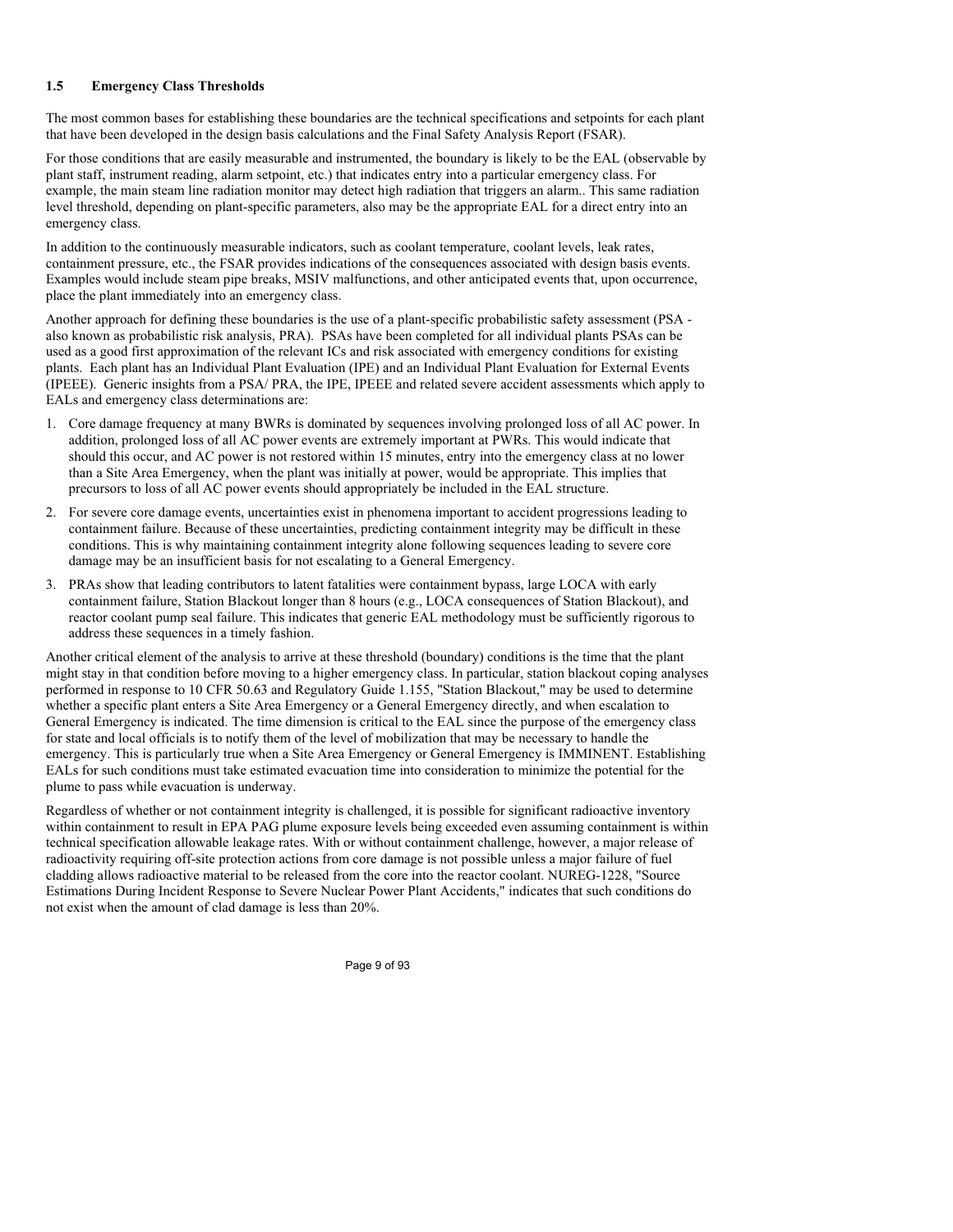#### **1.6 Threshold Values**

Planned evolutions involve preplanning to address the limitations imposed by the condition, the performance of required surveillance testing, and the implementation of specific controls prior to knowingly entering the condition. Planned evolutions to test, manipulate, repair, perform maintenance or modifications to systems and equipment that result in an EAL Threshold Value being met or exceeded are not subject to classification and activation requirements as long as the evolution proceeds as planned. However, these conditions may be subject to the reporting requirements of 10 CFR 50.72.

Classifications are based on evaluation of each Unit. All classifications are to be based upon VALID indications, reports or conditions. Indications, reports or conditions are considered VALID when they are verified by (1) an instrument channel check, or (2) indications on related or redundant indications, or (3) by direct observation by plant personnel, such that doubt related to the indication's operability, the condition's existence, or the report's accuracy is removed. Implicit in this definition is the need for timely assessment.

With the emergency classes defined, the thresholds that must be met for each EAL to be placed under the emergency class can be determined. There are two basic approaches to determining these EALs. EALs and emergency class boundaries coincide for those continuously measurable, instrumented ICs, such as radioactivity, core temperature, coolant levels, etc. For these ICs, the EAL will be the threshold reading that most closely corresponds to the emergency class description using the best available information.

For discrete (discontinuous) events, the approach will have to be somewhat different. Typically, in this category are internal and external hazards such as FIRE or earthquake. The purpose for including hazards in EALs is to assure that station personnel and off-site emergency response organizations are prepared to deal with consequential damage these hazards may cause. If, indeed, hazards have caused damage to safety functions or fission product barriers, this should be confirmed by symptoms or by observation of such failures. Therefore, it may be appropriate to enter an Alert status for events approaching or exceeding design basis limits such as Operating Basis Earthquake (OBE), design basis wind loads, FIRE within VITAL AREAS, etc. This would give the operating staff additional support and improved ability to determine the extent of plant damage. If damage to barriers or challenges to Critical Safety Functions (CSFs) have occurred or are identified, then the additional support can be used to escalate or terminate the emergency class based on what has been found. Of course, security events must reflect potential for increasing security threat levels.

The EOPs contain detailed instructions regarding the monitoring of these functions and provides a scheme for classifying the significance of the challenge to the functions. In providing EALs based on these schemes, the emergency classification can flow from the EOP assessment rather than being based on a separate EAL assessment. This is desirable as it reduces ambiguity and the time necessary to classify the event.

Although the majority of the EALs provide very specific thresholds, the Emergency Director must remain alert to events or conditions that lead to the conclusion that exceeding the EAL threshold is IMMINENT. If, in the judgment of the Emergency Director, an IMMINENT situation is at hand, the classification should be made as if the threshold has been exceeded. While this is particularly prudent at the higher emergency classes (as the early classification may provide for more effective implementation of protective measures), it is nonetheless applicable to all emergency classes.

#### **1.7 Operating Mode Applicability**

The plant operating mode that existed at the time that the event occurred, prior to any protective system or operator action initiated in response to the condition, is compared to the mode applicability of the EALs. If an event occurs, and a lower or higher plant operating mode is reached before the emergency classification can be made, the declaration shall be based on the mode that existed at the time the event occurred.

For events that occur in Cold Shutdown or Refueling, escalation is via EALs that have Cold Shutdown or Refueling for mode applicability, even if Hot Shutdown (or a higher mode) is entered during any subsequent heat-up. In particular, the Fission Product Barrier Matrix EALs are applicable only to events that initiate in Hot Shutdown or higher.

Page 10 of 93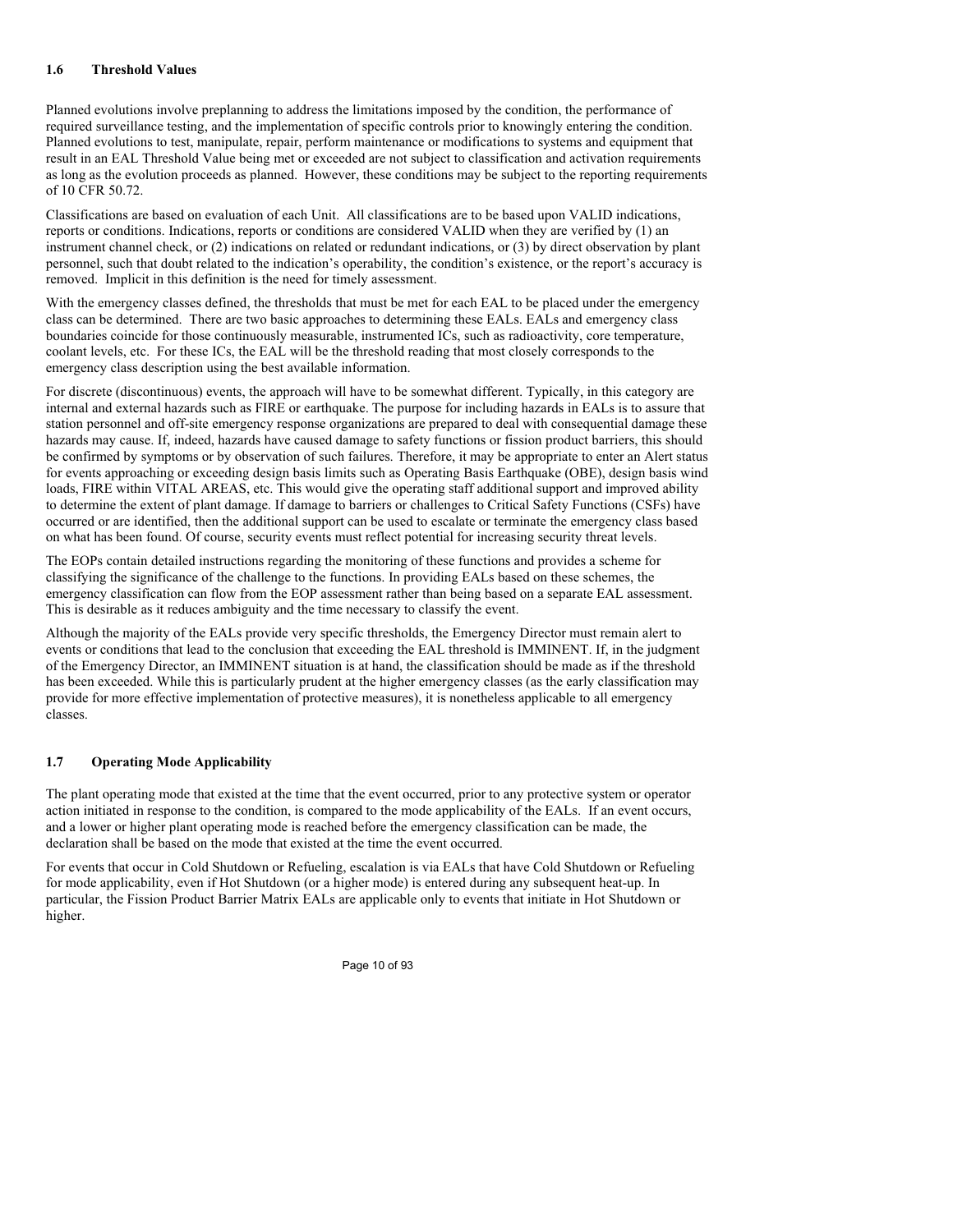## **Operating Modes**

| Power Operations (1): | Mode Switch in Run                                                                                                  |  |  |
|-----------------------|---------------------------------------------------------------------------------------------------------------------|--|--|
| Startup $(2)$ :       | Mode Switch in Startup/Hot Standby or Refuel (with all vessel head bolts<br>fully tensioned)                        |  |  |
| Hot Shutdown (3):     | Mode Switch in Shutdown, Average Reactor Coolant Temperature > 200 °F                                               |  |  |
| Cold Shutdown (4):    | Mode Switch in Shutdown, Average Reactor Coolant Temperature $\leq 200$ °F                                          |  |  |
| Refueling $(5)$ :     | Mode Switch in Shutdown or Refuel, and one or more vessel head bolts less<br>than fully tensioned.                  |  |  |
| Defueled (None):      | All reactor fuel removed from reactor pressure vessel. (Full core off load<br>during refueling or extended outage). |  |  |

Page 11 of 93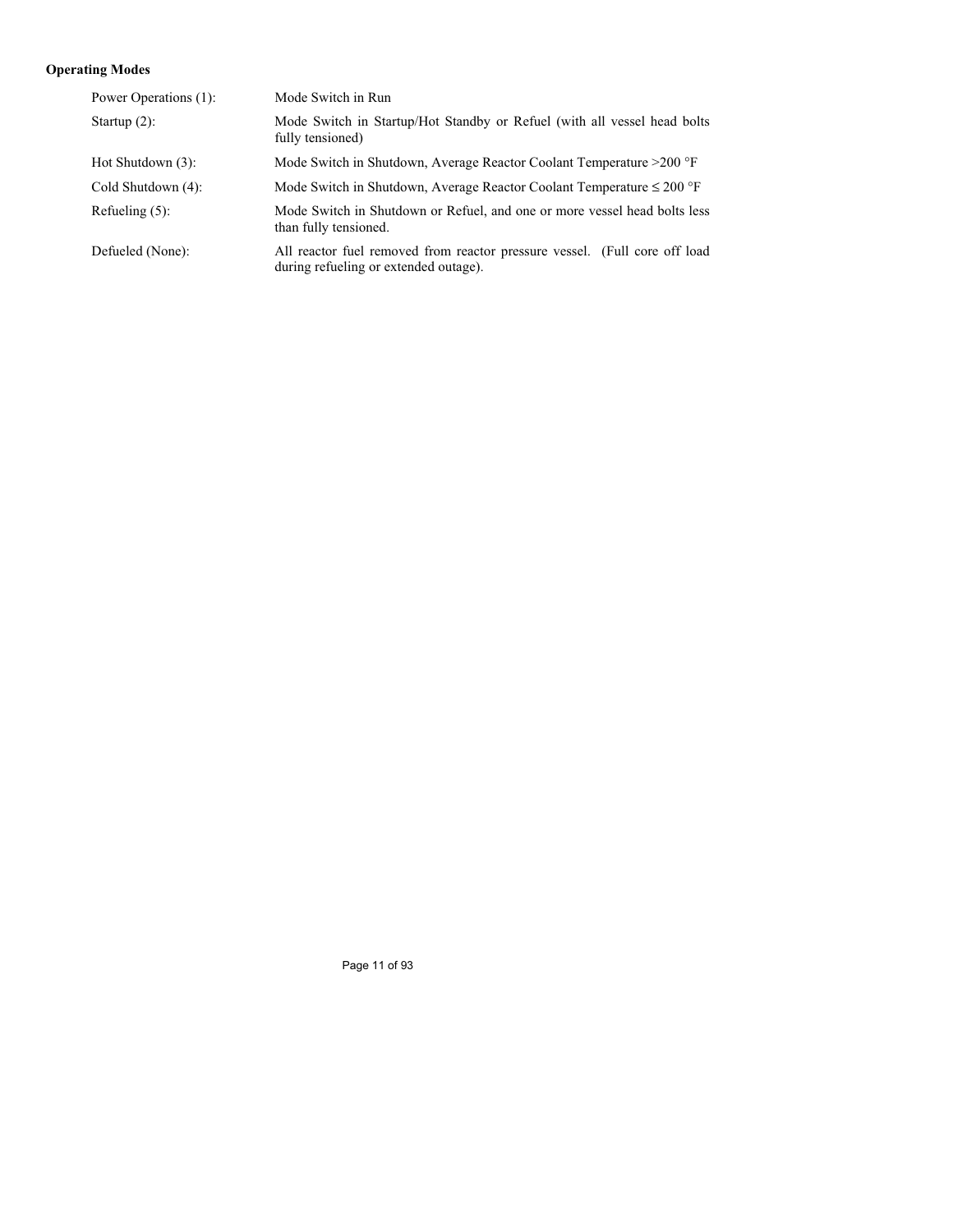#### **2.0 Definitions**

In the IC/EALs, selected words have been set in all capital letters. These words are defined terms having specific meanings as they relate to this procedure. Definitions of these terms are provided below.

AFFECTING SAFE SHUTDOWN: Event in progress has adversely affected functions that are necessary to bring the plant to and maintain it in the applicable HOT or COLD SHUTDOWN condition. Plant condition applicability is determined by Technical Specification LCOs in effect.

Example 1: Event causes damage that results in entry into an LCO that requires the plant to be placed in HOT SHUTDOWN. HOT SHUTDOWN is achievable, but COLD SHUTDOWN is not. This event is not "AFFECTING SAFE SHUTDOWN."

Example 2: Event causes damage that results in entry into an LCO that requires the plant to be placed in COLD SHUTDOWN. HOT SHUTDOWN is achievable, but COLD SHUTDOWN is not. This event is "AFFECTING SAFE SHUTDOWN."

BOMB: Refers to an explosive device suspected of having sufficient force to damage plant systems or structures.

CIVIL DISTURBANCE: A group of (site-specific #) or more persons violently protesting station operations or activities at the site.

EXPLOSION: A rapid, violent, unconfined combustion, or catastrophic failure of pressurized/energized equipment that imparts energy of sufficient force to potentially damage permanent structures, systems, or components.

EXTORTION: An attempt to cause an action at the station by threat of force.

FIRE: Combustion characterized by heat and light. Sources of smoke such as slipping drive belts or overheated electrical equipment do not constitute FIRES. Observation of flame is preferred but is NOT required if large quantities of smoke and heat are observed.

HOSTAGE: A person(s) held as leverage against the station to ensure that demands will be met by the station.

HOSTILE ACTION: An act toward a nuclear power plant or its personnel that includes the use of violent force to destroy equipment, take HOSTAGES, and/or intimidate the licensee to achieve an end. This includes attack by air, land, or water using guns, explosives, PROJECTILEs, vehicles, or other devices used to deliver destructive force. Other acts that satisfy the overall intent may be included. HOSTILE ACTION should not be construed to include acts of civil disobedience or felonious acts that are not part of a concerted attack on the Nuclear Power Plant. Nonterrorism-based EALs should be used to address such activities (i.e., This may include violent acts between individuals in the owner controlled area).

HOSTILE FORCE: One or more individuals who are engaged in a determined assault, overtly or by stealth and deception, equipped with suitable weapons capable of killing, maiming, or causing destruction.

IMMEDIATELY DANGEROUS TO LIFE AND HEALTH (IDLH): An atmospheric concentration of any toxic, corrosive or asphyxiant substance that poses an immediate threat to life or would interfere with an individual's ability to escape from a dangerous atmosphere.

IMMINENT: Mitigation actions have been ineffective, additional actions are not expected to be successful, and trended information indicates that the event or condition will occur. Where IMMINENT timeframes are specified, they shall apply.

INTRUSION: A person(s) present in a specified area without authorization. Discovery of a BOMB in a specified area is indication of INTRUSION into that area by a HOSTILE FORCE.

INDEPENDENT SPENT FUEL STORAGE INSTALLATION (ISFSI): A complex that is designed and constructed for the interim storage of spent nuclear fuel and other radioactive materials associated with spent fuel storage.

LOWER FLAMMABILITY LIMIT (LFL): The minimum concentration of a combustible substance that is capable of propagating a flame through a homogenous mixture of the combustible and a gaseous oxidizer.

NORMAL PLANT OPERATIONS: Activities at the plant site associated with routine testing, maintenance, or equipment operations, in accordance with normal operating or administrative procedures. Entry into abnormal or

Page 12 of 93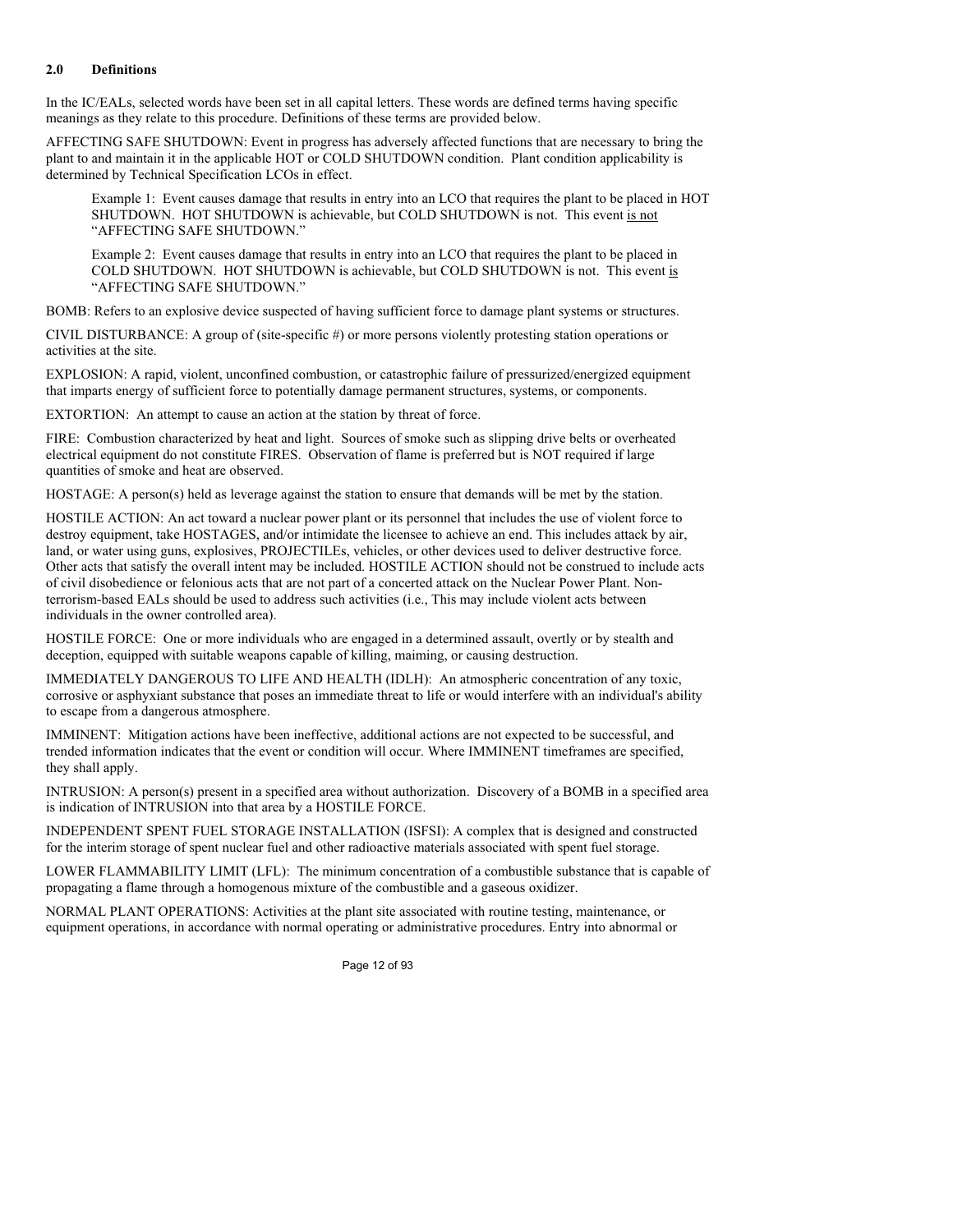emergency operating procedures, or deviation from normal security or radiological controls posture, is a departure from NORMAL PLANT OPERATIONS.

PROJECTILE: An object directed toward a NPP that could cause concern for its continued operability, reliability, or personnel safety.

PROTECTED AREA: (site-specific) typically the area which normally encompasses all controlled areas within the security PROTECTED AREA fence.

SECURITY CONDITION: Any Security Event as listed in the approved security contingency plan that constitutes a threat/compromise to site security, threat/risk to site personnel, or a potential degradation to the level of safety of the plant. A SECURITY CONDITION does not involve a HOSTILE ACTION.

SABOTAGE: Deliberate damage, mis-alignment, or mis-operation of plant equipment with the intent to render the equipment inoperable. Equipment found tampered with or damaged due to malicious mischief may not meet the definition of SABOTAGE until this determination is made by security supervision.

SECONDARY CONTAINMENT ISOLATION: The site-specific procedurally defined action taken to secure secondary containment and its associated structures, systems, and components as a functional barrier to fission product release under existing plant conditions.

SIGNIFICANT TRANSIENT: An UNPLANNED event involving one or more of the following: (1) automatic turbine runback greater than 25% thermal reactor power, (2) electrical load rejection greater than 25% full electrical load, (3) Reactor Trip, (4) Safety Injection Activation, or (5) thermal power oscillations greater than 10%.

STRIKE ACTION: A work stoppage within the PROTECTED AREA by a body of workers to enforce compliance with demands made on (site-specific). The STRIKE ACTION must threaten to interrupt NORMAL PLANT OPERATIONS.

UNISOLABLE: A breach or leak that cannot be promptly isolated.

UNPLANNED: A parameter change or an event that is not the result of an intended evolution and requires corrective or mitigative actions.

VALID: An indication, report, or condition, is considered to be VALID when it is verified by (1) an instrument channel check, (2) indications on related or redundant indicators, or (3) by direct observation by plant personnel, such that doubt related to the indicator's operability, the condition's existence, or the report's accuracy is removed. Implicit in this definition is the need for timely assessment.

VISIBLE DAMAGE: Damage to equipment or structure that is readily observable without measurements, testing, or analysis. Damage is sufficient to cause concern regarding the continued operability or reliability of the affected structure, system, or component. Example damage includes: deformation due to heat or impact, denting, penetration, rupture, cracking, and paint blistering. Surface blemishes (e.g., paint chipping, scratches) should not be included.

VITAL AREA: (site-specific) Typically any area, normally within the PROTECTED AREA, that contains equipment, systems, components, or material, the failure, destruction, or release of which could directly or indirectly endanger the public health and safety by exposure to radiation.

Page 13 of 93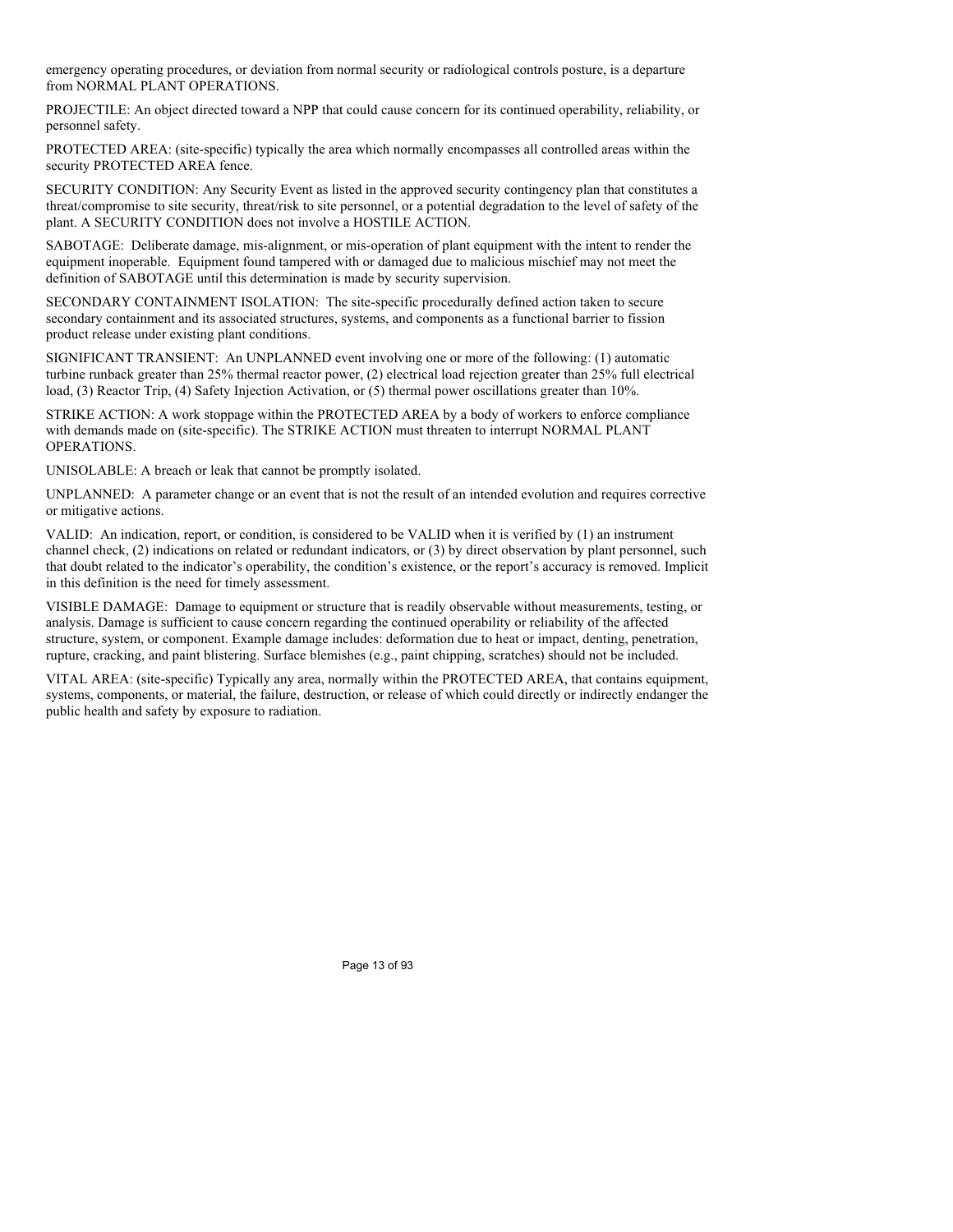|  |  | <b>Recognition Category R - Abnormal Radiation Levels/Radiological Effluents</b> |
|--|--|----------------------------------------------------------------------------------|
|--|--|----------------------------------------------------------------------------------|

| <b>UNUSUAL EVENT</b>                                           | <b>ALERT</b>                                                                                                                                                                                                                                                                                                                                                                                                      | <b>SITE AREA</b><br><b>EMERGENCY</b>      | <b>GENERAL</b><br><b>EMERGENCY</b>            |                                                                    |
|----------------------------------------------------------------|-------------------------------------------------------------------------------------------------------------------------------------------------------------------------------------------------------------------------------------------------------------------------------------------------------------------------------------------------------------------------------------------------------------------|-------------------------------------------|-----------------------------------------------|--------------------------------------------------------------------|
| RU1 - Any Release of                                           | RA1 - Any Release of                                                                                                                                                                                                                                                                                                                                                                                              | RS1 - Off-site Dose                       | RG1 - Off-site Dose                           | <b>Deleted: UNPLANNED</b>                                          |
| Gaseous or Liquid                                              | Gaseous or Liquid                                                                                                                                                                                                                                                                                                                                                                                                 | Resulting from an                         | Resulting from an                             | <b>Deleted: UNPLANNED</b>                                          |
| Radio-activity to the                                          | Radioactivity to the                                                                                                                                                                                                                                                                                                                                                                                              | <b>Actual or IMMINENT</b>                 | <b>Actual or IMMINENT</b>                     |                                                                    |
| Environment Greater                                            | Environment Greater                                                                                                                                                                                                                                                                                                                                                                                               | <b>Release of Gaseous</b>                 | <b>Release of Gaseous</b>                     | <b>Deleted:</b> that Exceeds                                       |
| Than 2 Times the                                               | Than 200 Times the                                                                                                                                                                                                                                                                                                                                                                                                | Radioactivity Greater                     | Radioactivity Greater                         | <b>Deleted:</b> that Exceeds                                       |
| ODCM for 60 Minutes                                            | ODCM for 15 Minutes                                                                                                                                                                                                                                                                                                                                                                                               | Than 100 mrem TEDE<br>or 500 mrem Thyroid | Than 1000 mrem TEDE                           | <b>Deleted:</b> Exceeds                                            |
| or Longer.                                                     | or Longer.                                                                                                                                                                                                                                                                                                                                                                                                        | CDE for the Actual or                     | or 5000 mrem Thyroid<br>CDE for the Actual or | <b>Deleted:</b> Exceeds                                            |
| Op. Modes: All                                                 | Op. Modes: All                                                                                                                                                                                                                                                                                                                                                                                                    | Projected Duration of<br>the Release.     | Projected Duration of<br>the Release Using    | <b>Deleted:</b> Radiological Effluent<br>Technical Specifications/ |
|                                                                |                                                                                                                                                                                                                                                                                                                                                                                                                   | Op. Modes: All                            | Actual Meteorology.<br>Op. Modes: All         | <b>Deleted:</b> Radiological Effluent<br>Technical Specifications/ |
| RU2 - Unexpected Rise<br>in Plant Radiation.<br>Op. Modes: All | RA3 - Rise in Radiation<br>Levels Within the<br>Facility that Impedes<br>Operation of Systems<br>Required to Maintain<br>Safe Operations or to<br>Establish or Maintain<br>Cold Shutdown<br>Op. Modes: All<br>RA2 - Damage to<br>Irradiated Fuel or Loss<br>of Water Level that Has<br>Resulted or Will Result<br>in the Uncovering of<br><b>Irradiated Fuel Outside</b><br>the Reactor Vessel.<br>Op. Modes: All |                                           |                                               | <b>Deleted:</b> Release of Radioactive<br>Material or              |

Page 14 of 93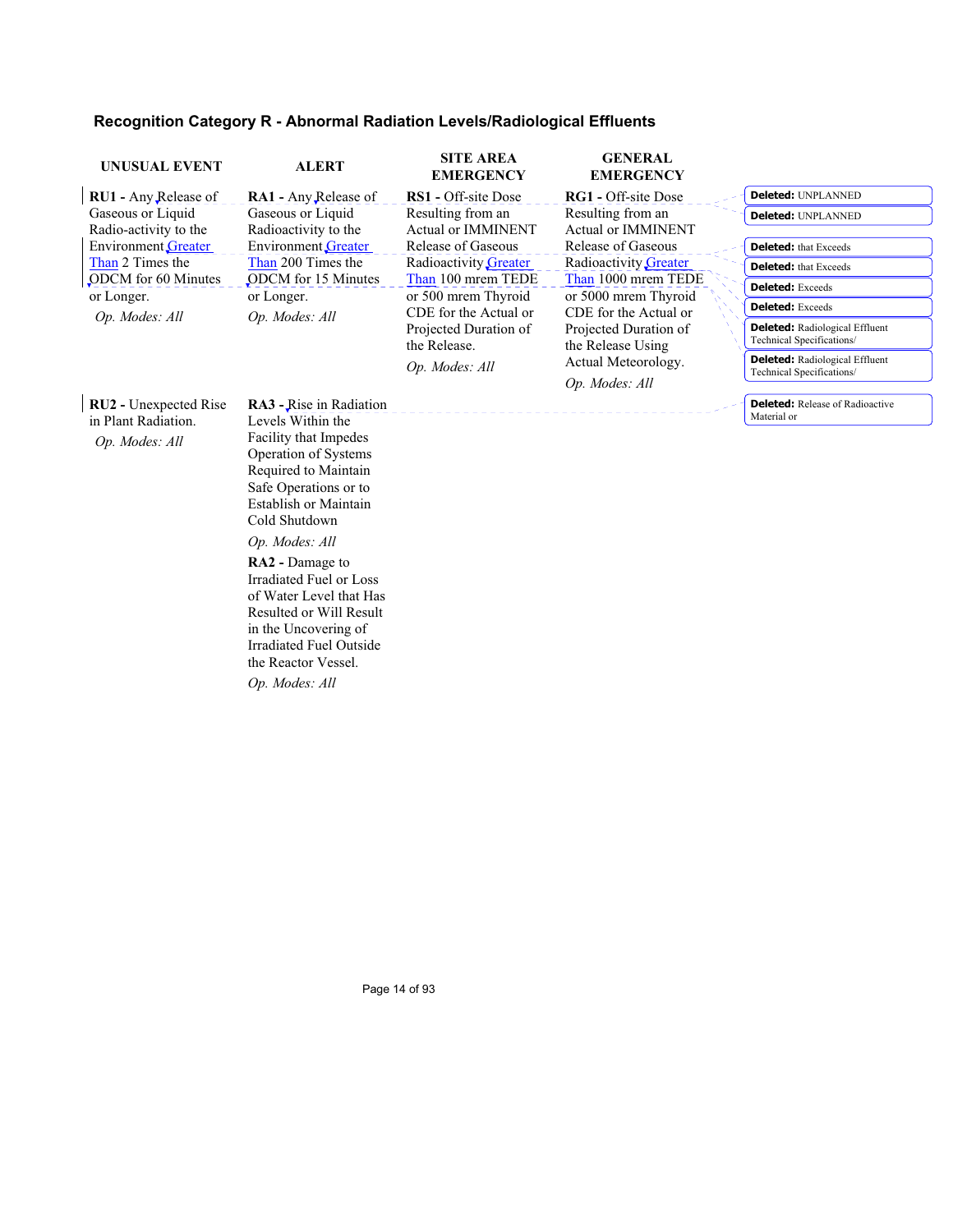RU1

# Initiating Condition -- NOTIFICATION OF UNUSUAL EVENT

|       | Any Release of Gaseous or Liquid Radio-activity to the Environment Greater Than 2                                                                                                                                                                                                                                                                                                                                         |                                                                                                    |                                                                                              |  | Deleted: UNPLANNED                                                                                                                                     |
|-------|---------------------------------------------------------------------------------------------------------------------------------------------------------------------------------------------------------------------------------------------------------------------------------------------------------------------------------------------------------------------------------------------------------------------------|----------------------------------------------------------------------------------------------------|----------------------------------------------------------------------------------------------|--|--------------------------------------------------------------------------------------------------------------------------------------------------------|
|       | Times the ODCM for 60 Minutes or Longer.                                                                                                                                                                                                                                                                                                                                                                                  |                                                                                                    |                                                                                              |  | <b>Deleted: that Exceeds</b>                                                                                                                           |
|       | <b>Operating Mode Applicability:</b>                                                                                                                                                                                                                                                                                                                                                                                      | All                                                                                                |                                                                                              |  | <b>Deleted: Radiological Effluent</b><br><b>Technical Specifications/</b>                                                                              |
|       | <b>Threshold Values:</b>                                                                                                                                                                                                                                                                                                                                                                                                  | (1 or 2 or 3)                                                                                      |                                                                                              |  |                                                                                                                                                        |
| Note: | The Emergency Director should not wait until the applicable time has elapsed, but<br>should declare the event as soon as it is determined that the release duration has<br>exceeded, or will likely exceed, the applicable time. In the absence of data to the<br>contrary, assume that the release duration has exceeded the applicable time if an<br>ongoing release is detected and the release start time is unknown. |                                                                                                    |                                                                                              |  | <b>Deleted:</b> <i>n</i> addition, if an ongoing<br>release is detected, and the release<br>start time is unknown, the Emergency<br>Director should, i |
|       |                                                                                                                                                                                                                                                                                                                                                                                                                           |                                                                                                    |                                                                                              |  | Deleted:                                                                                                                                               |
| 1.    | a current radioactivity discharge permit for 60 minutes or longer.                                                                                                                                                                                                                                                                                                                                                        |                                                                                                    | VALID reading on any effluent monitor greater than 2 times the alarm setpoint established by |  | <b>Deleted:</b> that exceeds two                                                                                                                       |
|       |                                                                                                                                                                                                                                                                                                                                                                                                                           |                                                                                                    |                                                                                              |  |                                                                                                                                                        |
| 2.    | VALID reading on any of the following radiation monitors greater than the reading shown for                                                                                                                                                                                                                                                                                                                               |                                                                                                    |                                                                                              |  | <b>Deleted:</b> one or more                                                                                                                            |
|       | 60 minutes or longer:                                                                                                                                                                                                                                                                                                                                                                                                     |                                                                                                    |                                                                                              |  | Deleted: that exceeds                                                                                                                                  |
|       | <b>Reactor Building Vent</b><br>Offgas Post-treatment<br>Radwaste Building Exhaust<br><b>Turbine Building Vent</b><br><b>SGTS Exhaust</b><br><b>Turbine Gland Seal Exhaust</b>                                                                                                                                                                                                                                            | [Monitor TBD]<br>[Monitor TBD]<br>[Monitor TBD]<br>[Monitor TBD]<br>[Monitor TBD]<br>[Monitor TBD] | [Value TBD]<br>[Value TBD]<br>[Value TBD]<br>[Value TBD]<br>[Value TBD]<br>[Value TBD]       |  |                                                                                                                                                        |
| 3.    | Confirmed sample analyses for gaseous or liquid releases indicates concentrations or                                                                                                                                                                                                                                                                                                                                      |                                                                                                    |                                                                                              |  |                                                                                                                                                        |

release rates greater than 2 times [site-specific technical specifications TBD] with a release duration of 60 minutes or longer.

#### Basis:

This IC addresses a potential or actual decrease in the level of safety of the plant as indicated by a radiological release that exceeds regulatory commitments for an extended period of time. Nuclear power plants incorporate features intended to control the release of radioactive effluents to the environment. Further, there are administrative controls established to prevent unintentional releases, or control and monitor intentional releases. [*These controls are located in the Off-site Dose Calculation Manual (ODCM)*] The occurrence of extended, uncontrolled radioactive releases to the environment is indicative of a degradation in these features and/or controls.

The ODCM multiples are specified in ICs RU1 and RA1 only to distinguish between nonemergency conditions, and from each other. While these multiples obviously correspond to an offsite dose or dose rate, the emphasis in classifying these events is the degradation in the level of safety of the plant, NOT the magnitude of the associated dose or dose rate. [*Releases should not* 

Page 15 of 93

**Deleted:** , with a release duration of 60 minutes or longer, in excess of two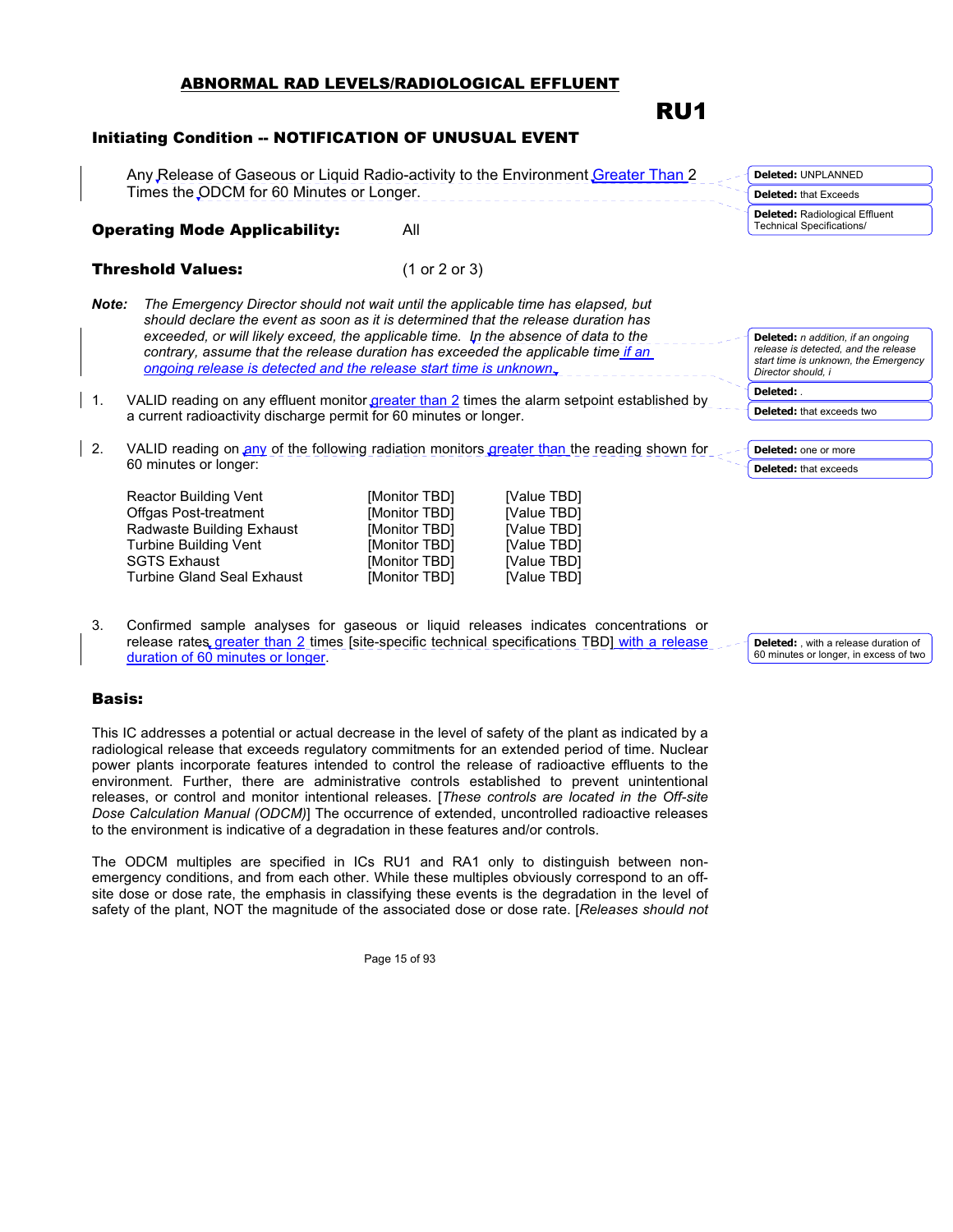be prorated or averaged. For example, a release exceeding 4x ODCM for 30 minutes does not *meet the threshold for this IC.*]

Threshold #1 addresses radioactivity releases, that for whatever reason, cause effluent radiation monitor readings to exceed two times the Technical Specification limit and releases are not terminated within 60 minutes. [*This alarm setpoint may be associated with a planned batch release, or a continuous release path. In either case, the setpoint is established by the ODCM to warn of a release that is not in compliance with the RETS. Indexing the Threshold to the ODCM setpoints in this manner insures that the Threshold will never be less than the setpoint established by a specific discharge permit.]*

Threshold #2 is intended for effluent monitoring on non-routine release pathways for which a discharge permit would not normally be prepared. [*The setpoint will be based on radiation monitor*  readings to exceed two times the Technical Specification limit and releases are not terminated *within 60 minutes. The ODCM establishes a methodology for determining effluent radiation monitor setpoints. The ODCM specifies default source terms and, for gaseous releases, prescribes the use of pre-determined annual average meteorology in the most limiting downwind sector for showing*  compliance with the regulatory commitments. These monitor reading EALs should be determined *using this methodology.*]

Threshold #3 addresses uncontrolled releases that are detected by sample analyses, particularly on unmonitored pathways, e.g., spills of radioactive liquids into storm drains, heat exchanger leakage in river water systems, etc.

[*EALs #1 and #2 directly correlate with the IC since annual average meteorology is required to be used in showing compliance with the ODCM and is used in calculating the alarm setpoints.*] The fundamental basis of this IC is NOT a dose or dose rate, but rather the degradation in the level of safety of the plant implied by the uncontrolled release.

**Deleted:** UNPLANNED, as used in this context, includes any release for which a radioactivity discharge permit was not prepared, or a release that exceeds the conditions (e.g., minimum dilution flow, maximum discharge flow, alarm setpoints, etc.) on the applicable permit. The Emergency Director should not wait until 60 minutes has elapsed, but should declare the event as soon as it is determined that the release duration has or will likely exceed 60 minutes. Also, if an ongoing release is detected and the starting time for that release is unknown, the Emergency Director should, in the absence of data to the contrary, assume that the release has exceeded 60 minutes.¶

**Formatted:** Not Highlight

Page 16 of 93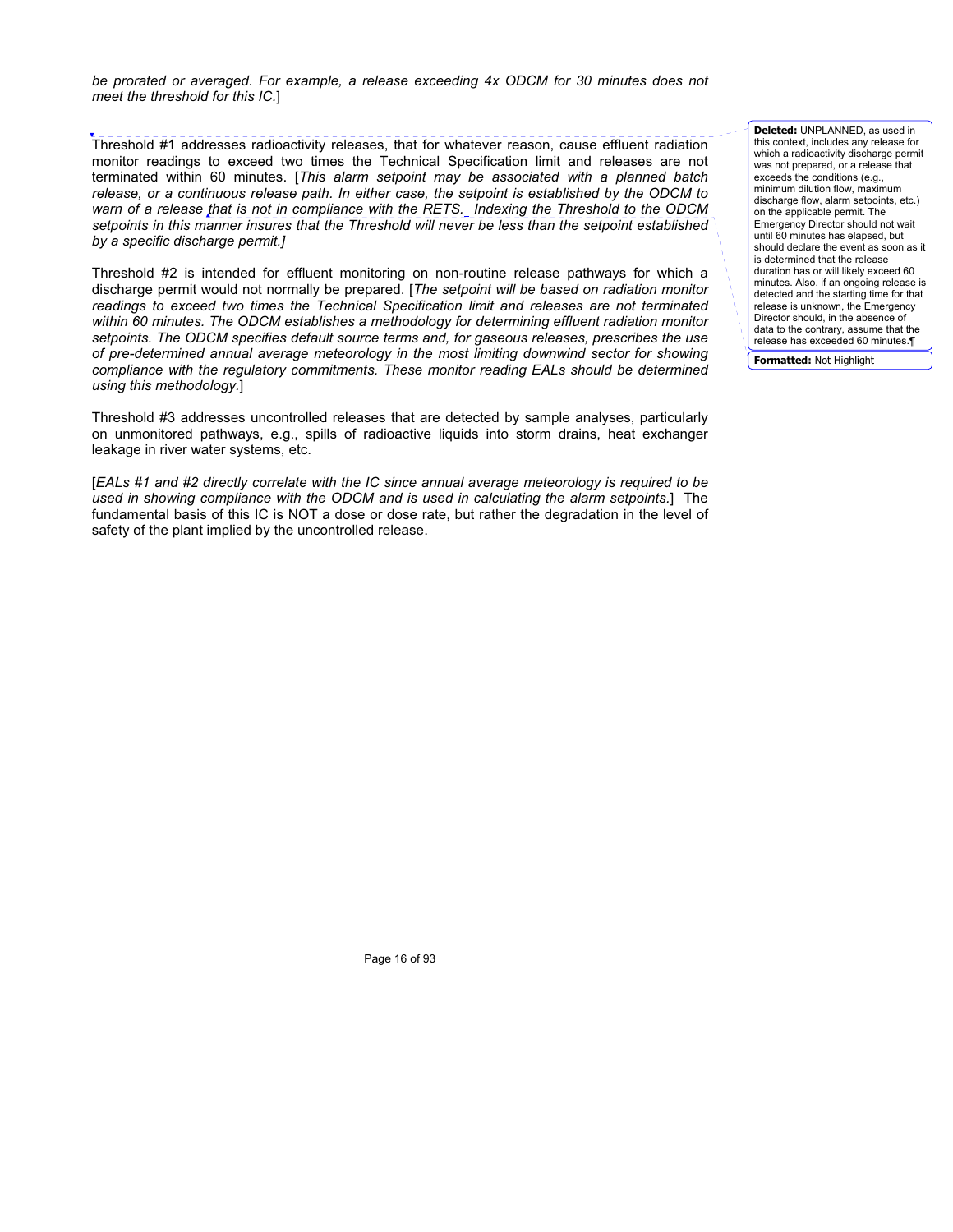RU2

## Initiating Condition -- NOTIFICATION OF UNUSUAL EVENT

UNPLANNED Rise in Plant Radiation.

**Operating Mode Applicability:** All

## Threshold Values: (1 or 2)

1. a. Uncontrolled water level drop in the reactor cavity or spent fuel pool with all irradiated fuel assemblies remaining covered by water. **Deleted:** VALID indication of u

Cavity Level [Monitor TBD] [Value TBD for low level alarm setpoint]<br>
Spent Fuel Pool [Monitor TBD] [Value TBD for low level alarm setpoint] [Value TBD for low level alarm setpoint] Report by personnel in the area Remote Camera monitoring

**AND** 

b. VALID rise in area radiation reading on any of the following:

| Reactor area (A)-4F           | [Value TBD for low alarm setpoint] |
|-------------------------------|------------------------------------|
| Reactor area (B)-4F           | [Value TBD for low alarm setpoint] |
| Fuel storage pool area (A)-4F | [Value TBD for low alarm setpoint] |
| Fuel storage pool area (B)-4F | [Value TBD for low alarm setpoint] |

2. VALID Area Radiation Monitor readings or survey results indicate a rise by a factor of 1000 over normal\* levels.

 \*Normal levels can be considered as the highest reading in the past twenty-four hours excluding the current peak value.

#### Basis:

This IC addresses increased radiation levels as a result of water level decreases above the RPV flange or events that have resulted, or may result, in unexpected increases in radiation dose rates within plant buildings. These radiation increases represent a loss of control over radioactive material and may represent a potential degradation in the level of safety of the plant.

Classification as a UE is warranted as a precursor to a more serious event. Indications include instrumentation, personnel reports and video cameras that allow remote observation.

While a radiation monitor could detect an increase in dose rate due to a drop in the water level, it might not be a reliable indication of whether or not the fuel is covered. The reading on an area radiation monitor may increase due to planned evolutions such as head lift, or even a fuel assembly being raised in the manipulator mast. Increased radiation monitor indications will need to combined with another indicator of water loss. For refueling events where the water level drops below the RPV flange classification would be via CU2. This event escalates to an Alert per IC RA2 if irradiated fuel outside the reactor vessel is uncovered. For events involving irradiated fuel in the

Page 17 of 93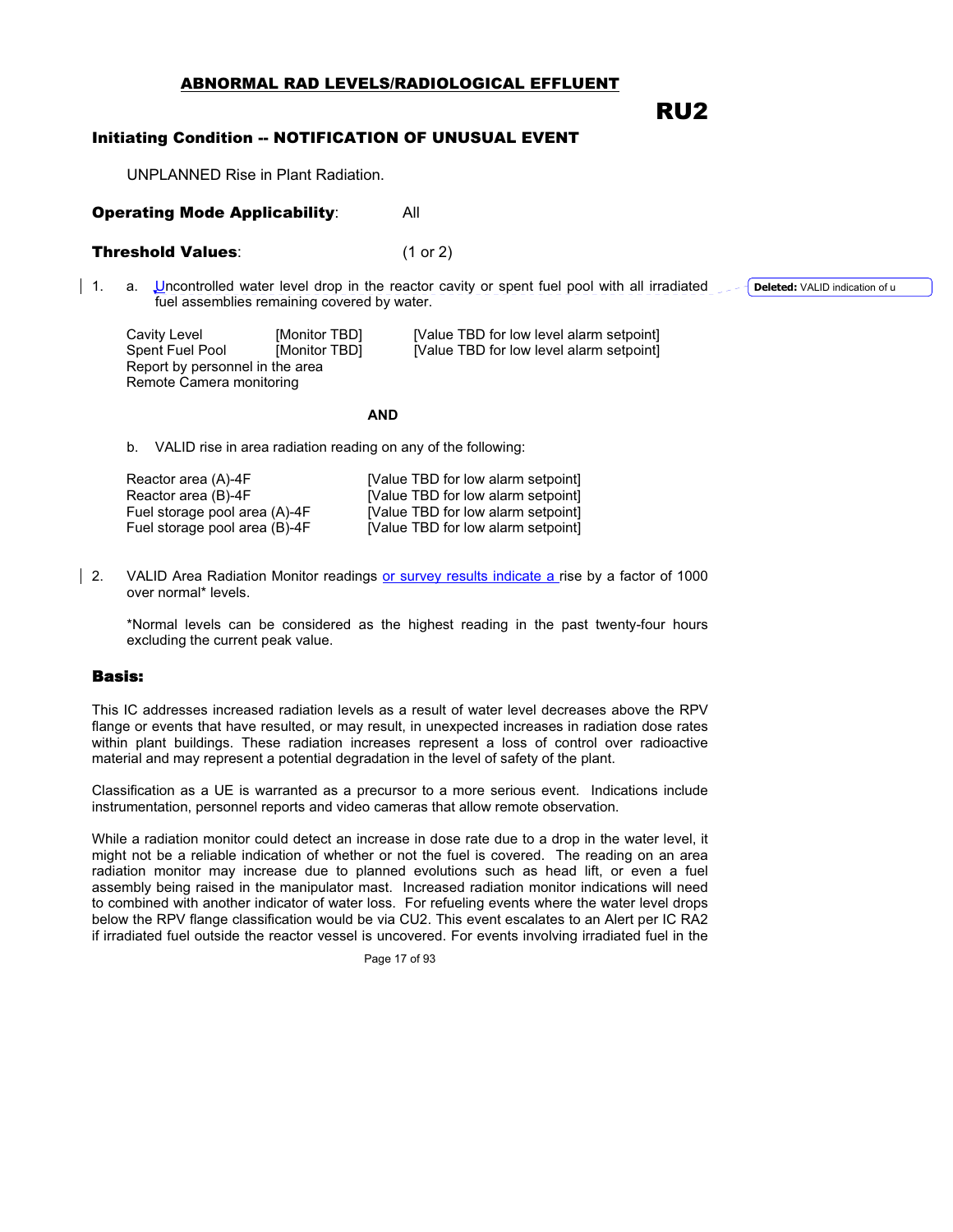reactor vessel, escalation would be via the Fission Product Barrier Matrix for events in operating modes 1-4.

Threshold #2 addresses UNPLANNED increases in in-plant radiation levels encountered during operation of plant processes that represent a degradation in the control of radioactive material, and represent a potential degradation in the level of safety of the plant. This Threshold excludes inplant radiation levels that may result from use of radiographic sources. A specific list of ARMs is not required which would restrict the Threshold. The intent is to identify loss of control of radioactive material in any monitored area.

This event escalates to an Alert per IC RA3 if the increase in dose rates impedes personnel access necessary for safe operation.

Page 18 of 93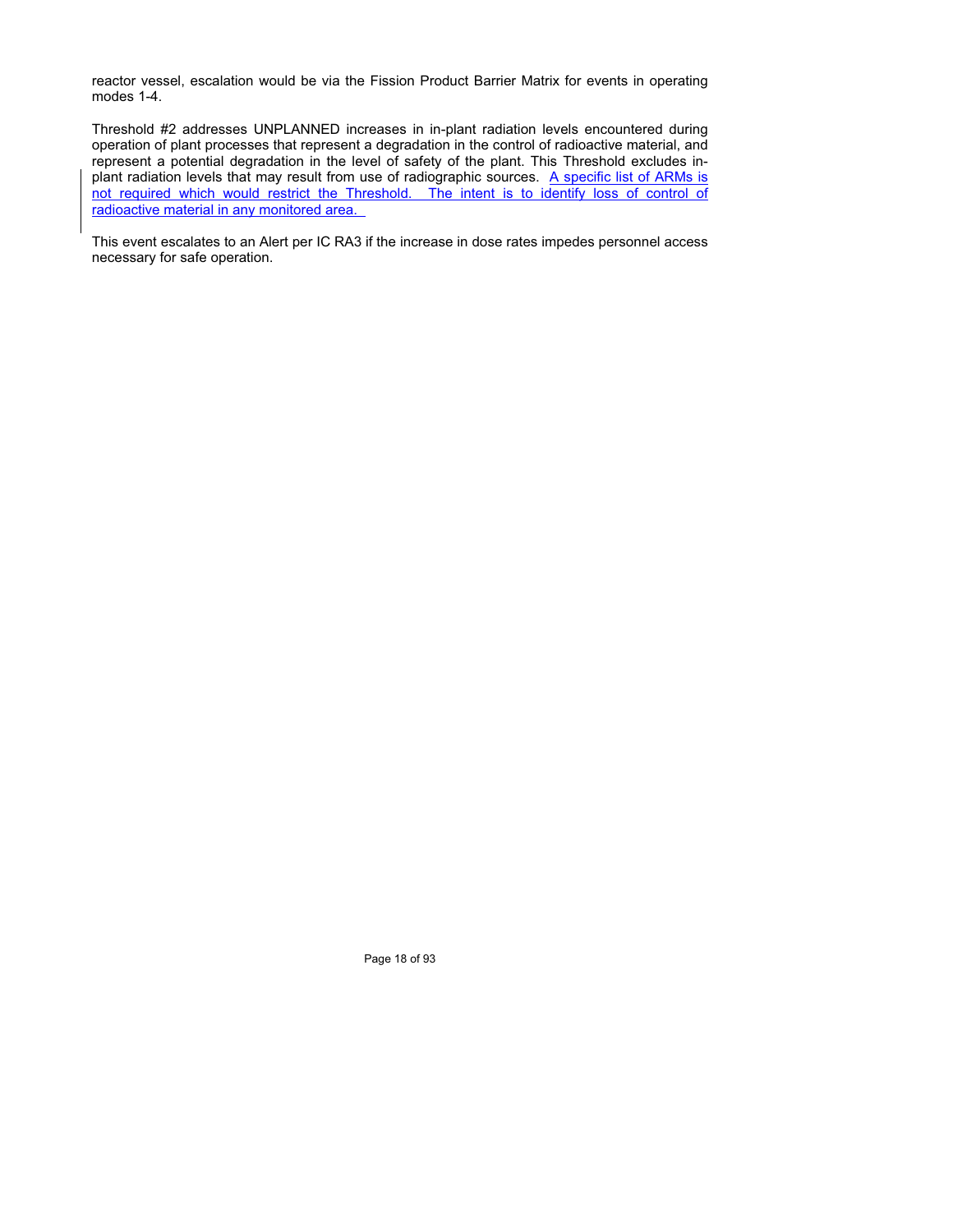R<sub>A</sub>1

## Initiating Condition -- ALERT

Any Release of Gaseous or Liquid Radioactivity to the Environment Greater Than 200 Times the ODCM for 15 Minutes or Longer. **Deleted:** that Exceeds **Deleted:** Radiological Effluent Technical Specifications

**Operating Mode Applicability:** All

#### **Threshold Values:** (1 or 2 or 3)

*Note: The Emergency Director should not wait until the applicable time has elapsed, but should declare the event as soon as it is determined that the release duration has exceeded, or will likely exceed, the applicable time. In the absence of data to the contrary, assume that the release duration has exceeded the applicable time if an ongoing release is detected and the release start time is unknown.* 

- 1. VALID reading on any effluent monitor greater than 200 times the alarm setpoint established by a current radioactivity discharge permit for 15 minutes or longer.
- 2. VALID reading on any of the following radiation monitors greater than the reading shown for 15 minutes or longer:

| [Monitor TBD] | [Value TBD] |
|---------------|-------------|
| [Monitor TBD] | [Value TBD] |
| [Monitor TBD] | [Value TBD] |
| [Monitor TBD] | [Value TBD] |
| [Monitor TBD] | [Value TBD] |
| [Monitor TBD] | [Value TBD] |
| [Monitor TBD] | [Value TBD] |
|               |             |

3. Confirmed sample analyses for gaseous or liquid releases indicates concentrations or release rates, greater than 200 times [site-specific technical specifications TBD] with a release duration of 15 minutes or longer.

#### **Deleted:** , **Deleted:** with a release duration of 15 minutes or longer **Deleted:** in excess of

**Deleted:** *n addition, if an ongoing release is detected, and the release start time is unknown, the Emergency* 

*Director should, i* **Deleted:** that exceeds

**Deleted:** one or more **Deleted:** that exceeds

#### Basis:

This IC addresses a potential or actual decrease in the level of safety of the plant as indicated by a radiological release that exceeds regulatory commitments for an extended period of time. Administrative controls in the Off-site Dose Calculation Manual (ODCM) are established to prevent unintentional releases, or control and monitor intentional releases.The occurrence of extended, uncontrolled radioactive releases to the environment is indicative of a degradation in the features and/or controls established to prevent unintentional releases, or control and monitor intentional releases.

The ODCM multiples are specified in ICs RU1 and RA1 only to distinguish between nonemergency conditions, and from each other. While these multiples obviously correspond to an offsite dose or dose rate, the emphasis in classifying these events is the degradation in the level of safety of the plant, NOT the magnitude of the associated dose or dose rate. Releases should not be prorated or averaged.

Page 19 of 93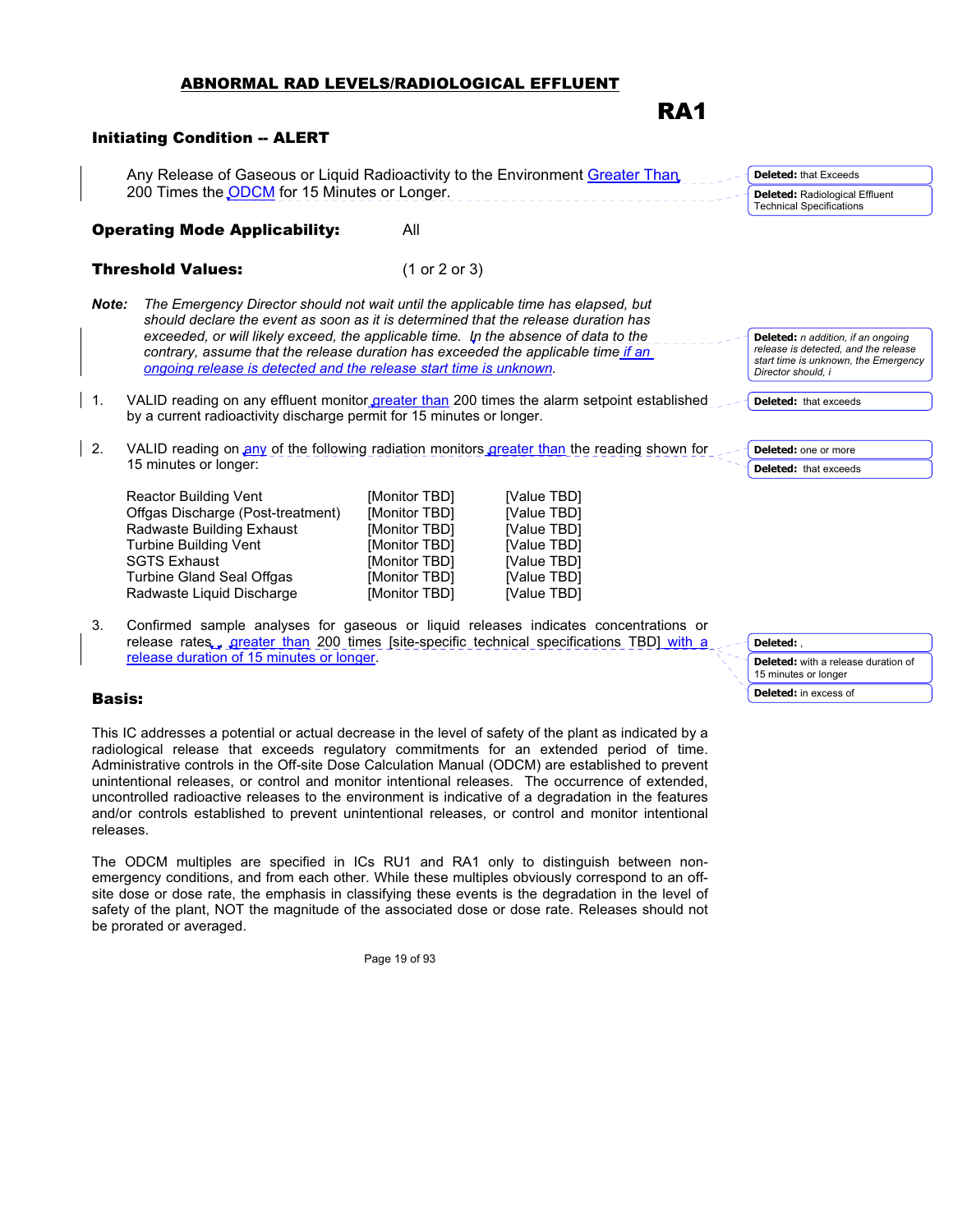UNPLANNED includes any release for which a radioactivity discharge permit was not prepared, or a release that exceeds the conditions (e.g., minimum dilution flow, maximum discharge flow, alarm setpoints, etc.) on the applicable permit. The Emergency Director should not wait until 15 minutes has elapsed, but should declare the event as soon as it is determined that the release duration has or will likely exceed 15 minutes. Also, if an ongoing release is detected and the starting time for that release is unknown, the Emergency Director should, in the absence of data to the contrary, assume that the release has exceeded 15 minutes.

Threshold #1 addresses radioactivity releases that for whatever reason cause effluent radiation monitor readings that exceed two hundred times the alarm setpoint established by the radioactivity discharge permit. This alarm setpoint may be associated with a planned batch release, or a continuous release path.

THRESHOLD #2 addresses effluent or accident radiation monitors on non-routine release pathways (i.e., for which a discharge permit would not normally be prepared). *[To ensure a*  realistic near-linear escalation path, a setpoint should be selected roughly half-way between the *RU1 Threshold #2 value and the value calculated for RS1 rad monitor value. The setpoint will be*  based on radiation monitor readings to exceed two hundred times the Technical Specification limit *and releases are not terminated within 60 minutes.* The OD*CM establishes a methodology for determining effluent radiation monitor setpoints. The ODCM specifies default source terms and, for gaseous releases, prescribes the use of pre-determined annual average meteorology in the most limiting downwind sector for showing compliance with the regulatory commitments. These monitor reading EALs should be determined using this methodology.*]

Threshold #3 addresses uncontrolled releases that are detected by sample analyses, particularly on unmonitored pathways, e.g., spills of radioactive liquids into storm drains, heat exchanger leakage in water systems, etc.

EALs #1 and #2 directly correlate with the IC since annual average meteorology is [*required to be*] used [*in showing compliance with the ODCM and is used in calculating the alarm setpoints*]. The fundamental basis of this IC is NOT a dose or dose rate, but rather the degradation in the level of safety of the plant implied by the uncontrolled release.

[*Due to the uncertainty associated with meteorology, emergency implementing procedures should call for the timely performance of dose assessments using actual (real-time) meteorology in the event of a gaseous radioactivity release of this magnitude. The results of these assessments should be compared to the ICs RS1 and RG1 to determine if the event classification should be escalated.*]

Page 20 of 93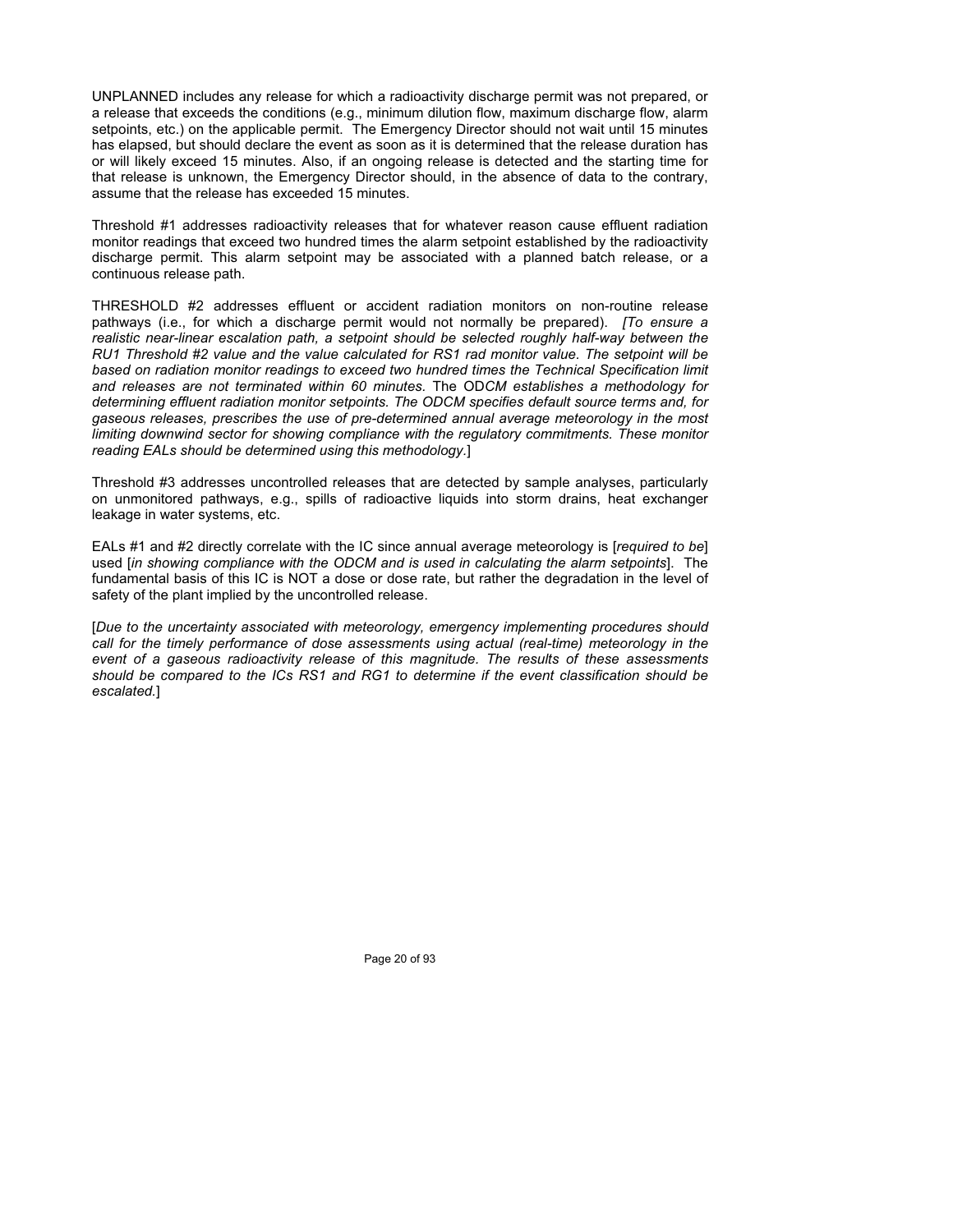# RA<sub>2</sub>

#### Initiating Condition -- ALERT

Damage to Irradiated Fuel or Loss of Water Level that Has Resulted or Will Result in the Uncovering of Irradiated Fuel Outside the Reactor Vessel.

### **Operating Mode Applicability:** All

## Threshold Values: (1 or 2)

1. A VALID alarm or elevated reading on any of the following radiation monitors: **Deleted:** one or more

| Reactor area (A)-4F                  | [Value TBD for high alarm setpoint]    |
|--------------------------------------|----------------------------------------|
| Reactor area (B)-4F                  | [Value TBD for high alarm setpoint]    |
| Fuel storage pool area (A)-4F        | [Value TBD for high alarm setpoint]    |
| Fuel storage pool area (B)-4F        | [Value TBD for high alarm setpoint]    |
| <b>Reactor Building Vent Exhaust</b> | [Value TBD for warning alarm setpoint] |

2. A water level drop in the reactor refueling cavity or spent fuel pool that will result in irradiated fuel becoming uncovered.

#### Basis:

This IC addresses specific events that have resulted, or may result, in unexpected increases in radiation dose rates within plant buildings, and may be a precursor to a radioactivity release to the environment. These events represent a loss of control over radioactive material and represent a degradation in the level of safety of the plant. [*These events escalate from IC RU2 in that fuel activity has been released, or is anticipated due to fuel heatup*].

Threshold #1 addresses radiation monitor indications of fuel uncovery and/or fuel damage. Increased readings on ventilation monitors may be indication of a radioactivity release from the fuel, confirming that damage has occurred. Increased background at the monitor due to water level decrease may mask increased ventilation exhaust airborne activity and needs to be considered.

A radiation monitor could detect an increase in dose rate due to a drop in the water level, it might not be a reliable indication of whether or not the fuel is covered. The monitor could in fact be properly responding to a known event involving transfer or relocation of a source, stored in or near the fuel pool or responding to a planned evolution such as removal of the reactor head. Application of these Initiating Conditions requires understanding of the actual radiological conditions present in the vicinity of the monitor. [*Information Notice No. 90-08, "KR-85 Hazards from Decayed Fuel" should be considered in establishing radiation monitor Thresholds.*]

In Threshold #2, site-specific indications may include instrumentation such as water level and local area radiation monitors, and personnel (e.g., refueling crew) reports. [*Video cameras may allow remote observation.*]

Escalation, if appropriate, would occur via IC RS1 or RG1 or Emergency Director judgment.

Page 21 of 93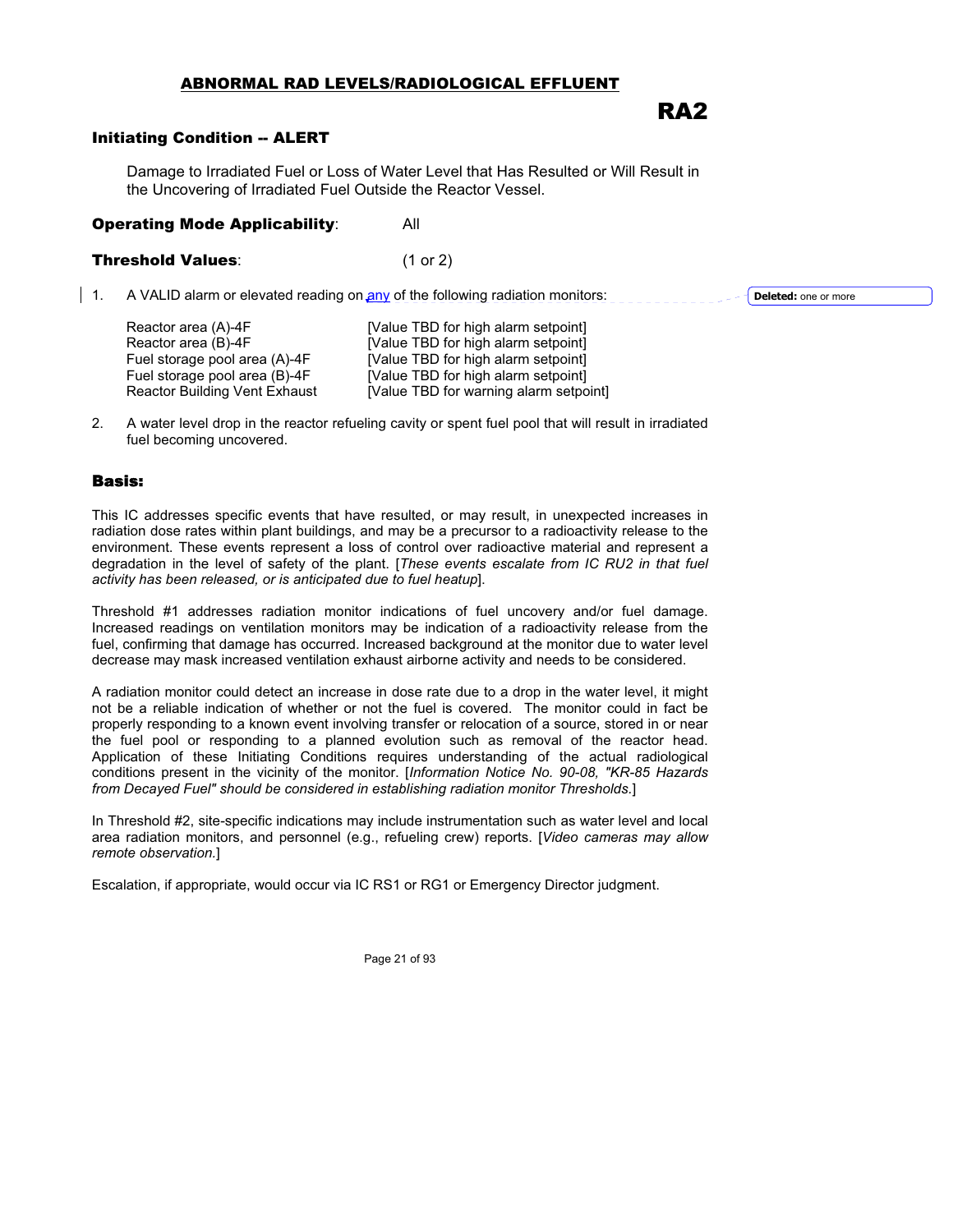Initiating Condition -- ALERT

# RA3

# Rise in Radiation Levels Within the Facility That Impedes Operation of Systems Required to Maintain Safe Operations or to Establish or Maintain Cold Shutdown **Operating Mode Applicability:** All Threshold Values: (1 or 2) 1. Dose rate greater than 15 mR/hr in any of the following areas requiring continuous occupancy to maintain plant safety functions: Main Control Room Central Security Alarm Station Remote Shutdown Panel (when in use) Technical Support Center (when activated) 2. Dose rates greater than 1.5 R/hr on ANY Reactor Building ARM. Basis: **Deleted:** Release of Radioactive Material or **Deleted:** VALID d **Deleted:** VALID d

This IC addresses increased radiation levels that impede necessary access to operating stations, or other areas containing equipment that must be operated manually or that requires local monitoring, in order to maintain safe operation or perform a safe shutdown. It is this impaired ability to operate the plant that results in the actual or potential substantial degradation of the level of safety of the plant. The cause and/or magnitude of the increase in radiation levels is not a concern of this IC. The Emergency Director must consider the source or cause of the increased radiation levels and determine if any other IC may be involved.

Areas requiring continuous occupancy includes the Main Control Room, Central Security Alarm Station, the Remote Shutdown Panel when in use for plant control and the Technical Support Center, if activated.

For areas requiring infrequent access, the 1.5 R/hr is based on radiation levels which result in receiving the annual administrative limit in one hour. [OPGP03-ZR-0050, 5.2.2] As used here, *impede,* includes hindering or interfering provided that the interference or delay is sufficient to significantly threaten the safe operation of the plant.

Page 22 of 93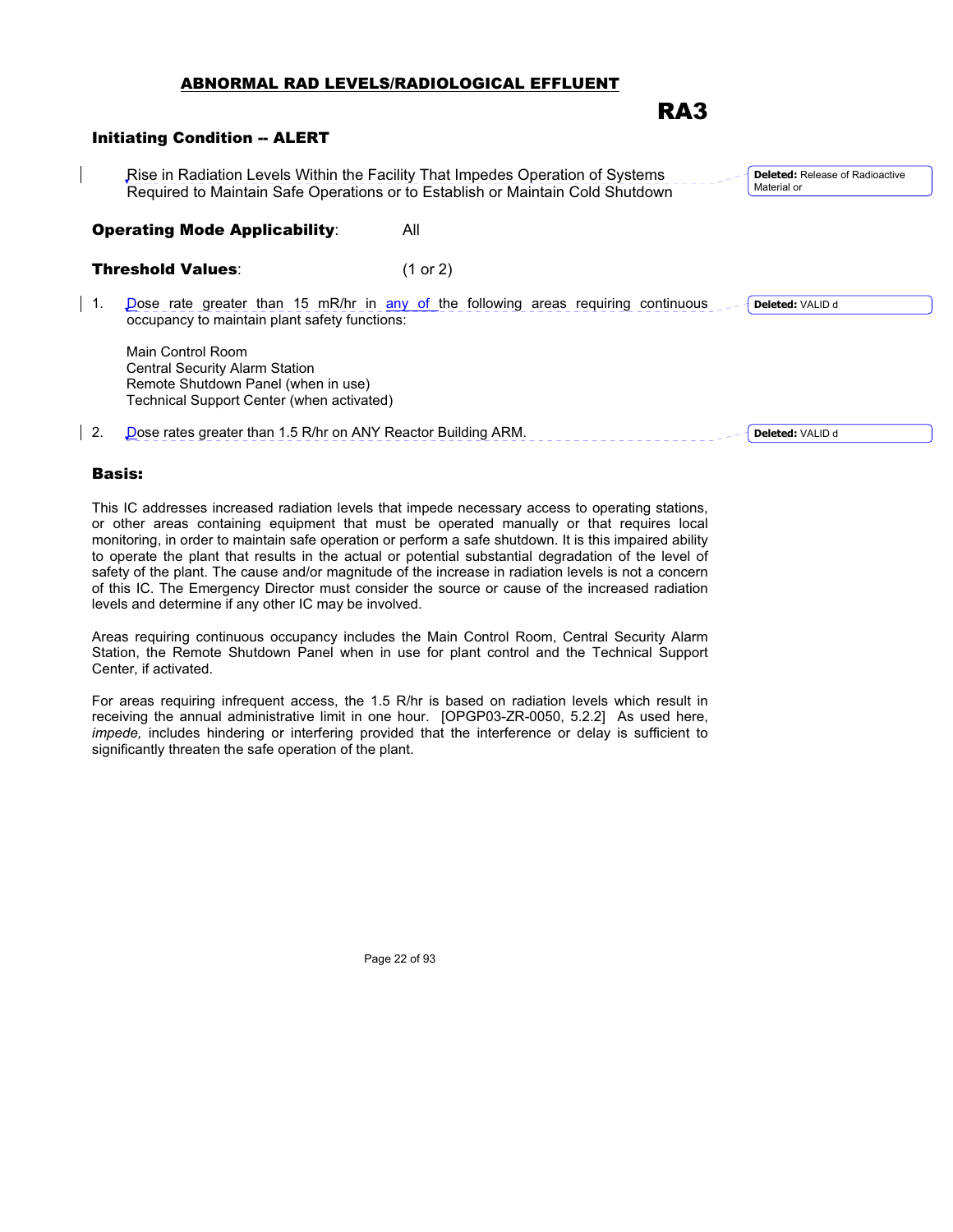#### RS1 Initiating Condition -- SITE AREA EMERGENCY Off-site Dose Resulting from an Actual or IMMINENT Release of Gaseous Radioactivity Greater Than 100 mrem TEDE or 500 mrem Thyroid CDE for the Actual or Projected Duration of the Release. **Operating Mode Applicability:** All **Threshold Values:** (1 or 2 or 3) *Note: If dose assessment results are available at the time of declaration, the classification should be based on Threshold #2 instead of Threshold #1. Do not delay declaration awaiting dose assessment results. Note: The Emergency Director should not wait until the applicable time has elapsed, but should declare the event as soon as it is determined that the release duration has exceeded, or will likely exceed, the applicable time.*  1. VALID reading on either of the following radiation monitors greater than the reading shown for 15 minutes or longer: Plant Stack Normal Range Monitor [TBD] [Value TBD] High Range Monitor [TBD] 2. Dose assessment using actual meteorology indicates doses greater than 100 mrem TEDE or 500 mrem thyroid CDE at or beyond the site boundary. 3. Field survey results indicate closed window dose rates greater than 100 mR/hr expected to continue for more than one hour; or analyses of field survey samples indicate thyroid CDE greater than 500 mrem for one hour of inhalation, at or beyond the site boundary. **Deleted:** Exceeds **Deleted:** *While necessary declarations should not be delayed awaiting results, the dose assessment should be initiated / completed in order to determine if the classification should be subsequently escalated.* **Deleted:** that exceeds **Deleted:** or is expected to exceed **Deleted:** exceeding **Deleted:** exceeds

#### Basis:

This IC addresses radioactivity releases that result in doses at or beyond the site boundary that exceed a small fraction of the EPA Protective Action Guides (PAGs). Releases of this magnitude are associated with the failure of plant systems needed for the protection of the public.

The TEDE dose is set at 10% of the EPA PAG, while the 500 mrem thyroid CDE was established in consideration of the 1:5 ratio of the EPA PAG for TEDE and thyroid CDE.

The Emergency Director should not wait until 15 minutes has elapsed, but should declare the event as soon as it is determined that the release duration has or will likely exceed 15 minutes.

The monitors listed in Threshold #1 are the effluents of HVAC exhausts from the secondary containment, turbine building, radwaste building, and service building controlled area. [DCD 11.5.2.2.4]

Page 23 of 93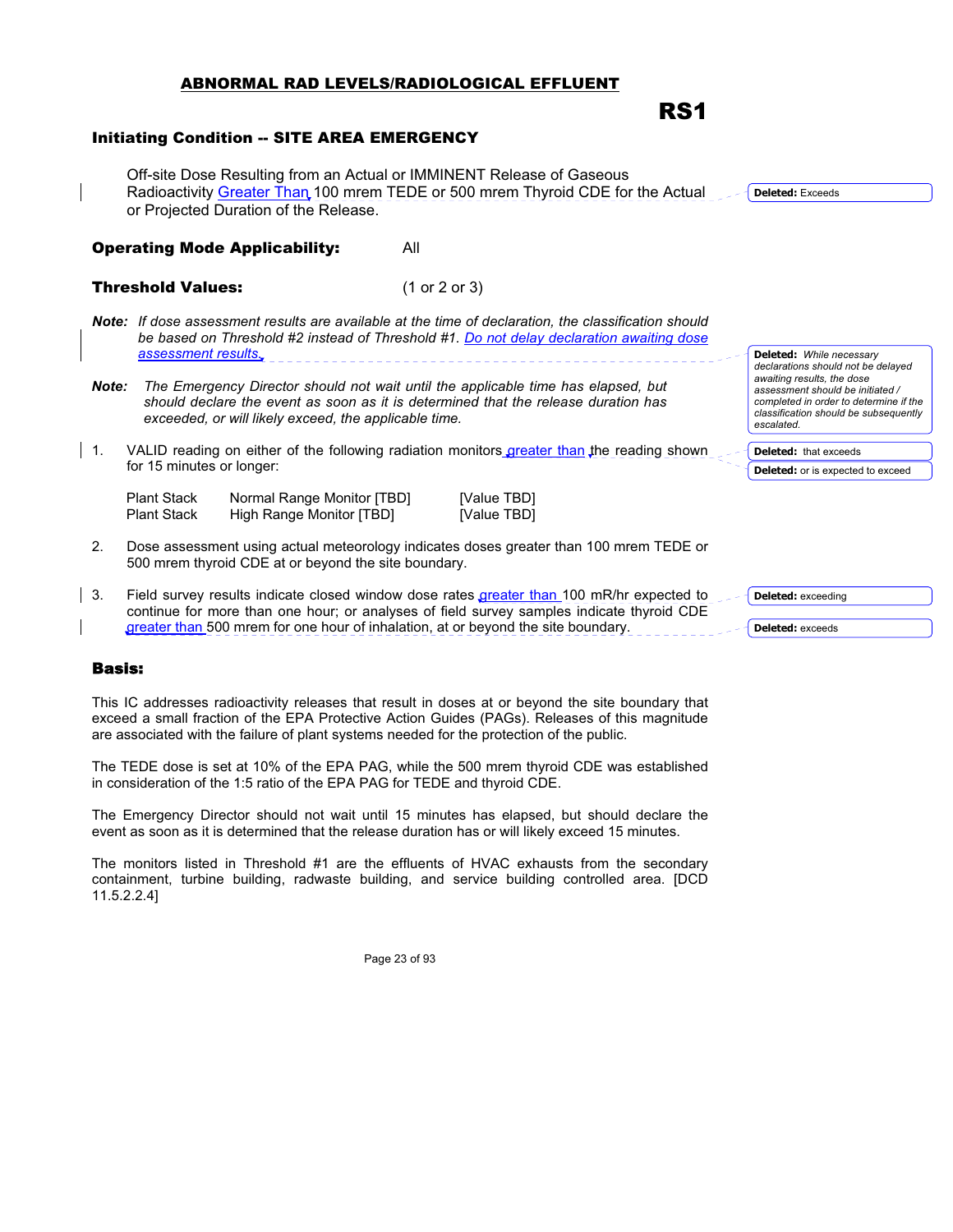[*The EPA PAGs are expressed in terms of the sum of the effective dose equivalent (EDE) and the committed effective dose equivalent (CEDE), or as the thyroid committed dose equivalent (CDE). For the purpose of these IC/EALs, the dose quantity total effective dose equivalent (TEDE), as defined in 10 CFR 20, is used in lieu of "…sum of EDE and CEDE.…" The EPA PAG guidance provides for the use adult thyroid dose conversion factors. However, some states have decided to calculate child thyroid CDE. Utility IC/EALs need to be consistent with those of the states involved in the facility's emergency planning zone*.]

[*The monitor reading EALs should be determined using a dose assessment method that back calculates from the dose values specified in the IC. The meteorology used should be the same as those used for determining the monitor reading EALs in ICs RU1 and RA1. The same source term (noble gases, particulates, and halogens) may also be used as long as it maintains a realistic and near linear escalation between the EALs for the four classifications. Since doses are generally not monitored in real-time, it is suggested that a release duration of one hour be assumed, and that the EALs be based on a site specific boundary (or beyond) dose of 100 mrem whole body or 500 mrem thyroid in one hour, whichever is more limiting (as was done for EALs #2 and #4). If individual site analyses indicate a longer or shorter duration for the period in which the substantial portion of the activity is released, the longer duration should be used.* 

*If proper escalations do not result from the use of the same source term, if the calculated values are unrealistically high, or if correlation between the values and dose assessment values does not exist, then consider using an accident source term for RS1 and RG1 calculations.* 

*Since dose assessment is based on actual meteorology, whereas the monitor reading EALs are not, the results from these assessments may indicate that the classification is not warranted, or may indicate that a higher classification is warranted. For this reason, emergency implementing procedures should call for the timely performance of dose assessments using actual meteorology and release information. If the results of these dose assessments are available when the classification is made (e.g., initiated at a lower classification level), the dose assessment results override the monitor reading EALs.*]

Page 24 of 93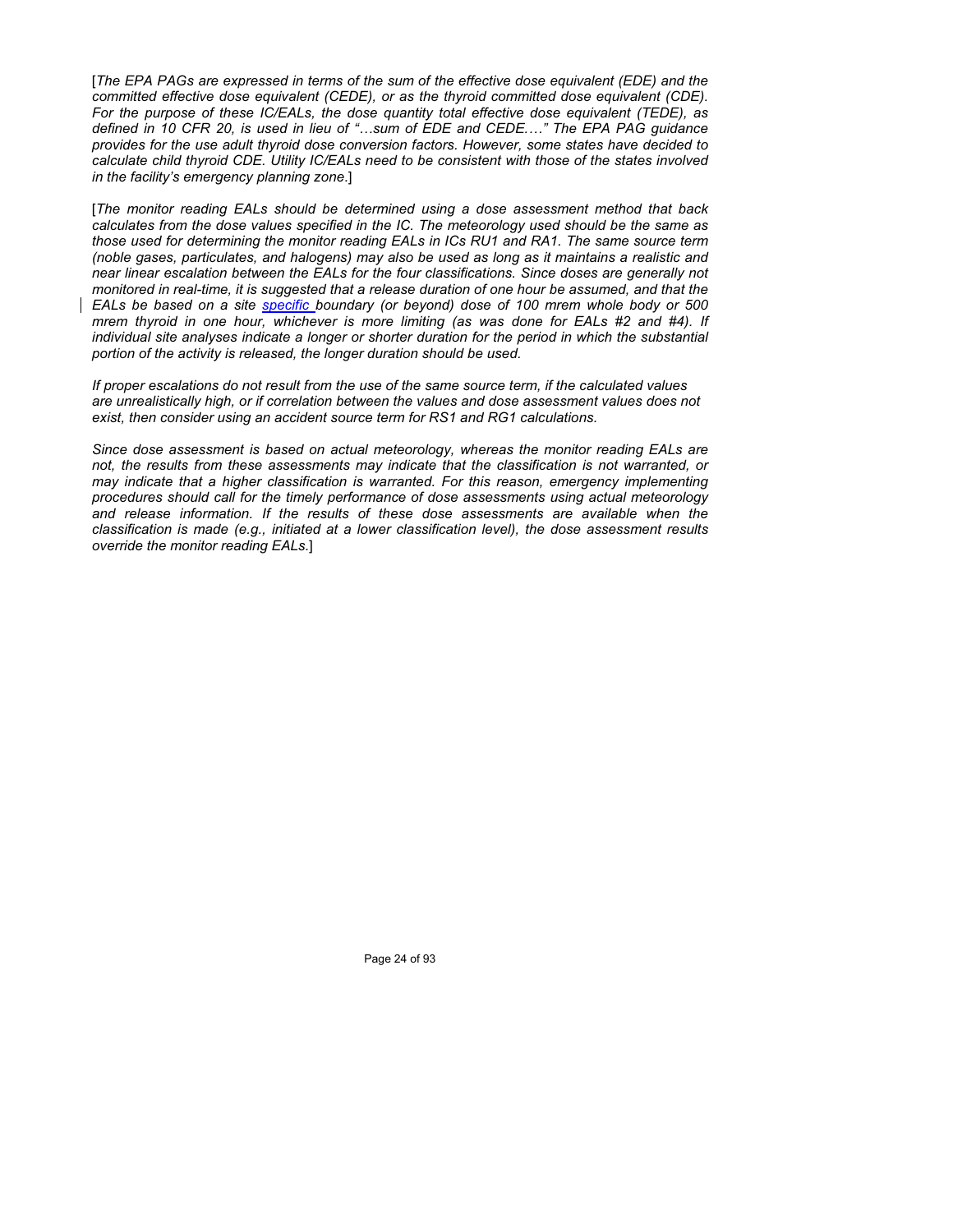RG1

## **Initiating Condition -- GENERAL EMERGENCY**

Off-site Dose Resulting from an Actual or IMMINENT Release of Gaseous Radioactivity Greater Than 1000 mrem TEDE or 5000 mrem Thyroid CDE for the Actual or Projected Duration of the Release Using Actual Meteorology. **Deleted:** Exceeds

**Operating Mode Applicability:** All

**Threshold Values:** (1 or 2 or 3)

- *Note: If dose assessment results are available at the time of declaration, the classification should be based on Threshold #2 instead of Threshold #1. Do not delay declaration awaiting dose assessment results*
- *Note: The Emergency Director should not wait until the applicable time has elapsed, but should declare the event as soon as it is determined that the release duration has exceeded, or will likely exceed, the applicable time.*
- 1. VALID reading on either of the following radiation monitors greater than the reading shown for 15 minutes or longer:

| <b>Plant Stack</b> | Normal Range Monitor [TBD] | [Value TBD] |
|--------------------|----------------------------|-------------|
| <b>Plant Stack</b> | High Range Monitor [TBD]   | [Value TBD] |

- 2. Dose assessment using actual meteorology indicates doses greater than 1000 mrem TEDE or 5000 mrem thyroid CDE at or beyond the site boundary.
- 3. Field survey results indicate closed window dose rates greater than 1000 mR/hr expected to continue for more than one hour; or analyses of field survey samples indicate thyroid CDE greater than 5000 mrem for one hour of inhalation, at or beyond site boundary.

#### Basis:

This IC addresses radioactivity releases that result in doses at or beyond the site boundary that exceed the EPA Protective Action Guides (PAGs). Public protective actions will be necessary. Releases of this magnitude are associated with the failure of plant systems needed for the protection of the public and likely involve fuel damage.

The Emergency Director should not wait until 15 minutes has elapsed, but should declare the event as soon as it is determined that the release duration has or will likely exceed 15 minutes.

The monitors listed in Threshold #1 are the effluents of HVAC exhausts from the secondary containment, turbine building, radwaste building, and service building controlled area. [DCD 11.5.2.2.4]

[*The EPA PAGs are expressed in terms of the sum of the effective dose equivalent (EDE) and the committed effective dose equivalent (CEDE), or as the thyroid committed dose equivalent (CDE). For the purpose of these IC/EALs, the dose quantity total effective dose equivalent (TEDE), as* 

Page 25 of 93

**Deleted:** *While necessary declarations should not be delayed awaiting results, the dose assessment should be initiated / completed in order to determine if the classification should be subsequently escalated.*

**Deleted:** that exceeds **Deleted:** or is expected to exceed

**Deleted:** exceeding

**Deleted:** of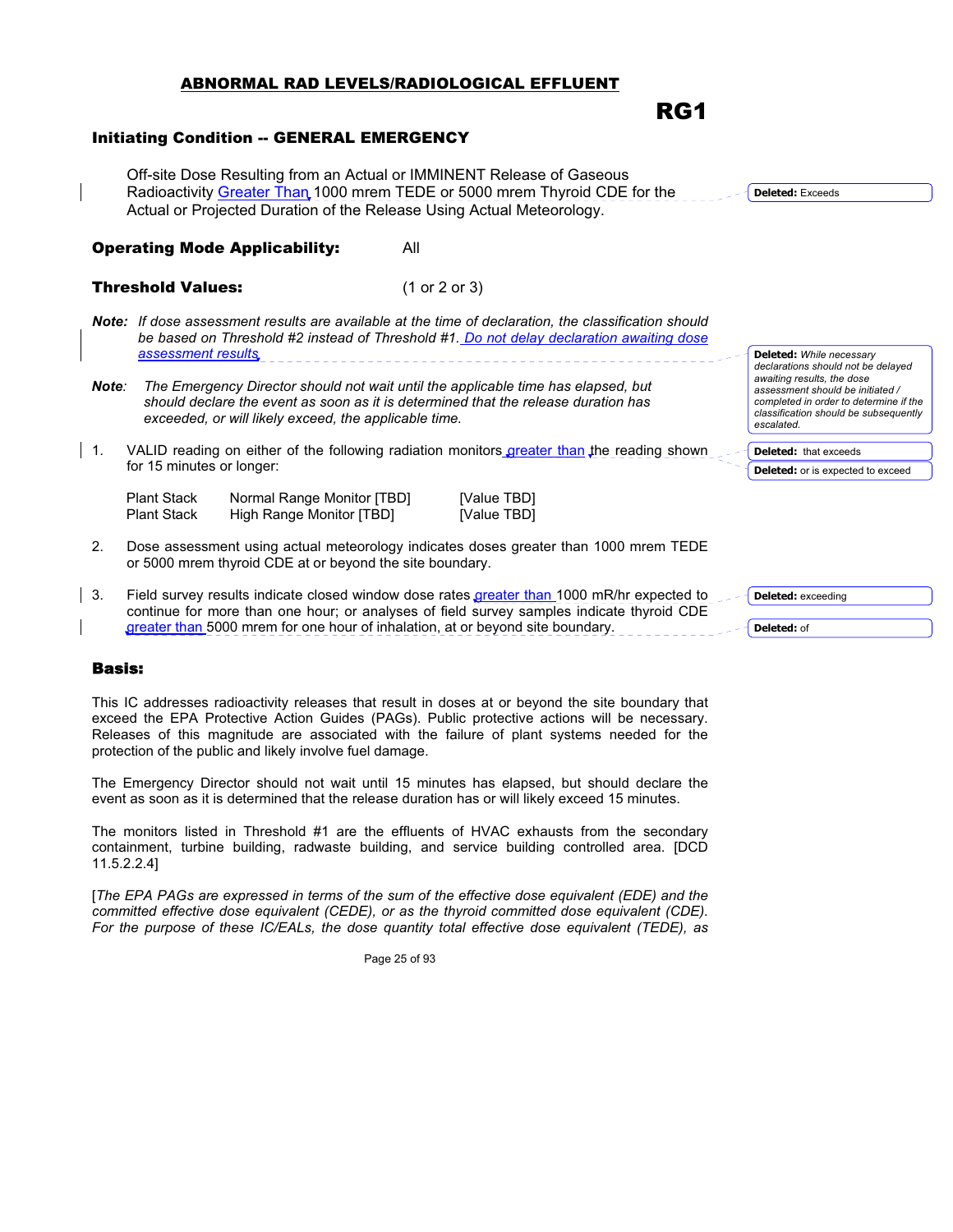*defined in 10 CFR 20, is used in lieu of "…sum of EDE and CEDE.…" The EPA PAG guidance provides for the use adult thyroid dose conversion factors. However, some states have decided to calculate child thyroid CDE. Utility IC/EALs need to be consistent with those of the states involved in the facilities emergency planning zone.* 

*The monitor reading EALs should be determined using a dose assessment method that backcalculates from the dose values specified in the IC. The meteorology and source term (noble gases, particulates, and halogens) used should be the same as those used for determining the monitor reading EALs in ICs RU1 and RA1. This protocol will maintain intervals between the EALs for the four classifications. Since doses are generally not monitored in real-time, it is suggested that a release duration of one hour be assumed, and that the EALs be based on a site specific boundary (or beyond) dose of 1000 mrem whole body or 5000 mrem thyroid in one hour, whichever is more limiting (as was done for EALs #2 and #4). If individual site analyses indicate a longer or shorter duration for the period in which the substantial portion of the activity is released, the longer duration should be used.* 

*Since dose assessment is based on actual meteorology, whereas the monitor reading EALs are not, the results from these assessments may indicate that the classification is not warranted. For this reason, emergency implementing procedures should call for the timely performance of dose assessments using actual meteorology and release information. If the results of these dose assessments are available when the classification is made (e.g., initiated at a lower classification level), the dose assessment results override the monitor reading EALs.*]

Page 26 of 93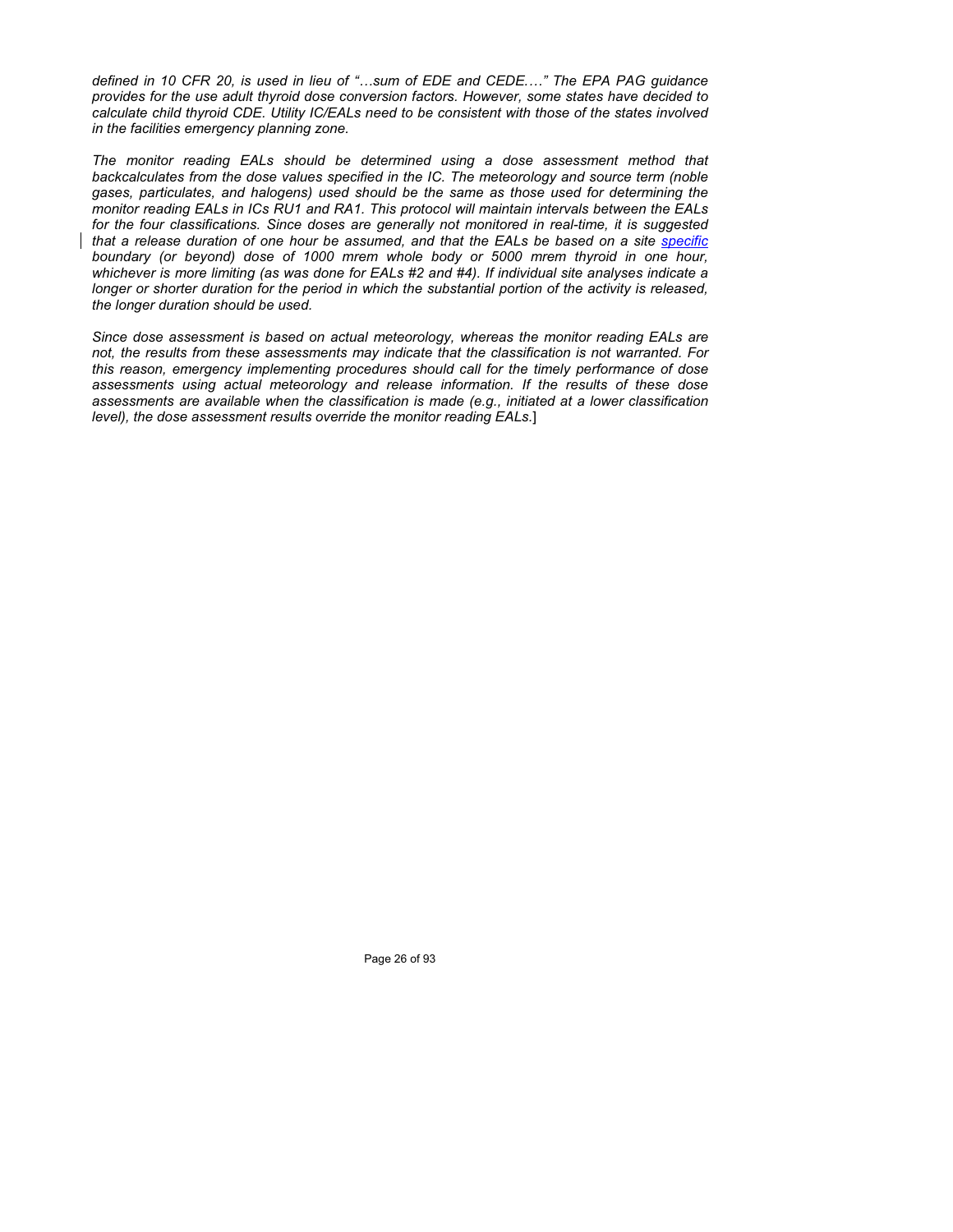# **Recognition Category C - Cold Shutdown/Refueling System Malfunctions**

| UNUSUAL EVENT                                                                                          | <b>ALERT</b>                                                                                 | <b>SITE AREA</b><br><b>EMERGENCY</b>           | <b>GENERAL</b><br><b>EMERGENCY</b>                        |                                                           |
|--------------------------------------------------------------------------------------------------------|----------------------------------------------------------------------------------------------|------------------------------------------------|-----------------------------------------------------------|-----------------------------------------------------------|
| CU1 - RCS Leakage.                                                                                     | CA1 - Loss of RCS/RPV                                                                        | CS1 - Loss of RPV                              | CG1 - Loss of RPV                                         | <b>Deleted:</b> with Irradiated Fuel in the               |
| Op. Mode: Cold Shutdown                                                                                | Inventory.<br>Op. Modes: Cold                                                                | Inventory Affecting Core<br>Decay Heat Removal | <b>Inventory Affecting Fuel</b><br>Clad Integrity with    | <b>RPV</b>                                                |
|                                                                                                        | Shutdown; Refueling                                                                          | Capability.<br>Containment Challenged.         | <b>Deleted:</b> with Irradiated Fuel in the<br><b>RPV</b> |                                                           |
|                                                                                                        |                                                                                              | Op. Modes: Cold<br>Shutdown                    | Op. Modes: Cold<br>Shutdown, Refueling                    |                                                           |
| <b>CU2 - UNPLANNED Loss</b><br>of RCS Inventory                                                        |                                                                                              |                                                |                                                           | <b>Deleted:</b> with Irradiated Fuel in the<br><b>RPV</b> |
| Op. Mode: Refueling                                                                                    |                                                                                              |                                                |                                                           |                                                           |
| CU3 - Loss of All Off-site<br>AC Power to Emergency<br>Busses for 15 Minutes Or                        | CA3 - Loss of All Off-site<br>and All On-site AC Power<br>to Emergency Busses For            |                                                |                                                           | <b>Deleted:</b> Greater Than                              |
| Longer.                                                                                                | 15 Minutes Or Longer.                                                                        |                                                |                                                           |                                                           |
| Op. Modes: Cold<br>Shutdown, Refueling                                                                 | Op. Modes: Cold<br>Shutdown, Refueling,<br>Defueled                                          |                                                |                                                           |                                                           |
| <b>CU4 - UNPLANNED Loss</b><br>of Decay Heat Removal<br>Capability with Irradiated<br>Fuel in the RPV. | CA4 - Inability to Maintain<br>Plant in Cold Shutdown<br>with Irradiated Fuel in the<br>RPV. |                                                |                                                           |                                                           |
| OP. Modes: Cold<br>Shutdown, Refueling                                                                 | Op. Modes: Cold<br>Shutdown, Refueling                                                       |                                                |                                                           |                                                           |
| <b>CU6 - UNPLANNED Loss</b><br>of All On-site or Off-site<br>Communications<br>Capabilities.           |                                                                                              |                                                |                                                           |                                                           |
| Op. Modes: Cold<br>Shutdown, Refueling,<br>Defueled                                                    |                                                                                              |                                                |                                                           |                                                           |
| <b>CU7 - UNPLANNED Loss</b><br>of Required DC Power for<br>Greater than 15 Minutes.                    |                                                                                              |                                                |                                                           |                                                           |
| Op. Modes: Cold<br>Shutdown, Refueling                                                                 |                                                                                              |                                                |                                                           |                                                           |
| CU8 - Inadvertent<br>Criticality.                                                                      |                                                                                              |                                                |                                                           |                                                           |
| Op Modes: Cold<br>Shutdown, Refueling                                                                  |                                                                                              |                                                |                                                           |                                                           |
|                                                                                                        |                                                                                              |                                                |                                                           |                                                           |
|                                                                                                        |                                                                                              |                                                |                                                           |                                                           |
|                                                                                                        |                                                                                              |                                                |                                                           |                                                           |

Page 27 of 93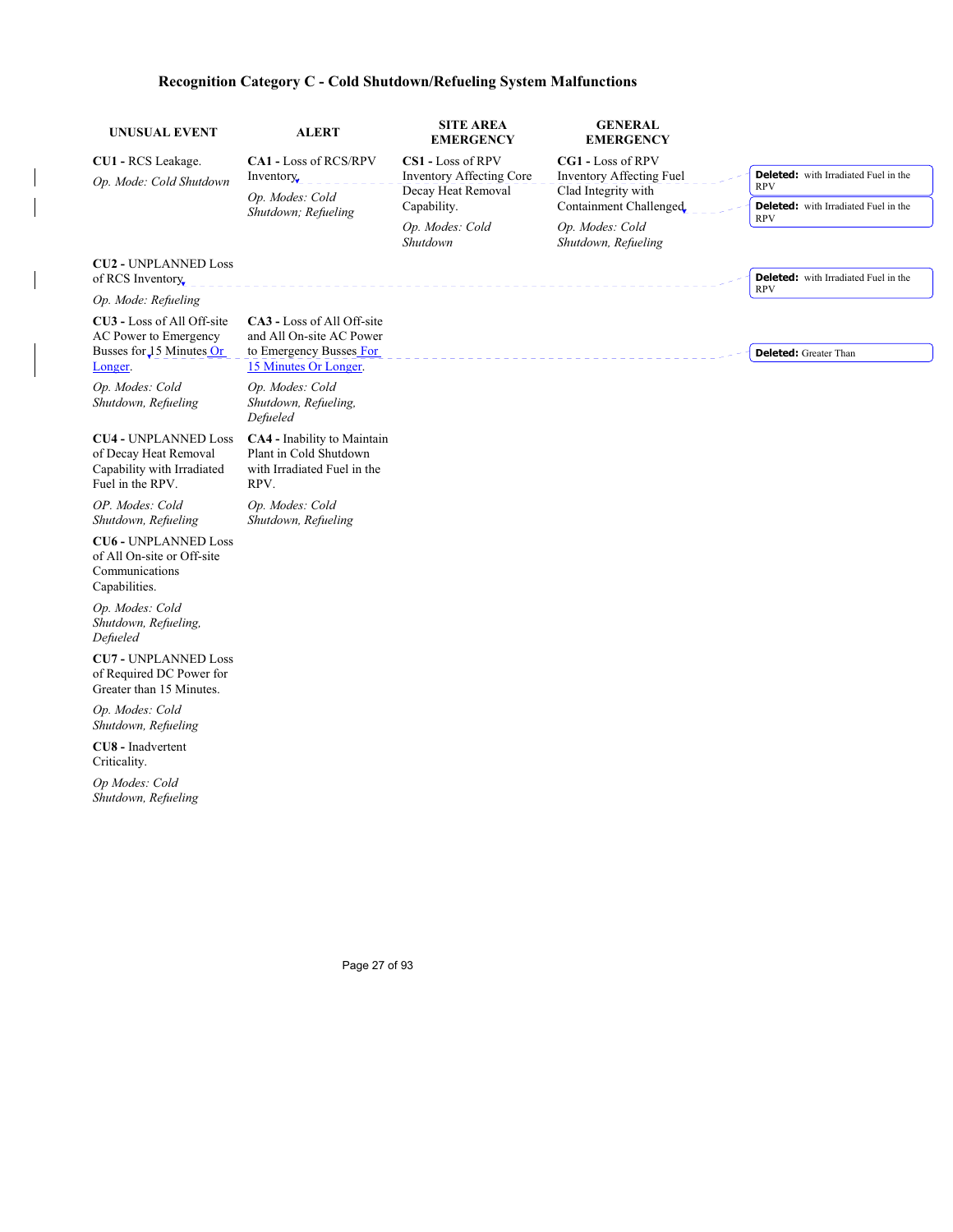CU1

## Initiating Condition -- NOTIFICATION OF UNUSUAL EVENT

RCS Leakage.

**Operating Mode Applicability:** Cold Shutdown

## Threshold Values:

*Note: The Emergency Director should not wait until the applicable time has elapsed, but should declare the event as soon as it is determined that the condition will likely exceed the applicable time.*

1. RCS leakage results in the inability to maintain or restore RPV level greater than Level 3 [96 **Deleted:** Unable inches] due to RCS leakage for 15 minutes or longer. **Deleted:** greater than

#### Basis:

This IC is included as a UE because it is considered to be a potential degradation of the level of safety of the plant. The inability to establish and maintain level is indicative of loss of RCS inventory. Prolonged loss of RCS Inventory may result in escalation to the Alert level via either IC CA1 (Loss of RCS Inventory with Irradiated Fuel in the RPV) or CA4 (Inability to Maintain Plant in Cold Shutdown with Irradiated Fuel in the RPV).

Page 28 of 93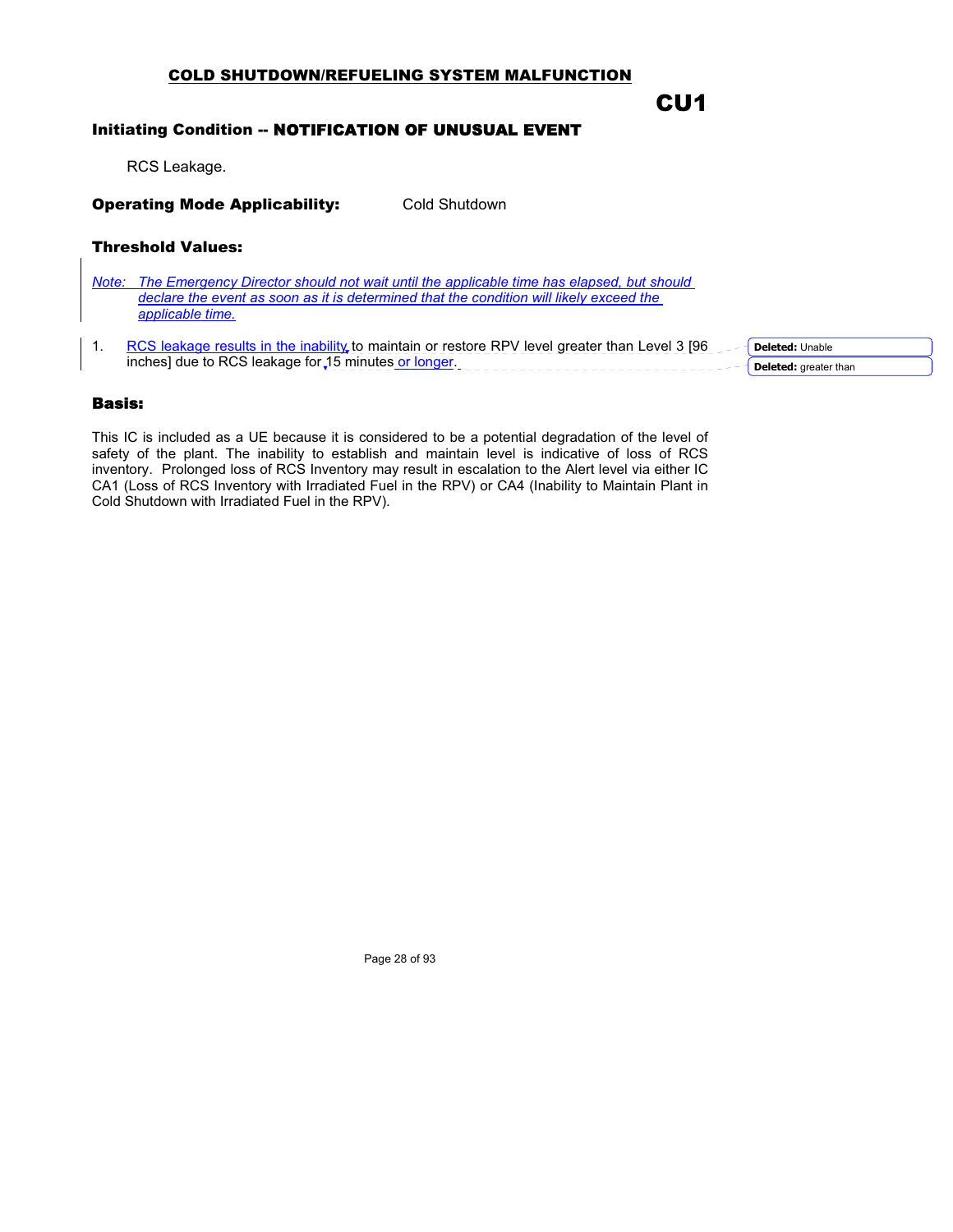CU2

## Initiating Condition -- NOTIFICATION OF UNUSUAL EVENT

| UNPLANNED Loss of RCS Inventory.                                               |                                                                                                                                                                                           | <b>Deleted:</b> with Irradiated Fuel in the<br><b>RPV</b> |
|--------------------------------------------------------------------------------|-------------------------------------------------------------------------------------------------------------------------------------------------------------------------------------------|-----------------------------------------------------------|
| <b>Operating Mode Applicability:</b>                                           | Refueling                                                                                                                                                                                 |                                                           |
| <b>Threshold Values:</b>                                                       | (1 or 2)                                                                                                                                                                                  |                                                           |
| applicable time.                                                               | Note: The Emergency Director should not wait until the applicable time has elapsed, but should<br>declare the event as soon as it is determined that the condition will likely exceed the |                                                           |
| RCS level drop below the RPV flange [Level TBD] for 15 minutes or longer<br>1. |                                                                                                                                                                                           | <b>Deleted:</b> greater than                              |
| 2.<br>unovoloinod:                                                             | RCS/RPV level cannot be monitored with a loss of RPV inventory as indicated by                                                                                                            |                                                           |

unexplained: Reactor Building Floor Drain Sump in High-High Alarm

Drywell Sump in High-High Alarm

#### Basis:

This IC is included as a UE because it may be a precursor of more serious conditions and, as result, is considered to be a potential degradation of the level of safety of the plant. Refueling evolutions that decrease RCS water level below the RPV flange are carefully planned and procedurally controlled. An UNPLANNED event that results in water level decreasing below the RPV flange warrants declaration of a UE due to the reduced RCS inventory that is available to keep the core covered. The allowance of 15 minutes was chosen because it is reasonable to assume that level can be restored within this time frame using any of the redundant means of refill that should be available. If level cannot be restored in this time frame then it may indicate a more serious condition exists. Continued loss of RCS Inventory will result in escalation to the Alert level via either IC CA1 (Loss of RCS/RPV Inventory with Irradiated Fuel in the RPV) or CA4 (Inability to Maintain Plant in Cold Shutdown with Irradiated Fuel in the RPV).

[*The difference between CU1 and CU2 deals with the RCS conditions that exist between cold shutdown and refueling modes. In cold shutdown the RCS will normally be intact and standard RCS inventory and level monitoring means are available. In the refueling mode the RCS is not intact and RPV level and inventory are monitored by different means*]*.* 

Threshold 1 involves a decrease in RCS level below the top of the RPV flange that continues for 15 minutes due to an UNPLANNED event. This Threshold is not applicable to decreases in flooded reactor cavity level until such time as the level decreases to the level of the vessel flange. If RPV level continues to decrease and reaches the Low-Low ECCS Actuation Setpoint then escalation to CA1 would be appropriate.

[*Threshold 2 relates primarily to the refueling mode when normal means of core temperature*  indication and RCS level indication may not be available. Redundant means of RPV level *indication will normally be installed (including the ability to monitor level visually) to assure that the ability to monitor level will not be interrupted. However, if all level indication were to be lost during a loss of RCS inventory event, the operators would need to determine that RPV inventory loss was* 

Page 29 of 93

**Deleted:** one or more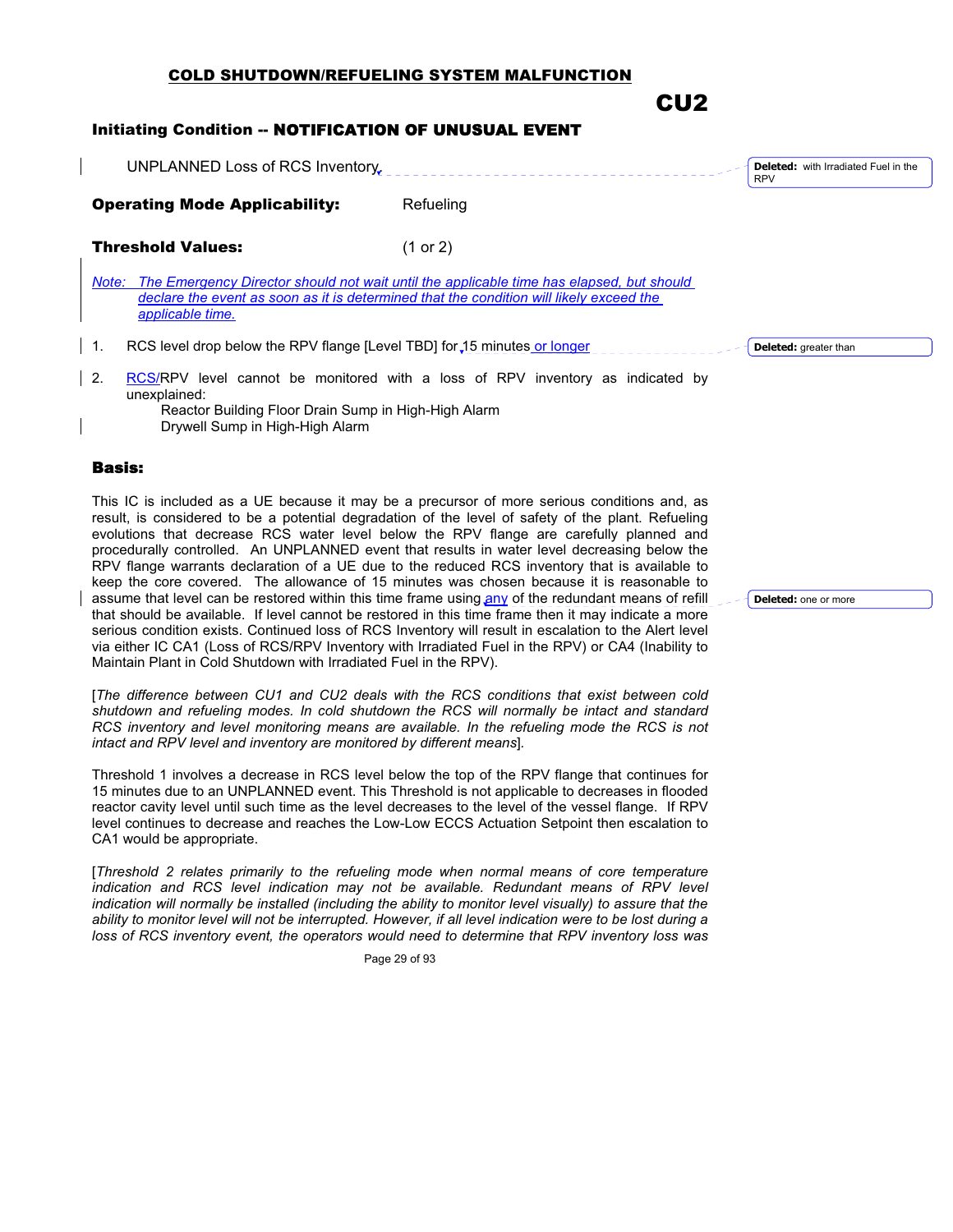*occurring by observing sump and tank level changes. Sump and tank level increases must be evaluated against other potential sources of leakage such as cooling water sources inside the containment to ensure they are indicative of RCS leakage. Escalation to Alert would be via either CA1 or RCS heatup via CA4.]*

Page 30 of 93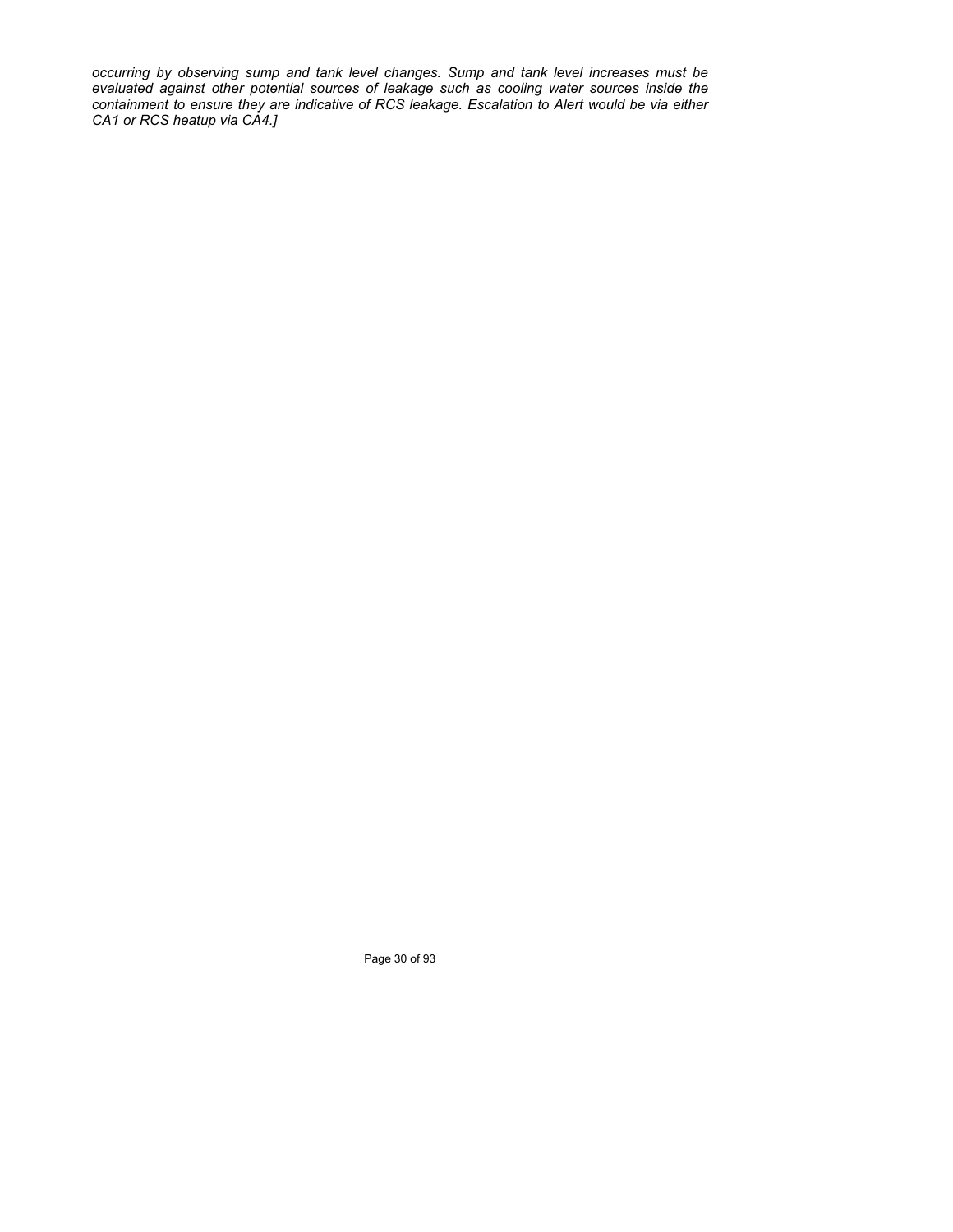CU3

## Initiating Condition -- NOTIFICATION OF UNUSUAL EVENT

UNPLANNED Loss of All Off-site AC Power to Emergency Busses for 15 Minutes Or **Deleted:** Greater Than 15 Minutes - 2 Longer.

**Operating Mode Applicability:** Cold Shutdown

**Refueling** 

#### Threshold Value:

*Note: The Emergency Director should not wait until the applicable time has elapsed, but should declare the event as soon as it is determined that the condition will likely exceed the applicable time.*

1. Loss of all off-site AC power to emergency busses [3(4)A3, 3(4)B3 AND 3(4)C3] for 15 **Deleted:** greater than 15 minutesminutes or longer.

#### Basis:

Prolonged loss of off-site AC power reduces required redundancy and potentially degrades the level of safety of the plant by rendering the plant more vulnerable to a complete Loss of AC Power (e.g., Station Blackout). Fifteen minutes was selected as a threshold to exclude transient or momentary losses of off-site power.

Page 31 of 93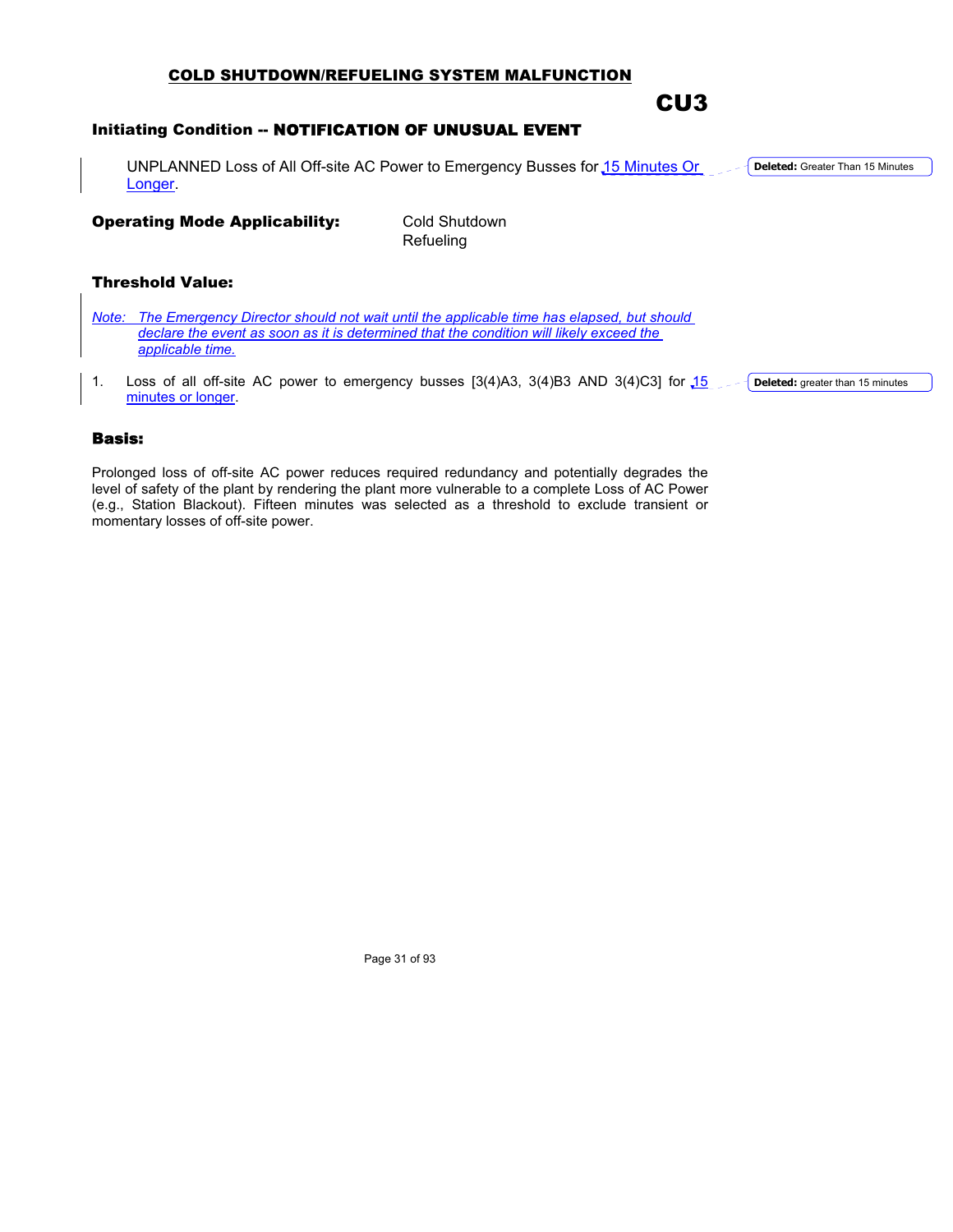# CU4

## Initiating Condition -- NOTIFICATION OF UNUSUAL EVENT

UNPLANNED Loss of Decay Heat Removal Capability with Irradiated Fuel in the RPV.

| <b>Operating Mode Applicability:</b> | Cold Shutdown |
|--------------------------------------|---------------|
|                                      | Refueling     |
|                                      |               |

Threshold Values: (1 or 2)

| Note: The Emergency Director should not wait until the applicable time has elapsed, but should | <b>Formatted: Font: Not Bold</b> |
|------------------------------------------------------------------------------------------------|----------------------------------|
| declare the event as soon as it is determined that the condition will likely exceed the        | Formatted: Font: Not Bold        |
| applicable time.                                                                               |                                  |
|                                                                                                | Formatted: Font: Bold, Italic    |
| An event results in RCS temperature exceeding [200 °F].                                        |                                  |
| Loss of all RCS temperature and RPV level indication for 15 minutes or longer.                 | <b>Deleted:</b> greater than     |

## Basis:

This IC may be a precursor of more serious conditions and, as a result, is considered to be a potential degradation of the level of safety of the plant. In cold shutdown the ability to remove decay heat relies primarily on forced cooling flow. Operation of the systems that provide this forced cooling may be jeopardized due to the unlikely loss of electrical power or RCS inventory. Since the RCS usually remains intact in the cold shutdown mode a large inventory of water is available to keep the core covered.

During refueling the level in the RPV will normally be maintained above the RPV flange. Refueling evolutions that decrease water level below the RPV flange are carefully planned and procedurally controlled. Loss of forced decay heat removal at reduced inventory may result in more rapid increases in RCS/RPV temperatures depending on the time since shutdown.

Normal means of core temperature indication and RCS level indication may not be available in the refueling mode. Redundant means of RPV level indication are therefore procedurally installed to assure that the ability to monitor level will not be interrupted. However, if all level and temperature indication were to be lost in either the cold shutdown of refueling modes, Threshold 2 would result in declaration of a UE if either temperature or level indication cannot be restored within 15 minutes from the loss of both means of indication. Escalation to Alert would be via CA1 based on an inventory loss or CA4 based on exceeding its temperature criteria.

Page 32 of 93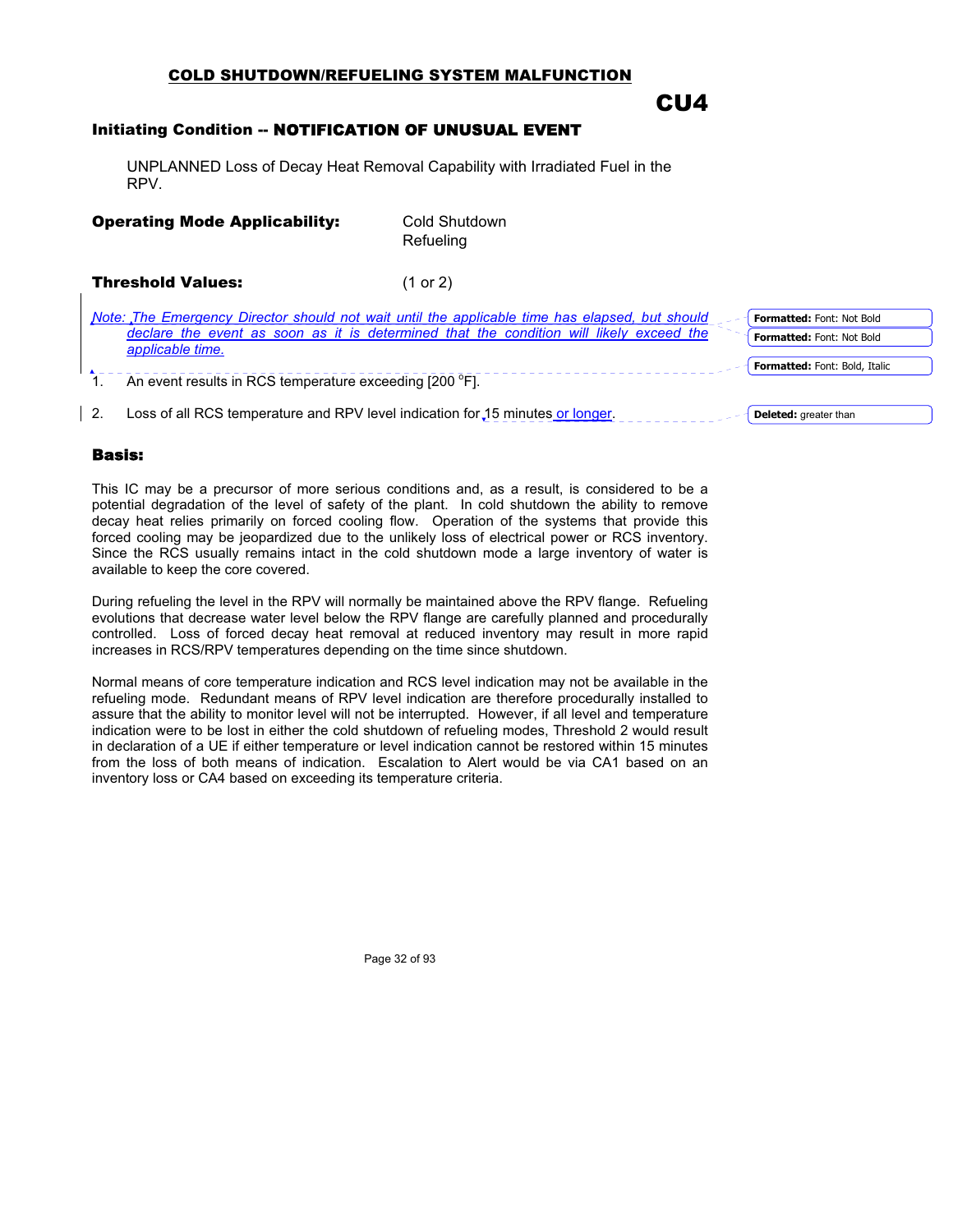# CU6

## Initiating Condition -- NOTIFICATION OF UNUSUAL EVENT

UNPLANNED Loss of All On-site or Off-site Communications Capabilities.

| <b>Operating Mode Applicability:</b> | Cold Shutdown |
|--------------------------------------|---------------|
|                                      | Refueling     |
|                                      | Defueled      |

Threshold Values: (1 or 2)

1. Loss of all of the following routine on-site communication methods affecting the ability to perform routine operations:

[list of communications methods TBD]

2. Loss of all of the following routine off-site communication methods affecting the ability to inform state and local authorities of plant problems:

[list of communications methods TBD]

#### Basis:

The purpose of this IC and its associated thresholds is to recognize a loss of communications capability that either defeats the plant operations staff ability to perform routine tasks necessary for plant operations or the ability to communicate issues with off-site authorities. The loss of off-site communications ability is expected to be significantly more comprehensive than the condition addressed by 10 CFR 50.72.

The availability of one method of ordinary off-site communications is sufficient to inform state and local authorities of plant issues. This Threshold is intended to be used only when extraordinary means (e.g., relaying of information from radio transmissions, individuals being sent to off-site locations, etc.) are being utilized to make communications possible.

[*Site-specific list for on-site communications loss must encompass the loss of all means of routine communications (e.g., commercial telephones, sound powered phone systems, page party system and radios / walkie talkies).* 

Site-specific list for off-site communications loss must encompass the loss of all means of *communications with off-site authorities. This should include the ENS, commercial telephone lines, telecopy transmissions, and dedicated phone systems.*]

Page 33 of 93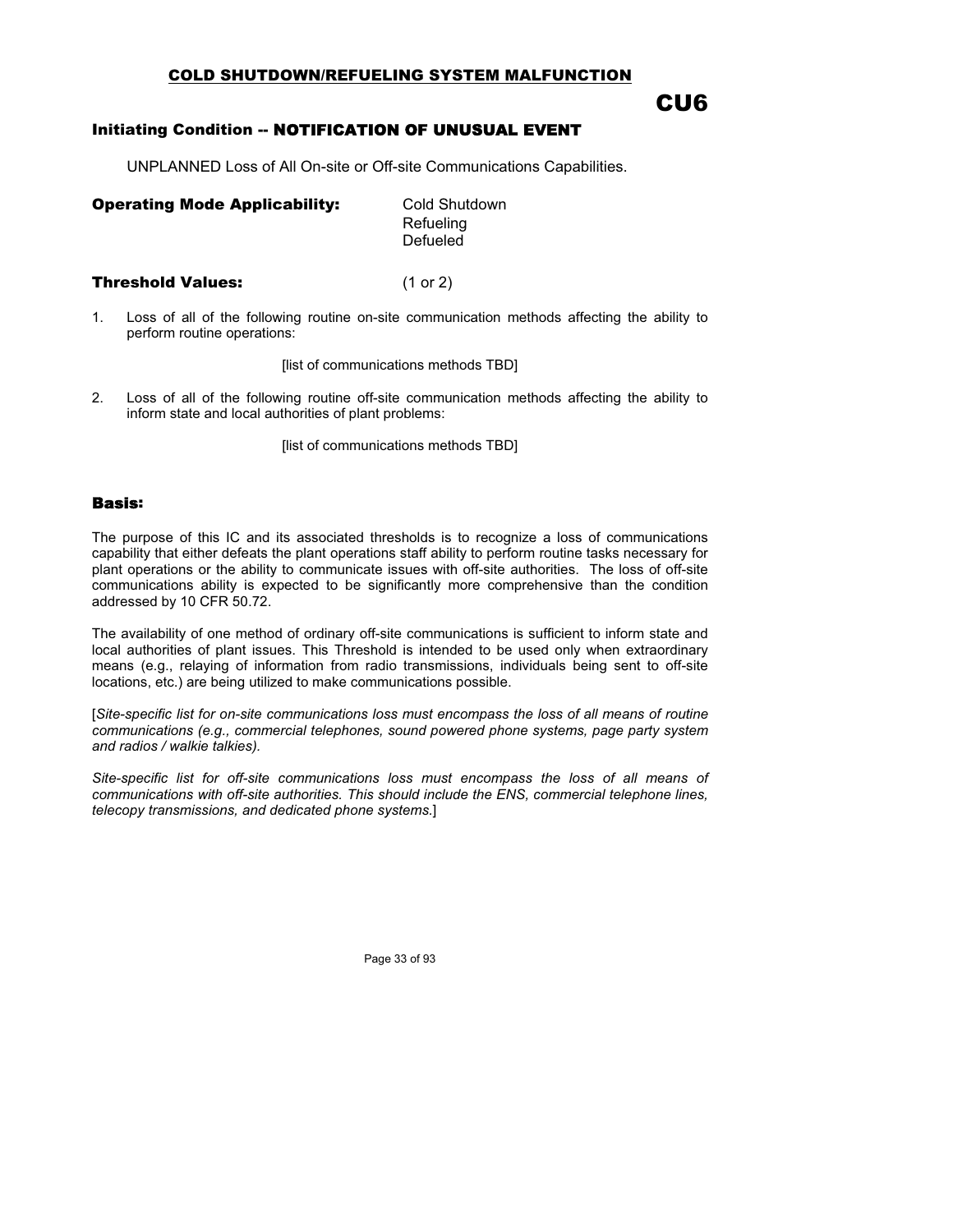CU7

## Initiating Condition -- NOTIFICATION OF UNUSUAL EVENT

UNPLANNED Loss of Required DC Power for 15 minutes or longer. **Deleted:** Greater than

**Operating Mode Applicability:** Cold Shutdown

**Refueling** 

### Threshold Value:

*Note: The Emergency Director should not wait until the applicable time has elapsed, but should declare the event as soon as it is determined that the condition will likely exceed the applicable time.*

1. Less than [TBD] bus voltage on [3(4)P007A, 3(4)P007B, 3(4)P007C AND 3(4)P007D] for 15 **Deleted:** greater than minutes or longer.

#### Basis:

The purpose of this IC and its associated EALs is to recognize a loss of DC power compromising the ability to monitor and control the removal of decay heat during Cold Shutdown or Refueling operations.

UNPLANNED is included in this IC to preclude the declaration of an emergency as a result of planned maintenance activities. [*The required busses are the minimum allowed by Technical Specifications for the mode of operation*.] It is intended that the loss of the operating (operable) train is to be considered. If this loss results in the inability to maintain cold shutdown, the escalation to an Alert will be per CA4 "Inability to Maintain Plant in Cold Shutdown with Irradiated Fuel in the RPV."

[*(Site-specific) bus voltage should be based on the minimum bus voltage necessary for the operation of safety related equipment. This voltage value should incorporate a margin of at least 15 minutes of operation before the onset of inability to operate those loads. This voltage is usually near the minimum voltage selected when battery sizing is performed. Typically the value for the entire battery set is approximately 105 VDC. For a 60 cell string of batteries the cell voltage is typically 1.75 Volts per cell. For a 58 string battery set the minimum voltage is typically 1.81 Volts per cell.*]

Page 34 of 93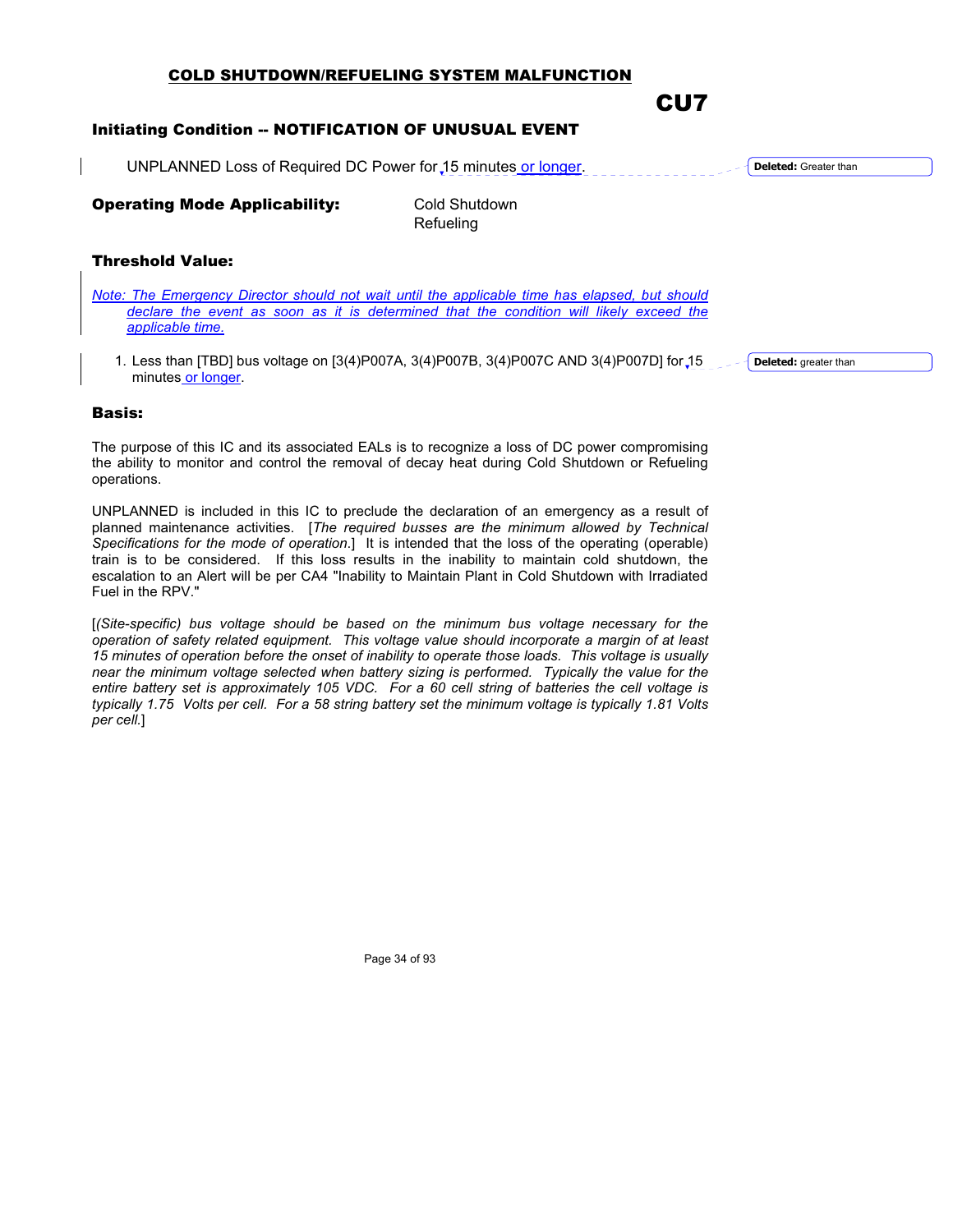# CU8

## Initiating Condition -- NOTIFICATION OF UNUSUAL EVENT

Inadvertent Criticality.

**Operating Mode Applicability:** Cold Shutdown

**Refueling** 

## Threshold Values:

1. An UNPLANNED sustained positive period observed on nuclear instrumentation.

#### Basis:

This IC addresses criticality events that occur in Cold Shutdown or Refueling modes such as fuel mis-loading events. This IC indicates a potential degradation of the level of safety of the plant, warranting a UE classification.

Page 35 of 93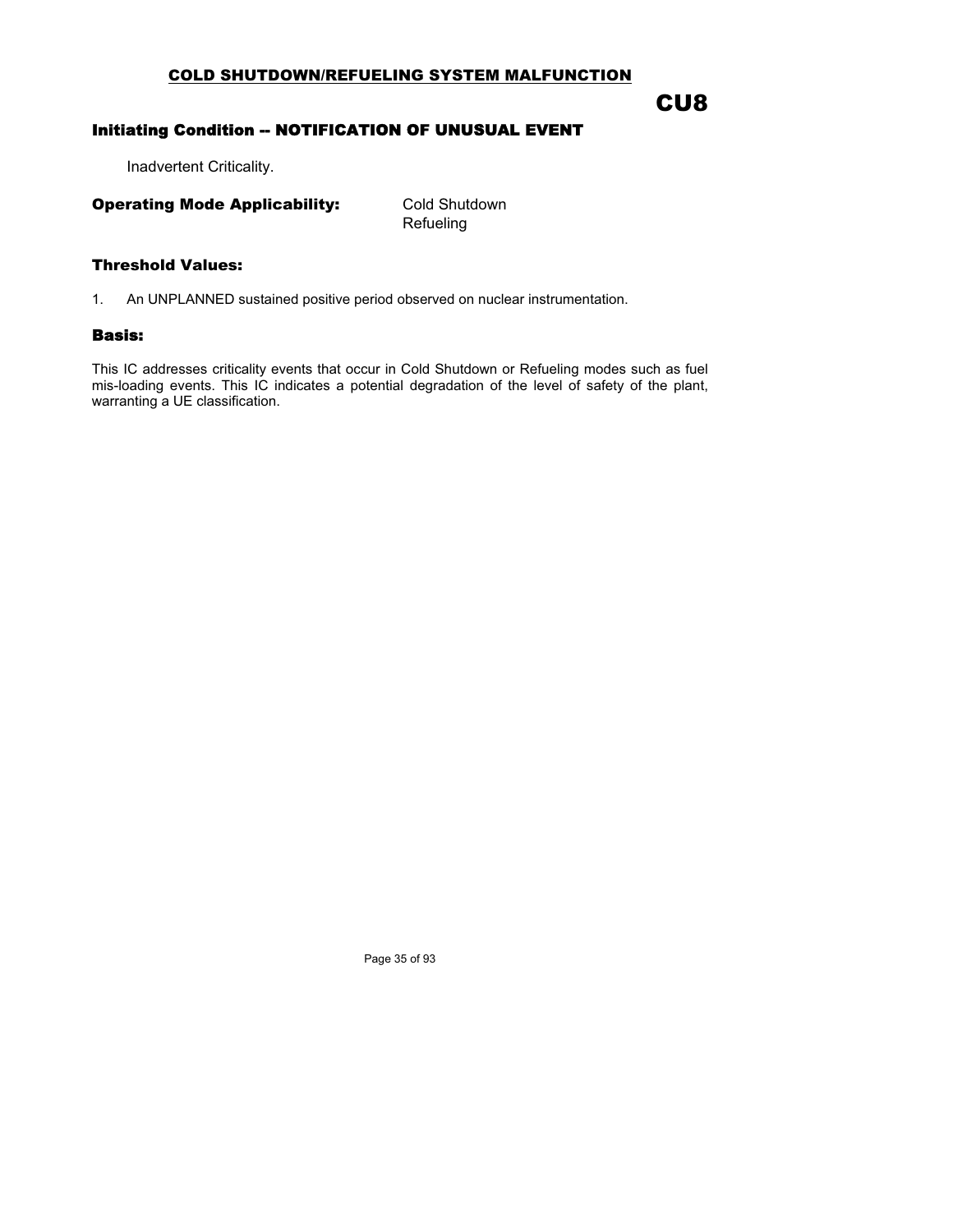CA1

## **Initiating Condition -- ALERT**

| Loss of RCS/RPV Inventory.                                                                                                                                                                                    |                            | <b>Deleted:</b> with Irradiated Fuel in the<br><b>RPV</b> |  |  |  |
|---------------------------------------------------------------------------------------------------------------------------------------------------------------------------------------------------------------|----------------------------|-----------------------------------------------------------|--|--|--|
| <b>Operating Mode Applicability:</b>                                                                                                                                                                          | Cold Shutdown<br>Refueling |                                                           |  |  |  |
| <b>Threshold Values:</b>                                                                                                                                                                                      | (1 or 2)                   |                                                           |  |  |  |
| Note: The Emergency Director should not wait until the applicable time has elapsed, but should<br>declare the event as soon as it is determined that the condition will likely exceed the<br>applicable time. |                            |                                                           |  |  |  |

- 1. Loss of RCS/RPV inventory as indicated by level less than Level 1.5 [TBD inches]
- 2. RCS/RPV level cannot be monitored for 15 minutes or longer with a loss of RCS/RPV inventory as indicated by unexplained: **Deleted:** greater than

 Reactor Building Floor Drain Sump in High-High Alarm Drywell Sump in High-High Alarm

#### Basis:

These example EALs serve as precursors to a loss of ability to adequately cool the fuel. The magnitude of this loss of water indicates that makeup systems have not been effective and may not be capable of preventing further RPV level decrease and potential core uncovery. This condition will result in a minimum classification of Alert. The Low-Low ECCS Actuation Setpoint was chosen because it is a standard setpoint at which HPCF automatically starts. The inability to restore and maintain level after reaching this setpoint would therefore be indicative of a failure of the RCS barrier.

Sump level increases must be evaluated against other potential sources of leakage such as cooling water sources inside the containment to ensure they are indicative of RCS leakage.

If RPV level continues to lower then escalation to Site Area Emergency will be via CS1 (Loss of RPV Inventory Affecting Core Decay Heat Removal Capability).

Page 36 of 93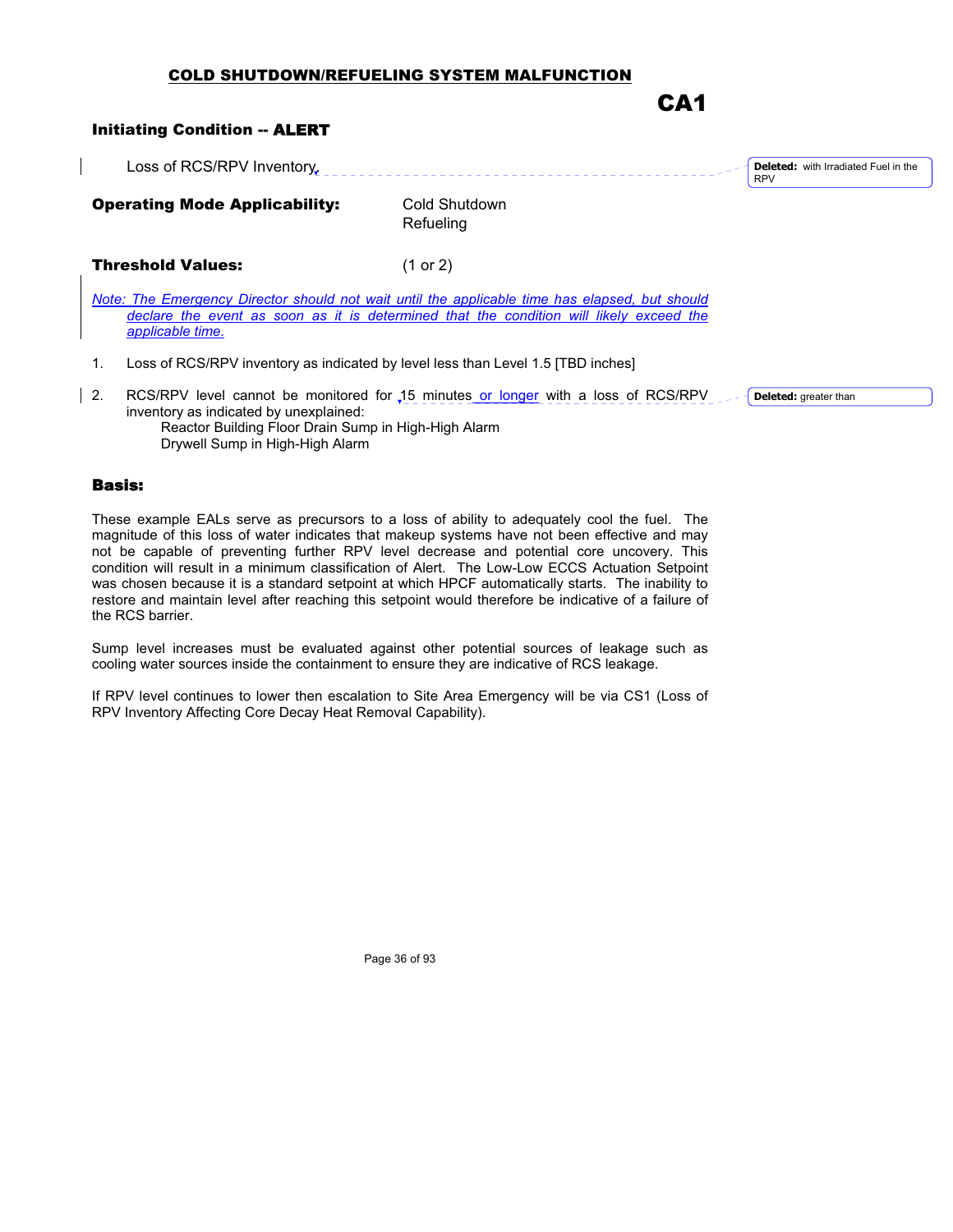# COLD SHUTDOWN/REFUELING SYSTEM MALFUNCTION

# CA3

# **Initiating Condition -- ALERT**

Loss of All Off-site and On-Site AC Power to Emergency Busses for 15 Minutes Or Longer.

**Operating Mode Applicability:** Cold Shutdown

**Refueling** Defueled

# Threshold Value:

*Note: The Emergency Director should not wait until the applicable time has elapsed, but should declare the event as soon as it is determined that the condition will likely exceed the applicable time.*

1. Loss of all Off-Site and On-Site AC Power to [3(4)A3, 3(4)B3 AND 3(4)C3] busses for 15 minutes or longer.

#### Basis:

Loss of all AC power compromises all plant safety systems requiring electric power including RHR, ECCS, Containment Heat Removal, Spent Fuel Heat Removal and the Ultimate Heat Sink. When in cold shutdown, refueling, or defueled mode the event can be classified as an Alert, because of the significantly reduced decay heat, lower temperature and pressure, increasing the time to restore one of the emergency busses, relative to that specified for the Site Area Emergency Threshold. Escalating to Site Area Emergency if appropriate, is by Abnormal Rad Levels / Radiological Effluent, or Emergency Director Judgment ICs. Fifteen minutes was selected as a threshold to exclude transient or momentary power losses.

Page 37 of 93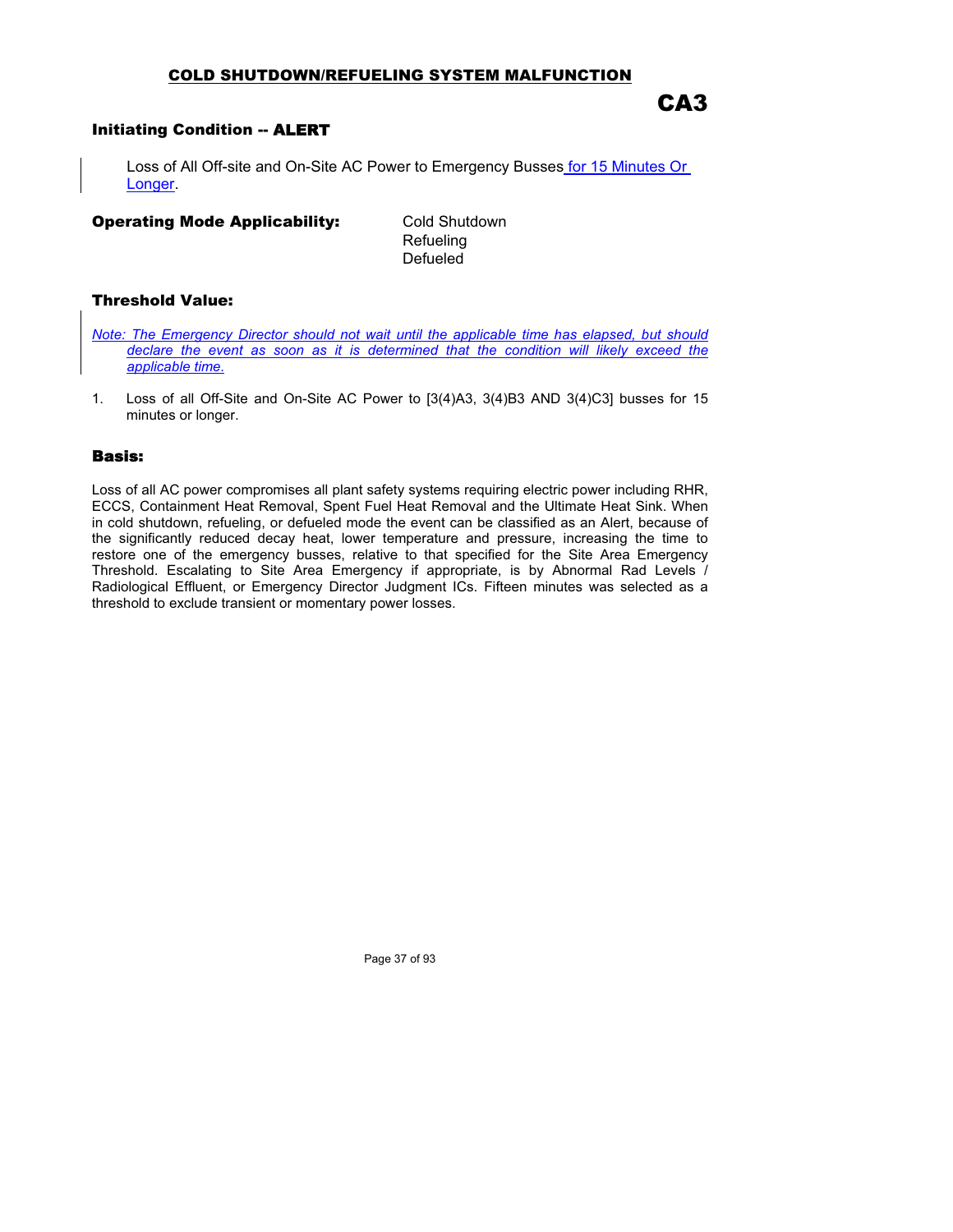#### COLD SHUTDOWN/REFUELING SYSTEM MALFUNCTION

# CA4

#### Initiating Condition -- ALERT

Inability to Maintain Plant in Cold Shutdown with Irradiated Fuel in the RPV.

**Operating Mode Applicability:** Cold Shutdown

**Refueling** 

**Threshold Values:** (1 or 2)

1. An UNPLANNED event results in RCS temperature greater than [200 °F] for greater than the specified duration on Table CA4.

**Table CA4: RCS Reheat Duration Thresholds**

|            | TADIE CA4. TGJ REIIEALDUI AUOIT TIITESITUIUS |                 |
|------------|----------------------------------------------|-----------------|
| <b>RCS</b> | <b>SECONDARY</b>                             | <b>Duration</b> |
|            | <b>CONTAINMENT ISOLATION</b>                 |                 |
| Intact     | N/A                                          | 60 minutes      |
| Open       | Established                                  | 20 minutes      |
|            | Not Established                              | 0 minutes       |

\* If an RCS heat removal system is in operation within this time frame and RCS temperature is being reduced, the Threshold is not applicable.

2. An UNPLANNED event results in RCS Pressure increase greater than 10 psig due to a loss of RCS cooling.

#### **Basis:**

RCS integrity is in place when the RCS pressure boundary is in its normal condition for the cold shutdown mode of operation (e.g., no freeze seals or nozzle dams).

The RCS Reheat Duration Threshold table addresses complete loss of functions required for core cooling for greater than 60 minutes during refueling and cold shutdown modes when RCS integrity is established.

The RCS Reheat Duration Threshold table also addresses the complete loss of functions required for core cooling for greater than 20 minutes during refueling and cold shutdown modes when SECONDARY CONTAINMENT ISOLATION is established but RCS integrity is not established. The allowed 20 minute time frame was included to allow operator action to restore the heat removal function, if possible.

Finally, complete loss of functions required for core cooling during refueling and cold shutdown modes when neither SECONDARY CONTAINMENT ISOLATION nor RCS integrity are established. No delay time is allowed because the evaporated reactor coolant that may be released into the Containment during this heatup condition could also be directly released to the environment.

The note (\*) indicates that this Threshold is not applicable if actions are successful in restoring an RCS heat removal system to operation and RCS temperature is being reduced within the specified time frame.

Page 38 of 93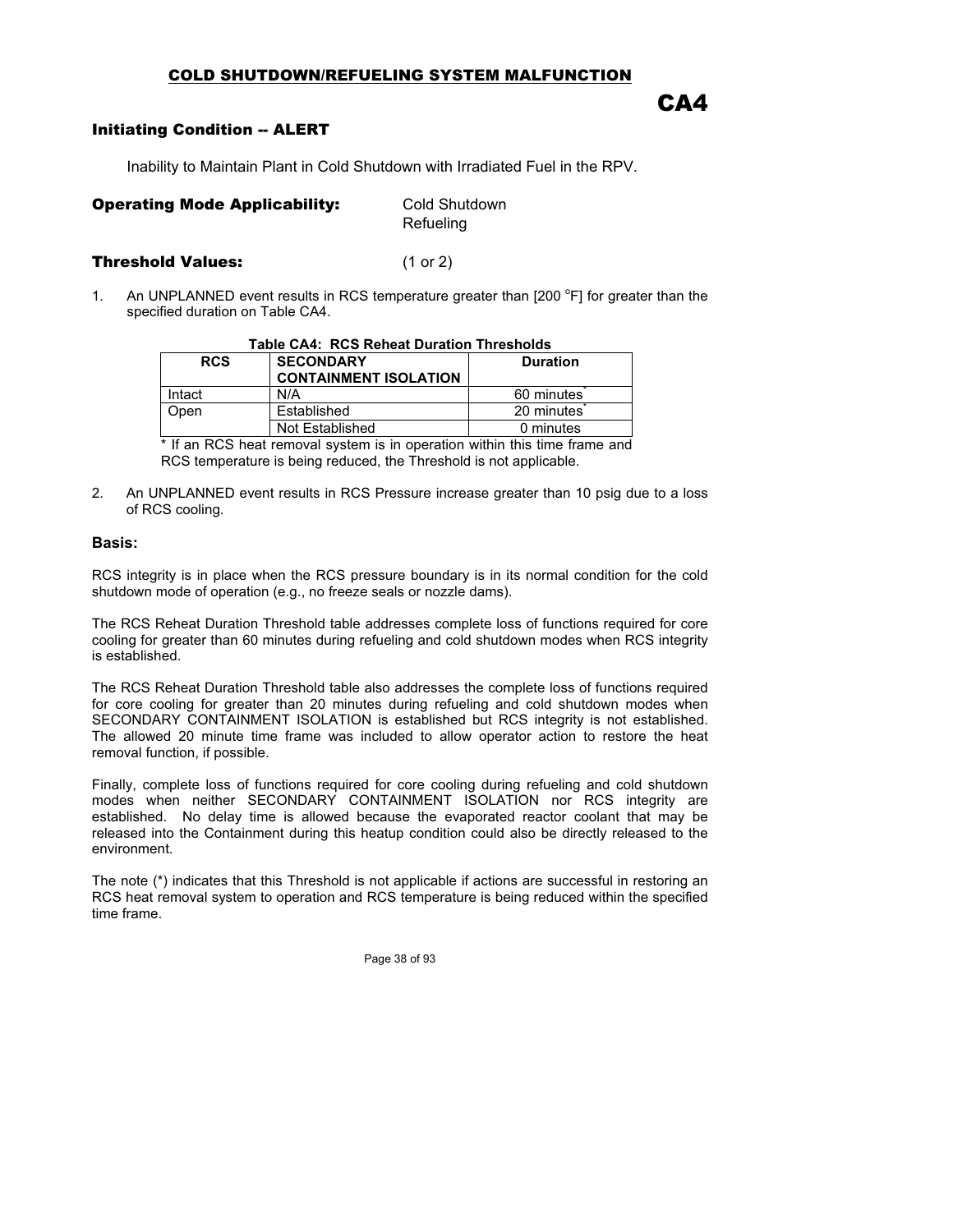In Threshold 2, the 10 psi pressure increase addresses situations where, due to high decay heat loads, the time provided to restore temperature control, should be less than 60 minutes.

Escalation to Site Area Emergency would be via CS1 should boiling result in significant RPV level loss leading to core uncovery.

A loss of Technical Specification components alone is not intended to constitute an Alert. The same is true of a momentary UNPLANNED excursion above the Technical Specification cold shutdown temperature limit when the heat removal function is available.

The Emergency Director must remain alert to events or conditions that lead to the conclusion that exceeding the Threshold is IMMINENT. If, in the judgment of the Emergency Director, an IMMINENT situation is at hand, the classification should be made as if the threshold has been exceeded.

Page 39 of 93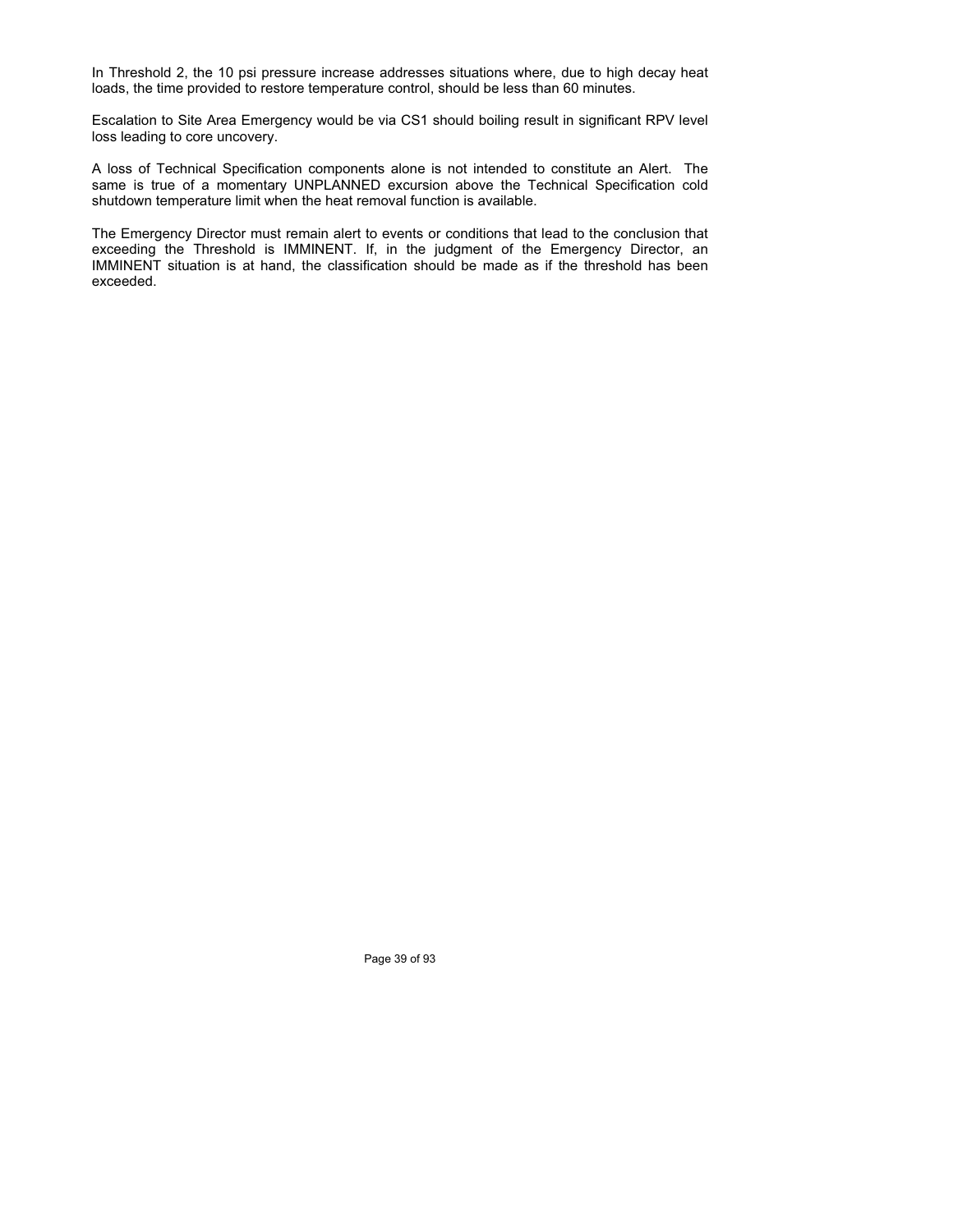#### COLD SHUTDOWN/REFUELING SYSTEM MALFUNCTION

CS1

# **Initiating Condition -- SITE AREA EMERGENCY**

Loss of RCS/RPV Inventory Affecting Core Decay Heat Removal Capability.

**Operating Mode Applicability:** Cold Shutdown

Refueling

**Threshold Values:**  $(1 \text{ or } 2 \text{ or } 3)$ 

*Note: The Emergency Director should not wait until the applicable time has elapsed, but should declare the event as soon as it is determined that the condition will likely exceed the applicable time.*

1. With SECONDARY CONTAINMENT ISOLATION not established:

RPV level less than Level 1 [6 inches]

**OR**

2. With SECONDARY CONTAINMENT ISOLATION established

RPV inventory as indicated by RPV level less than [0 inches (TAF)].

**OR**

- 3. RPV level cannot be monitored for greater than 30 minutes with a loss of RPV inventory asindicated by unexplained:
	- Reactor Building Floor Drain Sump in High-High Alarm
	- Drywell Sump in High-High Alarm
	- Suppression Pool Level rise
	- [TBD] radiation monitor reading greater than [TBD]

#### Basis:

Under the conditions specified by this IC, continued decrease in RPV level is indicative of a loss of inventory control. Inventory loss may be due to an RPV breach, pressure boundary leakage, or continued boiling in the RPV.

SECONDARY CONTAINMENT ISOLATION is the procedurally defined action taken to secure secondary containment and its associated structures, systems, and components as a functional barrier to fission product release under existing plant conditions.

The 30-minute duration allows sufficient time for actions to be performed to recover needed cooling equipment. As water level in the RPV lowers, the dose rate above the core will increase. The dose rate due to this core shine should result in [TBD] monitor indication and possible alarm.

Thus, declaration of a Site Area Emergency is warranted under the conditions specified by the IC. Escalation to a General Emergency is via CG1 (Loss of RPV Inventory Affecting Fuel Clad Integrity with Containment Challenged with Irradiated Fuel in the RPV) or radiological effluent IC RG1 (Off-

Page 40 of 93

**Deleted:** a.

#### **Deleted:** ¶

b. RPV level cannot be monitored for greater than 30 minutes with a loss of RPV inventory as indicated by unexplained:¶ <#>Reactor Building Floor Drain Sump in High-High Alarm¶ <#>Drywell Sump in High-High Alarm¶ <#>Suppression Pool Level rise¶ <#>[TBD] radiation monitor reading greater than [TBD] ¶

# **Deleted:** a.

# **Deleted:** b

**Formatted:** Indent: Left: 0"

**Formatted:** Indent: Left: 0.38", Tabs:  $0.63$ ", List tab + Not at  $0.75$ "

 $+ 1$ "

**Formatted:** Indent: Left: 0.38"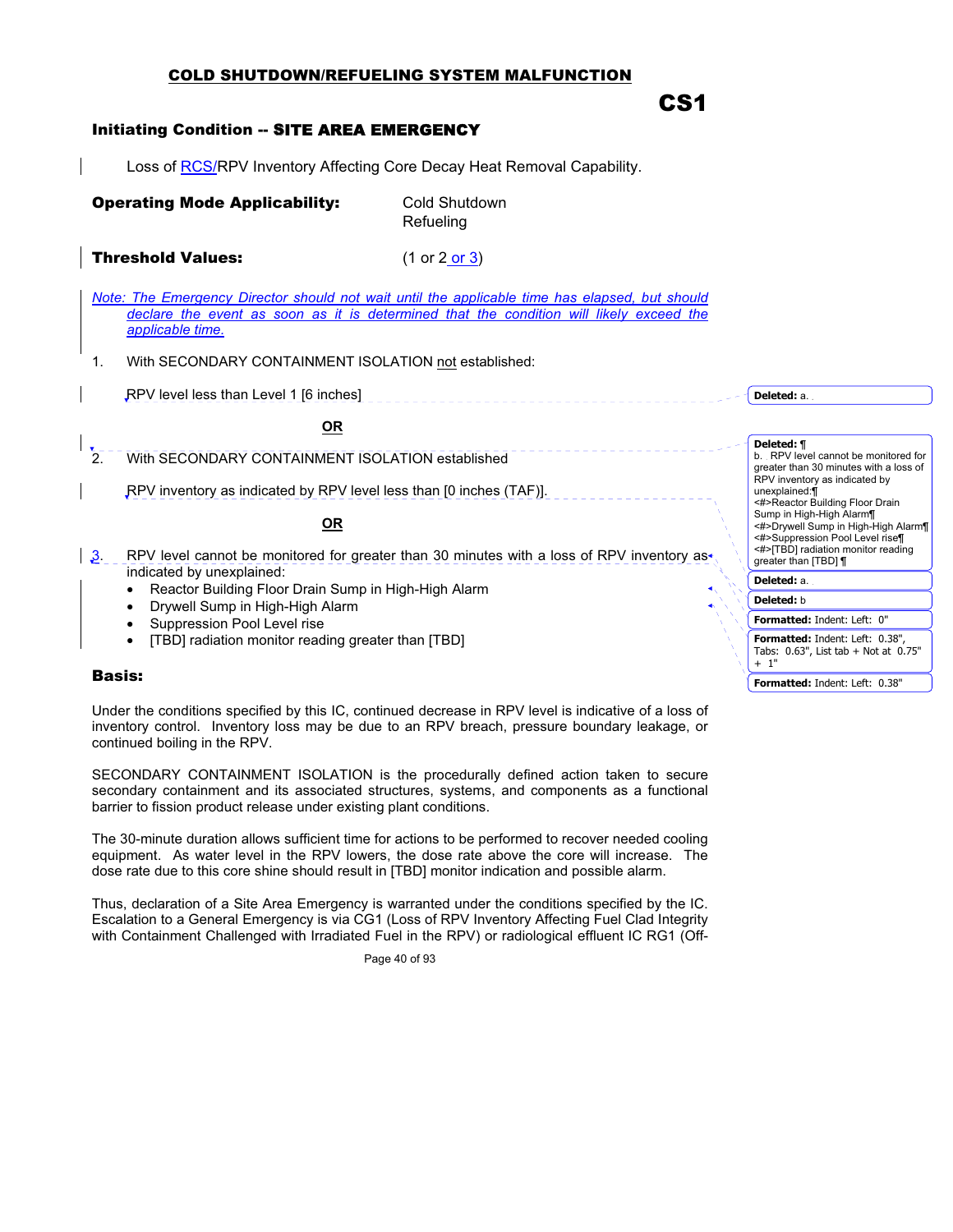site Dose Resulting from an Actual or IMMINENT Release of Gaseous Radioactivity Greater Than 1000 mrem TEDE or 5000 mrem Thyroid CDE for the Actual or Projected Duration of the Release Using Actual Meteorology).

Page 41 of 93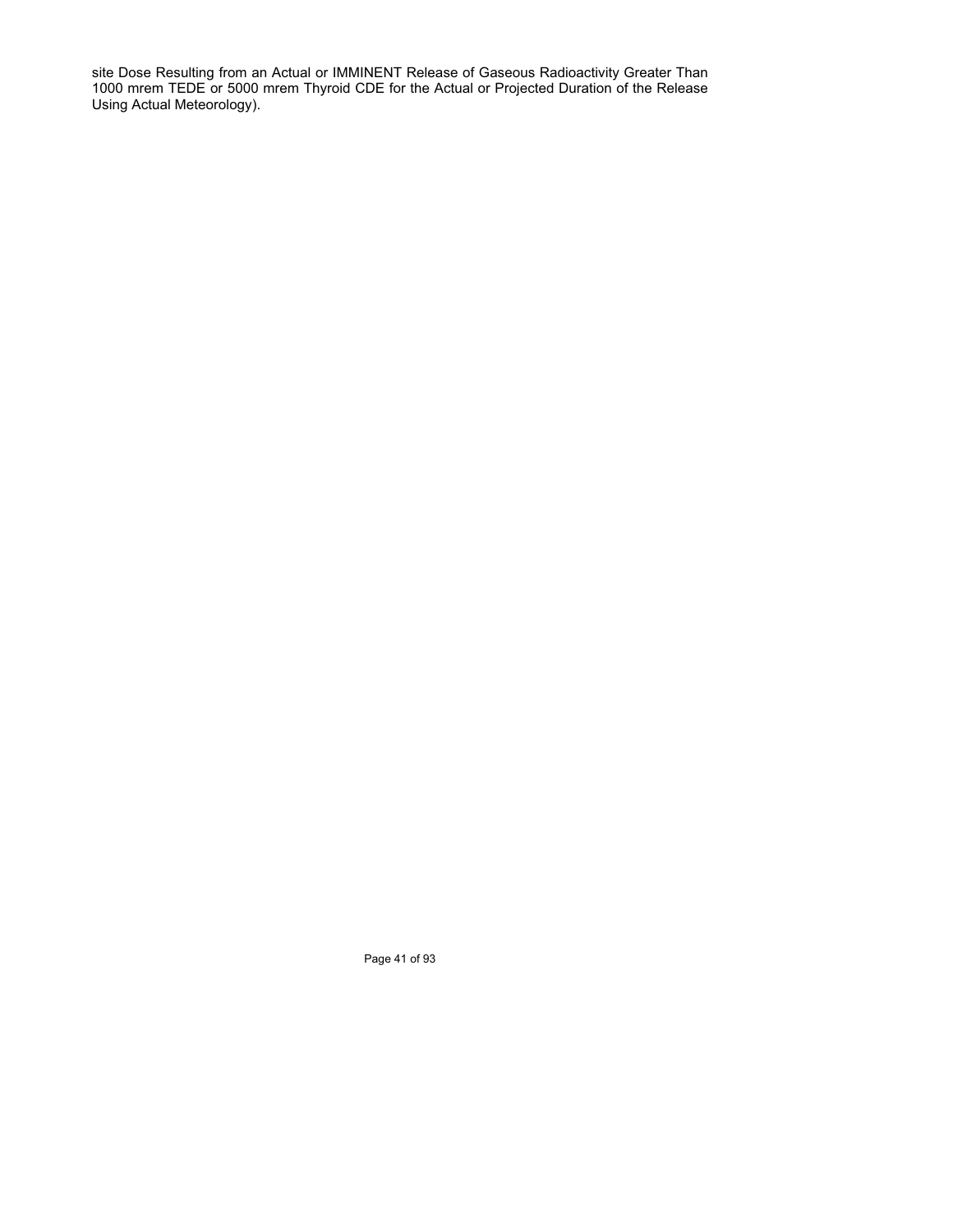#### COLD SHUTDOWN/REFUELING SYSTEM MALFUNCTION

# CG1

### **Initiating Condition -- GENERAL EMERGENCY**

Loss of RPV Inventory Affecting Fuel Clad Integrity with Containment Challenged with Irradiated Fuel in the RPV.

**Operating Mode Applicability:** Cold Shutdown

Refueling

### Threshold Value:

*Note: The Emergency Director should not wait until the applicable time has elapsed, but should declare the event as soon as it is determined that the condition will likely exceed the applicable time.*

1. a. Containment challenged as indicated by ANY of the following:

- SECONDARY CONTAINMENT ISOLATION not established
- Hydrogen greater than [6%] **AND** Oxygen greater than [5%] inside containment.
- UNPLANNED rise in containment pressure
- Standby Gas Treatment Exhaust [radiation monitor TBD] reading greater than [TBD value]

**AND**

- b. Core uncovery for greater than 30 min. as indicated by **EITHER**:
	- RPV level less than [0 inches (TAF)]
		- RPV level cannot be monitored with core uncovery indicated by unexplained:
		- o Reactor Building Floor Drain Sump in High-High Alarm

- o Drywell Sump in High-High Alarm
- o Suppression pool level rise
- o [TBD] radiation monitor reading greater than [TBD]

#### Basis:

In the cold shutdown mode, RPV level instrumentation systems will normally be available to detect inventory loss. However, if all level indication were to be lost during a loss of RCS inventory event, the operators would need to determine that RPV inventory loss was occurring by observing sump tank and radiation levels.

Threshold 2 represents the inability to restore and maintain RPV level to above the top of active fuel. Fuel damage is probable if RPV level cannot be restored, as available decay heat will cause boiling, further reducing the RPV level.

Sump level increases must be evaluated against other potential sources of leakage such as cooling water sources inside the containment to ensure they are indicative of RCS leakage.

As water level in the RPV lowers, the dose rate above the core will increase. The dose rate due to this core shine should result in up-scaled monitor indication and possible alarm. [*Calculations* 

Page 42 of 93

**Formatted:** Font: Bold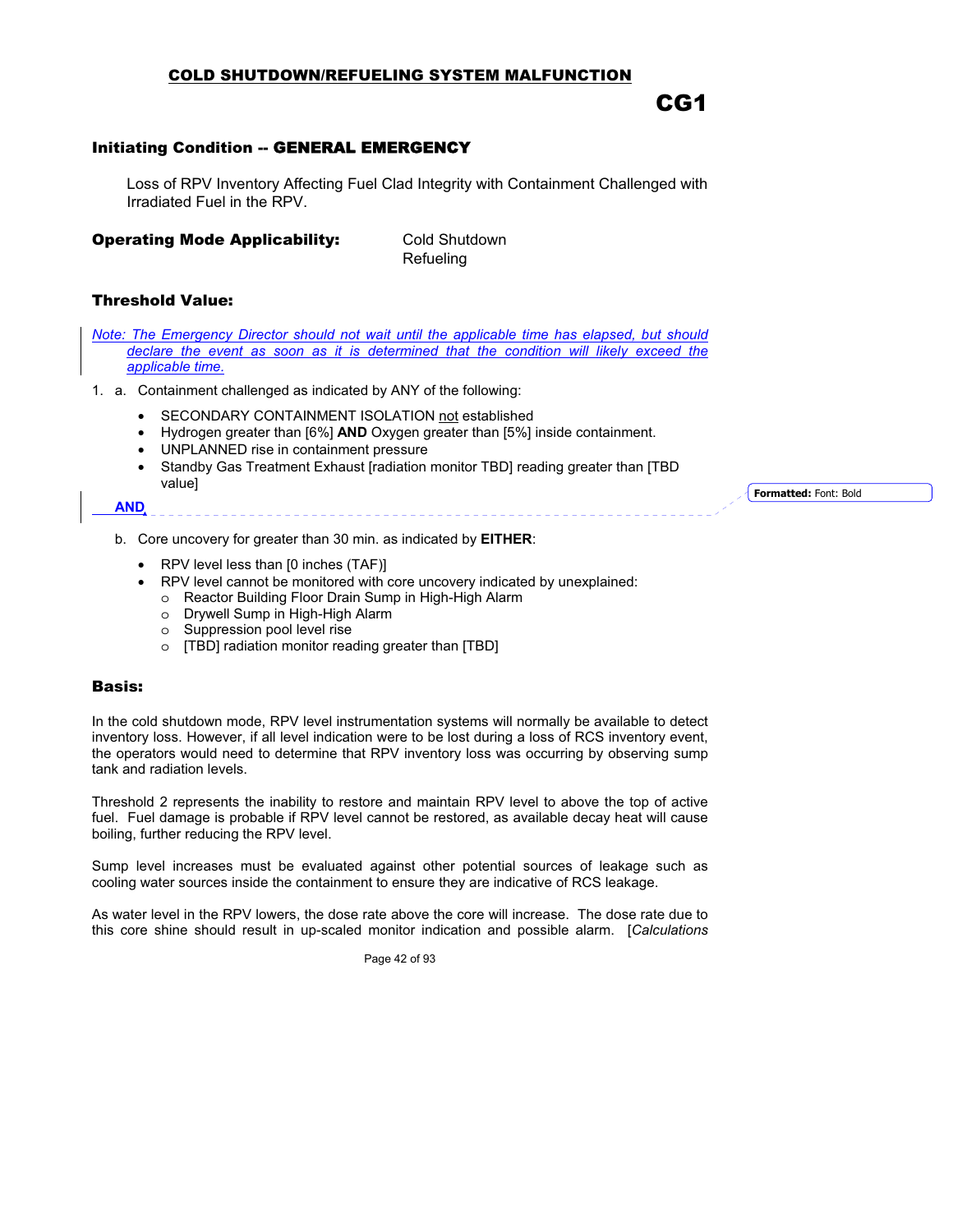*should be performed to conservatively estimate a site-specific dose rate setpoint indicative of core uncovery (ie…level at TAF).*]

The General Emergency (GE) is declared on the occurrence of the loss or IMMINENT loss of function of all three barriers. RCS barrier failure resulting in core uncovery for 30 minutes or more may cause fuel clad failure. With the SECONDARY CONTAINMENT breached or challenged then the potential for unmonitored fission product release to the environment is high. This represents a direct path for radioactive inventory to be released to the environment. This is consistent with the definition of a GE.

If SECONDARY CONTAINMENT ISOLATION is re-established prior to exceeding the temperature or level thresholds of the RCS Barrier and Fuel Clad Barrier EALs, escalation to GE would not occur.

[*The use of secondary containment radiation monitors should provide indication of increased release that may be indicative of a challenge to secondary containment. The site-specific radiation monitor values should be based on the EOP "maximum safe values" because these values are easily recognizable and have an emergency basis.*]

In the early stages of a core uncovery event, it is unlikely that hydrogen buildup due to a core uncovery could result in an explosive mixture of dissolved gasses in CONTAINMENT. However, CONTAINMENT monitoring and/or sampling should be performed to verify this assumption and a General Emergency declared if it is determined that an explosive mixture exists.

Page 43 of 93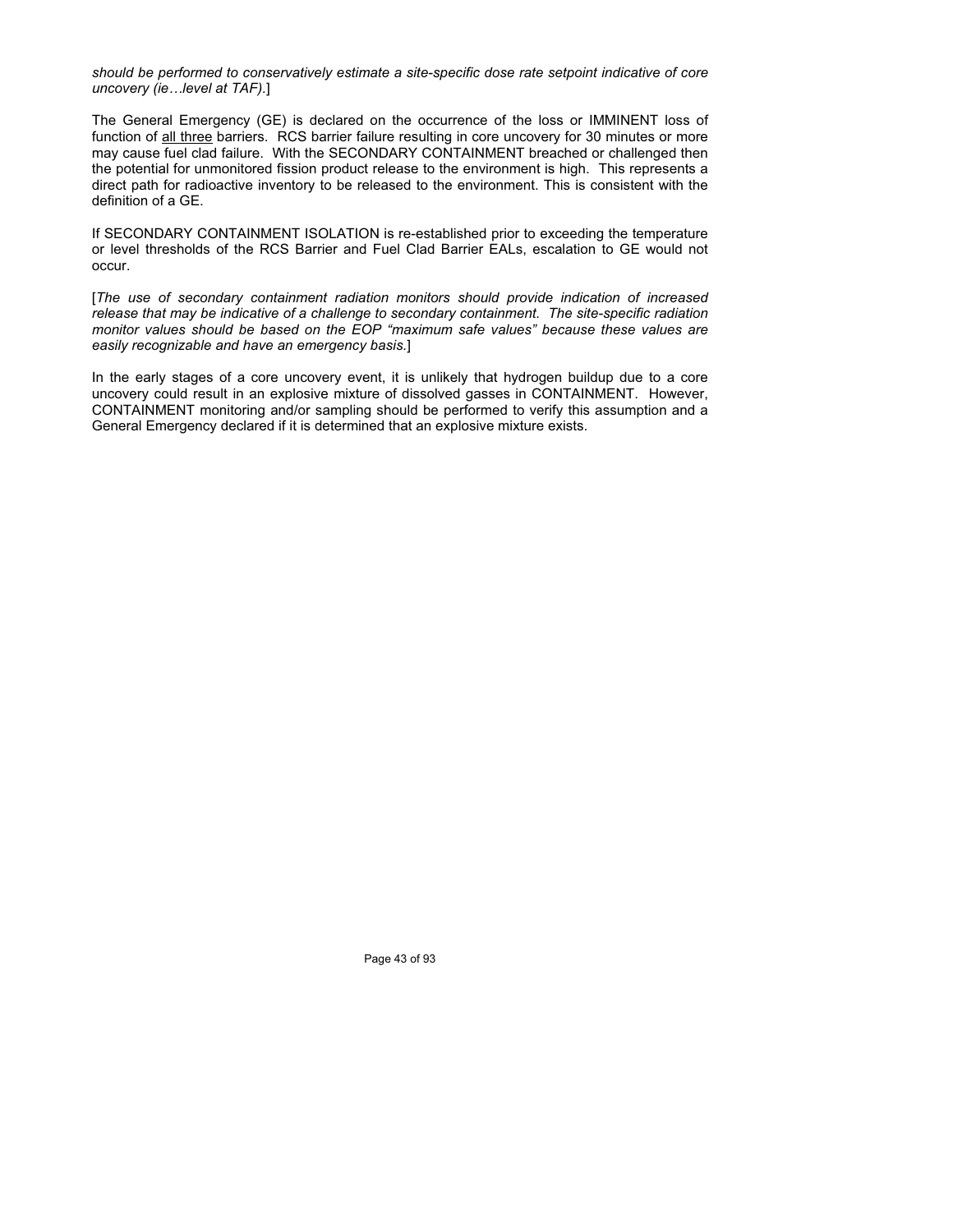#### **Recognition Category F** FISSION PRODUCT BARRIER DEGRADATION **INITIATING CONDITION MATRIX**



Page 44 of 93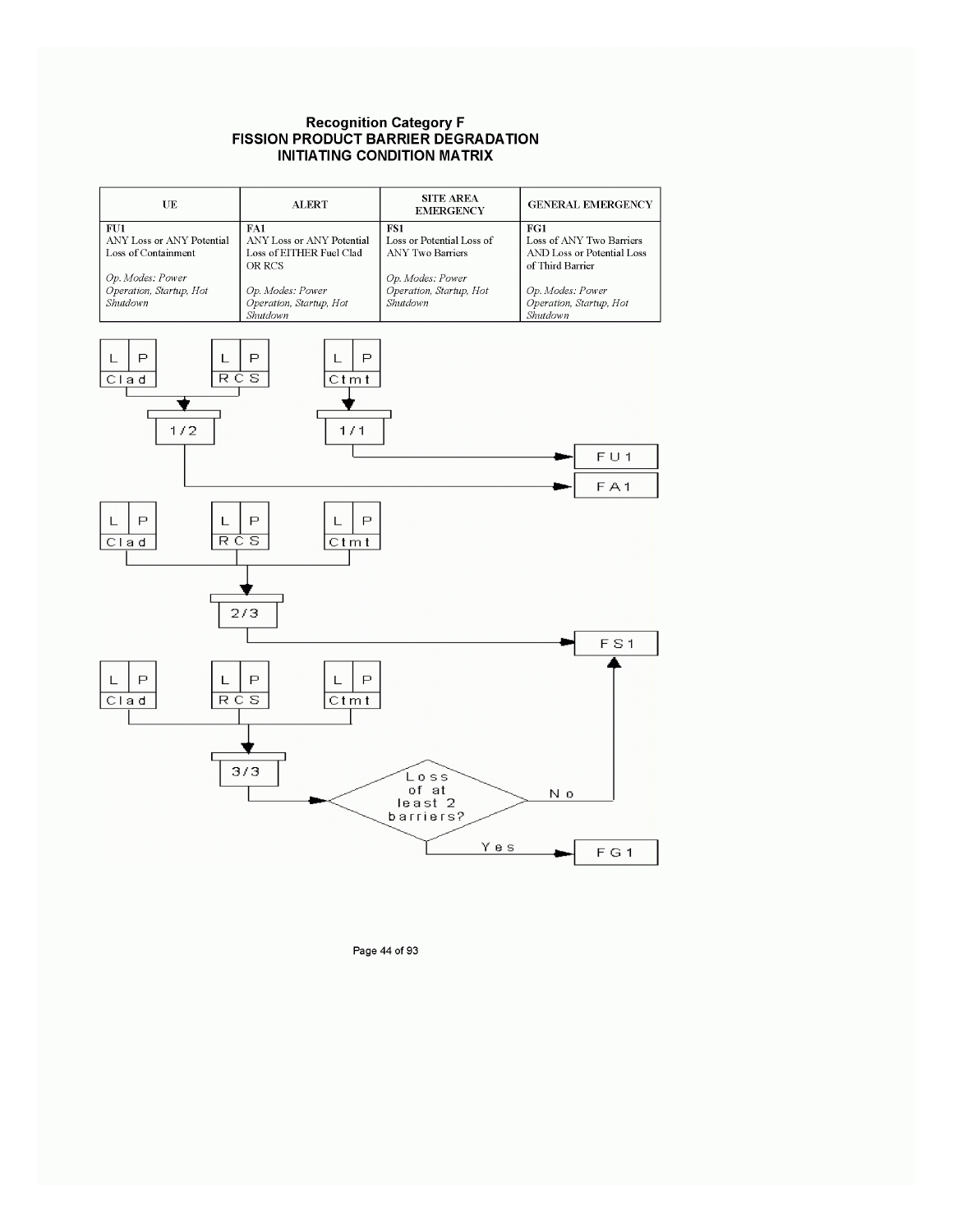#### **Recognition Category F FISSION PRODUCT BARRIER DEGRADATION NOTES**

- 1. The logic used for these initiating conditions reflects the following considerations:
	- The Fuel Clad Barrier and the RCS Barrier are weighted more heavily than the Containment Barrier. NOUE ICs associated with RCS and Fuel Clad Barriers are addressed under System Malfunction ICs.
	- At the Site Area Emergency level, there must be some ability to dynamically assess how far present conditions are from the threshold for a General Emergency. For example, if Fuel Clad and RCS Barrier "Loss" EALs existed, that, in addition to off-site dose assessments, would require continual assessments of radioactive inventory and containment integrity. Alternatively, if both Fuel Clad and RCS Barrier "Potential Loss" EALs existed, the Emergency Director would have more assurance that there was no immediate need to escalate to a General Emergency.
	- The ability to escalate to higher emergency classes as an event deteriorates must be maintained. For example, RCS leakage steadily increasing would represent an increasing risk to public health and safety.
	- The Containment Barrier should not be declared lost or potentially lost based on exceeding Technical Specification action statement criteria, unless there is an event in progress requiring mitigation by the Containment barrier. When no event is in progress (Loss or Potential Loss of either Fuel Clad and/or RCS) the Containment Barrier status is addressed by Technical Specifications.

Page 45 of 93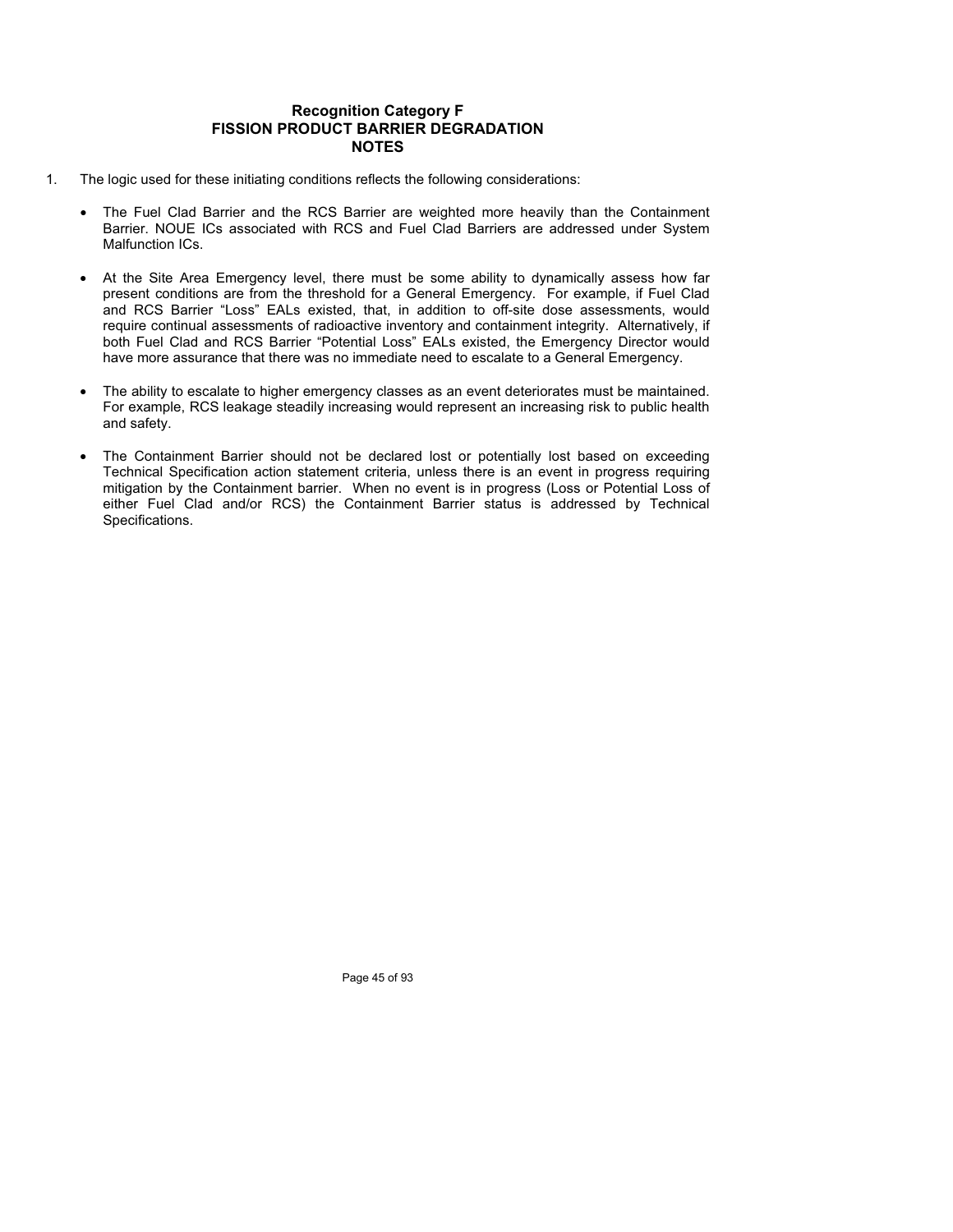| í |
|---|
|   |
|   |
|   |
|   |
| í |
| ì |
|   |
|   |
|   |
|   |
|   |
| İ |
|   |
| I |
| ı |
|   |
|   |
|   |
|   |
|   |
|   |
|   |
|   |
|   |
|   |
|   |
|   |
|   |
|   |

Thresholds For LOSS or POTENTIAL LOSS of Barriers\*

Thresholds or POTENTIAL LOSS or POTIAL LOSS or POTIATIAL LOSS of Barriers\*<br>\*Determine which combination of the thee barriers are lost or have a potential loss and use the flowing key to classify the event. Also, multiple \*Determine which combination of the three barriers are lost or have a potential loss and use the following key to classify the event. Also, multiple events could occur which result in the conclusion that exceeding the loss or Potential loss thresholds is IMMINENT. In this IMMINENT loss situation use judgment and classify as if the thresholds are exceeded.

|                     |                                                  |                                  |                | <b>Deleted: Conditions</b>        |                                                                                                                                                                                                                                                     |                                    |                                                                                                                 |
|---------------------|--------------------------------------------------|----------------------------------|----------------|-----------------------------------|-----------------------------------------------------------------------------------------------------------------------------------------------------------------------------------------------------------------------------------------------------|------------------------------------|-----------------------------------------------------------------------------------------------------------------|
| GENERAL EMERGENCY   | Loss or Potential Loss of Third Barrier          | Containment Barrier Example EALs | POTENTIAL LOSS |                                   | maintained below the HCT<br>pressure greater than [45<br>[6% Hydrogen AND 5%<br>temperature cannot be<br>Oxygen ] exists inside<br>Primary containment<br>primary containment<br>RPV pressure and<br>suppression pool<br>g<br>g<br>psig] and rising |                                    | Flooding required per<br>Primary Containment<br>EOP <sub>S</sub>                                                |
|                     | Loss of ANY two Barriers AND                     |                                  | <b>SSOT</b>    | I. Primary Containment Conditions | pressure rise followed by a<br>rapid unexplained drop in<br>pressure response not<br>consistent with LOCA<br>Primary containment<br>Primary containment<br>primary containment<br>g<br>conditions<br>pressure.                                      | 2. Reactor Vessel Water Level      | Not Applicable                                                                                                  |
| SITE AREA EMERGENCY | Loss or Potential Loss of ANY two Barriers       | RCS Barrier Example EALs         | POTENTIAL LOSS |                                   | Not Applicable                                                                                                                                                                                                                                      |                                    | Not Applicable                                                                                                  |
| ALERT               | of EITHER<br>ANY loss or ANY Potential Loss      |                                  | 98             | 1. Primary Containment Pressure   | pressure greater than [1.74<br><b>RCS</b> leakage<br>Primary containment<br>p <mark>sig]</mark> due to F                                                                                                                                            | /essel Water Level<br>2. Reactor \ | RPV water level cannot be<br>restored and maintained<br>above <b>[0 inches TAF]</b> or<br>cannot be determined. |
|                     | Fuel Clad or RCS                                 |                                  | POTENTIAL LOSS |                                   | Not Applicable                                                                                                                                                                                                                                      |                                    | RPV water level cannot be<br>restored and maintained<br>above <b>[0 inches TAF]</b> or<br>cannot be determined  |
| UNIVENT EVENT       | ANY loss or ANY Potential Loss of<br>Containment | Fuel Clad Barrier Example EALs   | LOSS           | 1. Primary Coolant Activity Level | Primary coolant activity<br>greater than [TBD]                                                                                                                                                                                                      | 2. Reactor Vessel Water Level      | RPV water level cannot be<br>restored and maintained<br>above [-32 inches]                                      |

 $\overline{\phantom{0}}$ 

Page 46 of 93 Page 46 of 93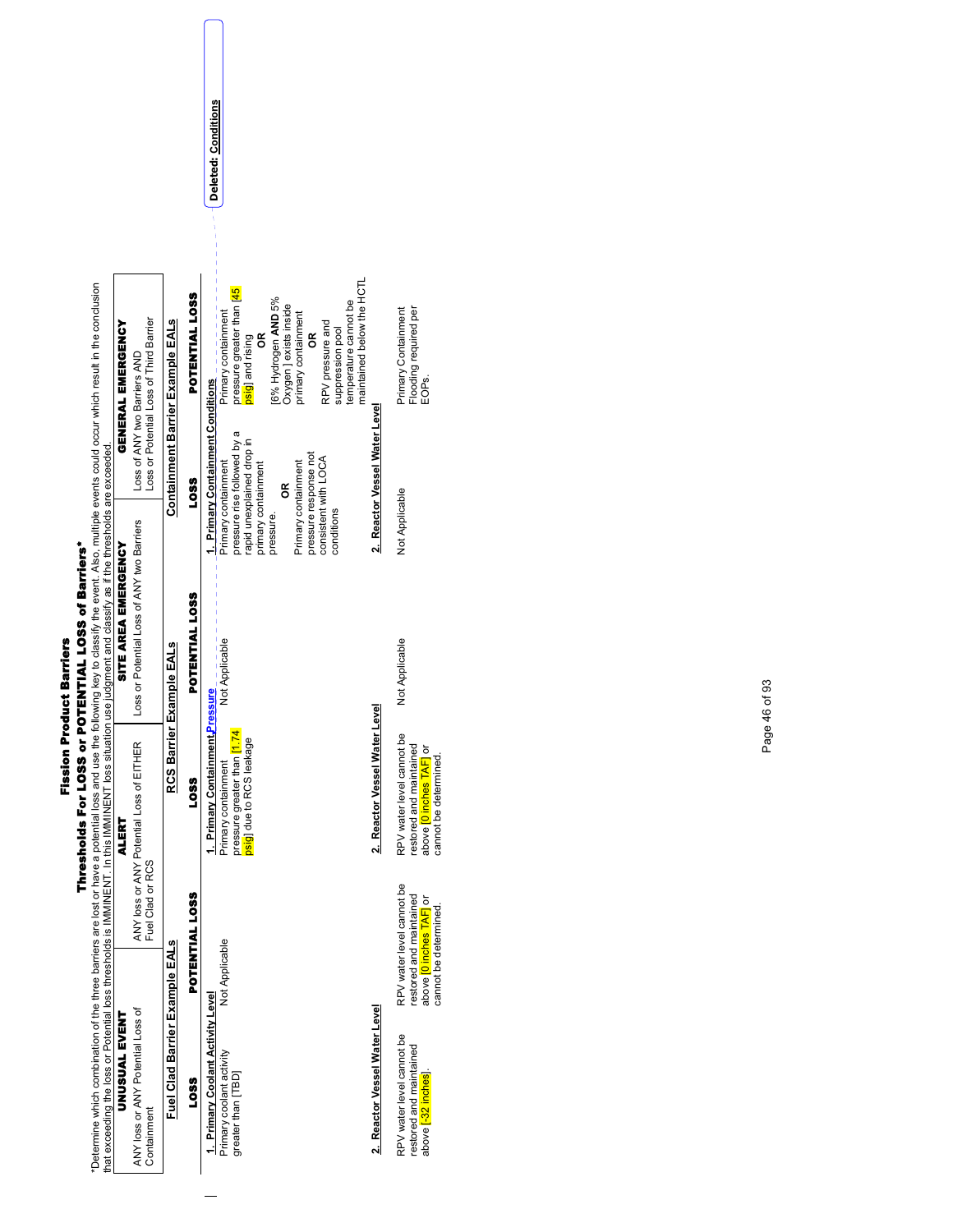|                                                                                                                                                                                                                                                                                                                                                                                      |                                                     |                                                                                                                                                                                                                                                                                                                                                                                                                                                                                                                                                                                           | <b>Fission Product Barriers</b>                                                                                                                                                                                                                                                                                     |                                                                                                                                                                                                                                                                                                                                                                                                                                                                                                                                                                                                                                         |                                                                                                                                                                                 |                                                                                  |
|--------------------------------------------------------------------------------------------------------------------------------------------------------------------------------------------------------------------------------------------------------------------------------------------------------------------------------------------------------------------------------------|-----------------------------------------------------|-------------------------------------------------------------------------------------------------------------------------------------------------------------------------------------------------------------------------------------------------------------------------------------------------------------------------------------------------------------------------------------------------------------------------------------------------------------------------------------------------------------------------------------------------------------------------------------------|---------------------------------------------------------------------------------------------------------------------------------------------------------------------------------------------------------------------------------------------------------------------------------------------------------------------|-----------------------------------------------------------------------------------------------------------------------------------------------------------------------------------------------------------------------------------------------------------------------------------------------------------------------------------------------------------------------------------------------------------------------------------------------------------------------------------------------------------------------------------------------------------------------------------------------------------------------------------------|---------------------------------------------------------------------------------------------------------------------------------------------------------------------------------|----------------------------------------------------------------------------------|
| *Determine which combination of the three barriers are lost or have a potential loss and use the following key to classify the event. Also, multiple events could occur which result in the conclusion                                                                                                                                                                               |                                                     | Thresholds For LOSS or POTENTIAL LOSS of Barriers*                                                                                                                                                                                                                                                                                                                                                                                                                                                                                                                                        |                                                                                                                                                                                                                                                                                                                     |                                                                                                                                                                                                                                                                                                                                                                                                                                                                                                                                                                                                                                         |                                                                                                                                                                                 |                                                                                  |
| that exceeding the loss or Potential loss thresholds is IMMINENT. In this IMMINENT loss situation use j                                                                                                                                                                                                                                                                              |                                                     |                                                                                                                                                                                                                                                                                                                                                                                                                                                                                                                                                                                           | judgment and classify as if the thresholds are exceeded                                                                                                                                                                                                                                                             |                                                                                                                                                                                                                                                                                                                                                                                                                                                                                                                                                                                                                                         |                                                                                                                                                                                 |                                                                                  |
| UNUSUAL EVENT                                                                                                                                                                                                                                                                                                                                                                        |                                                     | <b>ALERT</b>                                                                                                                                                                                                                                                                                                                                                                                                                                                                                                                                                                              | SITE AREA EMERGENCY                                                                                                                                                                                                                                                                                                 |                                                                                                                                                                                                                                                                                                                                                                                                                                                                                                                                                                                                                                         | GENERAL EMERGENCY                                                                                                                                                               |                                                                                  |
| ANY loss or ANY Potential Loss of<br>Containment                                                                                                                                                                                                                                                                                                                                     |                                                     | ANY loss or ANY Potential Loss of EITHER<br>Fuel Clad or RCS                                                                                                                                                                                                                                                                                                                                                                                                                                                                                                                              | Loss or Potential Loss of ANY two Barriers                                                                                                                                                                                                                                                                          |                                                                                                                                                                                                                                                                                                                                                                                                                                                                                                                                                                                                                                         | Loss or Potential Loss of Third Barrier<br>Loss of ANY two Barriers AND                                                                                                         |                                                                                  |
| Fuel Clad Barrier Example EAL                                                                                                                                                                                                                                                                                                                                                        |                                                     |                                                                                                                                                                                                                                                                                                                                                                                                                                                                                                                                                                                           | RCS Barrier Example EALs                                                                                                                                                                                                                                                                                            |                                                                                                                                                                                                                                                                                                                                                                                                                                                                                                                                                                                                                                         | <b>Containment Barrier Example EALs</b>                                                                                                                                         |                                                                                  |
| <b>LOSS</b>                                                                                                                                                                                                                                                                                                                                                                          | POTENTIAL LOSS                                      | LO <sub>3</sub>                                                                                                                                                                                                                                                                                                                                                                                                                                                                                                                                                                           | POTENTIAL LOSS                                                                                                                                                                                                                                                                                                      | <b>LOSS</b>                                                                                                                                                                                                                                                                                                                                                                                                                                                                                                                                                                                                                             | POTENTIAL LOSS                                                                                                                                                                  |                                                                                  |
| 3. Not Applicable                                                                                                                                                                                                                                                                                                                                                                    |                                                     | 3. RCS Leak Rate                                                                                                                                                                                                                                                                                                                                                                                                                                                                                                                                                                          |                                                                                                                                                                                                                                                                                                                     |                                                                                                                                                                                                                                                                                                                                                                                                                                                                                                                                                                                                                                         | 3. Primary Containment Isolation Failure or Bypass                                                                                                                              |                                                                                  |
| Any condition in the opinion of the Emergency Director that<br>indicates Loss or Potential Loss of the Fuel Clad Barrier.<br>4. Primary Containment Radiation Monitoring<br>6. Emergency Director Judgment<br>ã<br>õ<br>[MSL Rad Monitors greater<br>radiation monitor reading<br>5. Other Indications<br>Primary containment<br>greater than [TBD]<br>Not applicable<br>than [TBD]] | Not Applicable<br>Not applicable<br>Not applicable. | Any condition in the opinion of the Emergency Director that<br>4. Primary Containment Radiation Monitoring<br>Primary containment<br>Not Applicable<br>6. Emergency Director Judgment<br>indicates Loss or Potential Loss of<br>Main Steamline High Flow,<br>radiation monitor reading<br>Area Temperature High,<br><b>Main Steamline Turbine</b><br>Area Temperature High<br>indicating an unisolable<br><b>Vlain Steamline Tunnel</b><br>Main Steamline Break<br>5. Other Indications<br>Depressurization is<br>greater than [TBD]<br>Emergency RPV<br>Not applicable.<br>required<br>g | area radiation greater than<br>the Max Normal values<br>RCS leakage greater than<br>[ <mark>50 gpm</mark> ] inside the drywell<br>Unisolable primary system<br>leakage outside primary<br>containment as indicated<br>by area temperature or<br>the RCS Barrier<br>g<br>Not Applicable<br>Not applicable.<br>õ<br>õ | Any condition in the opinion of the Emergency Director<br>4. Primary Containment Radiation Monitoring<br>6. Emergency Director Judgment<br>downstream pathway to the<br>Failure of all valves in any<br>one line to close AND direct<br>area radiation greater than<br>Unisolable primary system<br>containment as indicated<br>eakage outside primary<br>by area temperature OR<br>environment exists after<br>containment venting per<br>the Max Safe Operating<br>5. Other Indications<br>primary containment<br>Intentional primary<br>g<br>g<br>isolation signal<br>Not applicable<br>Not applicable.<br>values<br>barrier<br>EOPS | that indicates Loss or Potential Loss of the Containment<br>radiation monitor [TBD]<br>Primary containment<br>greater than [TBD]<br>Not applicable<br>Not applicable.<br>õ<br>õ | Deleted: Significant Radioactive<br>Deleted: both<br>Inventory in<br>Deleted: or |
|                                                                                                                                                                                                                                                                                                                                                                                      |                                                     |                                                                                                                                                                                                                                                                                                                                                                                                                                                                                                                                                                                           |                                                                                                                                                                                                                                                                                                                     |                                                                                                                                                                                                                                                                                                                                                                                                                                                                                                                                                                                                                                         |                                                                                                                                                                                 |                                                                                  |

—

Page 47 of 93 Page 47 of 93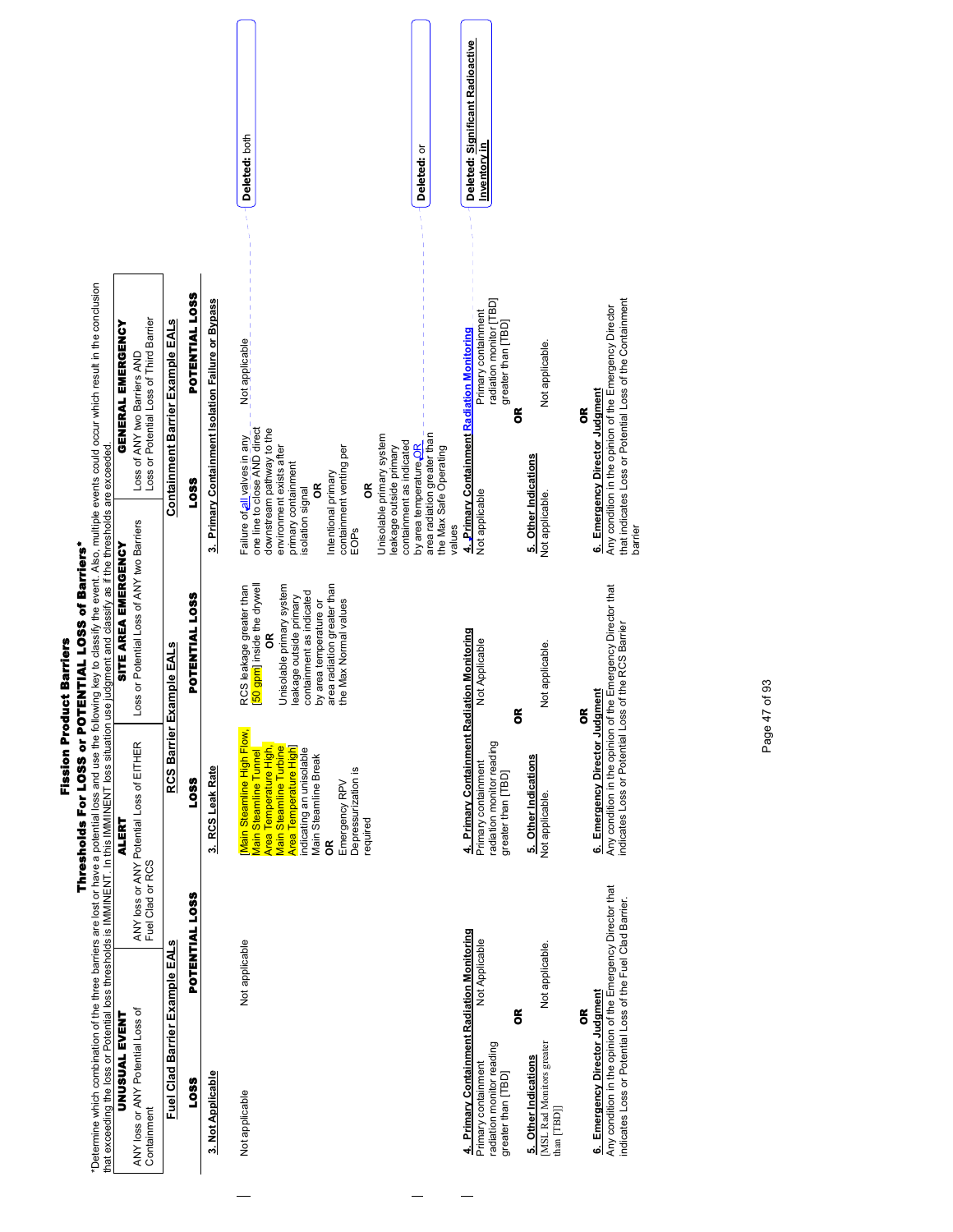#### **Basis Information For Fission Product Barrier Matrix**

# **FUEL CLAD BARRIER THRESHOLDS: (1 or 2 or 3 or 4 or 5 or 6)**

The Fuel Clad barrier consists of fuel bundle tubes that contain the fuel pellets.

#### **1. Primary Coolant Activity Level**

This [TBD] value corresponds to 300 μCi/gm I<sub>131</sub> equivalent. This amount of coolant activity is well above that expected for iodine spikes and corresponds to less than 5% fuel clad damage.

There is no equivalent "Potential Loss" for this item.

#### **2. Reactor Vessel Water Level**

The "Loss" threshold  $\left[\frac{-32}{2}\right]$  inches] value corresponds to the level which is used in EOPs to indicate challenge of core cooling. This is the minimum value to assure core cooling without further degradation of the clad.

The "Potential Loss" threshold is the same as the RCS barrier "Loss" THRESHOLD #2 and corresponds to the water level at the top of the active fuel, [0 inches]. hus, this threshold indicates a "Loss" of RCS barrier and a "Potential Loss" of the Fuel Clad Barrier. This threshold appropriately escalates the emergency class to a Site Area Emergency.

#### **3. Not applicable**

#### **4. Primary Containment Radiation Monitoring**

The [TBD] reading is a value which indicates the release of reactor coolant, with elevated activity indicative of fuel damage, into the drywell. [*The reading should be calculated assuming the instantaneous release and dispersal of the reactor coolant noble gas and iodine inventory associated with a concentration of 300*  μ*Ci/gm dose equivalent I-131 or the calculated concentration equivalent to the clad damage used in*  threshold *1 into the drywell atmosphere.*] Reactor coolant concentrations of this magnitude are several times larger than the maximum concentrations (including iodine spiking) allowed within technical specifications and are therefore indicative of fuel damage. This value is higher than that specified for RCS barrier Loss threshold 4. Thus, this threshold indicates a Loss of both Fuel Clad barrier and RCS barrier that appropriately escalates the emergency classification level to a Site Area Emergency.

[*Caution: it is important to recognize that in the event the radiation monitor is sensitive to shine from the reactor vessel or piping, spurious readings will be present and another indicator of fuel clad damage is necessary or compensated for in the threshold value.*]

There is no "Potential Loss" threshold associated with this item.

#### **5. Other (Site-Specific) Indications**

Main Steam Line monitors at the [TBD] values are indicative of fuel clad failure.

#### **6. Emergency Director Judgment**

This threshold addresses any other factors that are to be used by the Emergency Director in determining whether the Fuel Clad barrier is lost or potentially lost. In addition, the inability to monitor the barrier should

Page 48 of 93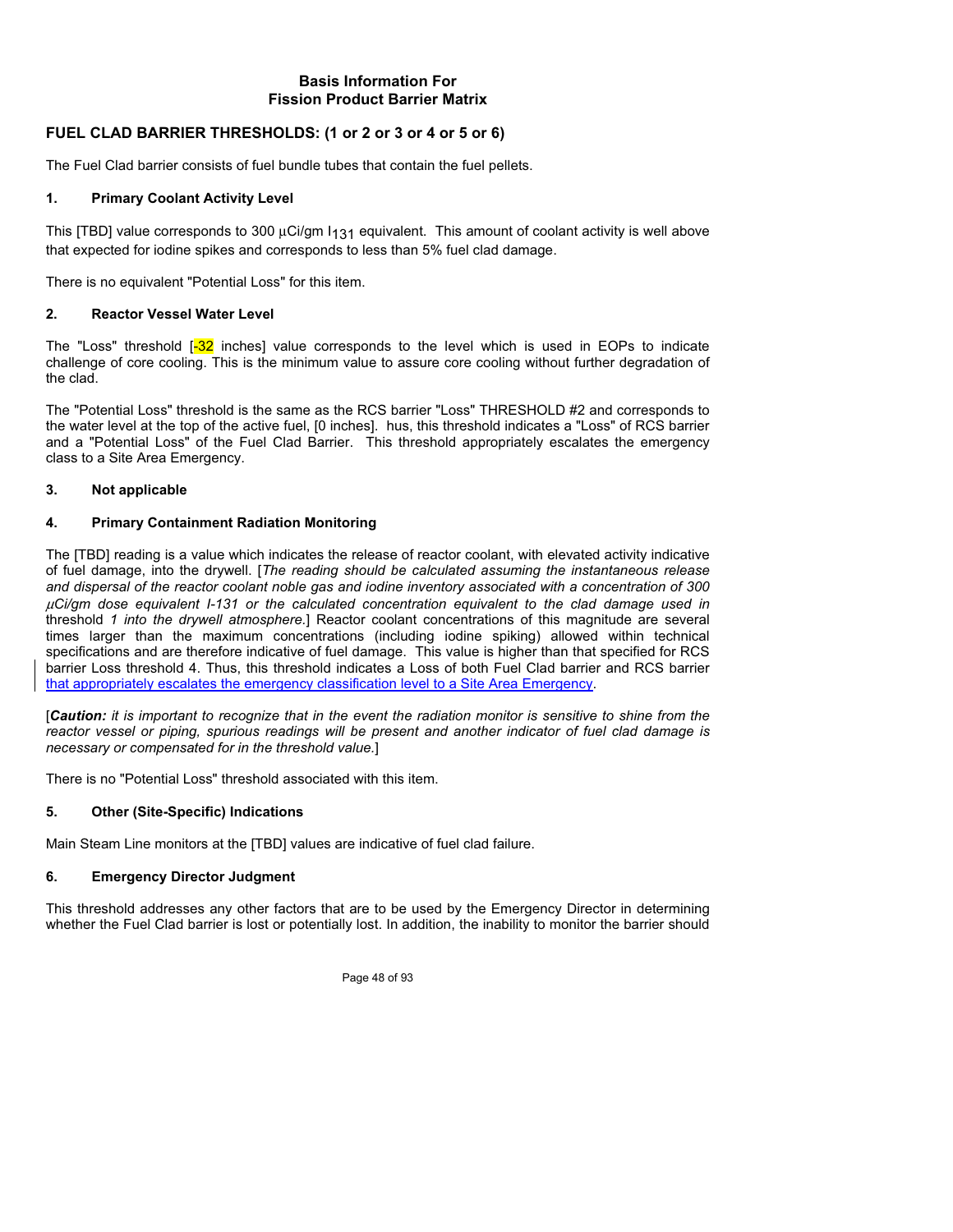also be incorporated in this threshold as a factor in Emergency Director judgment that the barrier may be considered Lost or Potentially Lost.

#### **RCS BARRIER THRESHOLDS: (1 or 2 or 3 or 4 or 5 or 6)**

The RCS Barrier is the reactor coolant system pressure boundary and includes the reactor vessel and all reactor coolant system piping up to the isolation valves.

#### **1. Primary Containment Conditions**

The [1.74 psig] drywell pressure is based on the drywell high pressure set point which indicates a LOCA by automatically initiating the core cooling systems.

There is no "Potential Loss" threshold corresponding to this item.

#### **2. Reactor Vessel Water Level**

The Loss threshold site specific RPV water level corresponds to the level that is used in EOPs to indicate challenge of core cooling.

This threshold is the same as Fuel Clad Barrier Potential Loss threshold #1 and corresponds to the site specific water level for containment flooding. Thus, this threshold indicates a Loss of RCS barrier and Potential Loss of Fuel Clad barrier that appropriately escalates the emergency classification level to a Site Area Emergency.

There is no "Potential Loss" threshold corresponding to this item.

#### **3. RCS Leak Rate**

An unisolable MSL break indicated by [Main Steamline High Flow, Main Steamline Tunnel Area Temperature High, Main Steamline Turbine Area Temperature High] is a breach of the RCS barrier. Thus, this threshold is included for consistency with the Alert emergency classification. Unisolable high-energy line breaks such as HPCF, Feedwater, RWCU, or RCIC may also represent a significant Loss of the RCS barrier and should be considered as MSL breaks for purposes of classification.

Plant symptoms requiring Emergency RPV Depressurization (RPV Level 0 [0 inches] or Emergency RPV Depressurization is required when suppression pool temperature and RPV pressure cannot be maintained below the Heat Capacity Temperature Limit), per the EOPs is indicative of a Loss of the RCS barrier. If Emergency RPV depressurization is required, the plant operators are directed to open safety relief valves (SRVs) and keep them open. Even though the RCS is being vented into the suppression pool, a Loss of the RCS should be considered to exist due to the diminished effectiveness of the RCS pressure barrier to a release of fission products beyond its boundary.

The potential Loss of RCS based on leakage is set at a level indicative of a small breach of the RCS but which is well within the makeup capability of normal and emergency high pressure systems. Core uncovery is not a significant concern for a [50 gpm] leak, however, break propagation leading to significantly larger loss of inventory is possible.

Potential Loss of RCS based on primary system leakage outside the primary containment is determined from site-specific temperature or area radiation Max Normal setpoints in the areas of the main steam line tunnel, main turbine generator, RCIC, HPCI, etc., which indicate a direct path from the RCS to areas outside primary containment. The indicators should be confirmed to be caused by RCS leakage. The area temperature or radiation low alarm setpoints are indicated for this example to enable an Alert classification. An unisolable leak which is indicated by a high alarm setpoint escalates to a Site Area Emergency when

Page 49 of 93

**Deleted:** This "Loss" threshold is the same as "Potential Loss" Fuel Clad Barrier threshold 2. The Level 0 [0 inches] RPV water level corresponds to the level that is used in EOPs to indicate challenge of core cooling. This threshold appropriately escalates the emergency class to a Site Area Emergency. Thus, this threshold indicates a Loss of the RCS barrier and a Potential Loss of the Fuel Clad Barrier.¶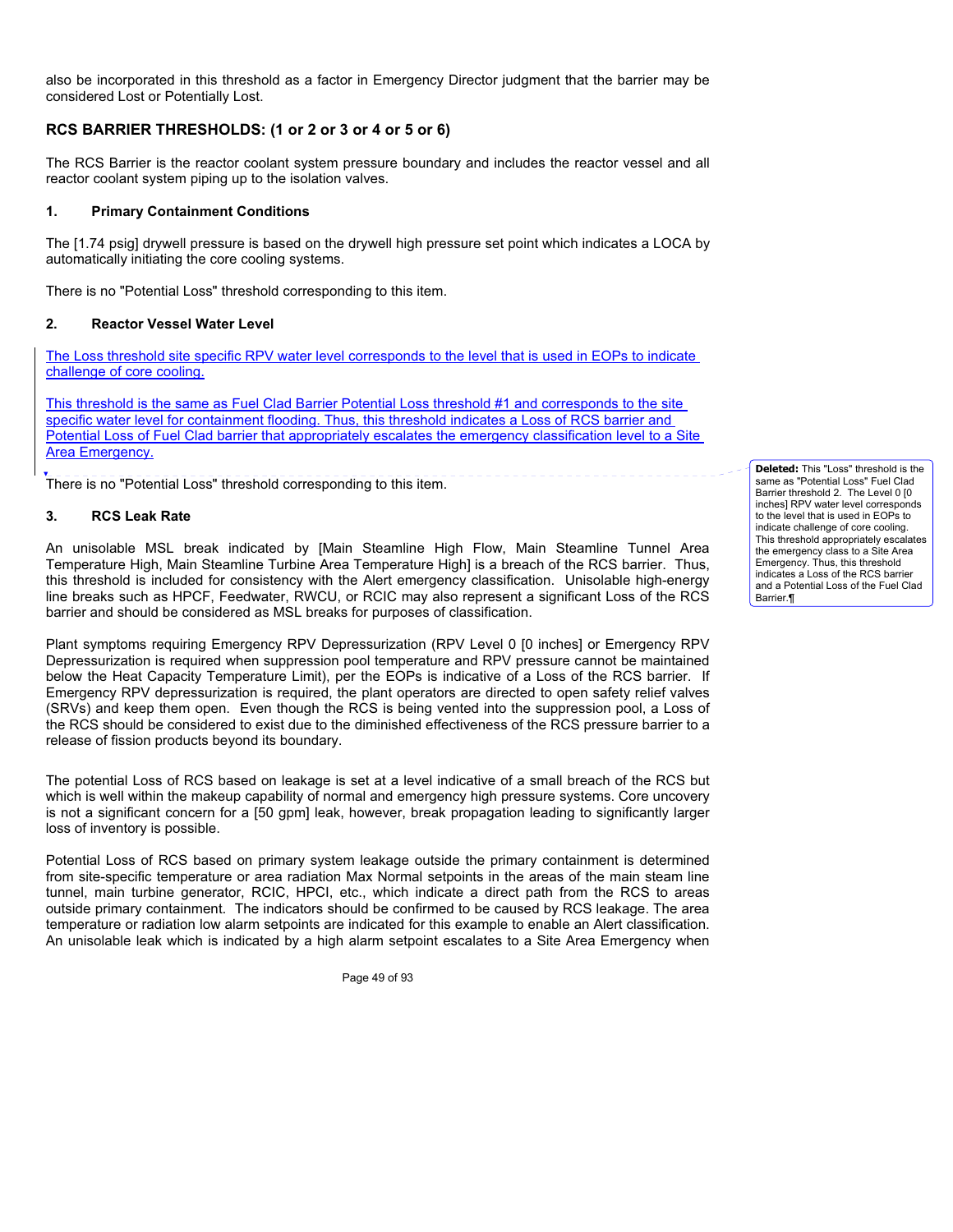combined with Containment Barrier threshold 3 (after a containment isolation) and a General Emergency when the Fuel Clad Barrier criteria is also exceeded.

#### **4. Primary Containment Radiation Monitoring**

The [TBD] reading is a value which indicates the release of reactor coolant to the primary containment. [*The reading should be calculated assuming the instantaneous release and dispersal of the reactor coolant noble gas and iodine inventory associated with normal operating concentrations (i.e., within T/S) into the drywell atmosphere. This reading will be less than that specified for Fuel Clad Barrier threshold 4. Thus, this threshold would be indicative of a RCS leak only. If the radiation monitor reading increased to that value specified by Fuel Clad Barrier threshold 4, fuel damage would also be indicated.* 

*However, if the site specific physical location of the primary containment radiation monitor is such that radiation from a cloud of released RCS gases could not be distinguished from radiation from adjacent piping and components containing elevated reactor coolant activity, this threshold should be omitted and other site specific indications of RCS leakage substituted.* ]

There is no "Potential Loss" threshold associated with this item.

#### **5. Other (Site-Specific) Indications**

Not applicable.

#### **6. Emergency Director Judgment**

This threshold addresses any other factors that are to be used by the Emergency Director in determining whether the RCS barrier is lost or potentially lost. In addition, the inability to monitor the barrier should also be incorporated in this threshold as a factor in Emergency Director judgment that the barrier may be considered lost or potentially lost.

# **PRIMARY CONTAINMENT THRESHOLDS: (1 or 2 or 3 or 4 or 5 or 6)**

The Primary Containment Barrier includes the drywell, the wetwell, their respective interconnecting paths, and other connections up to and including the outermost containment isolation valves. Containment Barrier thresholds are used primarily as discriminators for escalation from an Alert to a Site Area Emergency or a General Emergency.

#### **1. Primary Containment Conditions**

Rapid unexplained loss of pressure (i.e., not attributable to drywell spray or condensation effects) following an initial pressure increase from a high energy line break indicates a loss of containment integrity. Primary containment pressure should increase as a result of mass and energy release into containment from a LOCA. Thus, primary containment pressure not increasing under these conditions indicates a loss of containment integrity. This indicator relies on the operators recognition of an unexpected response for the condition and therefore does not have a specific value associated. The unexpected response is important because it is the indicator for a containment bypass condition.

The [45 psig] for potential loss of containment is based on the primary containment design pressure. {DCD} Tier 2, 19.3.2.4 or DCD Tier 1, 2.14.1}

[6% Hydrogen and 5% Oxygen] are indicative of an explosive mixture.

The Heat Capacity Temperature Limit (HCTL) is the highest suppression pool temperature from which Emergency RPV Depressurization will not raise:

Page 50 of 93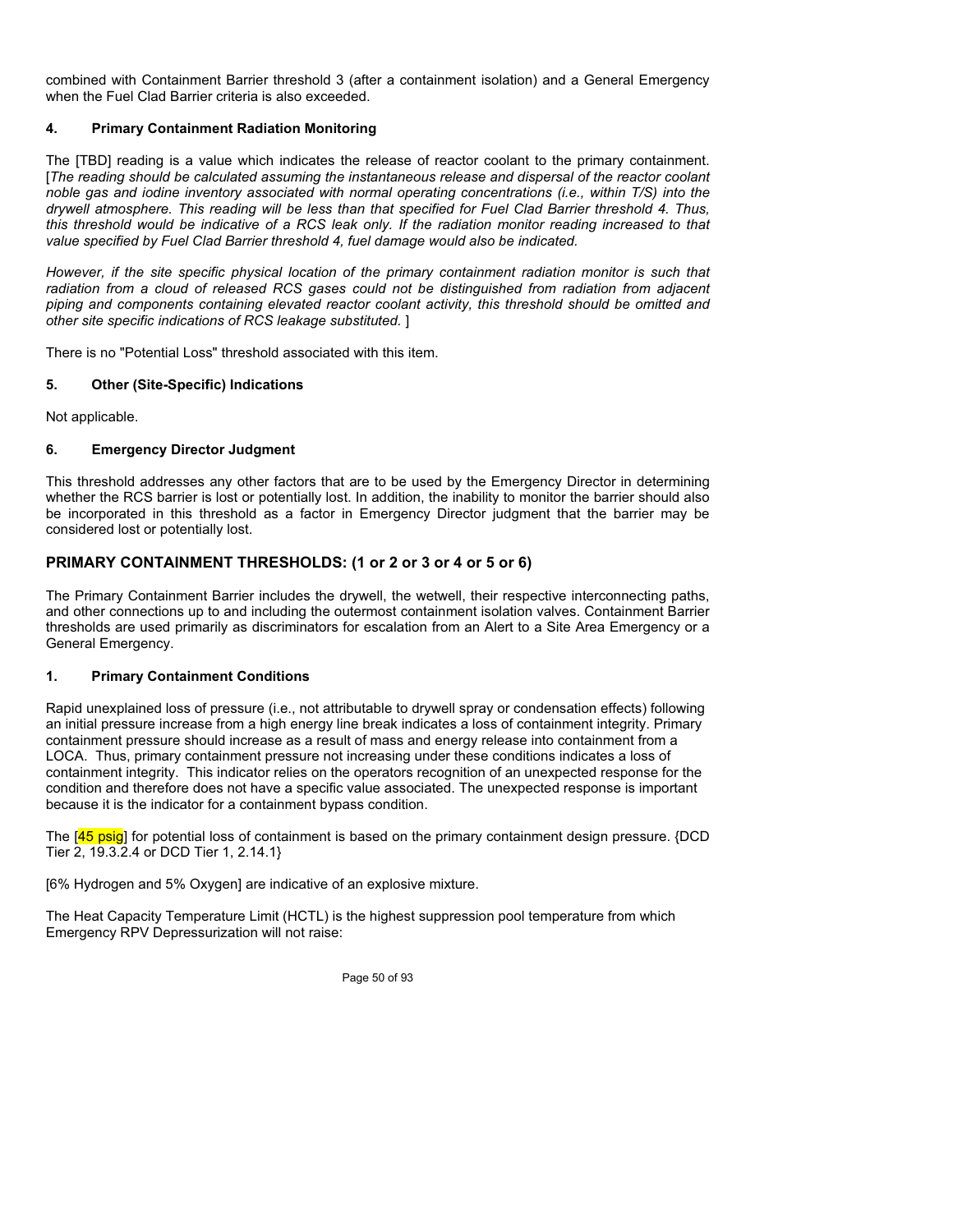- Suppression chamber temperature above the maximum temperature capability of the suppression chamber and equipment within the suppression chamber which may be required to operate when the RPV is pressurized,
	- or
- Suppression chamber pressure above Primary Containment Pressure Limit A, while the rate of energy transfer from the RPV to the containment is greater than the capacity of the containment vent.

The HCTL is a function of RPV pressure and suppression pool water level. It is utilized to preclude failure of the containment and equipment in the containment necessary for the safe shutdown of the plant and therefore, the inability to maintain plant parameters below the limit constitutes a potential loss of containment.

#### **2. Reactor Vessel Water Level**

There is no "Loss" threshold associated with this item.

The Potential Loss requirement for Primary Containment Flooding indicates adequate core cooling cannot be established and maintained and that core melt is possible. Containment flooding is required when reactor vessel level cannot be restored and maintained above TAF or reactor vessel level cannot be determined with indication that core damage is occurring. Entry into Primary Containment Flooding procedures is a logical escalation in response to the inability to maintain adequate core cooling.

The conditions in this Potential Loss threshold represents a potential core melt sequence which, if not corrected, could lead to vessel failure and increased potential for containment failure. In conjunction with Reactor Vessel water level "Loss" thresholds in the Fuel Clad and RCS barrier columns, this threshold will result in the declaration of a General Emergency -- Loss of two barriers and the Potential Loss of a third. If the emergency operating procedures have been ineffective in restoring reactor vessel level above the RCS and Fuel Clad Barrier Threshold Values, there is not a "success" path and a core melt sequence is possible.

#### **3. Primary Containment Isolation Failure or Bypass**

This threshold is intended to address the inability to isolate the containment when containment isolation is required.

Intentional venting of primary containment for primary containment pressure or combustible gas control per EOPs to the environment is considered a loss of containment. Containment venting for pressure when not in an accident situation should not be considered.

In addition, the presence of area radiation or temperature Max Safe Operating setpoints indicating unisolable primary system leakage outside the primary containment are addressed after a containment isolation. The indicators should be confirmed to be caused by RCS leakage.

There is no "Potential Loss" threshold associated with this item.

# **4. Primary Containment Radiation Monitoring**

The [TBD] value indicates significant fuel damage well in excess of that required for Loss of RCS and Fuel Clad. A major release of radioactivity requiring off-site protective actions from core damage is not possible unless a major failure of fuel cladding allows radioactive material to be released from the core into the reactor coolant. Regardless of whether containment is challenged, this amount of activity in containment, if released, could have such severe consequences that it is prudent to treat this as a Potential Loss of

**Deleted: Significant Radioactive Inventory in** 

Page 51 of 93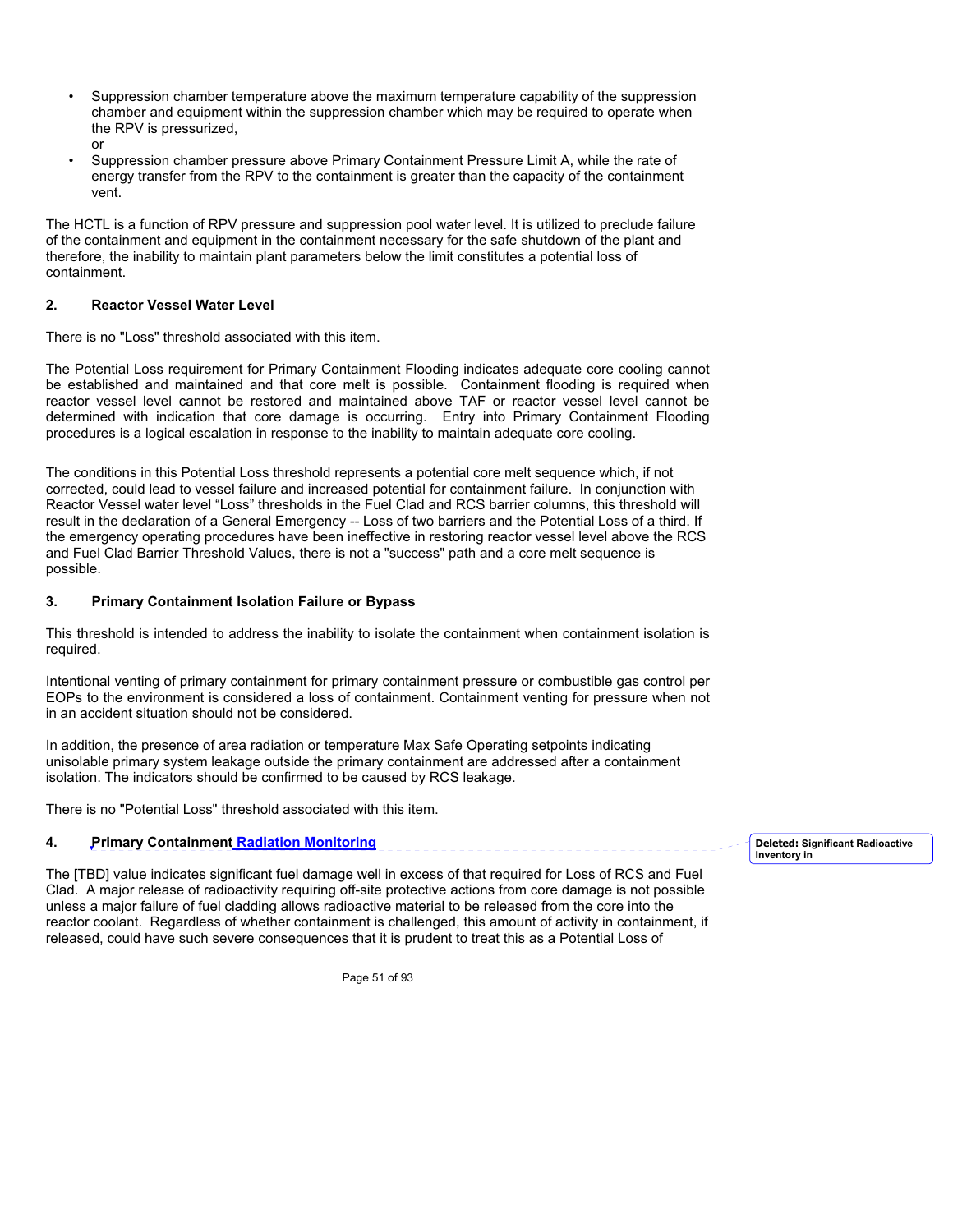containment, such that a General Emergency declaration is warranted. [*NUREG-1228, "Source Estimations During Incident Response to Severe Nuclear Power Plant Accidents," indicates that such conditions do not exist when the amount of clad damage is less than 20%. Unless there is a (site-specific) analysis justifying a higher value, it is recommended that a radiation monitor reading corresponding to 20% fuel clad damage be specified here*.]

There is no "Loss" threshold associated with this item.

#### **5. Other (Site-Specific) Indications**

Not applicable.

#### **6. Emergency Director Judgment**

This threshold addresses any other factors that are to be used by the Emergency Director in determining whether the Containment barrier is lost or potentially lost. In addition, the inability to monitor the barrier should also be incorporated in this threshold as a factor in Emergency Director judgment that the barrier may be considered lost or potentially lost. The Containment Barrier should not be declared lost or potentially lost based on exceeding Technical Specification action statement criteria, unless there is an event in progress requiring mitigation by the Containment barrier. When no event is in progress (Loss or Potential Loss of either Fuel Clad and/or RCS) the Containment Barrier status is addressed by Technical Specifications.

Page 52 of 93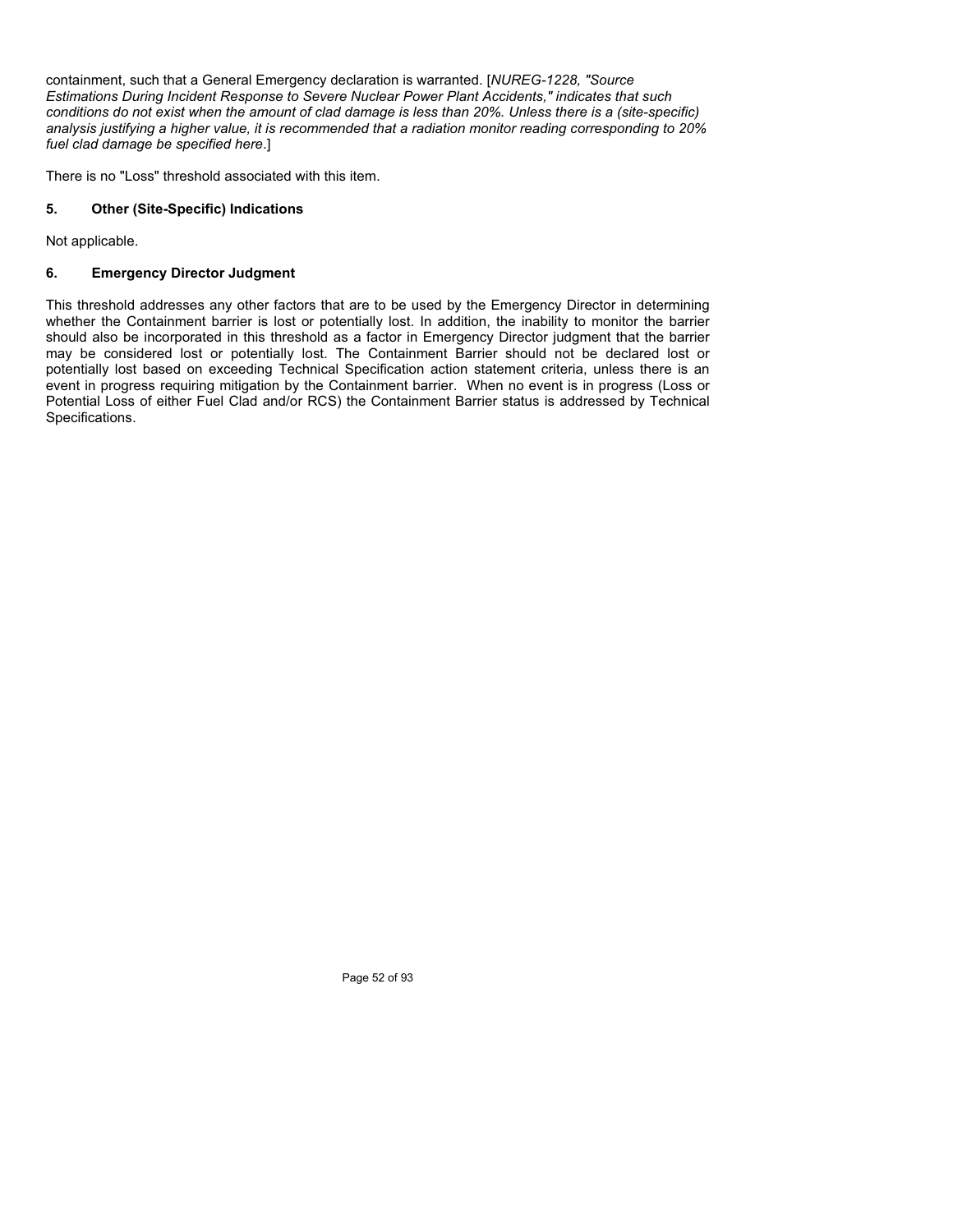Page 53 of 93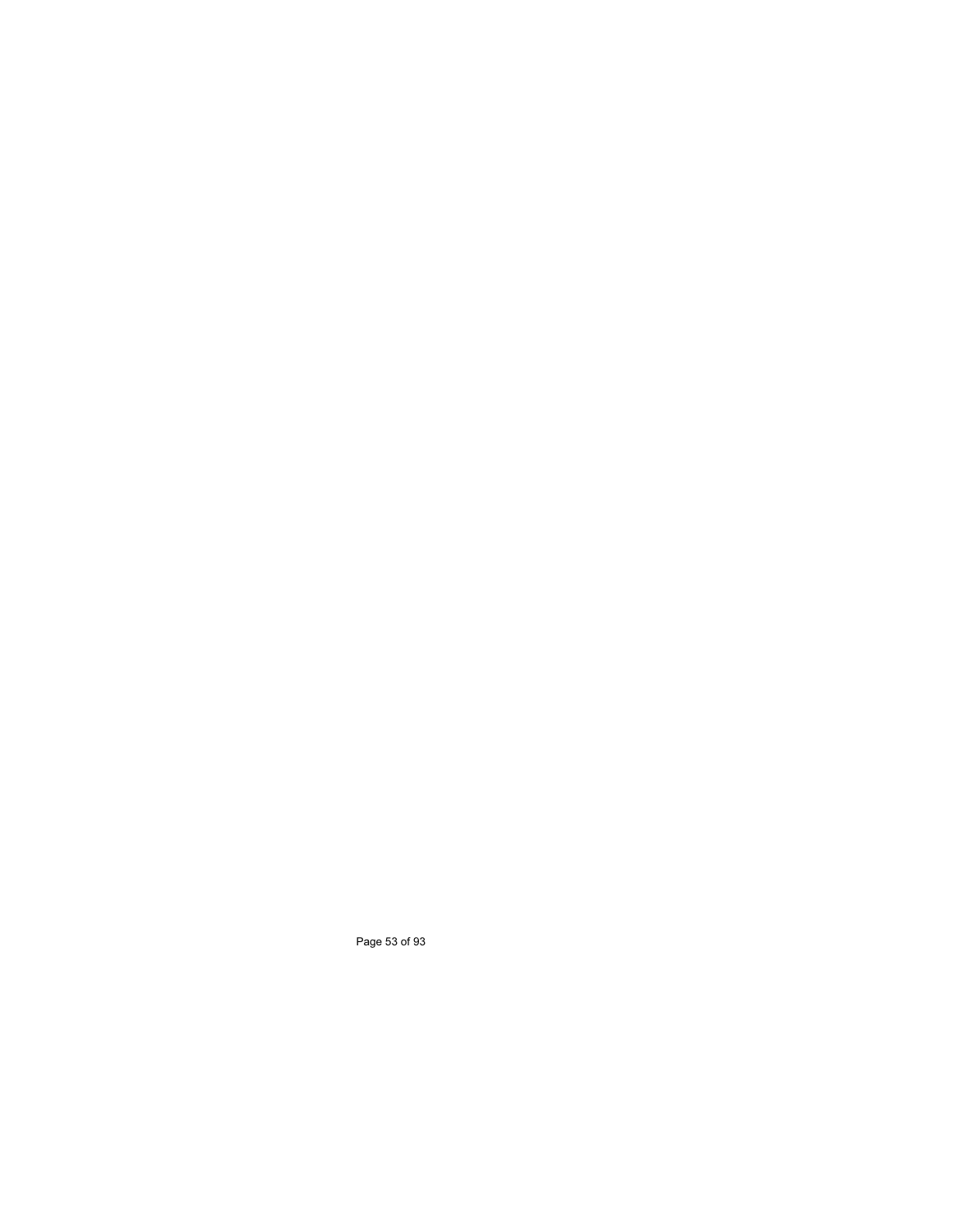# Recognition Category H - Hazards and Other Conditions Affecting Plant Safety

| UNUSUAL EVENT                                                                                                                                   | <b>ALERT</b>                                                                                                                                                                                                                           | <b>SITE AREA EMERGENCY</b>                                                                                                     | <b>GENERAL EMERGENCY</b>                                                                                                     |
|-------------------------------------------------------------------------------------------------------------------------------------------------|----------------------------------------------------------------------------------------------------------------------------------------------------------------------------------------------------------------------------------------|--------------------------------------------------------------------------------------------------------------------------------|------------------------------------------------------------------------------------------------------------------------------|
| HUI                                                                                                                                             | HA1                                                                                                                                                                                                                                    |                                                                                                                                |                                                                                                                              |
| Natural or Destructive Phenomena<br>Affecting the PROTECTED                                                                                     | Natural or Destructive Phenomena<br>Affecting a Plant VITAL AREA.                                                                                                                                                                      |                                                                                                                                |                                                                                                                              |
| AREA.                                                                                                                                           | Op. Modes: All                                                                                                                                                                                                                         |                                                                                                                                |                                                                                                                              |
| Op. Modes: All                                                                                                                                  |                                                                                                                                                                                                                                        |                                                                                                                                |                                                                                                                              |
| H <sub>U2</sub>                                                                                                                                 | HA2                                                                                                                                                                                                                                    |                                                                                                                                |                                                                                                                              |
| <b>FIRE Within PROTECTED</b><br><b>AREA Boundary Not</b><br>Extinguished In Less Than 15<br>Minutes of Detection OR                             | FIRE or EXPLOSION Affecting<br>the Operability of Plant Safety<br>Systems Required to Establish or<br>Maintain Safe Shutdown.                                                                                                          |                                                                                                                                |                                                                                                                              |
| EXPLOSION within the<br>PROTECTED AREA Boundary.                                                                                                | Op. Modes: All                                                                                                                                                                                                                         |                                                                                                                                |                                                                                                                              |
| Op. Modes: All                                                                                                                                  |                                                                                                                                                                                                                                        |                                                                                                                                |                                                                                                                              |
| H <sub>U3</sub>                                                                                                                                 | HA3                                                                                                                                                                                                                                    |                                                                                                                                |                                                                                                                              |
| Release of Toxic, Corrosive,<br>Asphyxiant, or Flammable Gases<br>Deemed Detrimental to<br><b>NORMAL PLANT</b><br>OPERATIONS.<br>Op. Modes: All | Access To a VITAL AREA Is<br>Prohibited Due To Release of<br>Toxic, Corrosive, Asphyxiant or<br>Flammable Gases Which<br>Jeopardizes Operation of Systems<br>Required to Maintain Safe<br>Operations or Safely Shutdown<br>the Reactor |                                                                                                                                |                                                                                                                              |
|                                                                                                                                                 | Op. Modes: All                                                                                                                                                                                                                         |                                                                                                                                |                                                                                                                              |
| H <sub>U4</sub>                                                                                                                                 | HA4                                                                                                                                                                                                                                    | HS4                                                                                                                            | HG1                                                                                                                          |
| Confirmed SECURITY<br><b>CONDITION</b> or Threat Which<br>Indicates a Potential Degradation                                                     | HOSTILE ACTION within the<br><b>OWNER CONTROLLED AREA</b><br>or Airborne Attack Threat                                                                                                                                                 | HOSTILE ACTION within the<br>PPROTECTED AREA Op<br>Modes: All                                                                  | HOSTILE ACTION Resulting in<br>Loss Of Physical Control of the<br>Facility.                                                  |
| in the Level of Safety of the Plant.                                                                                                            | Op Modes: All                                                                                                                                                                                                                          |                                                                                                                                | Op. Modes: All                                                                                                               |
| Op. Modes: All                                                                                                                                  |                                                                                                                                                                                                                                        |                                                                                                                                |                                                                                                                              |
| HU <sub>5</sub>                                                                                                                                 | <b>HA6</b>                                                                                                                                                                                                                             | HS3                                                                                                                            | HG2                                                                                                                          |
| Other Conditions Existing Which<br>in the Judgment of the Emergency<br>Director Warrant Declaration of a<br>NOUE.                               | Other Conditions Existing Which<br>in the Judgment of the Emergency<br>Director Warrant Declaration of<br>an Alert.                                                                                                                    | Other Conditions Existing Which<br>in the Judgment of the Emergency<br>Director Warrant Declaration of<br>Site Area Emergency. | Other Conditions Existing Which<br>in the Judgment of the Emergency<br>Director Warrant Declaration of<br>General Emergency. |
| Op. Modes: All                                                                                                                                  | Op. Modes: All                                                                                                                                                                                                                         | Op. Modes: All                                                                                                                 | Op. Modes: All                                                                                                               |
|                                                                                                                                                 | HA5                                                                                                                                                                                                                                    | HS2                                                                                                                            |                                                                                                                              |
|                                                                                                                                                 | Control Room Evacuation Has<br>Been Initiated.                                                                                                                                                                                         | Control Room Evacuation Has<br>Been Initiated and Plant Control                                                                |                                                                                                                              |
|                                                                                                                                                 | Op. Modes: All                                                                                                                                                                                                                         | Cannot Be Established.                                                                                                         |                                                                                                                              |
|                                                                                                                                                 |                                                                                                                                                                                                                                        | Op. Modes: All                                                                                                                 |                                                                                                                              |

Page 54 of 93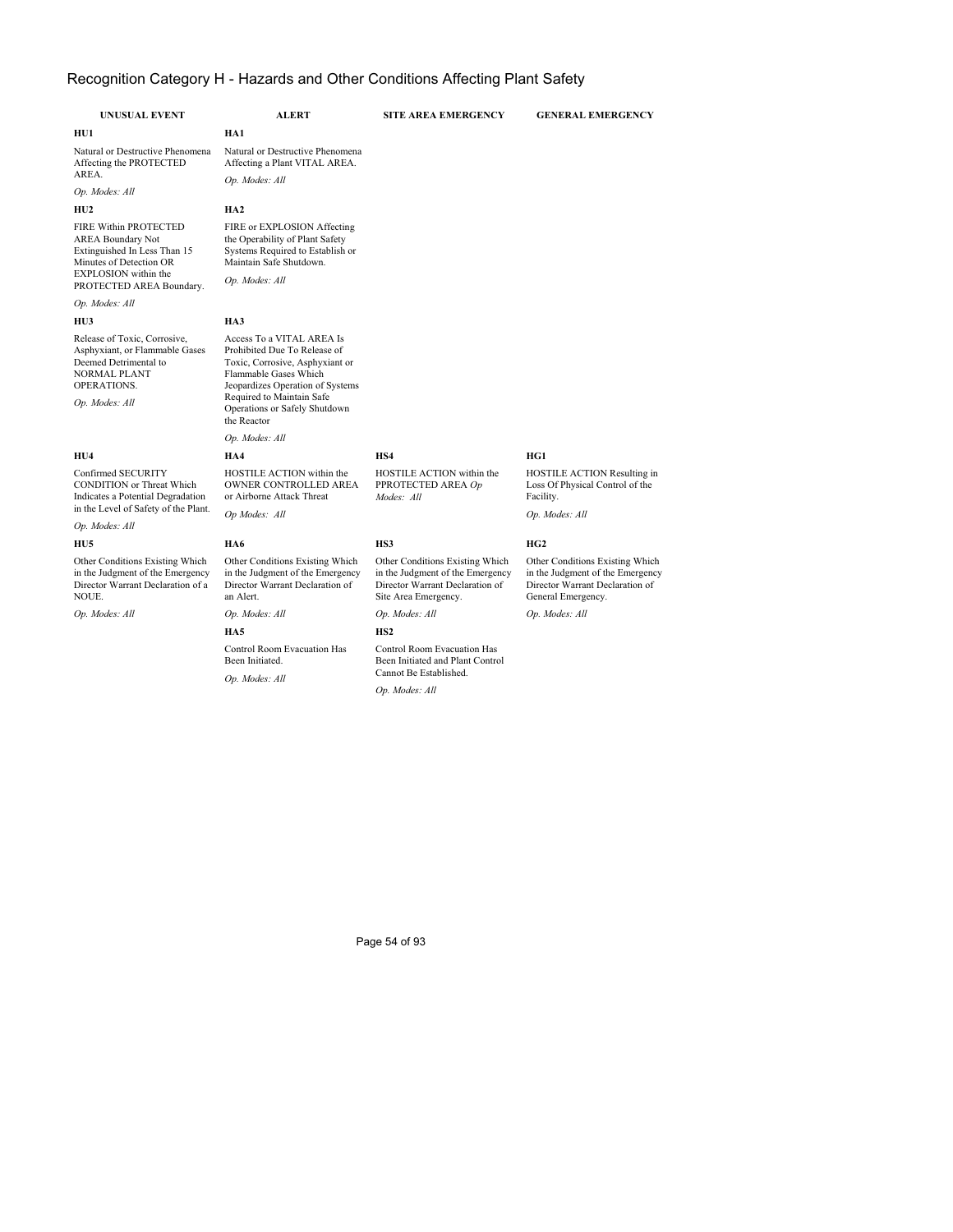HU1

**Deleted: TWO**

#### Initiating Condition -- NOTIFICATION OF UNUSUAL EVENT

Natural or Destructive Phenomena Affecting the PROTECTED AREA.

#### **Operating Mode Applicability:** All

#### Threshold Value: (1 or 2 or 3 or 4)

- 1. Seismic event identified by any **2** of the following:
	- Earthquake felt in plant
	- Seismic event confirmed by [TBD acceleration greater than recording trigger setpoint]
	- National Earthquake Center
- 2. Tornado striking within the PROTECTED AREA boundary or high winds greater than [110 mph].
- 3. Internal flooding greater than [12 inches] above floor level in the following areas that has the potential to effect safety related equipment:
	- Reactor Building
	- Control Building
	- Turbine Building
- 4. Shutdown of the facility required due to actual or predicted natural phenomenon, in accordance with [OPOP04-ZO-0002, Natural or Destructive Phenomena Guidelines].

#### Basis:

These Thresholds are categorized on the basis of the occurrence of an event of sufficient magnitude to be of concern to plant operators.

Threshold 1: Damage may be caused to some portions of the site, but should not affect ability of safety functions to operate. [*The ground acceleration greater than the trigger for the seismic instrumentation to start recording or the first alarm setpoint should be used for this indication. DCD 3.7.4.2 - The seismic instrumentation system is triggered by the accelerometer signals. The actuating level should be adjustable for a minimum of 0.005g to 0.2g. The trigger is actuated*  whenever the acceleration exceeds 0.01g. The initial setpoint may be changed (but shall not *exceed 0.02g) once sufficient plant operating data have been obtained which indicate that a different setpoint would provide better system operation.*]

The National Earthquake Center can confirm if an earthquake has occurred in the area of the plant.

Threshold 2 is based on the assumption that a tornado striking (touching down) or high winds within the PROTECTED AREA may have potentially damaged plant structures containing functions or systems required for safe shutdown of the plant. The high wind greater than [110 mph] value is based on the FSAR design basis wind speed. [DCD3.3.1.1] [*as long as it is within the range of the instrumentation available for wind speed.*] If such damage is confirmed visually or by other in-plant indications, the event may be escalated to Alert.

Page 55 of 93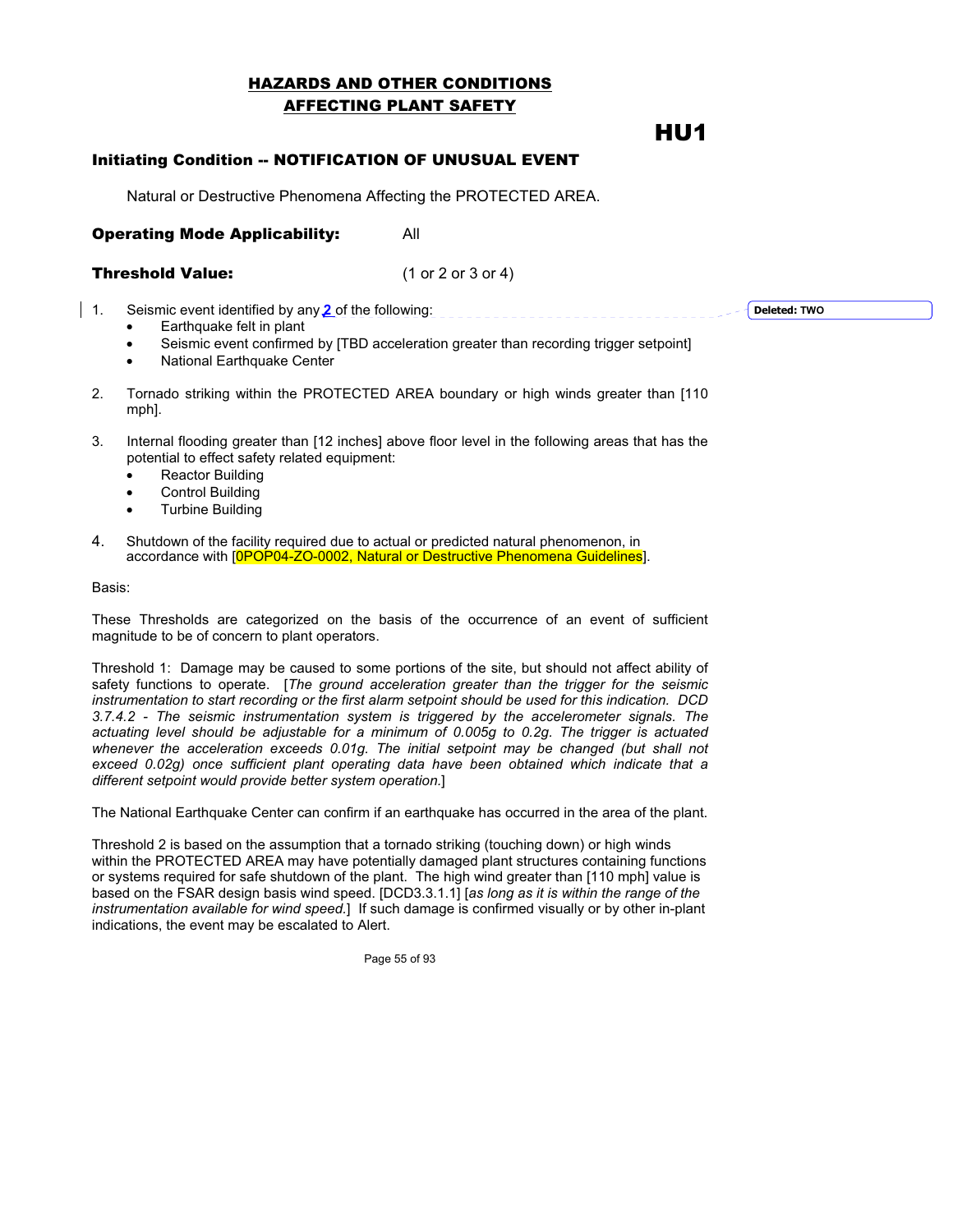[*NEI 99-01 Threshold 4 - Not applicable – [DCD 3.5.1.1.1.3 Main Steam Turbine - Acceptance Criteria 1 of SRP Section 3.5.1.3 considers a plant with a favorable turbine generator placement and orientation and adhering to the guidelines of Regulatory Guide 1.115 adequately protected against turbine missile hazards. Further, this criterion specifies that exclusions of safety-related structures, systems or components from low trajectory turbine missile strike zones constitutes adequate protection against low trajectory turbine missiles. The turbine generator placement and orientation of the ABWR Standard Plant meets the guidelines of Regulatory Guide 1.115 as illustrated in Figure 3.5-2*.]

Threshold 3 addresses the effect of flooding caused by internal events such as component failures, equipment misalignment, or outage activity mishaps.

Threshold 4 is other phenomena that can also be precursors of more serious events. The actions taken when [0POP04-ZO-0002, Natural or Destructive Phenomena Guidelines] requires the facility to shutdown warrants this classification.

Page 56 of 93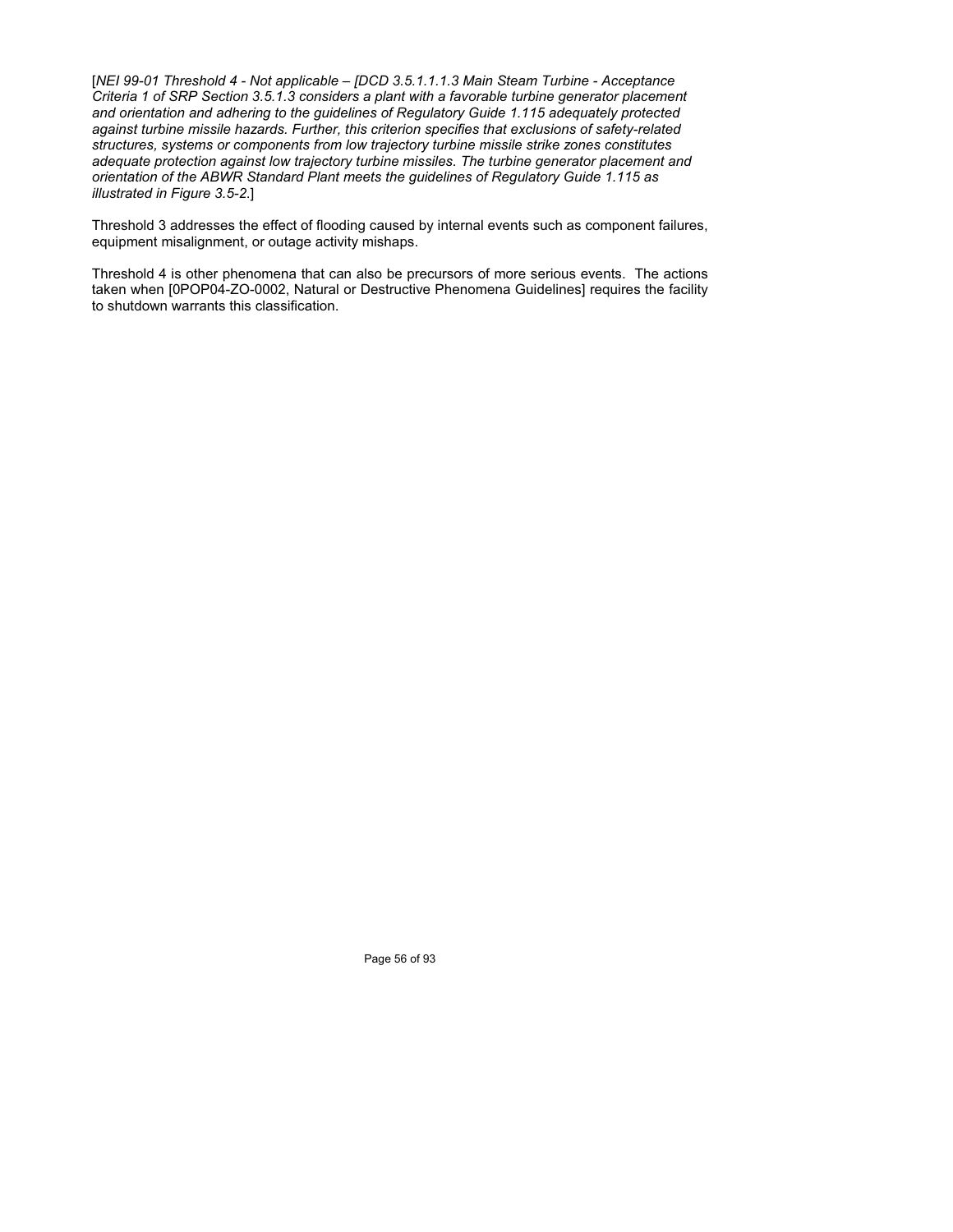# HU2

#### Initiating Condition -- NOTIFICATION OF UNUSUAL EVENT

FIRE Within the PROTECTED AREA Boundary Not Extinguished Within 15 Minutes of Detection OR EXPLOSION within PROTECTED AREA Boundary.

#### **Operating Mode Applicability:** All

Threshold Value: (1 or 2)

*Note: The Emergency Director should not wait until the applicable time has elapsed, but should declare the event as soon as it is determined that the condition will likely exceed the applicable time.*

- 1. FIRE not extinguished in less than 15 minutes of control room notification or verification of a control room FIRE alarm in any of the following areas:
	- Reactor Building
	- Control Building
- 2. EXPLOSION within Protected Area boundary.

#### Basis:

The purpose of this IC is to address the magnitude and extent of FIRES or EXPLOSIONS that may be potentially significant precursors to damage to safety systems.

For Threshold 1, as used here, detection is visual observation and report by plant personnel or sensor alarm indication. The 15 minute time period begins with a credible notification that a FIRE is occurring, or indication of a VALID fire detection system alarm/actuation. Verification of a fire detection system alarm includes actions that can be taken within the control room or other nearby site-specific location to ensure that the alarm is not spurious. An alarm is assumed to be an indication of a FIRE unless it is disproved within the 15 minute period by personnel dispatched to the scene.

The intent of this 15 minute duration is to size the FIRE and to discriminate against small FIRES that are readily extinguished*.* The buildings listed are buildings that contain safety related systems and components. [DCD Table 3.2-1]

For Threshold 2 only those EXPLOSIONS of sufficient force to damage permanent structures or equipment (see EXPLOSION definition) within the PROTECTED AREA should be considered. No attempt is made in this Threshold to assess the actual magnitude of the damage. The occurrence of the EXPLOSION is sufficient for declaration. The Emergency director also needs to consider any security aspects of the EXPLOSION, if applicable.

Escalation to a higher emergency class is by IC HA2, "FIRE or EXPLOSION Affecting the Operability of Plant Safety Systems Required to Establish or Maintain Safe Shutdown."

Page 57 of 93

**Deleted:** verified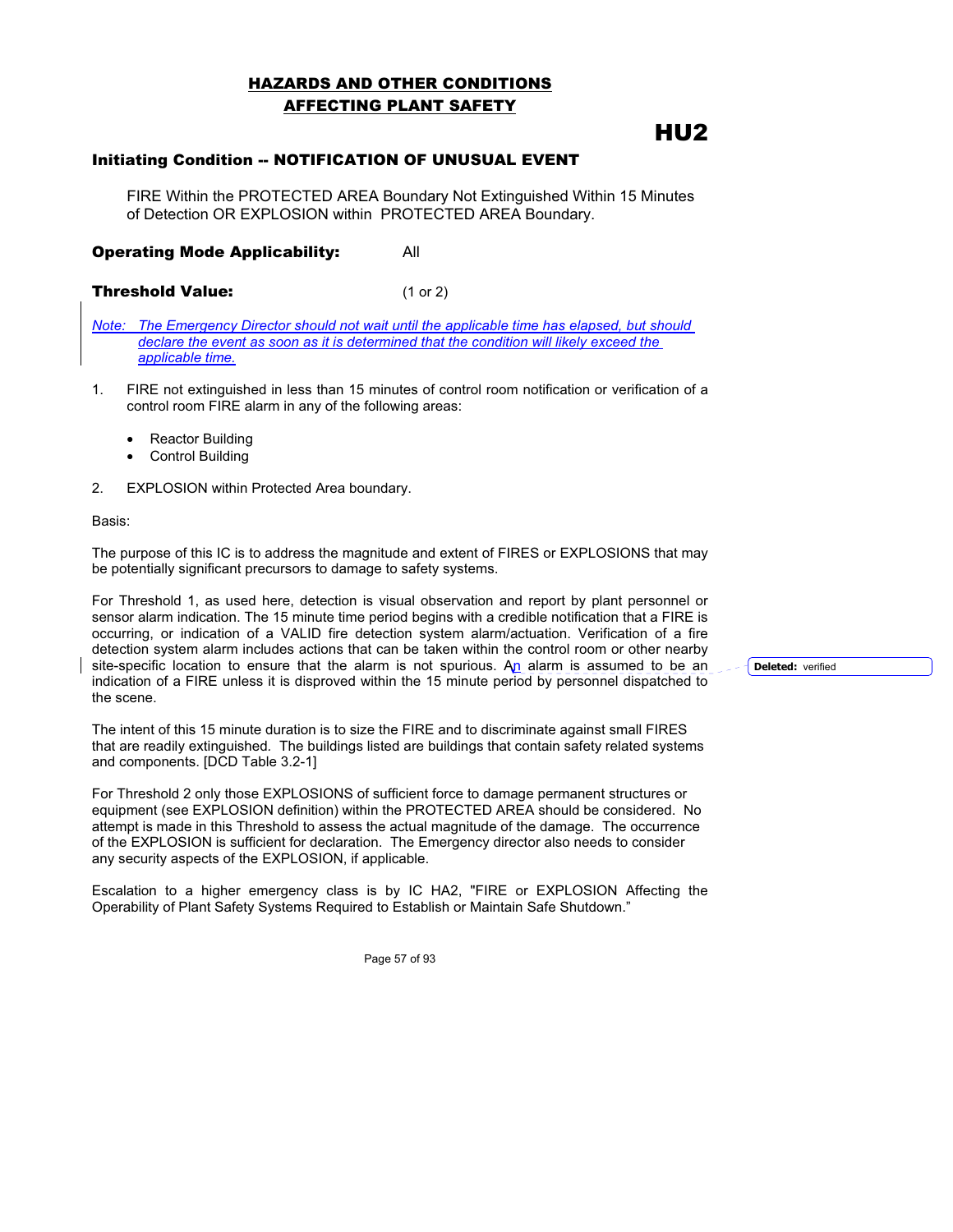HU3

#### Initiating Condition – NOTIFICATION OF UNUSUAL EVENT

Release of Toxic, Corrosive, Asphyxiant, or Flammable Gases Deemed Detrimental to NORMAL PLANT OPERATIONS.

**Operating Mode Applicability:** All

#### Threshold Values: (1 or 2)

- 1. Joxic, corrosive, asphyxiant or flammable gases in amounts that have could adversely affect NORMAL PLANT OPERATIONS.
	- 2. Report by Local, County or State Officials for evacuation or sheltering of site personnel based on an off-site event.

#### Basis:

This IC is based on the existence of uncontrolled releases of toxic or flammable gas that may enter the site boundary and affect NORMAL PLANT OPERATIONS. It is intended that releases of toxic, corrosive, asphyxiant or flammable gases are of sufficient quantity, and the release point of such gases is such that NORMAL PLANT OPERATIONS would be affected. The fact that SCBA may be worn does not eliminate the need to declare the event.

An Asphyxiant is a gas capable of reducing the level of oxygen in the body to dangerous levels. Most commonly, asphyxiants work by merely displacing air in an enclosed environment. This reduces the concentration of oxygen below the normal level of around 19%, which can lead to breathing difficulties, unconsciousness or even death.

Escalation of this Threshold is via HA3, which involves a quantified release of toxic or flammable gas affecting VITAL AREAS.

**Deleted:** Report or detection of t **Deleted:** entered or **Deleted:** enter the site area boundary in amounts that can

Page 58 of 93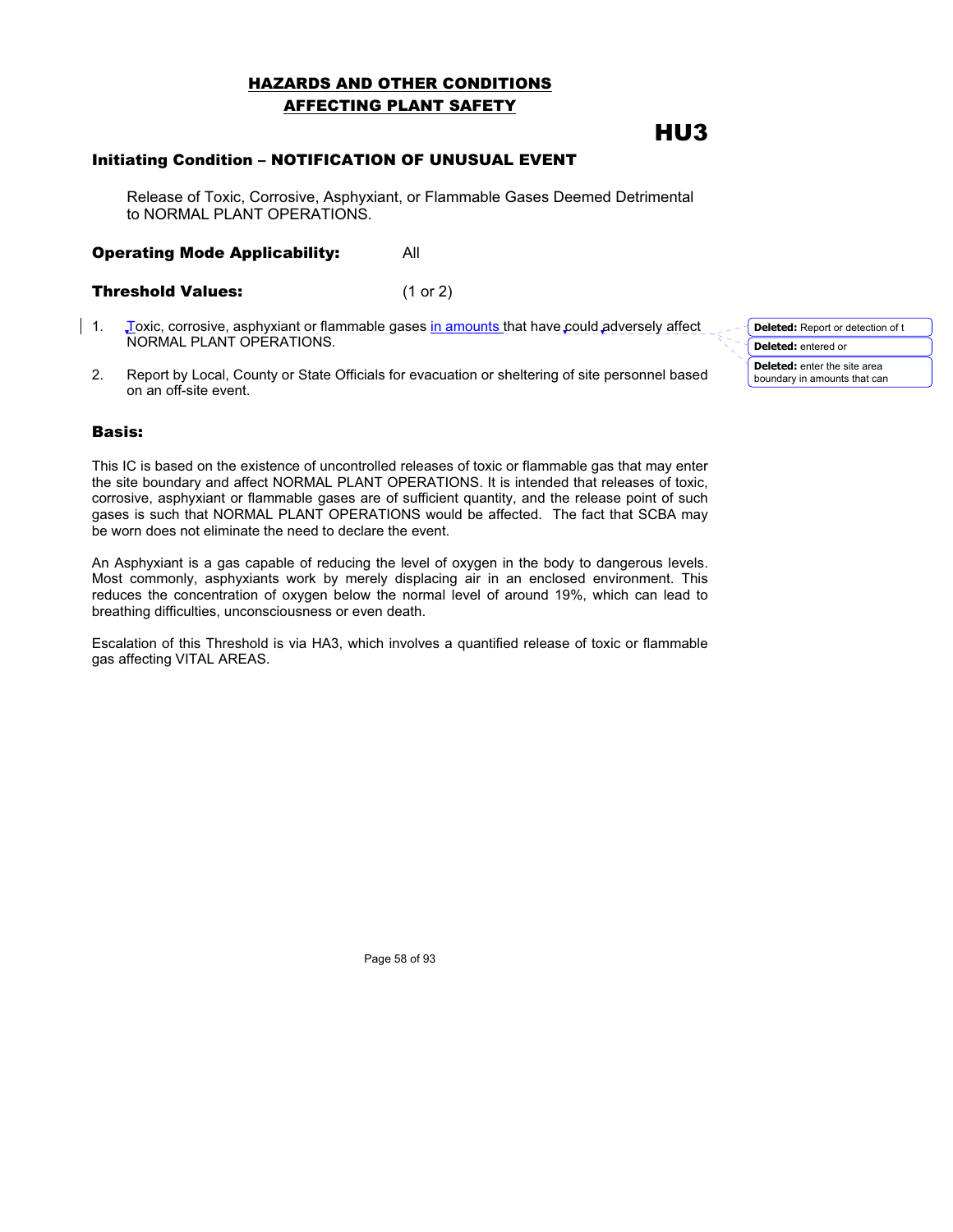HU4

#### Initiating Condition – NOTIFICATION OF UNUSUAL EVENT

Confirmed SECURITY CONDITION or Threat Which Indicates a Potential Degradation in the Level of Safety of the Plant.

**Operating Mode Applicability:** All

#### Threshold Values: (1 or 2 or 3)

- 1. A SECURITY CONDITION that does NOT involve a HOSTILE ACTION as reported by the Security Supervisor.
- 2. A credible site specific security threat notification.
- 3. A validated notification from NRC providing information of an aircraft threat.

#### Basis:

Security events which do not represent a potential degradation in the level of safety of the plant arereported under 10 CFR 73.71 or in some cases under 10 CFR 50.72. Security events assessed as HOSTILE ACTIONS are classifiable under HA8HA4, HS4 and HG1.

A higher initial classification could be made based upon the nature and timing of the security threat and potential consequences. The licensee shall consider upgrading the emergency response status and emergency classification level in accordance with the site's Safeguards Contingency Plan and Emergency Plan.

Reference is made to the Security Supervisor because these individuals are the designated personnel on-site qualified and trained to confirm that a security event is occurring or has occurred. Training on security event classification confirmation is closely controlled due to the strict secrecy controls placed on the Safeguards Contingency Plan.

Threshold 1 is based on the Safeguards Contingency Plan. Site specific Safeguards Contingency Plans are based on guidance provided by NEI 03-12.

Threshold 2 is to ensure that appropriate notifications for the security threat are made in a timely manner. This includes information of a credible threat.

Threshold 3 is to ensure that notifications for the aircraft threat are made in a timely manner and that Off-site Response Organizations and plant personnel are at a state of heightened awareness regarding the credible threat. This Threshold is met when a plant receives information regarding an aircraft threat from NRC. Should the threat involve an airliner (airliner is meant to be a large aircraft with the potential for causing significant damage to the plant) then escalation to Alert via HA4 would be appropriate if the airliner is less than 30 minutes away from the plant. The NRC Headquarters Operations Officer (HOO) will communicate to the licensee if the threat involves an airliner. The status and size of the plane may be provided by NORAD through the NRC.

Page 59 of 93

**Formatted:** Bases, Space After: 0 pt

**Deleted:** Security events which do not represent a potential degradation in the level of safety of the plant, are reported under 10 CFR 73.71 or in some cases under 10 CFR 50.72. Security events assessed as HOSTILE ACTIONS are classifiable under HA4, HS4 and HG1.¶ ¶ [*Security contingencies for threats of* 

*HOSTILE ACTION and specific non-HOSTILE ACTION and are classified by these Thresholds.*] ¶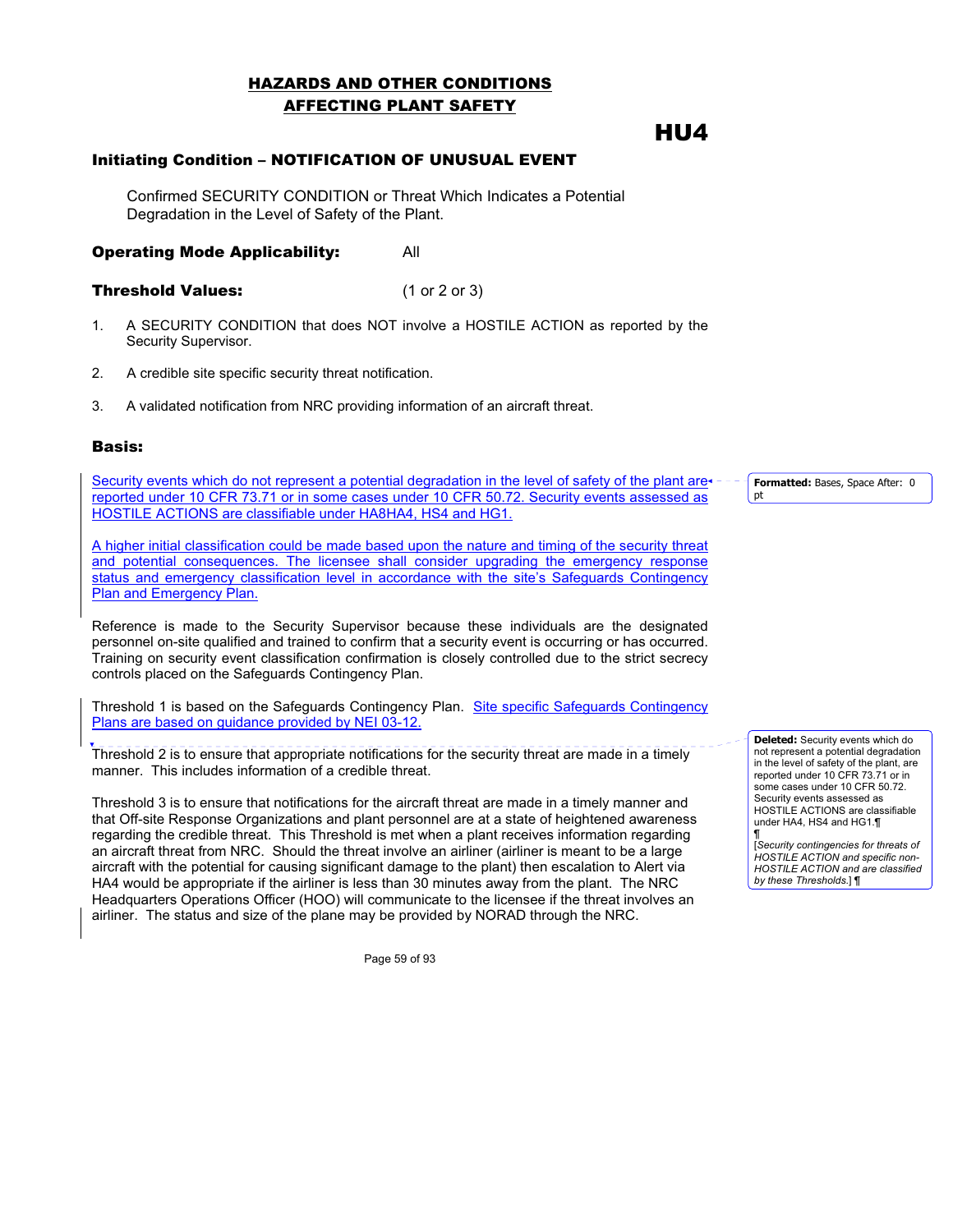Escalation to Alert emergency classification level would be via HA4 would be appropriate if the threat involves an airliner within 30 minutes of the plant.

> **Deleted:** It is not the intent of this Threshold to replace existing non-hostile related EALs involving aircraft.¶

¶ The determination of "credible" is made through use of information found in the Safeguards Contingency Plan.¶

¶ A higher initial classification could be made based upon the nature and timing of the security threat and potential consequences. Consider upgrading the emergency response status and emergency classification in accordance with the Safeguards Contingency Plan and Emergency Plan.

Page 60 of 93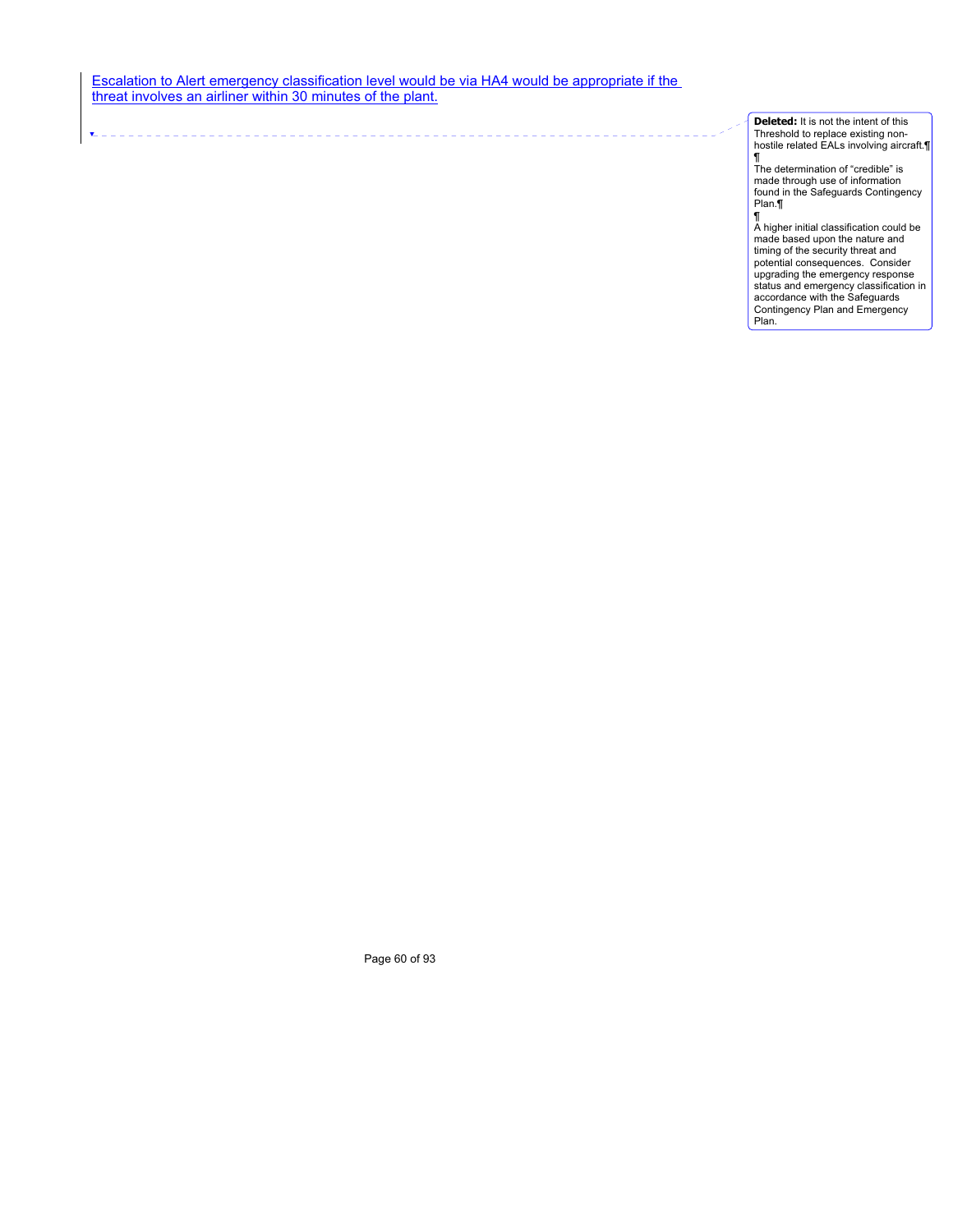# HU5

#### Initiating Condition – NOTIFICATION OF UNUSUAL EVENT

Other Conditions Existing Which in the Judgment of the Emergency Director Warrant Declaration of an Unusual Event.

**Operating Mode Applicability:** All

#### Threshold Value:

1. Other conditions exist which in the judgment of the Emergency Director indicate that events are in process or have occurred which indicate a potential degradation of the level of safety of the plant or indicate a security threat to facility protection has been initiated. No releases of radioactive material requiring off-site response or monitoring are expected unless further degradation of safety systems occurs.

#### Basis:

This Threshold addresses unanticipated conditions not addressed explicitly elsewhere but that warrant declaration of an emergency because conditions exist which are believed by the Emergency Director to fall under the UE emergency class.

**Deleted:** ¶

From a broad perspective, one area that may warrant Emergency Director judgment is related to likely or actual breakdown of site-specific event mitigating actions. Examples to consider include inadequate emergency response procedures, transient response either unexpected or not understood, failure or unavailability of emergency systems during an accident in excess of that assumed in accident analysis, or insufficient availability of equipment and/or support personnel.¶

Page 61 of 93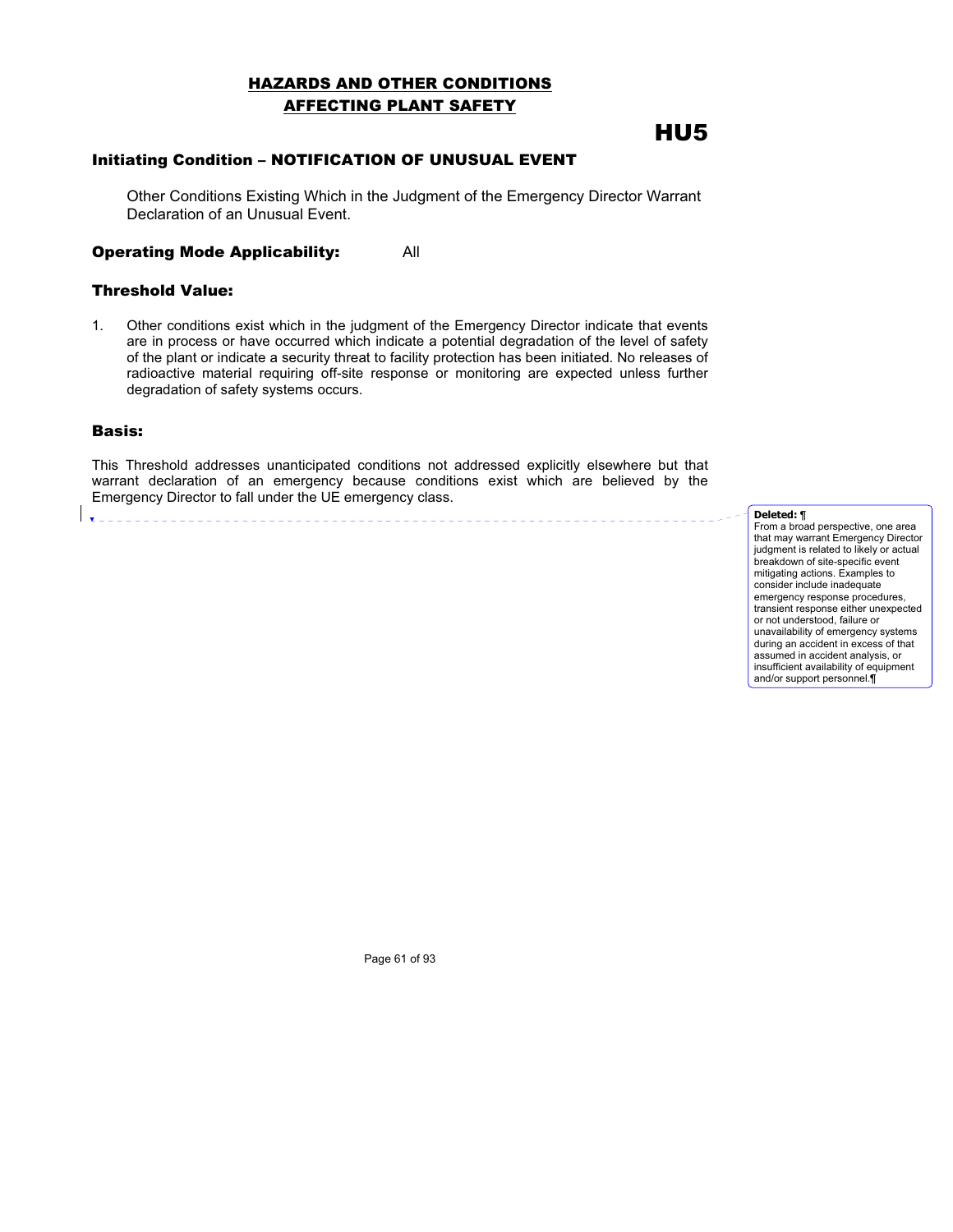HA<sub>1</sub>

#### Initiating Condition -- ALERT

Natural or Destructive Phenomena Affecting Plant VITAL AREAS.

**Operating Mode Applicability:** All

#### **Threshold Values:** (1 or 2 or 3 or 4 or 5)

1. a. Seismic event greater than Operating Basis Earthquake (OBE) as indicated by seismic instrumentation indication greater than [0.15g].

#### **AND**

- b. Confirmed by EITHER:
	- Earthquake felt in plant,
	- National Earthquake Center
- 2. Tornado or high winds greater than [110 mph] resulting in VISIBLE DAMAGE to either of the following structures containing safety systems, or components **OR** Control Room indication of degraded performance of those safety systems.
	- Reactor Building
	- Control Building
- 3. Vehicle crash resulting in VISIBLE DAMAGE to either of the following structures containing safety systems, or components **OR** Control Room indication of degraded performance of those safety systems:
	- Reactor Building
	- Control Building
- $\vert$  4. Internal flooding in any of the following structures that results in degraded safety system performance as indicated in the control room **OR** that creates industrial safety hazards that preclude access to operate or monitor safety equipment.
	- Reactor Building
	- Turbine Building
	- Control Building
	- Radwaste Building
	- Service Building
- 5. Natural or destructive phenomena resulting in VISIBLE DAMAGE to any of the following plant structures containing safety systems or components **OR** Control Room indication of degraded performance of those safety systems: • Reactor Building
- **Formatted:** Bullets and Numbering **Deleted:** equipment necessary for safe shutdown

**Control Building** 

Basis:

Page 62 of 93

**Deleted:** areas of the plant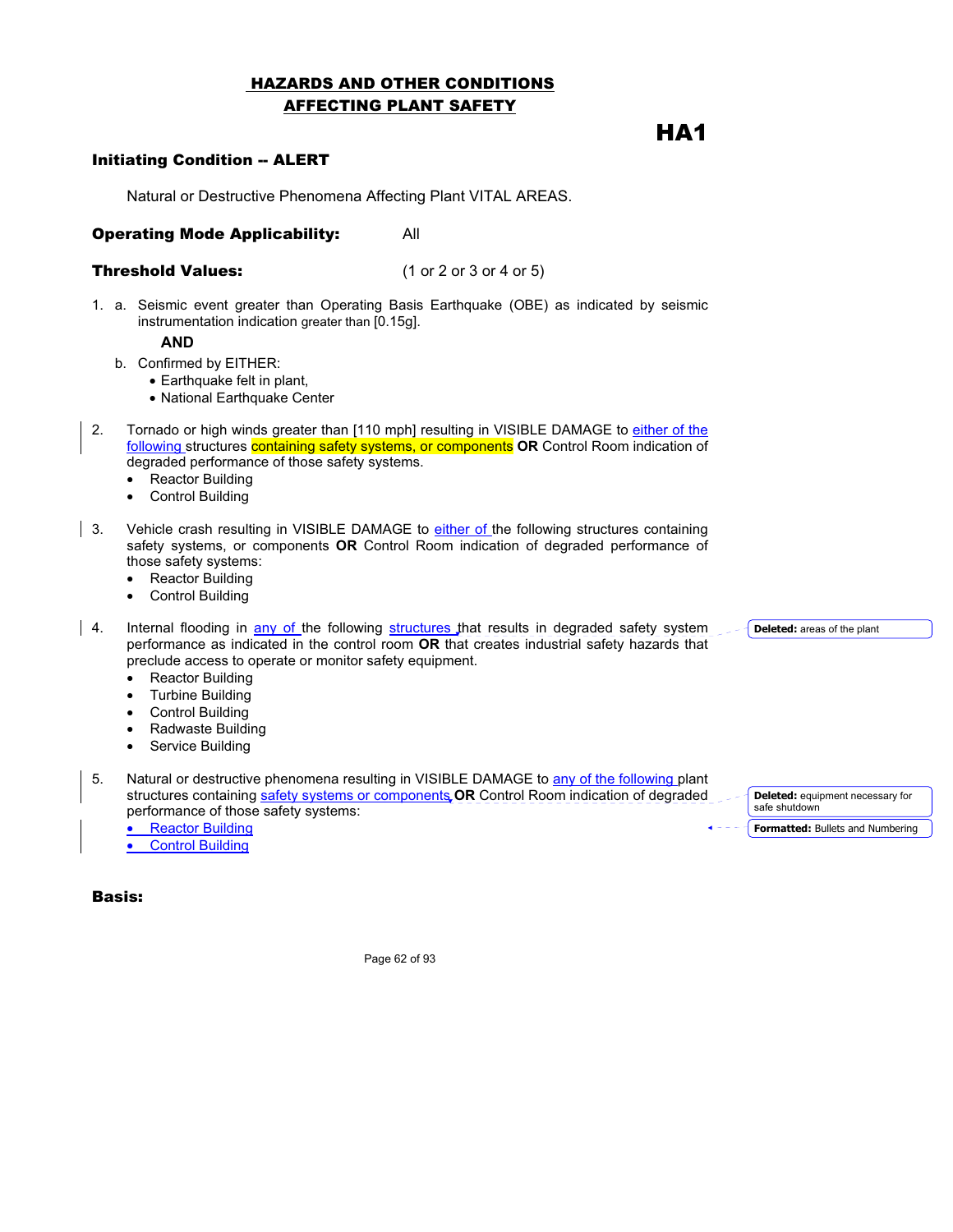These Thresholds escalate from HU1 in that the occurrence of the event has resulted in VISIBLE DAMAGE to plant structures or areas containing equipment necessary for a safe shutdown, or has caused damage to the safety systems in those structures evidenced by control room indications of degraded system response or performance. The occurrence of VISIBLE DAMAGE and/or degraded system response is intended to discriminate against lesser events. The initial "report" should not be interpreted as mandating a lengthy damage assessment prior to classification. No attempt is made in this Threshold to assess the actual magnitude of the damage. The significance here is not that a particular system or structure was damaged, but rather, that the event was of sufficient magnitude to cause this degradation. Escalation to a higher classification will be based on System Malfunction ICs.

Threshold 1 designates the design basis earthquake. Seismic events of this magnitude can result in a plant VITAL AREA being subjected to forces beyond design limits, and thus damage may be assumed to have occurred to plant safety systems. [DCD -19.H - The peak ground acceleration of the design earthquakes is 0.3g for the Safe Shutdown Earthquake (SSE). Extensive seismic soilstructure interaction analyses of the reactor building and control building complex were performed for a wide range of generic site conditions under a 0.3g SSE. The analysis results in terms of siteenvelope SSE loads are presented in Appendix 3A. The standard plant designed to these siteenvelope seismic loads may result in significant design margins when it is situated at a specific site, particularly a soft soil site. Thus, the seismic capacities estimated from the site-envelope design requirements may be very conservative for certain sites.

DCD 3.7 - The operating basis earthquake (OBE) is not a design requirement. The effects of low level earthquake (lesser magnitude than the SSE) on fatigue evaluation and plant shutdown criteria are addressed in Subsections 3.7.3.2 and 3.7.4.4, respectively. DCD 20.2.2(2) - The SSAR gives an OBE (PGA) value of 0.10g and states that, "for conservatism, a value of 0.15 g is employed to evaluate structural and component responses in Chapter 3." The staff, however, considers the OBE value to be 0.15g as per criterion 2 of 10CFR50 Appendix A and paragraph V of 10CFR100 Appendix A which require, in part, that for seismic design considerations the OBE shall be no less than one-half of the SSE.

For classification purposes, the seismic setpoints are as follows: 0.01g = seismic recording trigger 0.15g = Operating Basis Earthquake (OBE = 1/2 SSE) 0.30g = Safe Shutdown Earthquake (SSE)]

Threshold 2 is based on the FSAR design basis wind speed of [110 mph]. Wind loads of this magnitude can cause damage to safety functions.

Threshold 3 addresses vehicle crashes within PROTECTED AREA that results in VISIBLE DAMAGE to VITAL AREAS or results in indication of damage to safety structures, systems, or components containing functions and systems required for safe shutdown of the plant.

[*NEI 99-01 threshold 4 - Not applicable – [DCD 3.5.1.1.1.3 Main Steam Turbine - Acceptance Criteria 1 of SRP Section 3.5.1.3 considers a plant with a favorable turbine generator placement and orientation and adhering to the guidelines of Regulatory Guide 1.115 adequately protected against turbine missile hazards. Further, this criterion specifies that exclusions of safety-related structures, systems or components from low trajectory turbine missile strike zones constitutes adequate protection against low trajectory turbine missiles. The turbine generator placement and orientation of the ABWR Standard Plant meets the guidelines of Regulatory Guide 1.115 as illustrated in Figure 3.5-2*.]

Threshold 4 addresses the effect of internal flooding that has resulted in degraded performance of systems affected by the flooding, or has created industrial safety hazards (e.g., electrical shock) that preclude necessary access to operate or monitor safety equipment. The inability to access,

Page 63 of 93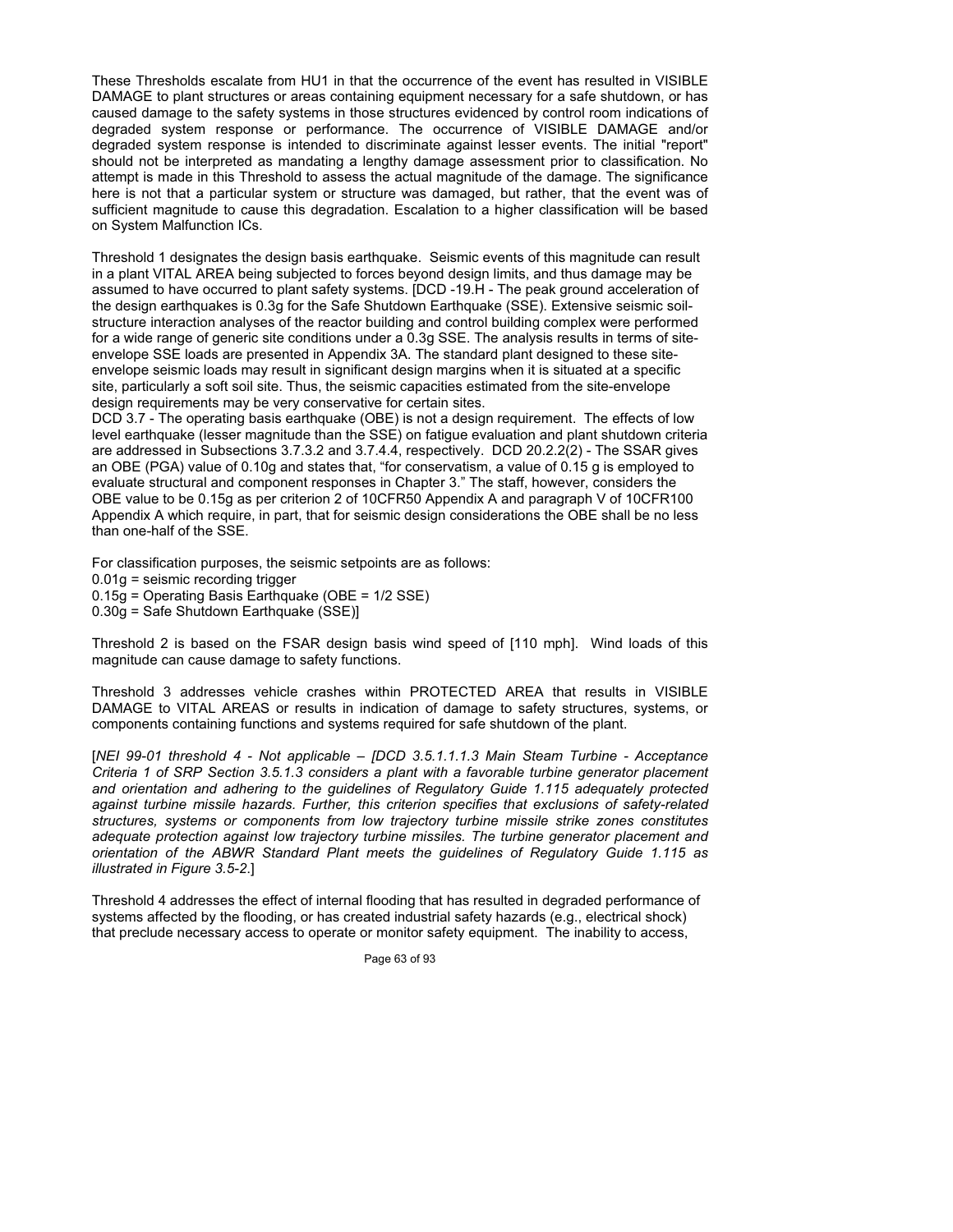operate or monitor safety equipment represents a potential for substantial degradation of the level of safety of the plant. This flooding may have been caused by internal events such as component failures, equipment misalignment, or outage activity mishaps*.*

Threshold 5 is other phenomena causing VISIBLE DAMAGE that can be precursors of more serious events.

Page 64 of 93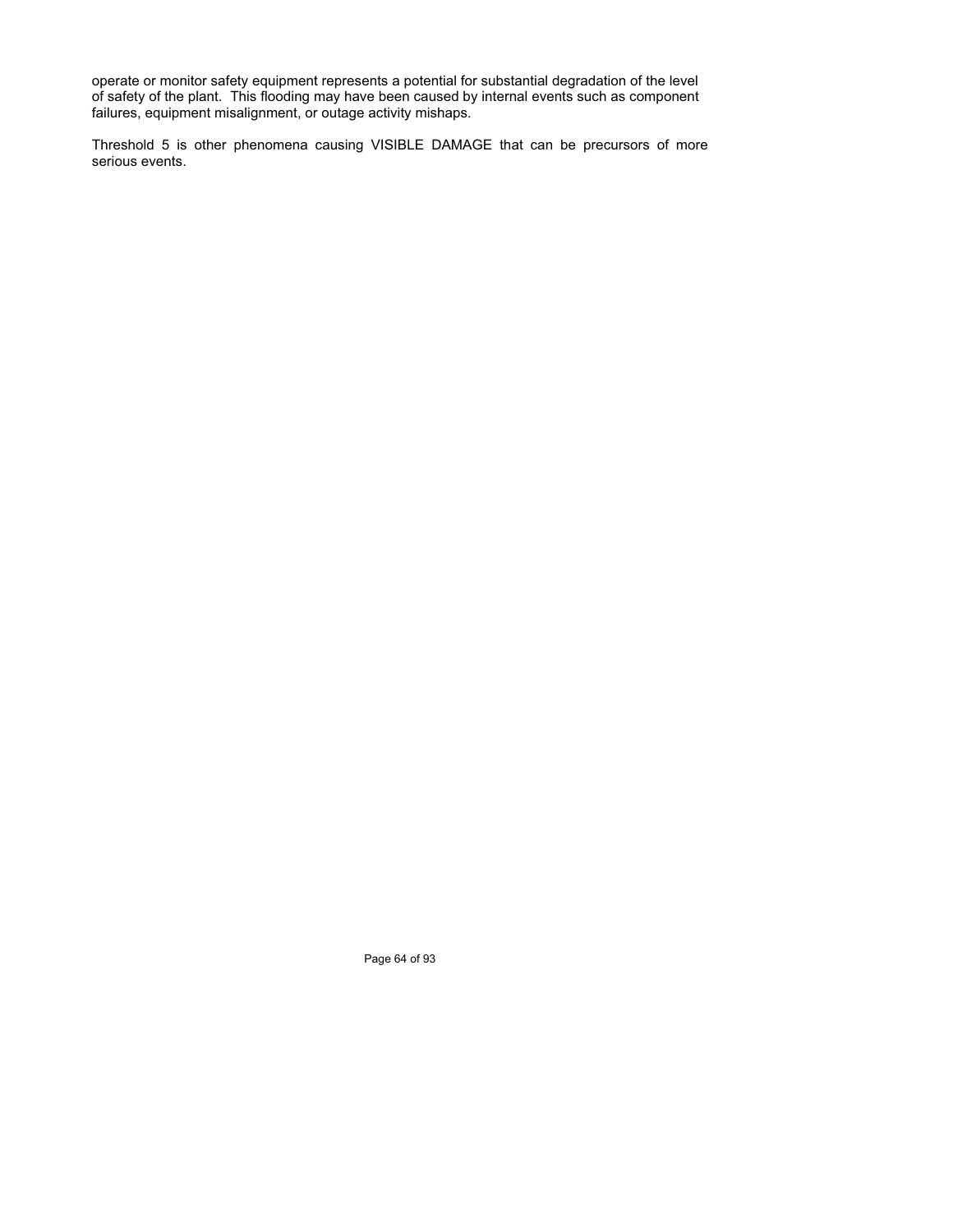# HA<sub>2</sub>

#### **Initiating Condition -- ALERT**

FIRE or EXPLOSION Affecting the Operability of Plant Safety Systems Required to Establish or Maintain Safe Shutdown.

#### **Operating Mode Applicability:** All

#### Threshold Value:

- 1. FIRE or EXPLOSION resulting in VISIBLE DAMAGE to any of the following structures containing safety systems, or components **OR** Control Room indication of degraded performance of those safety systems:
	- Reactor Building
	- Control Building

#### Basis:

The reference to damage of systems is used to identify the magnitude of the FIRE / EXPLOSION and to discriminate against minor FIRES / EXPLOSIONS. The reference to safety systems is included to discriminate against FIRES / EXPLOSIONS in areas having a low probability of affecting safe operation. The significance here is not that a safety system was degraded but the fact that the FIRE / EXPLOSION was large enough to cause damage to these systems.

The inclusion of a "VISIBLE DAMAGE" should not be interpreted as mandating a lengthy damage assessment prior to classification. No attempt is made in this Threshold to assess the actual magnitude of the damage. The occurrence of the EXPLOSION with reports of evidence of damage is sufficient for declaration. The Emergency Director also needs to consider any security aspects of the EXPLOSIONS.

Escalation to a higher emergency class, if appropriate, will be based on System Malfunction, Fission Product Barrier Degradation, Abnormal Rad Levels / Radiological Effluent, or Emergency Director Judgment ICs.

Page 65 of 93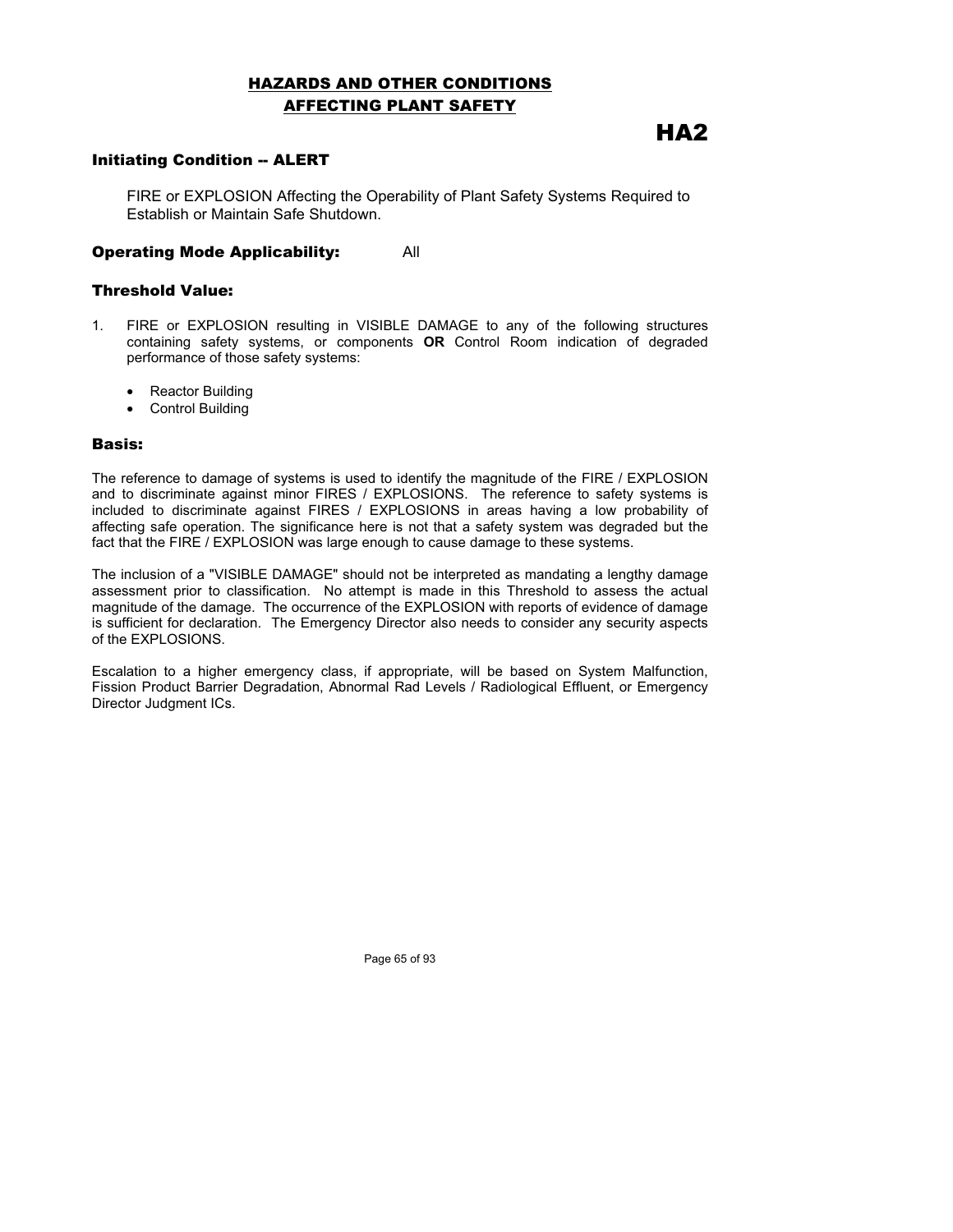# HA3

#### **Initiating Condition -- ALERT**

Access to a VITAL AREA Is Prohibited Due To Release of Toxic, Corrosive, Asphyxiant or Flammable Gases Which Jeopardizes Operation of Systems Required to Maintain Safe Operations or Safely Shutdown the Reactor.

### **Operating Mode Applicability:** All

#### Threshold Values:

1. Access to a VITAL AREA is prohibited due to toxic, corrosive, asphyxiant, or flammable gases which jeopardizes operation of systems required to maintain safe operations or safely shutdown the reactor.

**Deleted:** report or detection of

#### Basis:

Gases in a Vital Area can affect the ability to safely operate or safely shutdown the reactor.

Escalation to a higher emergency class, if appropriate, will be based on System Malfunction, Fission Product Barrier Degradation, Abnormal Rad Levels / Radioactive Effluent, or Emergency Director Judgment ICs.

The fact that SCBA may be worn does not eliminate the need to declare the event.

An Asphyxiant is a gas capable of reducing the level of oxygen in the body to dangerous levels. Most commonly, asphyxiants work by merely displacing air in an enclosed environment. This reduces the concentration of oxygen below the normal level of around 19%, which can lead to breathing difficulties, unconsciousness or even death.

Flammable gasses, such as hydrogen and acetylene, are routinely used to maintain plant systems (hydrogen) or to repair equipment/components (acetylene - used in welding). This Threshold addresses concentrations at which gases can ignite/support combustion. An uncontrolled release of flammable gasses within a facility structure has the potential to affect safe operation of the plant by limiting either operator or equipment operations due to the potential for ignition and resulting equipment damage/personnel injury.

Page 66 of 93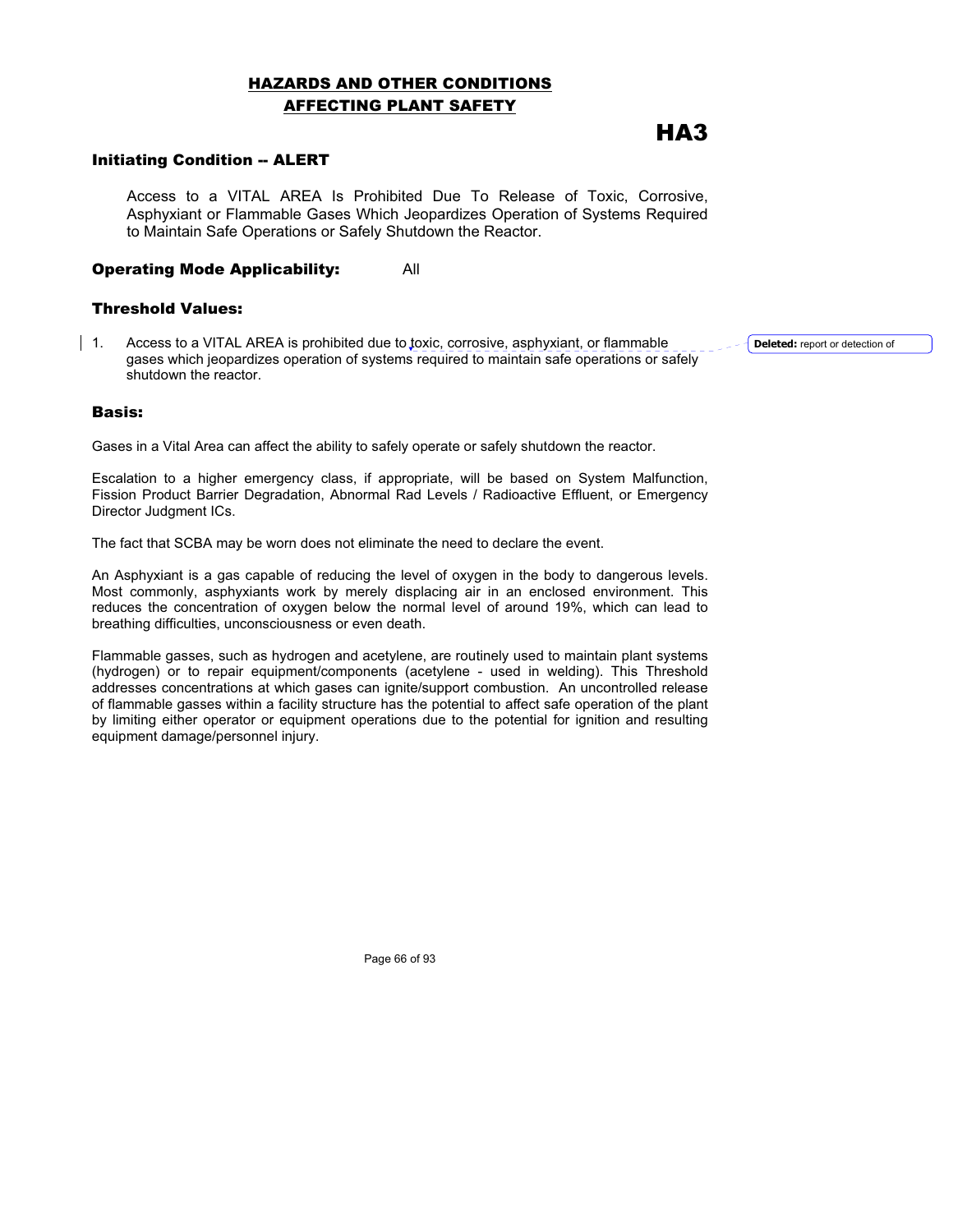Page 67 of 93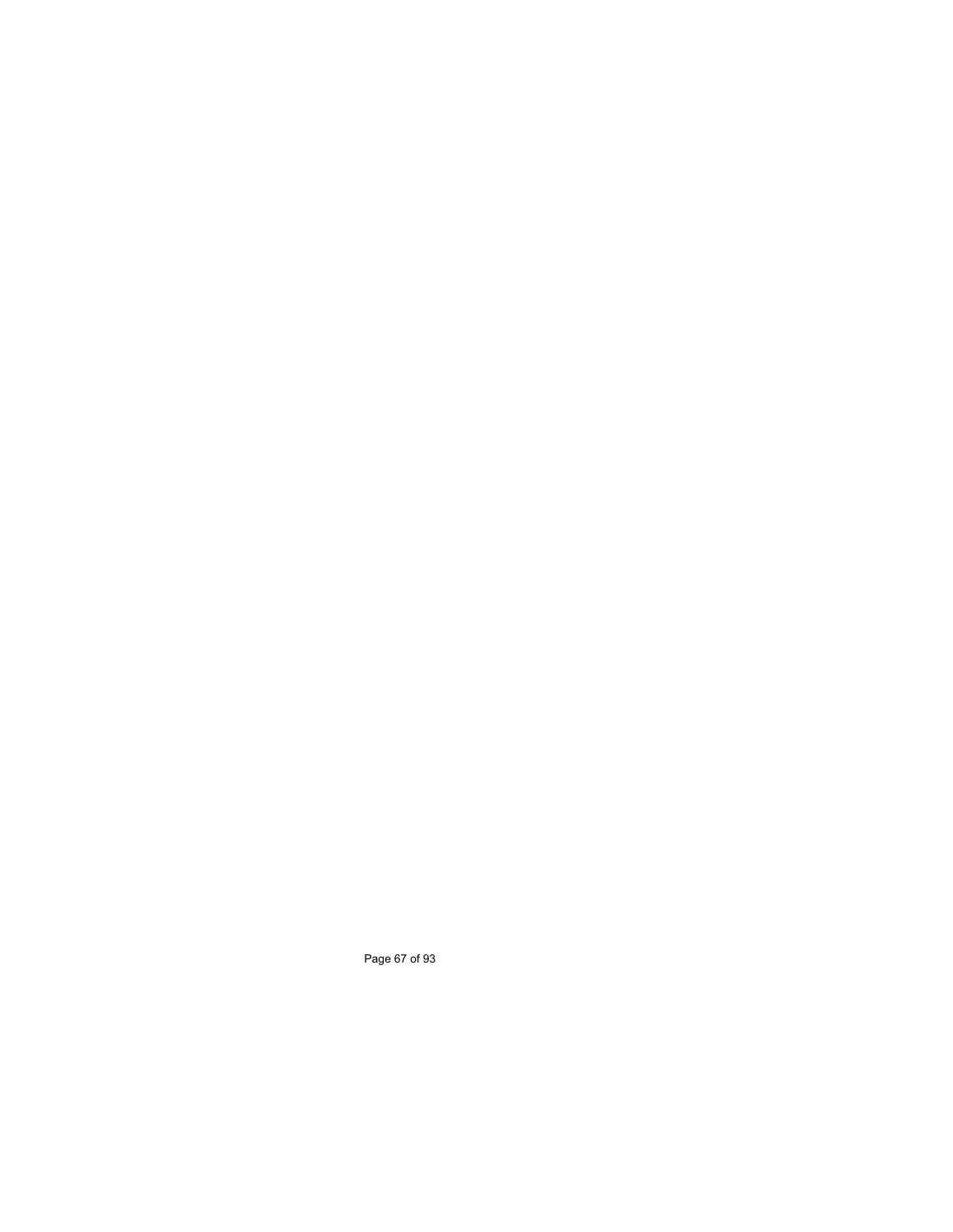HA4

# Initiating Condition -- ALERT

HOSTILE ACTION within the OWNER CONTROLLED AREA or Airborne Attack **Threat** 

#### **Operating Mode Applicability:** All

#### **Example Emergency Action Level:** (1 or 2)

A HOSTILE ACTION is occurring or has occurred within the OWNER CONTROLED AREA as reported by the Security Supervisor.

A validated notification from NRC of an airliner attack threat within 30 minutes of the site.

**Deleted:** less than **Deleted:** away

#### Basis:

Threshold 1 addresses the potential for a very rapid progression of events due to a HOSTILE ACTION. [*This EAL is not intended to address incidents that are accidental or acts of civil disobedience, such as hunters or physical disputes between employees within the OCA or PA. That initiating condition is adequately addressed by other EALs.*]

Threshold 2 ensures that notifications for the airliner attack threat are made in a timely manner and that Off-site Response Organizations and plant personnel are at a state of heightened awareness regarding the credible threat. [*Validation is performed by calling the NRC or by other approved methods of authentication.*] Only the plant to which the specific threat is made need declare the Alert. This Threshold is met when a plant receives information regarding an airliner attack threat from NRC and the airliner is less than 30 minutes away from the plant. This IC/Threshold addresses the immediacy of an expected threat arrival or impact on the site within a relatively short time. The fact that the site is an identified attack target with minimal time available for further preparation requires a heightened state of readiness and implementation of protective measures that can be effective (on-site evacuation, dispersal or sheltering) before arrival or impact.

These Thresholds address the contingency for a very rapid progression of events due to an airborne HOSTILE ACTION [*such as that experienced on September 11, 2001*] and the possibility for additional attacking aircraft. It is not intended to address accidental small aircraft impact as that initiating condition is adequately addressed by HU4. The Thresholds are not premised solely on the potential for a radiological release. Rather the issue includes the need for assistance due to the possibility for significant and indeterminate damage from additional air, land or water attack elements. [*Although vulnerability analyses show nuclear plants to be robust, it is appropriate for Off-site Response Organizations to be notified and to activate in order to be better prepared to*  respond should protective actions become necessary. If not previously notified by NRC that the *aircraft impact was intentional, then it would be expected, although not certain, that notification by an appropriate Federal agency would follow. In this case, appropriate federal agency is intended to*  be NORAD, FBI, FAA or NRC. However, the declaration should not be unduly delayed awaiting *Federal notification.*]

Page 68 of 93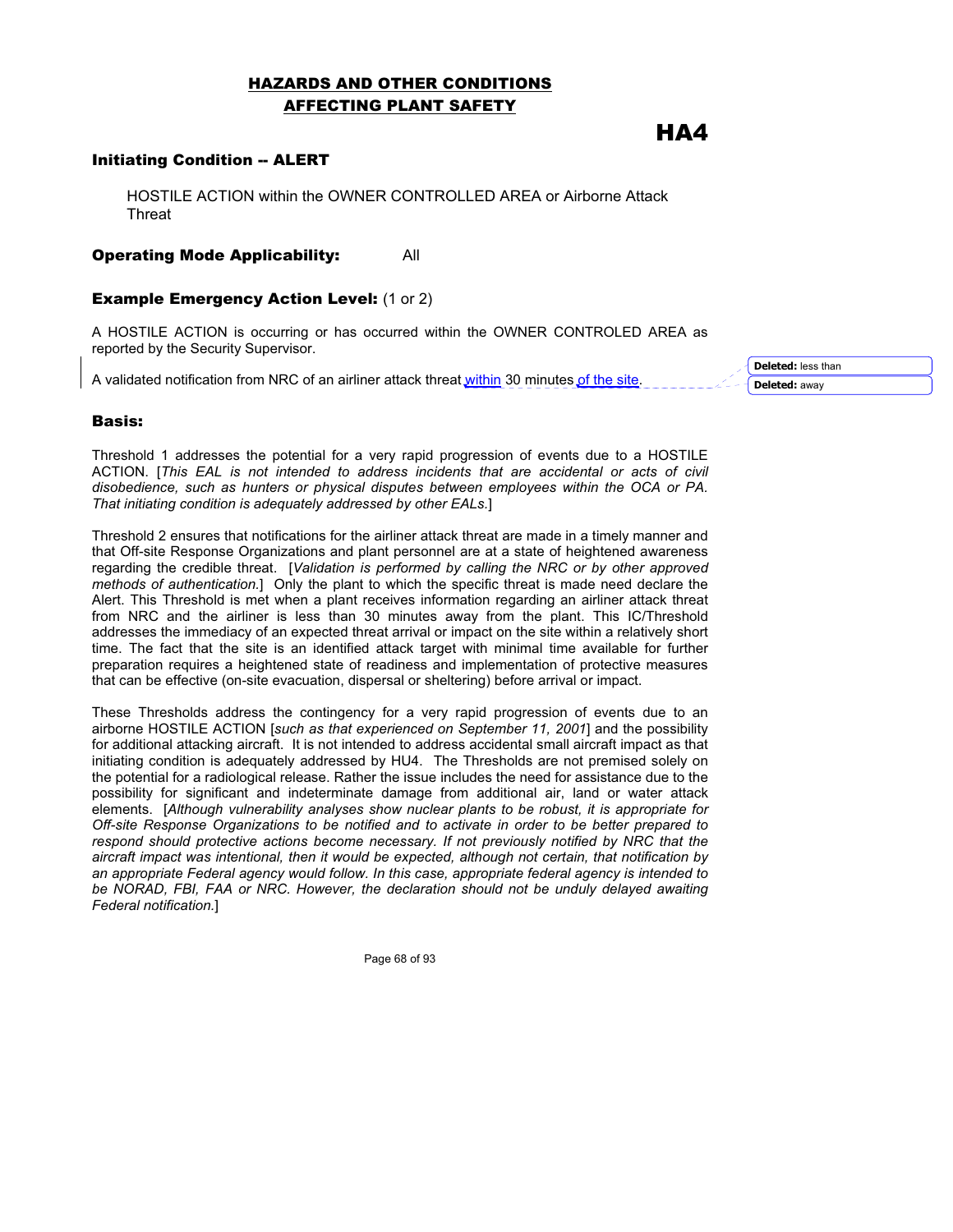[*Organizations to be notified and encouraged to activate (if they do not normally) to be better prepared should it be necessary to consider further actions.*]Airliner is meant to be a large aircraft with the potential for causing significant damage to the plant. The status and size of the plane may be provided by NORAD through the NRC.

Page 69 of 93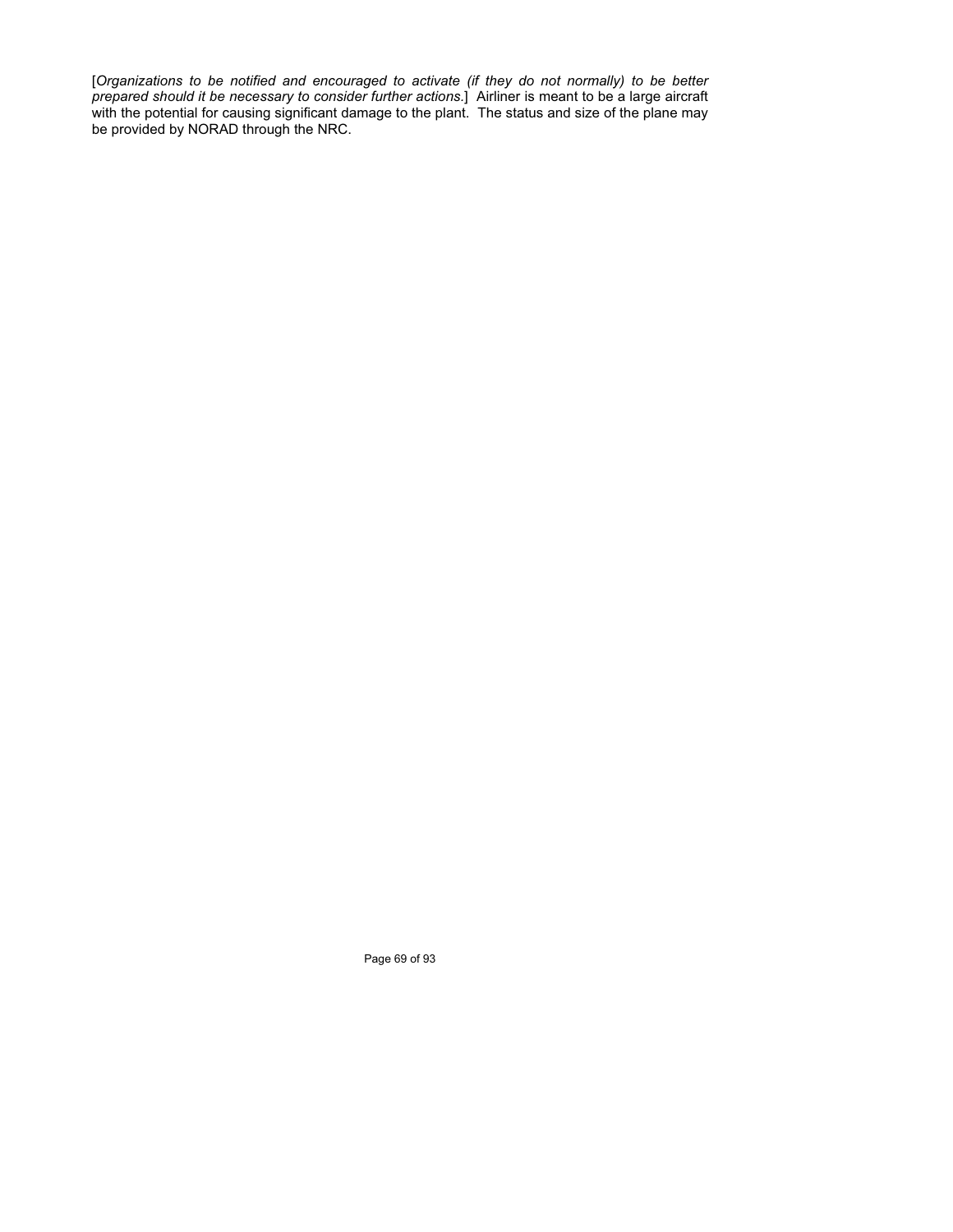HA5

### Initiating Condition -- ALERT

Control Room Evacuation Has Been Initiated.

**Operating Mode Applicability:** All

## Threshold Value:

1. [TBD procedure] requires control room evacuation.

#### Basis:

With the control room evacuated, additional support, monitoring and direction through the Technical Support Center and/or other emergency response facilities is necessary. Inability to establish plant control from outside the control room will escalate this event to a Site Area Emergency.

Page 70 of 93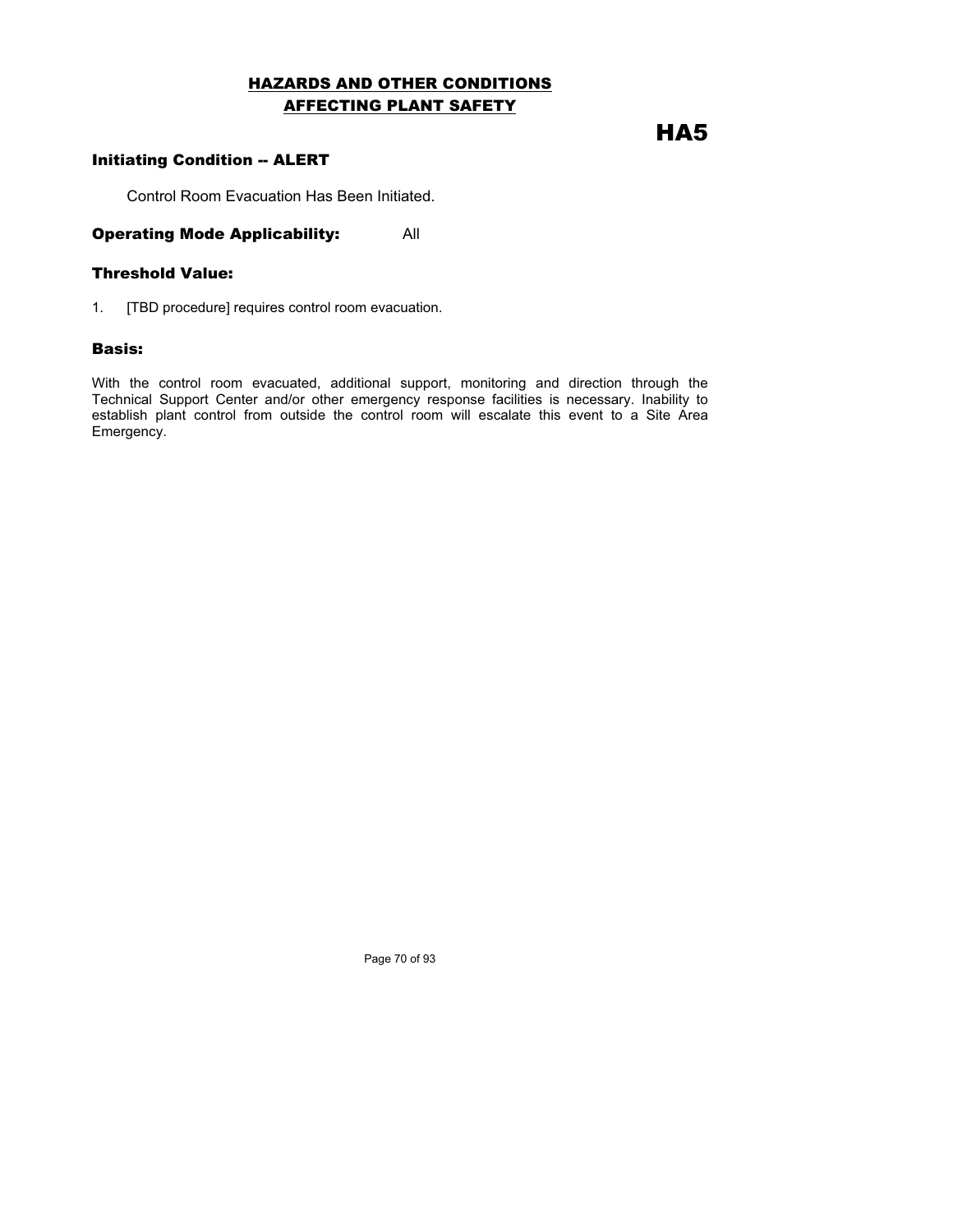# HA6

### Initiating Condition -- ALERT

Other Conditions Existing Which in the Judgment of the Emergency Director Warrant Declaration of an Alert.

**Operating Mode Applicability:** All

### Threshold Value:

1. Other conditions exist which in the judgment of the Emergency Director indicate that events are in process or have occurred which involve actual or potential substantial degradation of the level of safety of the plant or a security event that involves probable life threatening risk to site personnel or damage to site equipment because of HOSTILE ACTION. Any releases are expected to be limited to small fractions of the EPA Protective Action Guideline exposure levels.

#### Basis:

This Threshold addresses unanticipated conditions not addressed explicitly elsewhere but that warrant declaration of an emergency because conditions exist which are believed by the Emergency Director to fall under the Alert emergency class.

Page 71 of 93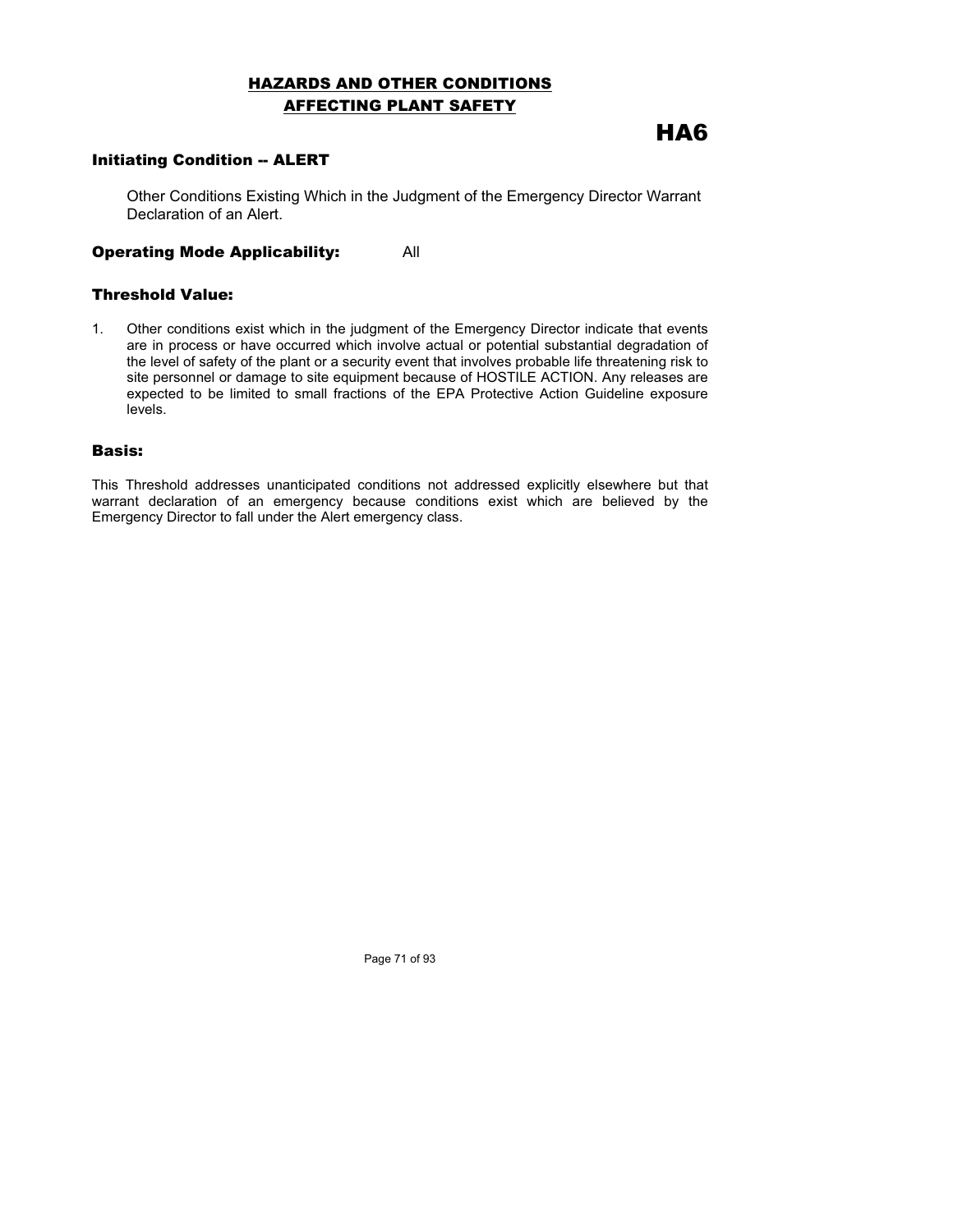# HS2

#### Initiating Condition -- SITE AREA EMERGENCY

Control Room Evacuation Has Been Initiated and Plant Control Cannot Be Established.

**Operating Mode Applicability:** All

#### Threshold Value:

1. Control room evacuation has been initiated.

**AND**

Control of the plant cannot be established *within* 15 minutes. **Deleted:** in less than

#### Basis:

Expeditious transfer of safety systems has not occurred and fission product barrier damage may not yet be indicated. The intent of this IC is to capture those events where control of the plant cannot be reestablished in a timely manner. [*Site-specific time for transfer based on analysis or assessments as to how quickly control must be reestablished without core uncovering and/or core damage. This time should not exceed 15 minutes without additional justification*.] The determination of whether or not control is established at the remote shutdown panel is based on Emergency Director (ED) judgment. The Emergency Director is expected to make a reasonable, informed judgment within the site-specific time for transfer that the licensee has control of the plant from the remote shutdown panel.

The intent of the Threshold is to establish control of important plant equipment and knowledge of important plant parameters in a timely manner. Primary emphasis should be placed on those components and instruments that supply protection for and information about safety functions. These safety functions are reactivity control (ability to shutdown the reactor and maintain it shutdown), reactor water level (ability to cool the core), and decay heat removal (ability to maintain a heat sink).

Escalation of this event, if appropriate, would be by Fission Product Barrier Degradation, Abnormal Rad Levels/Radiological Effluent, or Emergency Director Judgment ICs.

Page 72 of 93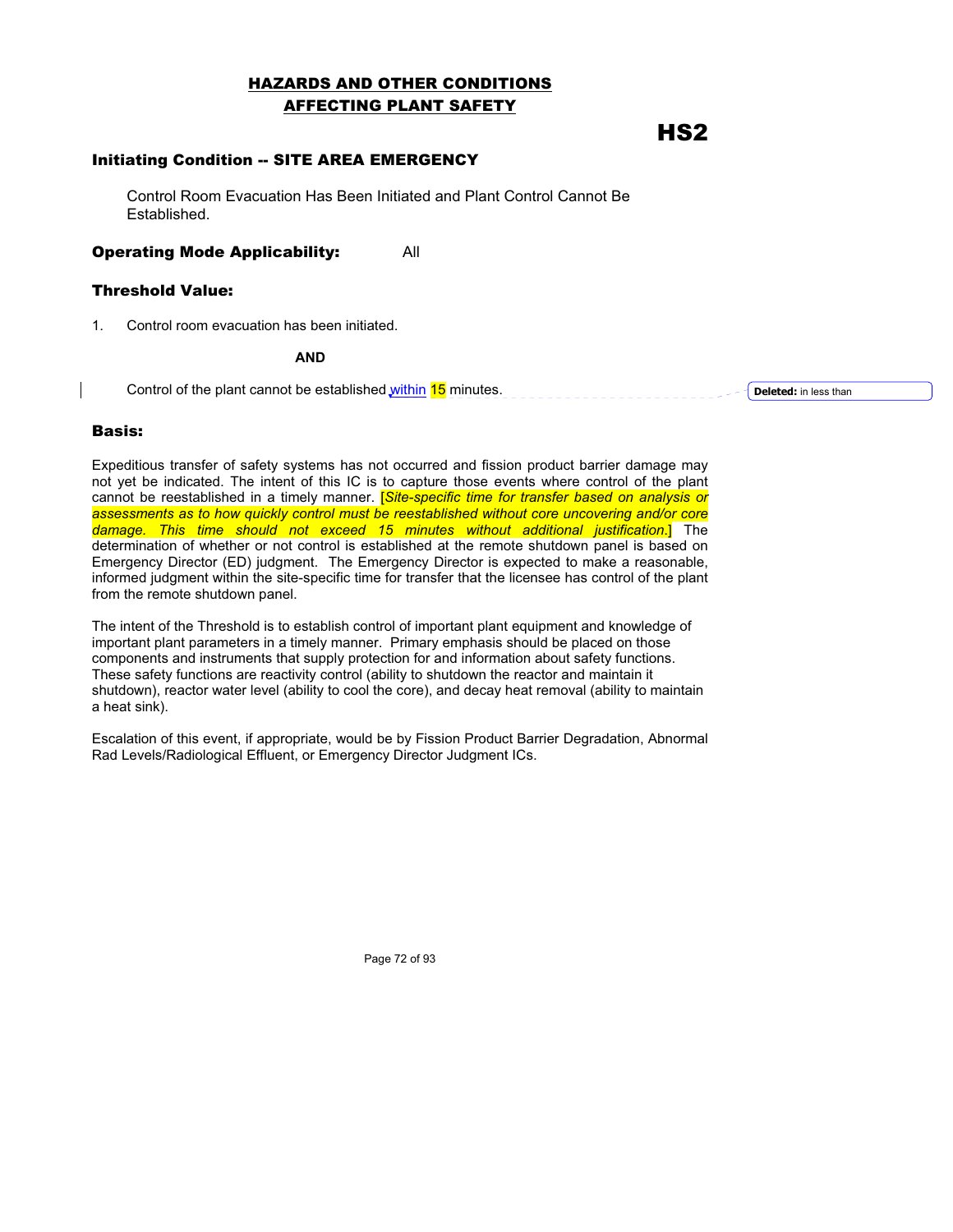# HS3

### Initiating Condition -- SITE AREA EMERGENCY

Other Conditions Existing Which in the Judgment of the Emergency Director Warrant Declaration of Site Area Emergency.

### **Operating Mode Applicability:** All

## Threshold Value:

1. Other conditions exist which in the judgment of the Emergency Director indicate that events are in process or have occurred which involve actual or likely major failures of plant functions needed for protection of the public or HOSTILE ACTION that results in intentional damage or malicious acts; (1) toward site personnel or equipment that could lead to the likely failure of or; (2) that prevent effective access to equipment needed for the protection of the public. Any releases are not expected to result in exposure levels which exceed EPA Protective Action Guideline exposure levels beyond the site boundary.

#### Basis:

This Threshold addresses unanticipated conditions not addressed explicitly elsewhere but that warrant declaration of an emergency because conditions exist which are believed by the Emergency Director to fall under the emergency class description for Site Area Emergency.

Page 73 of 93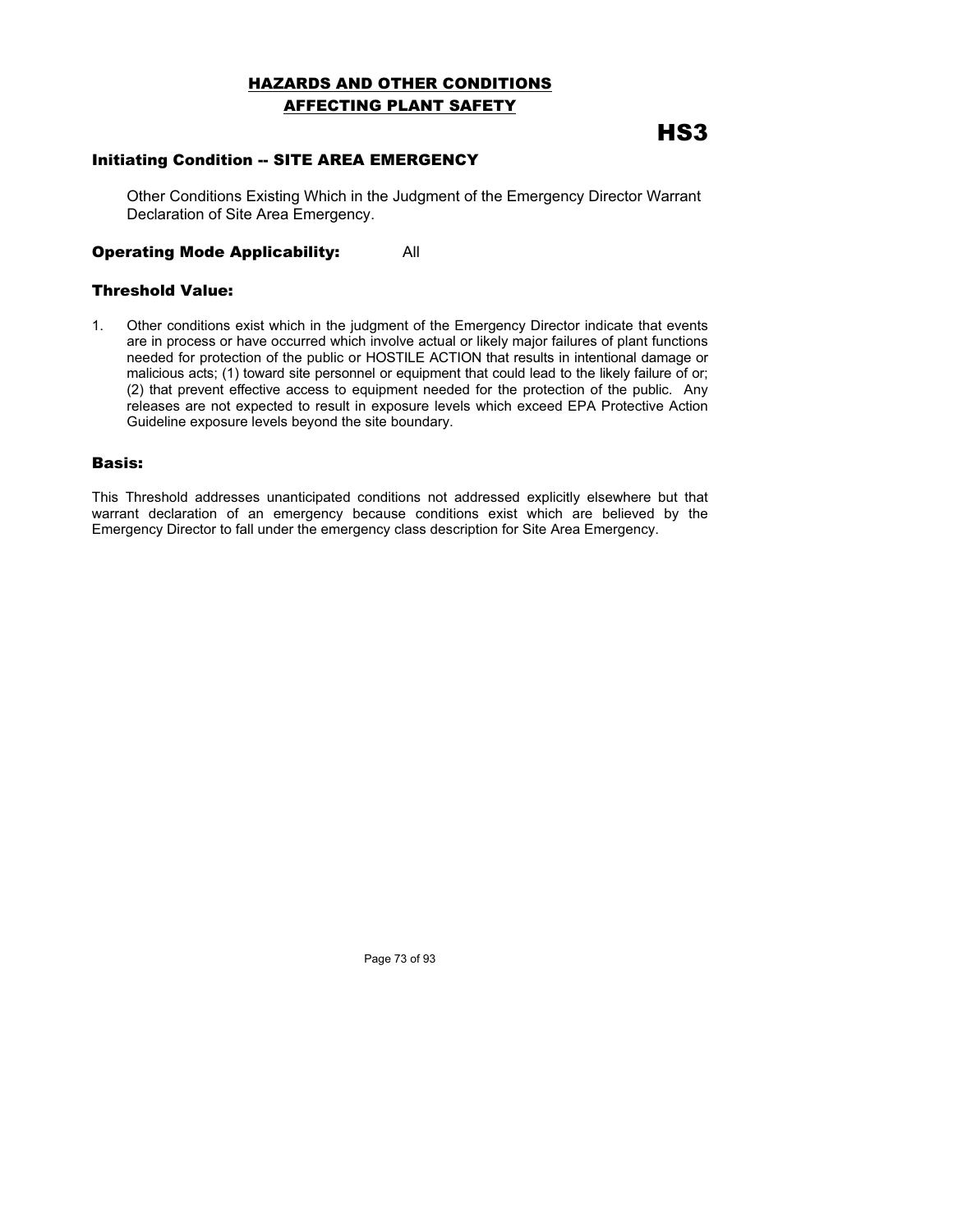## HS4

### Initiating Condition -- SITE AREA EMERGENCY

A HOSTILE ACTION within the PPROTECTED AREA

## **Operating Mode Applicability:** All

## Threshold Value:

1. A HOSITLE ACTION is occurring or has occurred within the PROTECTED AREA as reported by the Security Supervisor.

#### Basis:

This condition represents an escalated threat to plant safety above that contained in the Alert IC in that a HOSTILE FORCE has progressed from the Owner Controlled Area to the PROTECTED AREA.

This Threshold addresses the potential for a very rapid progression of events due to a dedicated attack. It is not intended to address incidents that are accidental or acts of civil disobedience.

This Threshold is not premised solely on the potential for a radiological release. Rather the issue includes the need for assistance due to the possibility for significant and indeterminate damage from additional attack elements.

This Threshold addresses the immediacy of a threat to impact site VITAL AREAS within a relatively short time. The fact that the site is under serious attack with minimal time available for additional assistance to arrive requires ORO readiness and preparation for the implementation of protective measures.

Consider upgrading the classification to a General Emergency based on actual plant status after impact.

Page 74 of 93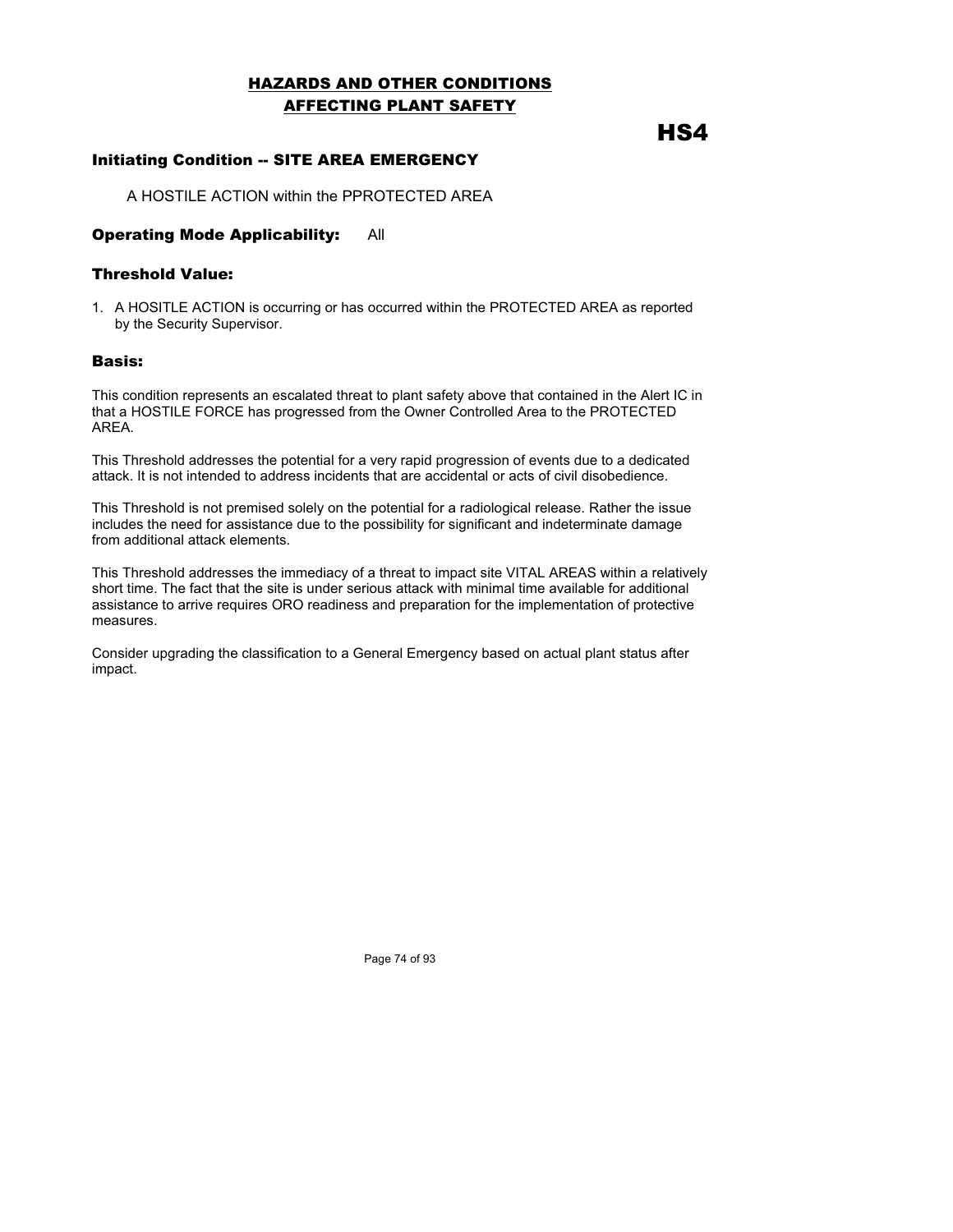HG1

#### Initiating Condition -- GENERAL EMERGENCY

HOSTILE ACTION Resulting in Loss of Physical Control of the Facility.

**Operating Mode Applicability:** All

Threshold Value: (1 or 2)

- 1. A HOSTILE ACTION has occurred such that plant personnel are unable to operate equipment required to maintain safety functions.
- 2. A HOSTILE ACTION has caused failure of Spent Fuel Cooling Systems and IMMINENT fuel damage is likely for a freshly off-loaded reactor core in pool.

#### Basis:

This IC encompasses conditions under which a HOSTILE FORCE has taken physical control of VITAL AREAS required to maintain safety functions and control of that equipment cannot be transferred to and operated from another location.

Threshold 1 addresses safety functions which are reactivity control (ability to shut down the reactor and keep it shutdown), reactor water level (ability to cool the core), and decay heat removal (ability to maintain a heat sink). If control of the plant equipment necessary to maintain safety functions can be transferred to another location, then the above initiating condition is not met.

Loss of physical control of the control room or remote shutdown capability alone may not prevent the ability to maintain safety functions per se. [*Design of the remote shutdown capability and the location of the transfer switches should be taken into account. Primary emphasis should be placed on those components and instruments that supply protection for and information about safety functions.*]

Threshold 2 addresses loss of physical control of spent fuel cooling systems if IMMINENT fuel damage is likely (e.g., freshly off-loaded reactor core in pool).

**Deleted:** These safety functions

**Deleted:** Loss of physical control of the control room or remote shutdown capability alone may not prevent the ability to maintain safety functions per se.

Page 75 of 93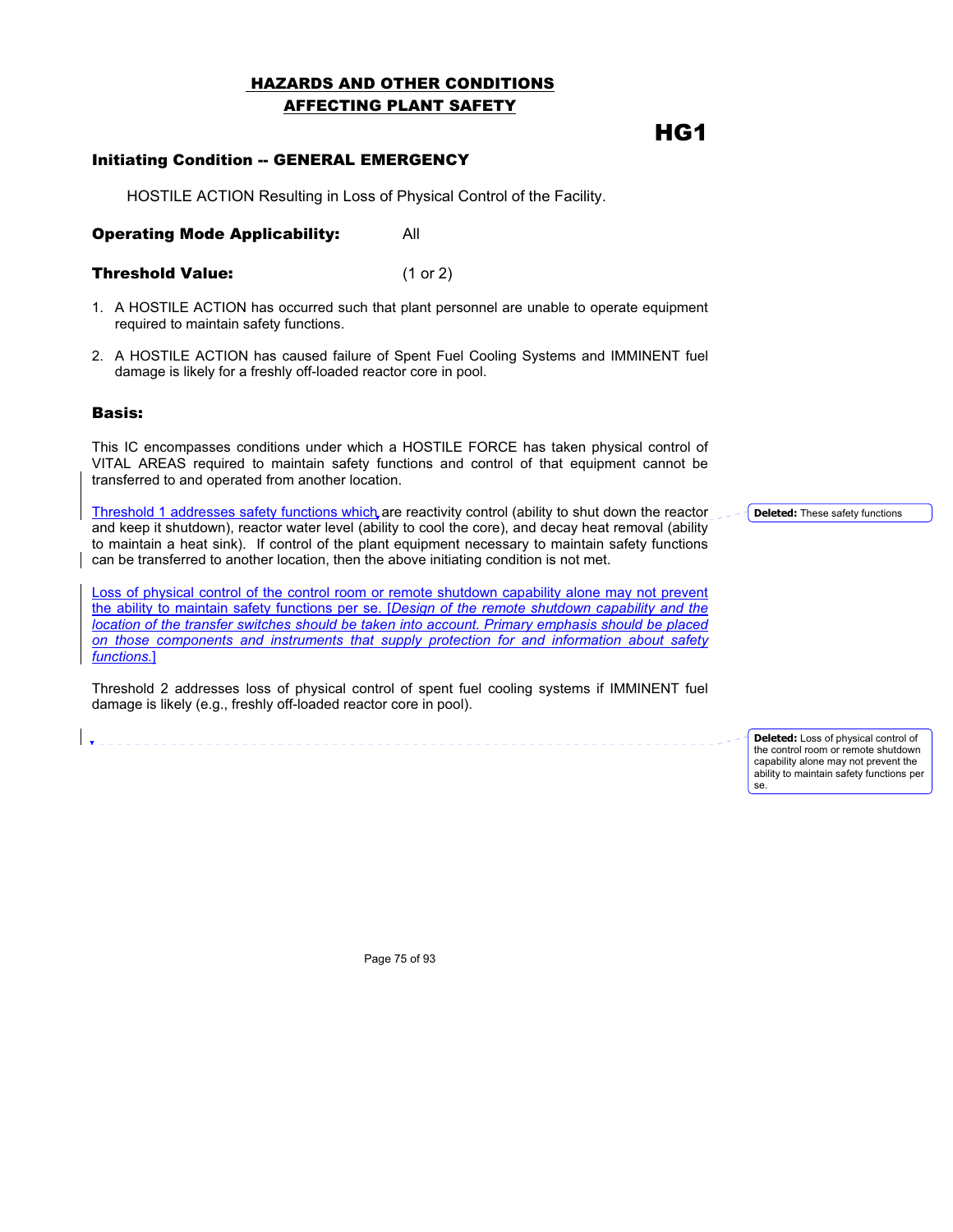# HG2

#### Initiating Condition -- GENERAL EMERGENCY

Other Conditions Existing Which in the Judgment of the Emergency Director Warrant Declaration of General Emergency.

### **Operating Mode Applicability:** All

#### Threshold Value:

1. Other conditions exist which in the judgment of the Emergency Director indicate that events are in process or have occurred which involve actual or IMMINENT substantial core degradation or melting with potential for loss of containment integrity or HOSTILE ACTION that results in an actual loss of physical control of the facility. Releases can be reasonably expected to exceed EPA Protective Action Guideline exposure levels off-site for more than the immediate site area.

#### Basis:

This Threshold addresses unanticipated conditions not addressed explicitly elsewhere but that warrant declaration of an emergency because conditions exist which are believed by the Emergency Director to fall under the General Emergency class.

Page 76 of 93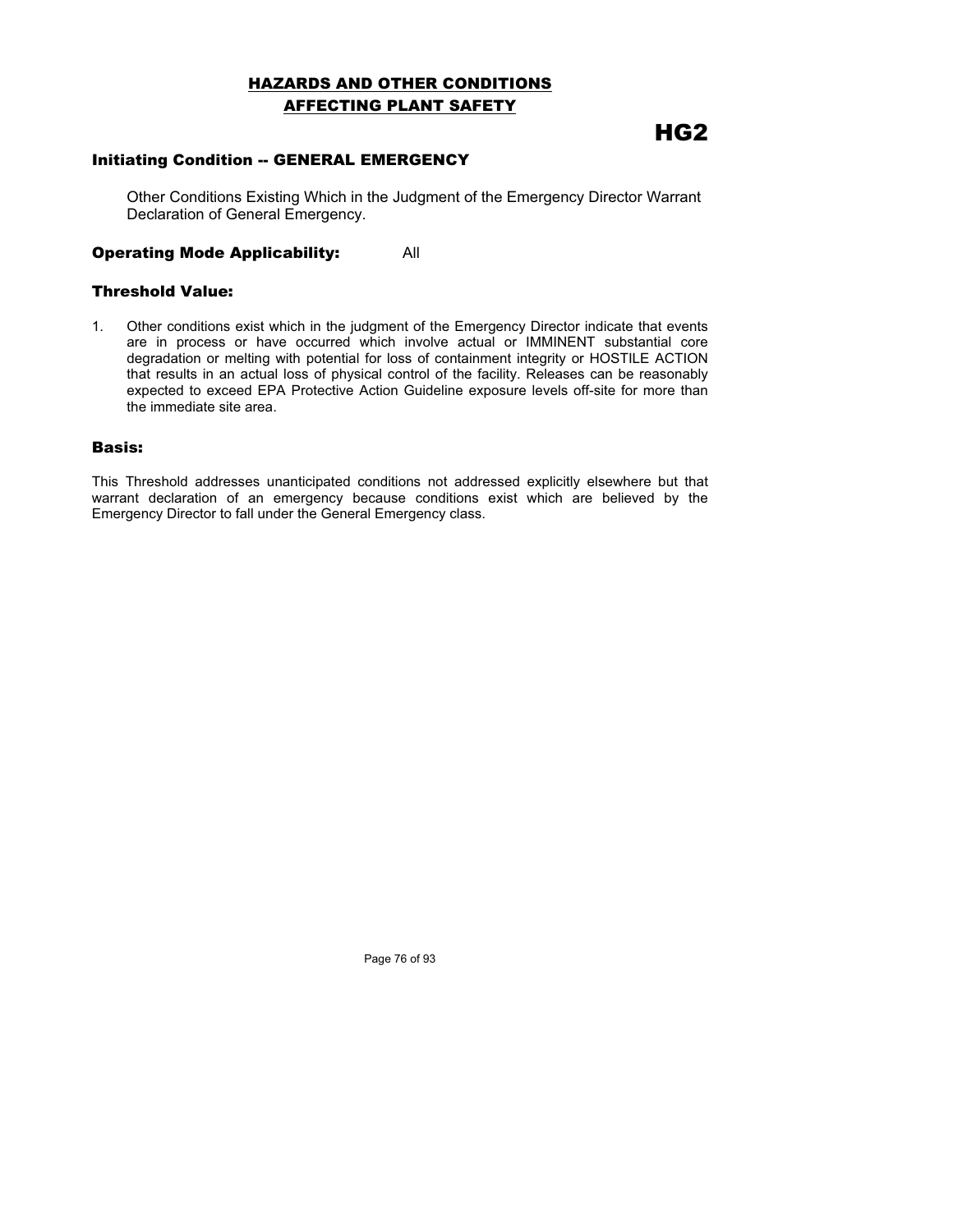## **Recognition Category S - System Malfunctions**

| <b>UNUSUAL EVENT</b>                                                                                                                      | <b>ALERT</b>                                                                                                                                                                               | <b>SITE AREA EMERGENCY</b>                                                                                                                                             | <b>GENERAL EMERGENCY</b>                                                                                                                                                                                 |                              |
|-------------------------------------------------------------------------------------------------------------------------------------------|--------------------------------------------------------------------------------------------------------------------------------------------------------------------------------------------|------------------------------------------------------------------------------------------------------------------------------------------------------------------------|----------------------------------------------------------------------------------------------------------------------------------------------------------------------------------------------------------|------------------------------|
| SU1                                                                                                                                       | SA <sub>5</sub>                                                                                                                                                                            | SS <sub>1</sub>                                                                                                                                                        | SG1                                                                                                                                                                                                      |                              |
| Loss of All Off-site AC Power to<br>Emergency Busses for 15 Minutes<br>Or Longer.<br>Op. Modes: Power Operation,<br>Startup, Hot Shutdown | AC Power Capability To<br>Emergency Busses Reduced To A<br>Single Power Source For 15<br>Minutes Or Longer Such That<br>Any Additional Single Failure<br>Would Result In Station Blackout. | Loss of All Off-site and All On-<br>site AC Power to Emergency<br><b>Busses For 15 Minutes Or</b><br>Longer.<br>Op. Modes: Power Operation,<br>Startup, Hot Shutdown   | Prolonged Loss of All Off-site 1<br>On-site AC Power to Emergency<br>Busses.                                                                                                                             | <b>Deleted:</b> Greater Than |
|                                                                                                                                           |                                                                                                                                                                                            |                                                                                                                                                                        | Op. Modes: Power Operation,<br>Startup, Hot Shutdown                                                                                                                                                     | <b>Deleted:</b> Greater Than |
|                                                                                                                                           | Op. Modes: Power Operation,<br>Startup, Hot Shutdown                                                                                                                                       |                                                                                                                                                                        |                                                                                                                                                                                                          |                              |
| SU <sub>2</sub>                                                                                                                           | SA <sub>2</sub>                                                                                                                                                                            | SS <sub>2</sub>                                                                                                                                                        | SG2                                                                                                                                                                                                      |                              |
| Inability to Reach Required<br>Shutdown Within Technical<br>Specification Limits.<br>Op. Modes: Power Operation,<br>Startup, Hot Shutdown | Automatic Scram Fails to<br>Shutdown the Reactor and the<br>Manual Actions Taken From the<br>Reactor Control Console are<br>Successful in Shutting Down the<br>Reactor                     | Automatic Scram Fails to<br>Shutdown the Reactor and<br>Manual Actions Taken From the<br>Reactor control Console are NOT<br>Successful in Shutting Down the<br>Reactor | Automatic Scram and All Manual<br>Actions Fail to Shutdown the<br>Reactor and Indication of an<br>Extreme Challenge to the Ability<br>to Cool the Core Exists.<br>Op. Modes: Power Operation,<br>Startup |                              |
|                                                                                                                                           | Op. Modes: Power Operation,<br>Startup                                                                                                                                                     | Op. Modes: Power Operation,<br>Startup                                                                                                                                 |                                                                                                                                                                                                          |                              |
|                                                                                                                                           | SA4                                                                                                                                                                                        | SS6                                                                                                                                                                    |                                                                                                                                                                                                          |                              |
|                                                                                                                                           | <b>UNPLANNED Loss of</b><br>Indicating, Monitoring and<br>Control Functions.                                                                                                               | Inability to Monitor a<br>SIGNIFICANT TRANSIENT in<br>Progress.                                                                                                        |                                                                                                                                                                                                          |                              |
|                                                                                                                                           | Op. Modes: Power Operation,<br>Startup, Hot Shutdown                                                                                                                                       | Op. Modes: Power Operation,<br>Startup, Hot Shutdown                                                                                                                   |                                                                                                                                                                                                          |                              |
| SU <sub>4</sub>                                                                                                                           |                                                                                                                                                                                            | SS <sub>3</sub>                                                                                                                                                        |                                                                                                                                                                                                          |                              |
| Fuel Clad Degradation.                                                                                                                    |                                                                                                                                                                                            | Loss of All Vital DC Power For<br>15 Minutes Or Longer                                                                                                                 |                                                                                                                                                                                                          |                              |
| Op. Modes: Power Operation,<br>Startup, Hot Shutdown                                                                                      |                                                                                                                                                                                            | Op. Modes: Power Operation,<br>Startup, Hot Shutdown                                                                                                                   |                                                                                                                                                                                                          |                              |
| SU <sub>5</sub>                                                                                                                           |                                                                                                                                                                                            |                                                                                                                                                                        |                                                                                                                                                                                                          |                              |
| RCS Leakage.                                                                                                                              |                                                                                                                                                                                            |                                                                                                                                                                        |                                                                                                                                                                                                          |                              |

*Op. Modes: Power Operation, Startup, Hot Shutdown*

#### **SU6**

UNPLANNED Loss of All On-site or Off-site Communications Capabilities.

*Op. Modes: Power Operation, Startup, Hot Shutdown*

#### **SU8**

Inadvertent Criticality.

*Op Modes: Hot Shutdown*

Page 77 of 93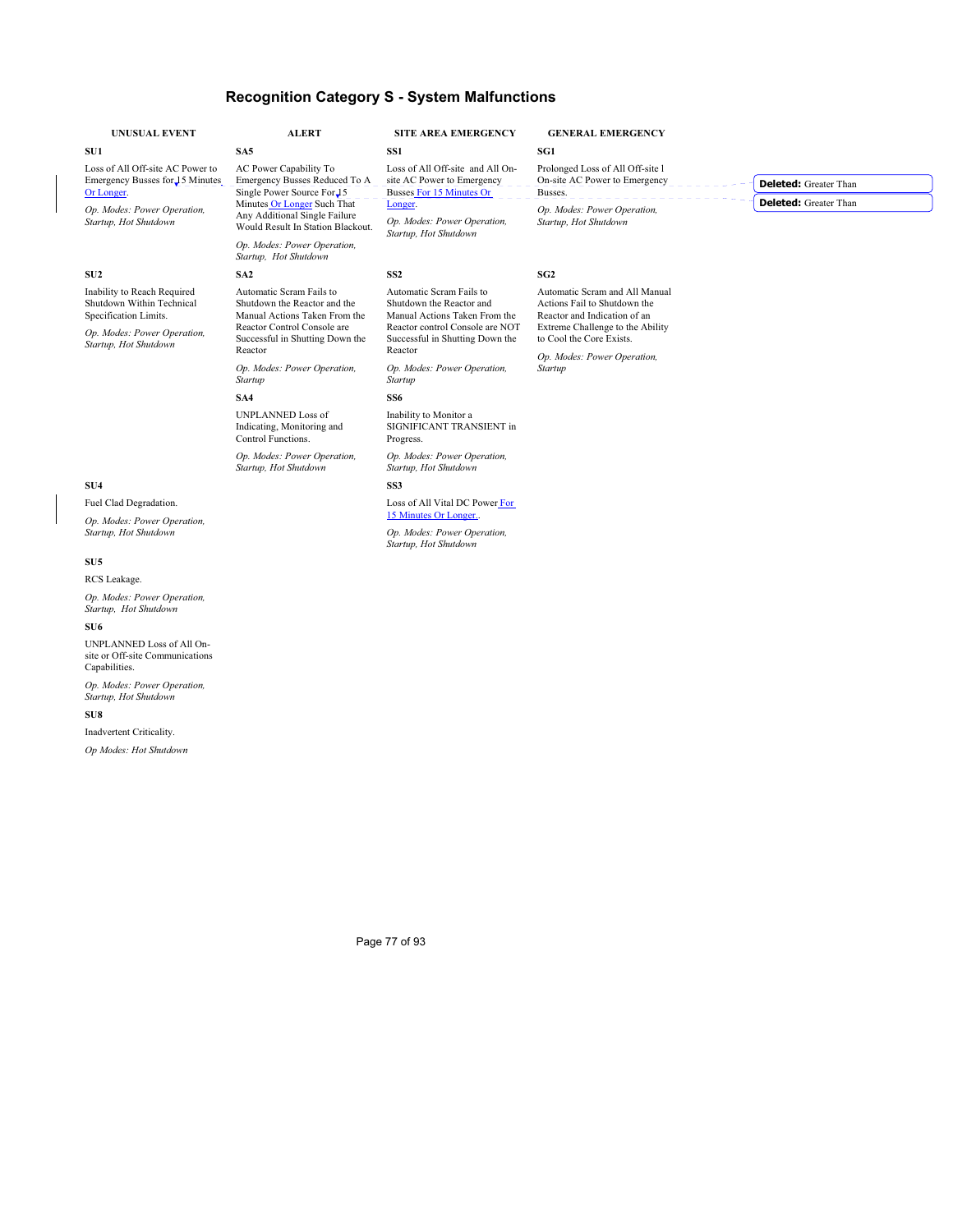SU1

## Initiating Condition -- NOTIFICATION OF UNUSUAL EVENT

Loss of All Off-site AC Power to Emergency Busses for 15 Minutes Or Longer. **Deleted:** Greater Than

**Operating Mode Applicability:** Power Operation

**Startup** Hot Shutdown

## Threshold Value:

- *Note: The Emergency Director should not wait until the applicable time has elapsed, but should declare the event as soon as it is determined that the condition will likely exceed the applicable time.*
- 1. Loss of all off-site AC power to [3(4)A3, 3(4)B3 AND 3(4)C3] busses for 15 minutes or longer.

#### Basis:

Prolonged loss of off-site AC power reduces required redundancy and potentially degrades the level of safety of the plant by rendering the plant more vulnerable to a complete Loss of AC Power (e.g., Station Blackout). Fifteen minutes was selected as a threshold to exclude transient or momentary losses of off-site power.

**Formatted:** Font: 11 pt, Italic **Formatted:** Font: Italic **Formatted:** Indent: Left: 0", Hanging: 0.5", Space After: 0 pt **Deleted:** greater than

Page 78 of 93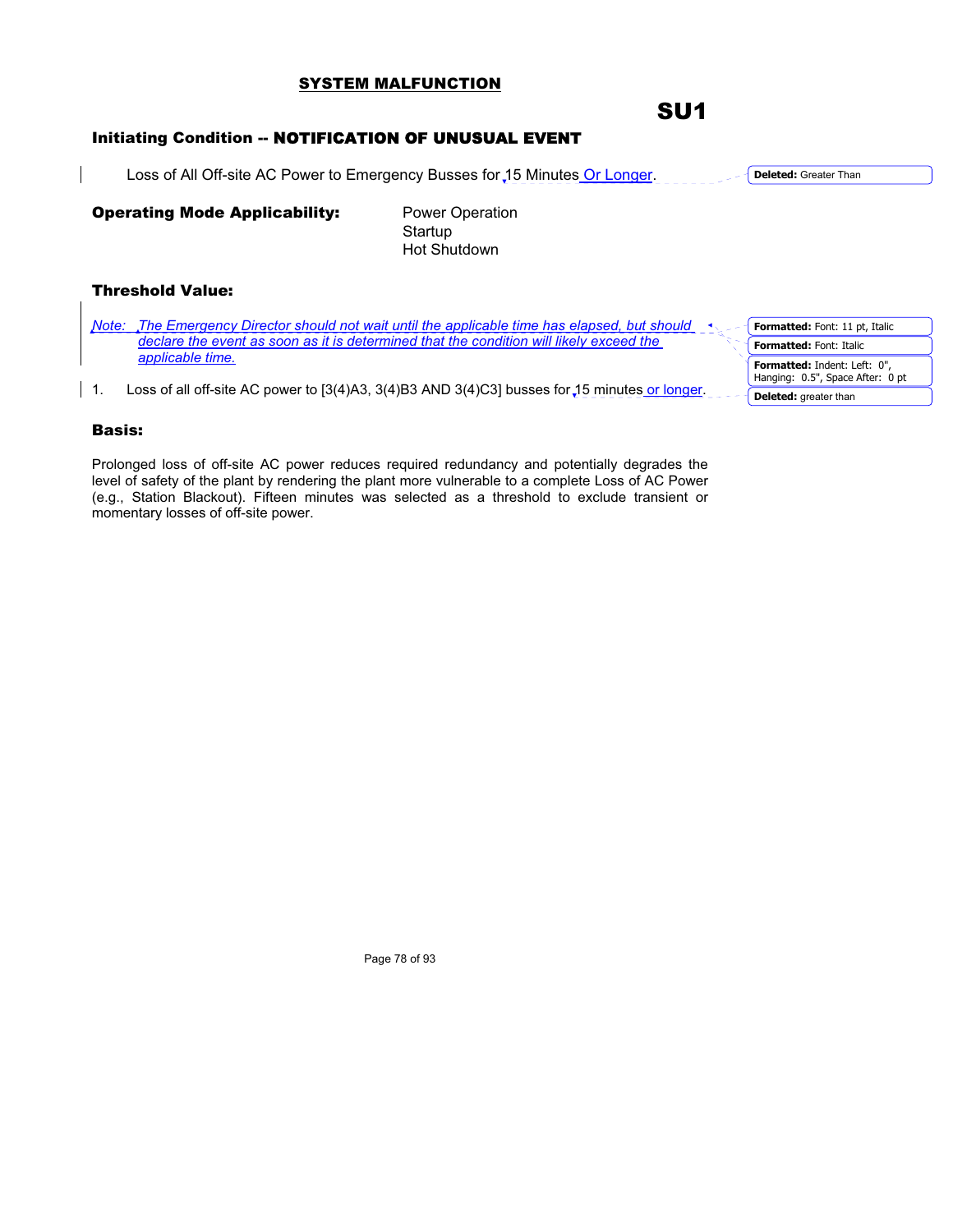# SU2

## Initiating Condition -- NOTIFICATION OF UNUSUAL EVENT

Inability to Reach Required Shutdown Within Technical Specification Limits.

**Operating Mode Applicability:** Power Operation

**Startup** Hot Shutdown

## Threshold Value:

1. Plant is not brought to required operating mode within Technical Specifications LCO Action Statement Time.

#### Basis:

Limiting Conditions of Operation (LCOs) require the plant to be brought to a required shutdown mode when the Technical Specification required configuration cannot be restored. Depending on the circumstances, this may or may not be an emergency or precursor to a more severe condition. In any case, the initiation of plant shutdown required by the site Technical Specifications requires a four hour report under 10 CFR 50.72 (b) Non-emergency events. The plant is within its safety envelope when being shut down within the allowable action statement time in the Technical Specifications. An immediate UE is required when the plant is not brought to the required operating mode within the allowable action statement time in the Technical Specifications. Declaration of a UE is based on the time at which the LCO-specified action statement time period elapses under the site Technical Specifications and is not related to how long a condition may have existed**.**

Page 79 of 93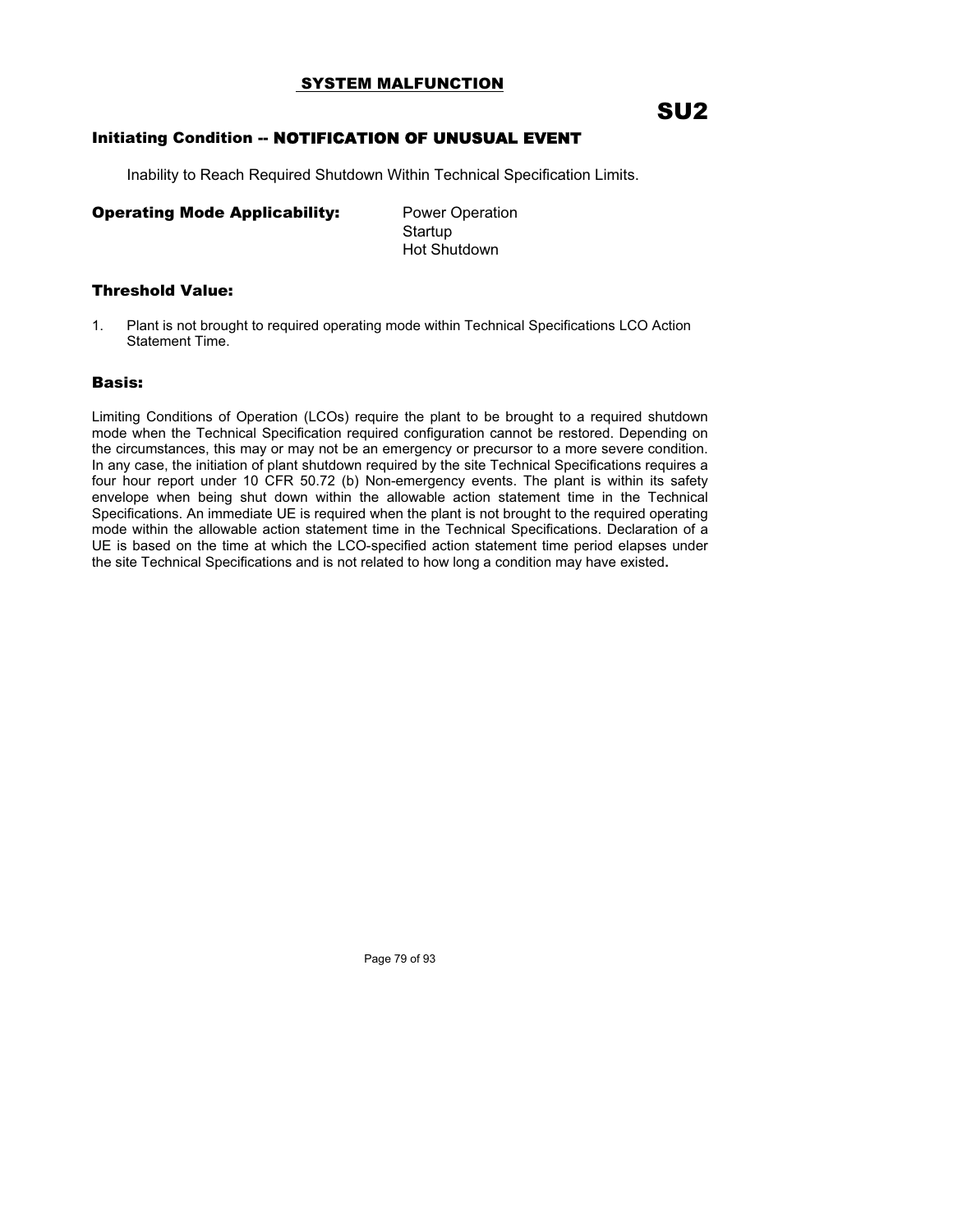## SU4

## Initiating Condition -- NOTIFICATION OF UNUSUAL EVENT

Fuel Clad Degradation

| <b>Operating Mode Applicability:</b> | <b>Power Operation</b> |
|--------------------------------------|------------------------|
|                                      | Startup                |
|                                      | Hot Shutdown           |

#### Threshold Values: (1 or 2)

1. Fuel clad degradation greater than Technical Specification allowable limits as indicated by either:

- MSL Radiation monitor greater than [value TBD]
- Offgas Pre-Treatment radiation monitor grater than [value TBD]

2. Coolant sample activity value indicating fuel clad degradation greater:

- Dose equivalent I-131 specific activity less than or equal to [0.25 uCi/ml]
- Gross specific activity less than or equal to  $[100/\bar{E} \text{ uCi/ml}]$

#### Basis:

This IC is included as a UE because it is considered to be a potential degradation in the level of safety of the plant and a potential precursor of more serious problems.

Threshold 1 addresses site-specific radiation monitor readings that provide indication of fuel clad integrity.

threshold 2 addresses coolant samples exceeding coolant technical specifications for iodine spike.

Escalation of this IC to the Alert level is via the Fission Product Barrier ICs.

Page 80 of 93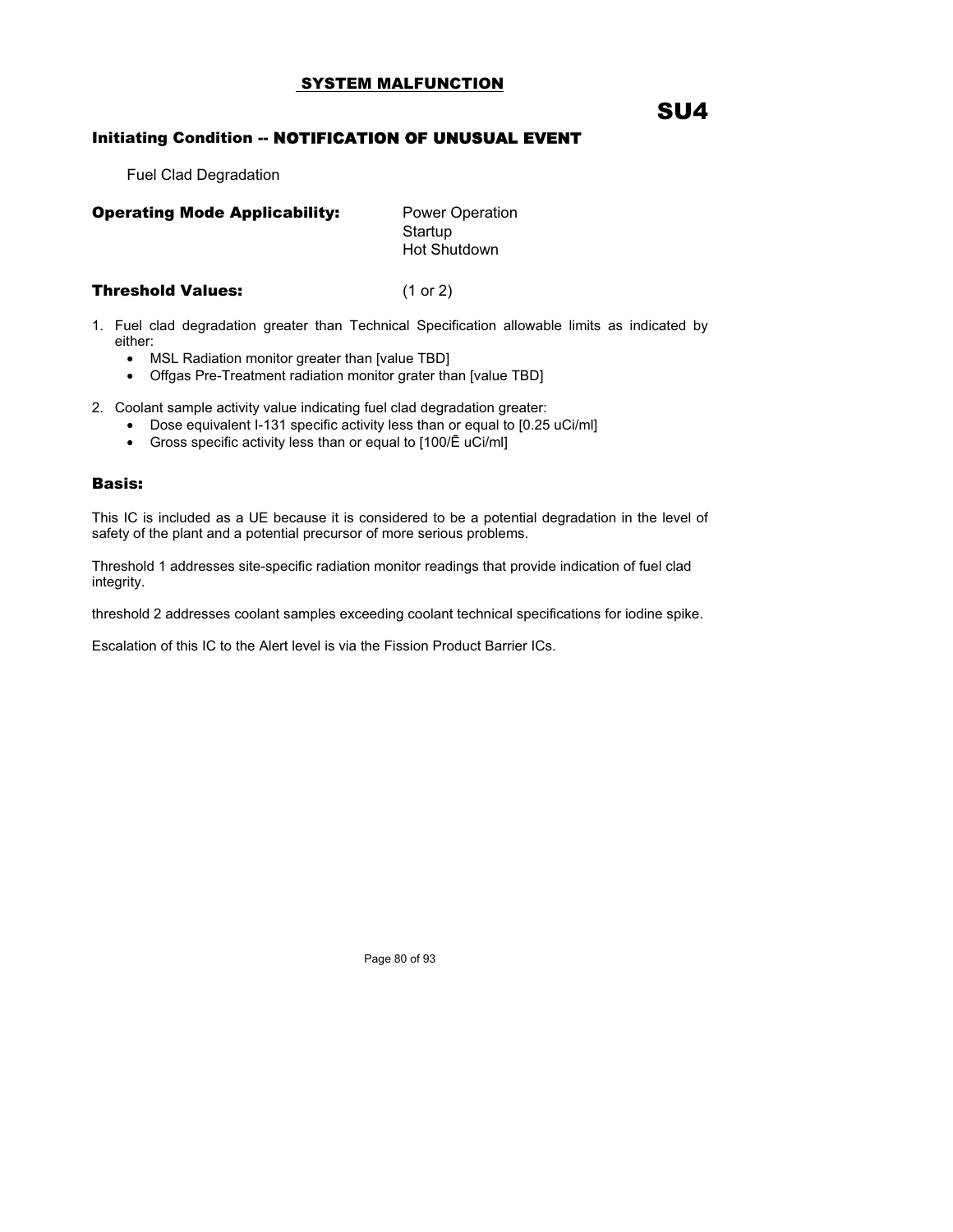## SU5

## Initiating Condition -- NOTIFICATION OF UNUSUAL EVENT

RCS Leakage.

| <b>Operating Mode Applicability:</b> | <b>Power Operation</b><br>Startup<br>Hot Shutdown |
|--------------------------------------|---------------------------------------------------|
|                                      |                                                   |

## Threshold Values: (1 or 2)

- 1. Unidentified or pressure boundary leakage greater than [10 gpm].
- 2. Identified leakage greater than [65 gpm].

#### Basis:

This IC is included as a UE because it may be a precursor of more serious conditions and, as result, is considered to be a potential degradation of the level of safety of the plant. The 10 gpm value for the unidentified and pressure boundary leakage was selected as it is observable with normal control room indications. Lesser values must generally be determined through timeconsuming surveillance tests (e.g., mass balances). The value is 10X Technical specification Limit of 1.0 gpm. [Technical Specification 3.4.3]

Relief valve normal operation should be excluded from this IC. However, a relief valve that operates and fails to close per design should be considered applicable to this IC if the relief valve cannot be isolated. An emergency declaration is not appropriate for the opening or cycling of an SRV when no other emergency condition exists.

The Threshold for identified leakage is set at a higher value due to the lesser significance of identified leakage in comparison to unidentified or pressure boundary leakage. In either case, escalation of this IC to the Alert level is via Fission Product Barrier Degradation ICs. The value is 2.5X Technical Specification total average leakage Limit of 26 gpm. [Technical Specification 3.4.3]

Page 81 of 93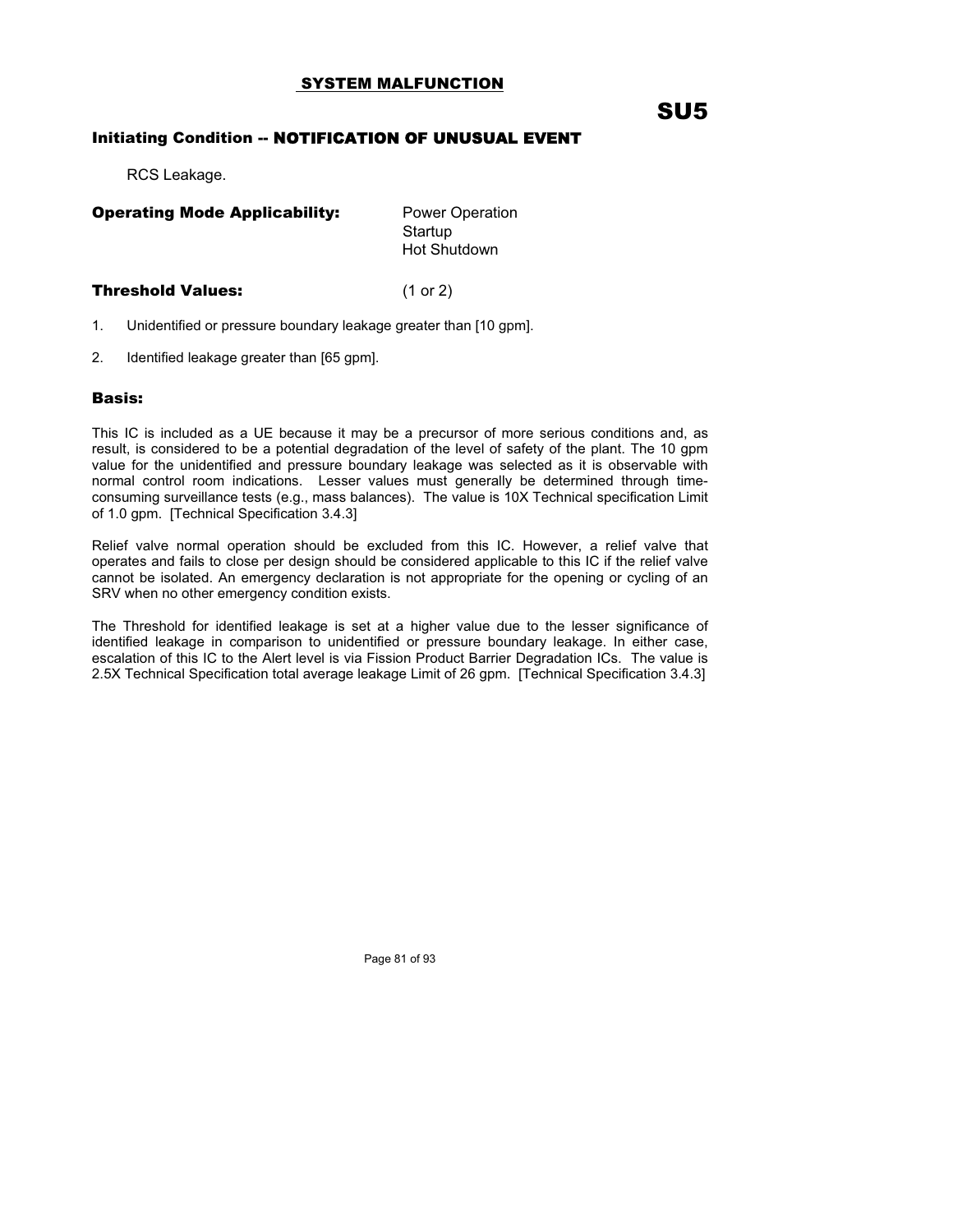## SU6

## Initiating Condition -- NOTIFICATION OF UNUSUAL EVENT

UNPLANNED Loss of All On-site or Off-site Communications Capabilities.

| <b>Operating Mode Applicability:</b> | <b>Power Operation</b><br>Startup<br>Hot Shutdown |
|--------------------------------------|---------------------------------------------------|
|                                      |                                                   |

#### Threshold Values: (1 or 2)

- 1. Loss of all of the following routine on-site communication methods affecting the ability to perform routine operations.
	- [TBD]
- 2. Loss of all of the following routine off-site communications methods affecting the ability to inform state and local authorities of plant problems.
	- [TBD]

#### Basis:

The purpose of this IC and its associated thresholds is to recognize a loss of communications capability that either defeats the plant operations staff ability to perform routine tasks necessary for plant operations or the ability to communicate problems with off-site authorities. [*The loss of offsite communications ability is expected to be significantly more comprehensive than the condition addressed by 10 CFR 50.72.*]

The availability of one method of ordinary off-site communications is sufficient to inform state and local authorities of plant problems. This Threshold is intended to be used only when extraordinary means (e.g., relaying of information from radio transmissions, individuals being sent to off-site locations, etc.) are being utilized to make communications possible.

[*Site-specific list for on-site communications loss must encompass the loss of all means of routine communications (e.g., commercial telephones, sound powered phone systems, page party system and radios / walkie talkies).* 

Site-specific list for off-site communications loss must encompass the loss of all means of *communications with off-site authorities. This should include the ENS, commercial telephone lines, telecopy transmissions, and dedicated phone systems.*]

Page 82 of 93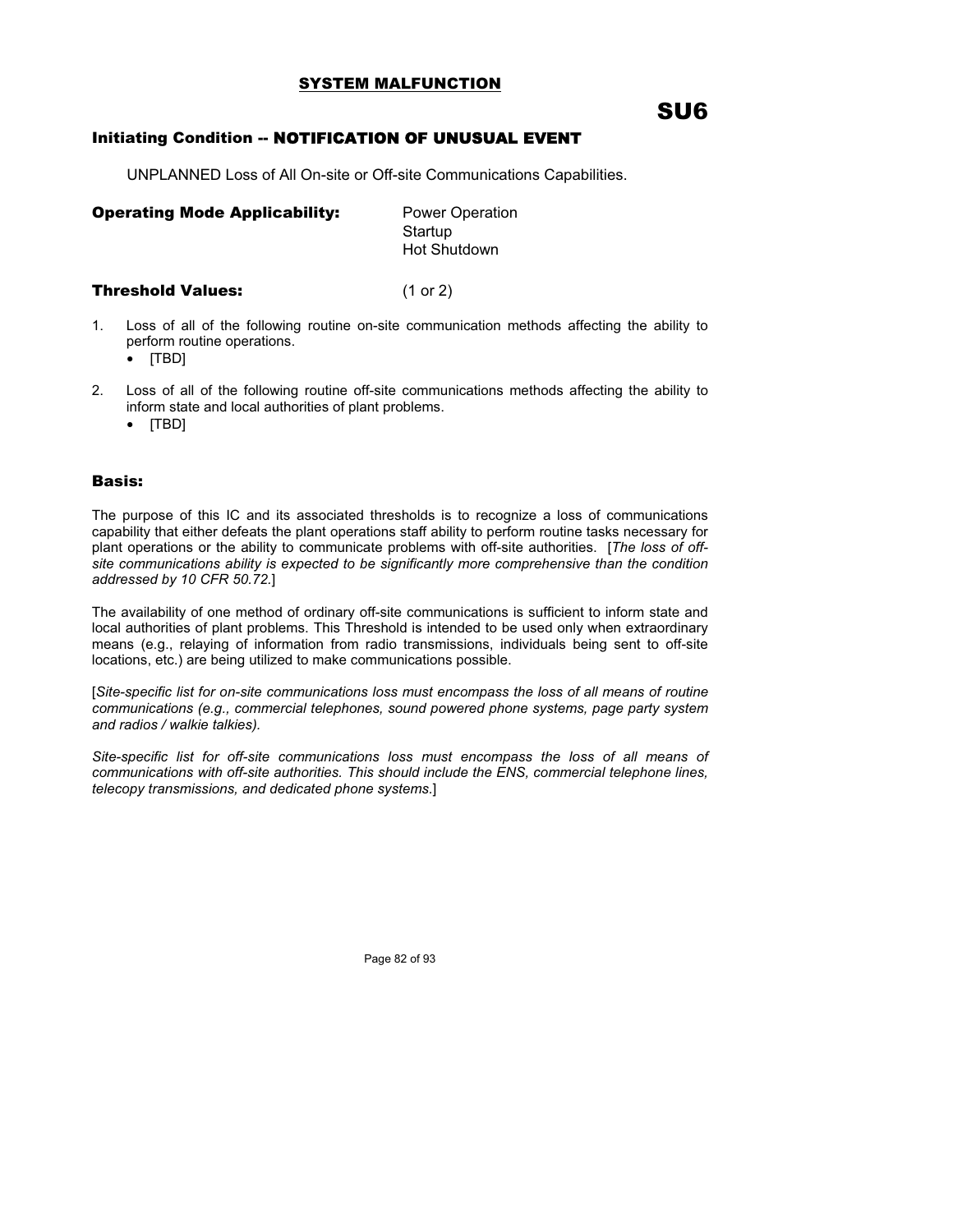## SU8

## Initiating Condition-- NOTIFICATION OF UNUSUAL EVENT

Inadvertent Criticality.

## **OPERATING MODE APPLICABILITY** Hot Shutdown

#### Threshold Value:

1. An UNPLANNED sustained positive period observed on nuclear instrumentation.

#### Basis:

This IC addresses inadvertent criticality events. This IC indicates a potential degradation of the level of safety of the plant, warranting a UE classification. This IC excludes inadvertent criticalities that occur during planned reactivity changes associated with reactor startups (e.g., criticality earlier than estimated).

Escalation would be by the Fission Product Barrier Matrix, as appropriate to the operating mode at the time of the event, or by Emergency Director Judgment.

Page 83 of 93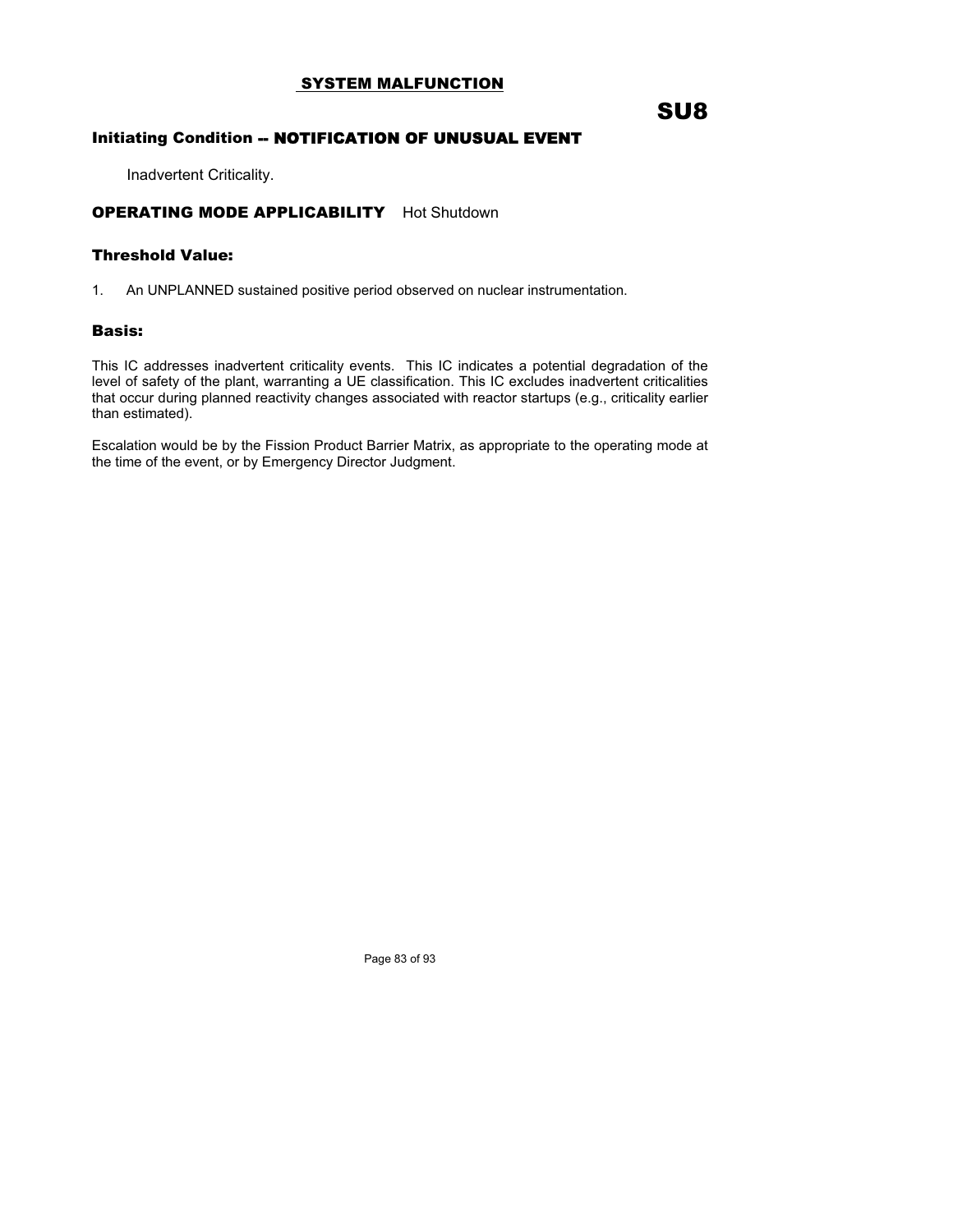# SA<sub>2</sub>

#### **Initiating Condition -- ALERT**

Automatic Scram Fails to Shutdown the Reactor AND the Manual Actions Taken from the Reactor Control Console are Successful in Shutting Down the Reactor

**Operating Mode Applicability:** Power Operation

**Startup** 

## Threshold Value:

1. a. An Automatic scram failed to shutdown the reactor

#### **AND**

 b. Manual actions taken at the reactor control console successfully shutdown the reactor as indicated by power level less than [5% (APRM downscale trip)].

#### Basis:

A manual actuation is any set of actions by the reactor operator(s) at the reactor control console which causes or should cause control rods to be rapidly inserted into the core and shuts down the reactor.

[*If the manual scram switches on the control room console panels are considered an automatic input into the Reactor Protection System, a failure to scram (trip) without any other automatic input would make this threshold applicable. DCD 7.2.1.1.4.2 Initiating Circuits, (11), Operator initiated Manual Scram, implies that the manual actions are an input to the RPS.*]

If actions taken at the reactor control console fail to shutdown the plant, the event would escalate to a Site Area Emergency.

This condition indicates failure of the automatic protection system to scram the reactor. This condition is more than a potential degradation of a safety system in that a front line automatic protection system did not function in response to a plant transient. Thus the plant safety has been compromised because design limits of the fuel may have been exceeded.

Page 84 of 93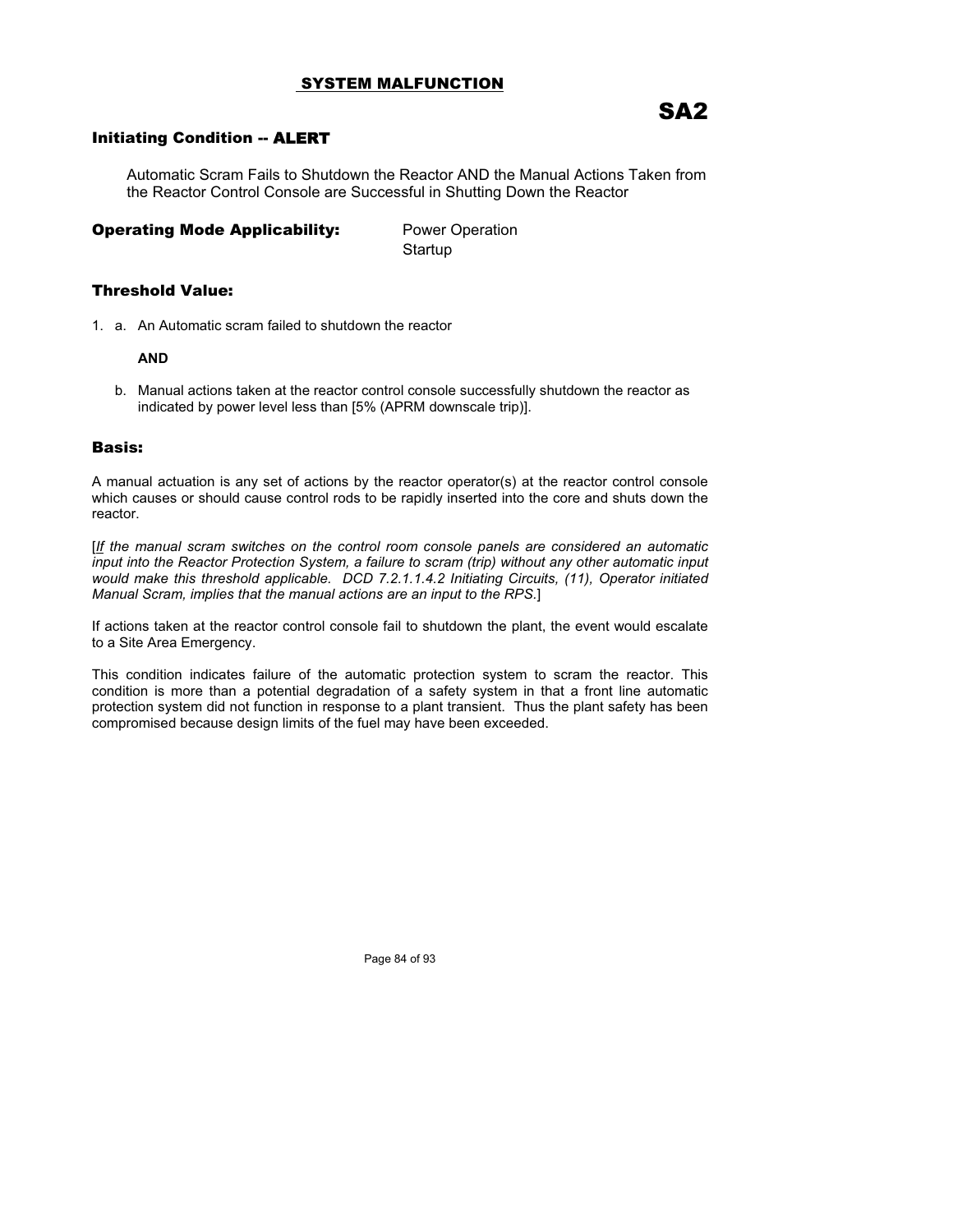SA4

## **Initiating Condition -- ALERT**

UNPLANNED Loss of Indicating, Monitoring and Control Functions.

**Operating Mode Applicability:** Power Operation

**Startup** Hot Shutdown

### Threshold Value:

1. Loss of any two Divisions of ELCS.

#### Basis:

This IC and its associated Threshold are intended to recognize the difficulty associated with monitoring changing plant conditions without the logical functions associated with the ESF Logic and Control System. [*Some logics and controls will be affected by loss of two divisions.*]

"Planned" loss of ELCS includes scheduled maintenance and testing activities.

This Alert will be escalated to a Site Area Emergency if the operating crew cannot monitor the transient in progress.

Page 85 of 93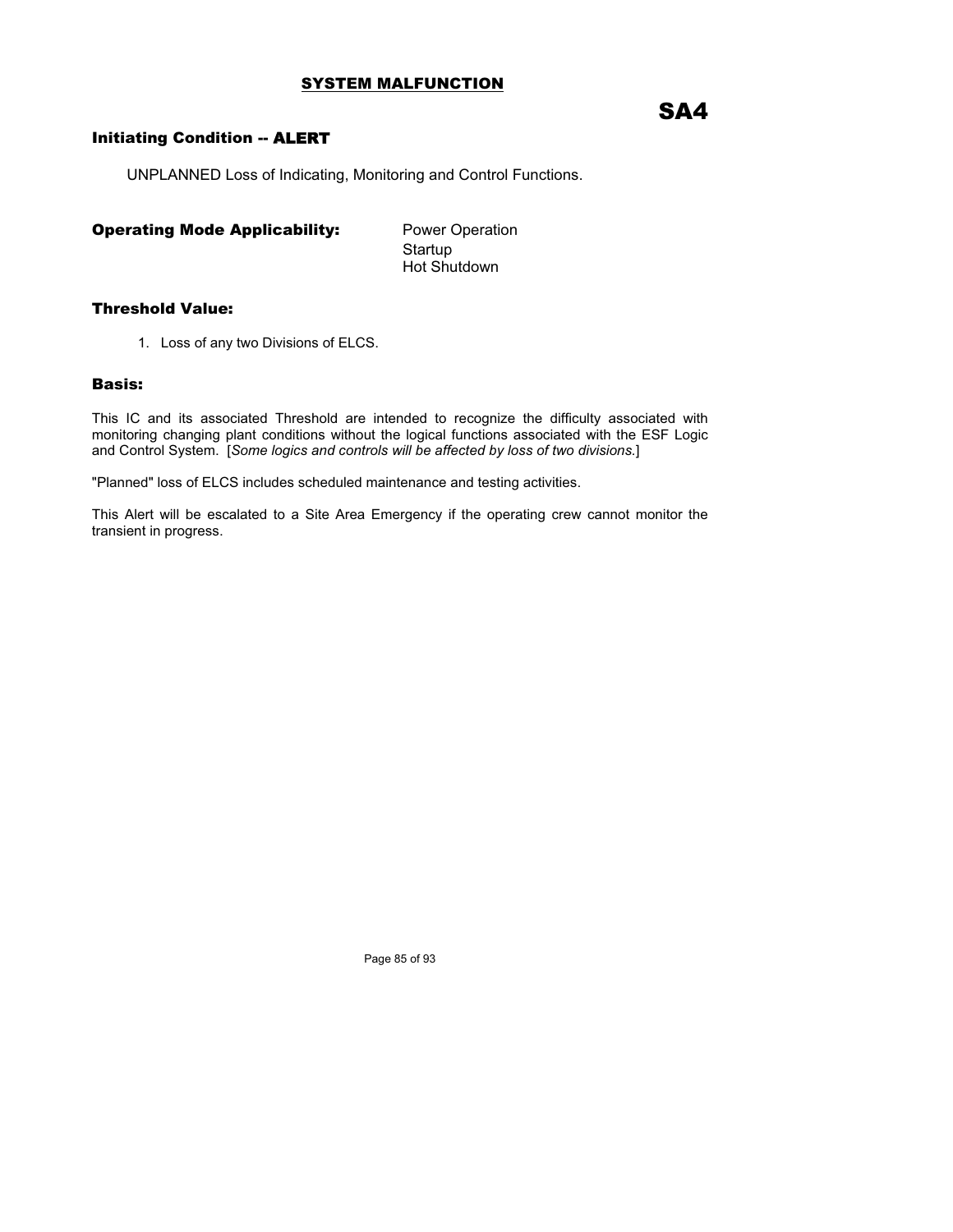## SA<sub>5</sub>

#### **Initiating Condition -- ALERT**

AC Power Capability To Emergency Busses Reduced To A Single Power Source For 15 minutes Or Longer Such That Any Additional Single Failure Would Result In Station Blackout. Deleted: Greater Than

**Operating Mode Applicability:** Power Operation

**Startup** Hot Shutdown

## Threshold Value:

*Note: The Emergency Director should not wait until the applicable time has elapsed, but should declare the event as soon as it is determined that the condition will likely exceed the applicable time.*

1. a. AC power capability to [3(4)A3, 3(4)B3 AND 3(4)C3] busses reduced to a single power source for 15 minutes or longer **Deleted:** greater than

#### **AND**

b. Any additional single failure will result in station blackout.

#### Basis:

The condition indicated by this IC is the degradation of the off-site and on-site power systems such that any additional single failure would result in a station blackout.

The subsequent loss of this single power source would escalate the event to a Site Area Emergency in accordance with IC SS1, "Loss of All Off-site and All On-site AC Power to Emergency Busses."

Page 86 of 93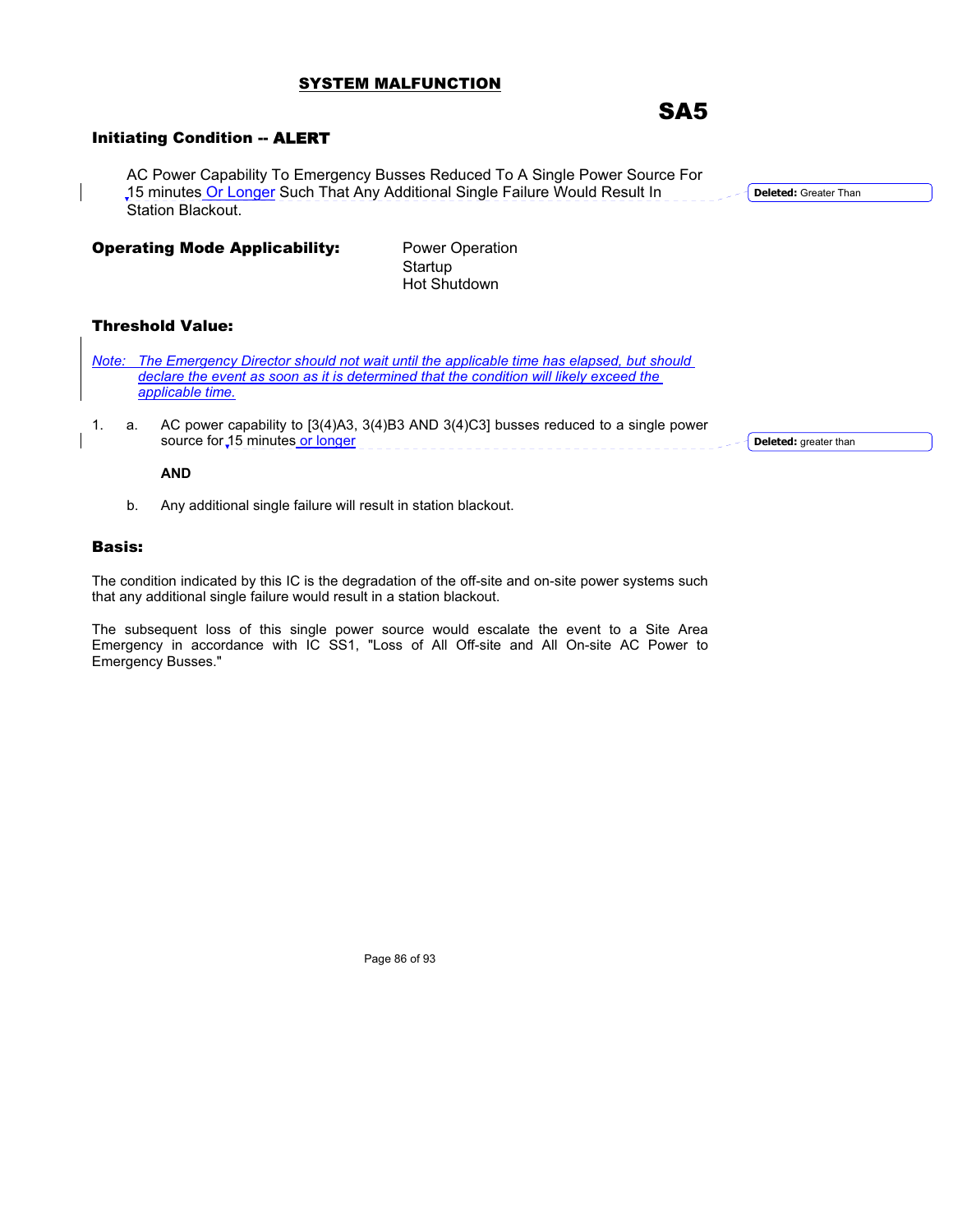## **Initiating Condition -- SITE AREA EMERGENCY**

Loss of All Off-site and All On-Site AC Power to Emergency Busses For 15 Minutes Or Longer.

**Operating Mode Applicability:** Power Operation

**Startup** Hot Shutdown

#### Threshold Value:

*Note: The Emergency Director should not wait until the applicable time has elapsed, but should declare the event as soon as it is determined that the condition will likely exceed the applicable time.*

1. Loss of all Off-Site and all On-Site AC Power to [3(4)A3, 3(4)B3 AND 3(4)C3] busses for 15 **Lear 1** Deleted: greater than minutes or longer.

#### Basis:

Loss of all AC power compromises all plant safety systems requiring electric power. Prolonged loss of all AC power will cause core uncovering and loss of containment integrity, thus this event can escalate to a General Emergency.

Escalation to General Emergency is via Fission Product Barrier Degradation or IC SG1, "Prolonged Loss of All Off-site Power and Prolonged Loss of All On-site AC Power."

Page 87 of 93

# SS1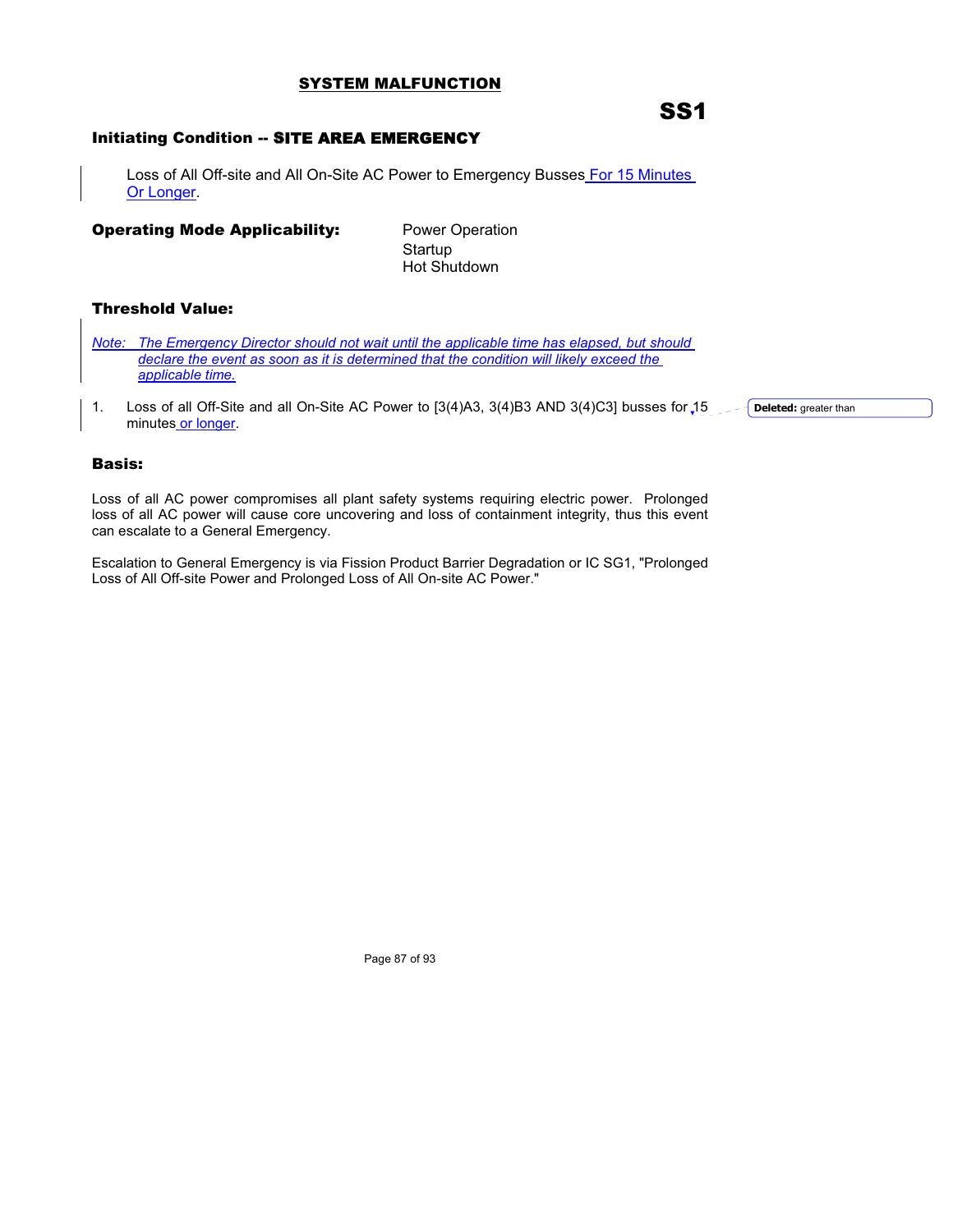# SS2

## **Initiating Condition -- SITE AREA EMERGENCY**

Automatic Scram Fails to Shutdown the Reactor AND Manual Actions Taken from the Reactor Control Console are NOT Successful in Shutting Down the Reactor

**Operating Mode Applicability:** Power Operation

**Startup** 

#### Threshold Value:

1. a. An Automatic scram failed to shutdown the reactor,

#### **AND**

 b. Manual actions taken at the reactor control console DO NOT shutdown the reactor as indicated by power level greater than [5% (APRM downscale trip)]

#### Basis:

Automatic and manual actuation is not considered successful if action away from the Reactor Control Console is required to scram the reactor. If actions taken away from the Reactor Control Console are successful in shutting the reactor down, this Threshold is still warranted because the design limits of the fuel may have been exceeded.

A manual actuation is any set of actions by the reactor operator(s) at the Reactor Control Console which causes or should cause control rods to be rapidly inserted into the core and brings the reactor subcritical.

Under these conditions, the reactor is producing more heat than the maximum decay heat load for which the safety systems are designed. A Site Area Emergency is indicated because conditions exist that lead to IMMINENT loss or potential loss of both fuel clad and RCS.

Escalation of this event to a General Emergency would be due to a prolonged condition leading to challenges in maintaining core-cooling or heat sink.

Page 88 of 93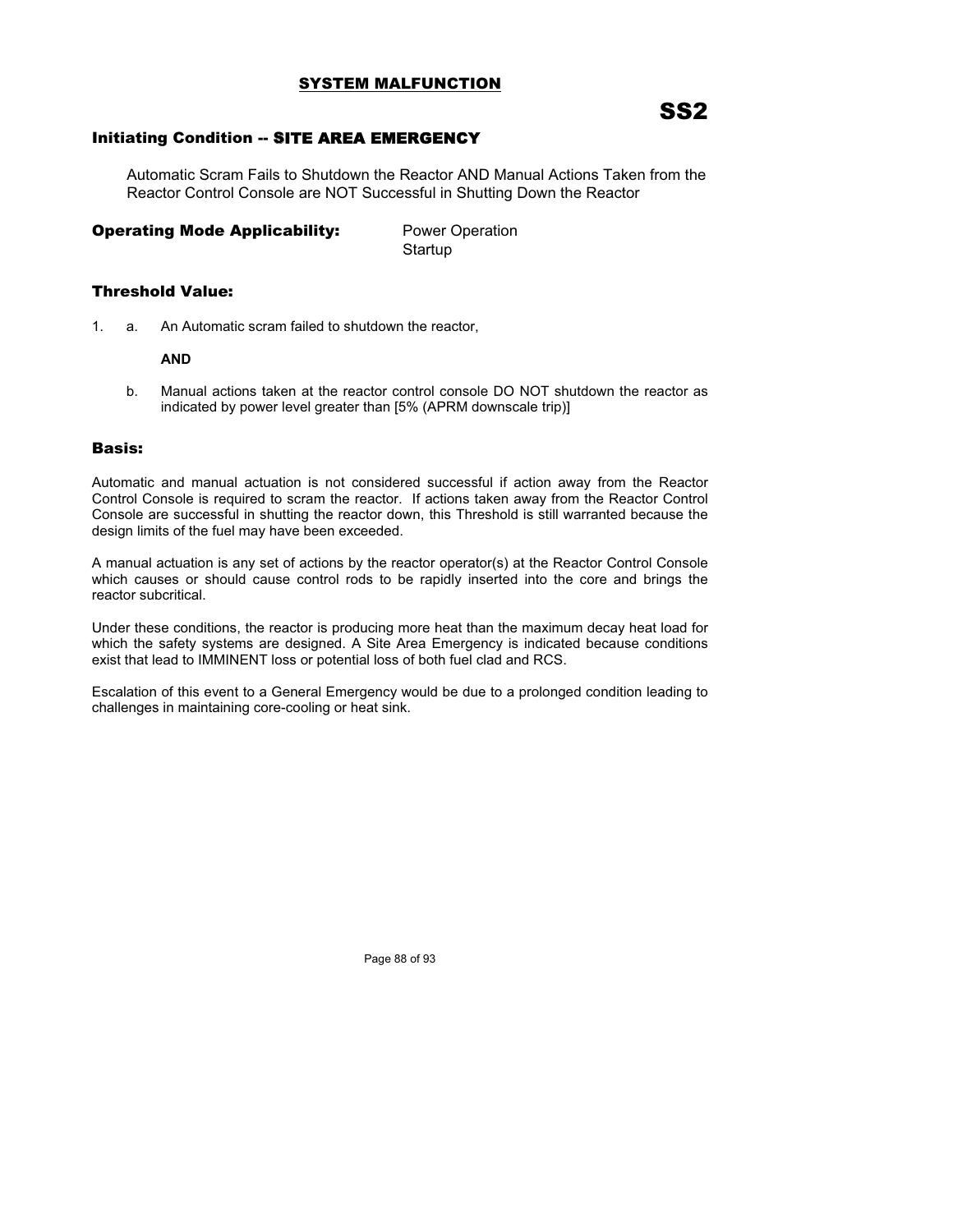SS3

## **Initiating Condition -- SITE AREA EMERGENCY**

Loss of All Vital DC Power For 15 Minutes Or Longer.

**Operating Mode Applicability:** Power Operation

**Startup** Hot Shutdown

## Threshold Value:

*Note: The Emergency Director should not wait until the applicable time has elapsed, but should declare the event as soon as it is determined that the condition will likely exceed the applicable time.*

1. Less than [TBD bus voltage] on [3(4)P007A, 3(4)P007B, 3(4)P007C AND 3(4)P007D] for 15 **Deleted:** greater than minutes or longer.

#### Basis:

Loss of all DC power compromises ability to monitor and control plant safety functions. Prolonged loss of all DC power will cause core uncovering and loss of containment integrity when there is significant decay heat and sensible heat in the reactor system.

[*(Site-specific) bus voltage should be based on the minimum bus voltage necessary for the operation of safety related equipment. This voltage value should incorporate a margin of at least 15 minutes of operation before the onset of inability to operate those loads. This voltage is usually near the minimum voltage selected when battery sizing is performed. Typically the value for the entire battery set is approximately 105 VDC. For a 60 cell string of batteries the cell voltage is typically 1.75 Volts per cell. For a 58 string battery set the minimum voltage is typically 1.81 Volts per cell.*]

Escalation to a General Emergency would occur by Abnormal Rad Levels/Radiological Effluent, Fission Product Barrier Degradation, or Emergency Director Judgment ICs. Fifteen minutes was selected as a threshold to exclude transient or momentary power losses.

Page 89 of 93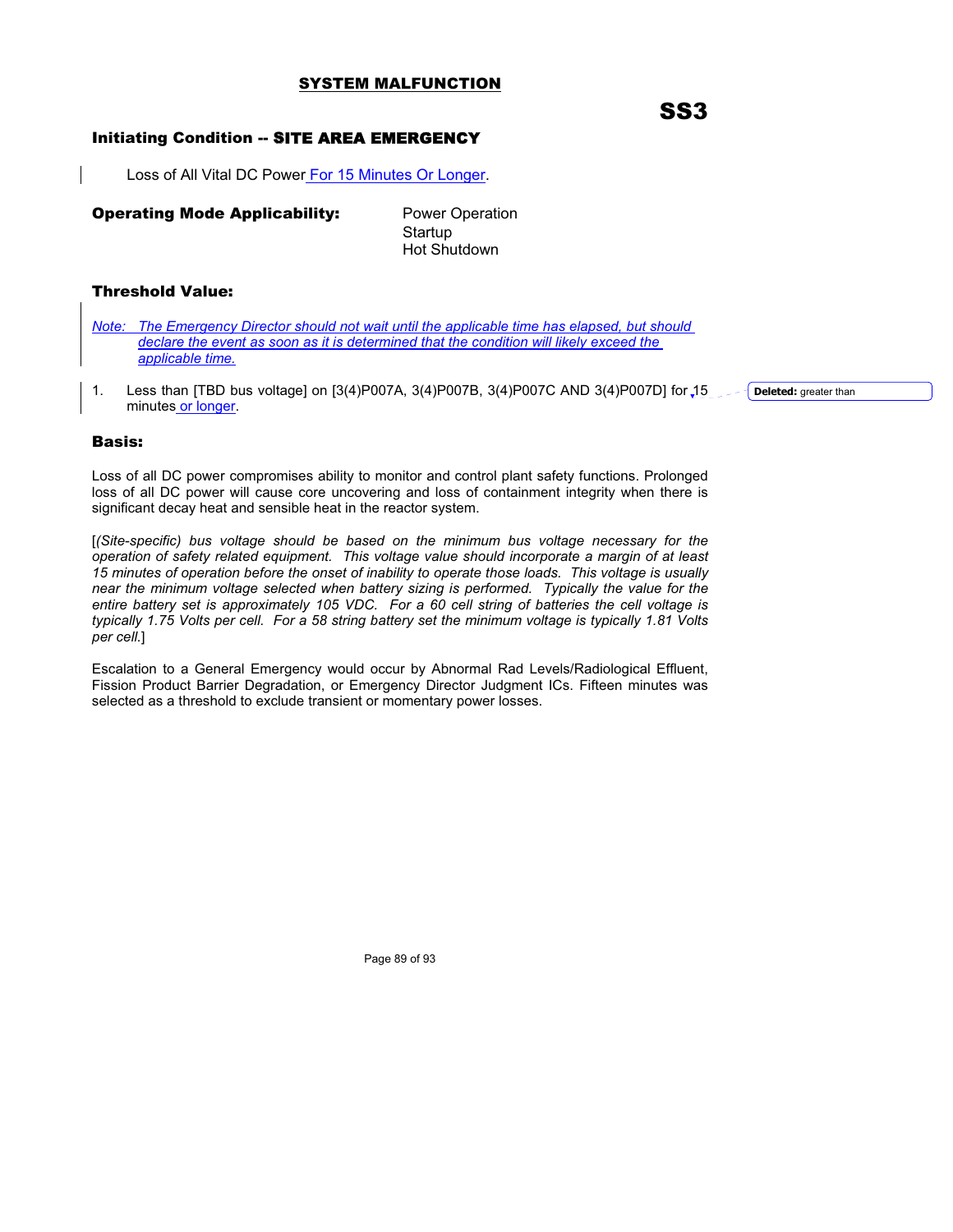## SS6

## **Initiating Condition -- SITE AREA EMERGENCY**

Inability to Monitor a SIGNIFICANT TRANSIENT in Progress.

**Operating Mode Applicability:** Power Operation

**Startup** Hot Shutdown

### Threshold Value:

1. a. A SIGNIFICANT TRANSIENT is in progress.

#### **AND**

b. Loss of any three Divisions of ELCS.

#### Basis:

A Site Area Emergency is warranted if the control room staff has limited logic, control and monitoring capability of safety functions needed for protection of the public while a SIGNIFICANT TRANSIENT is in progress.

Page 90 of 93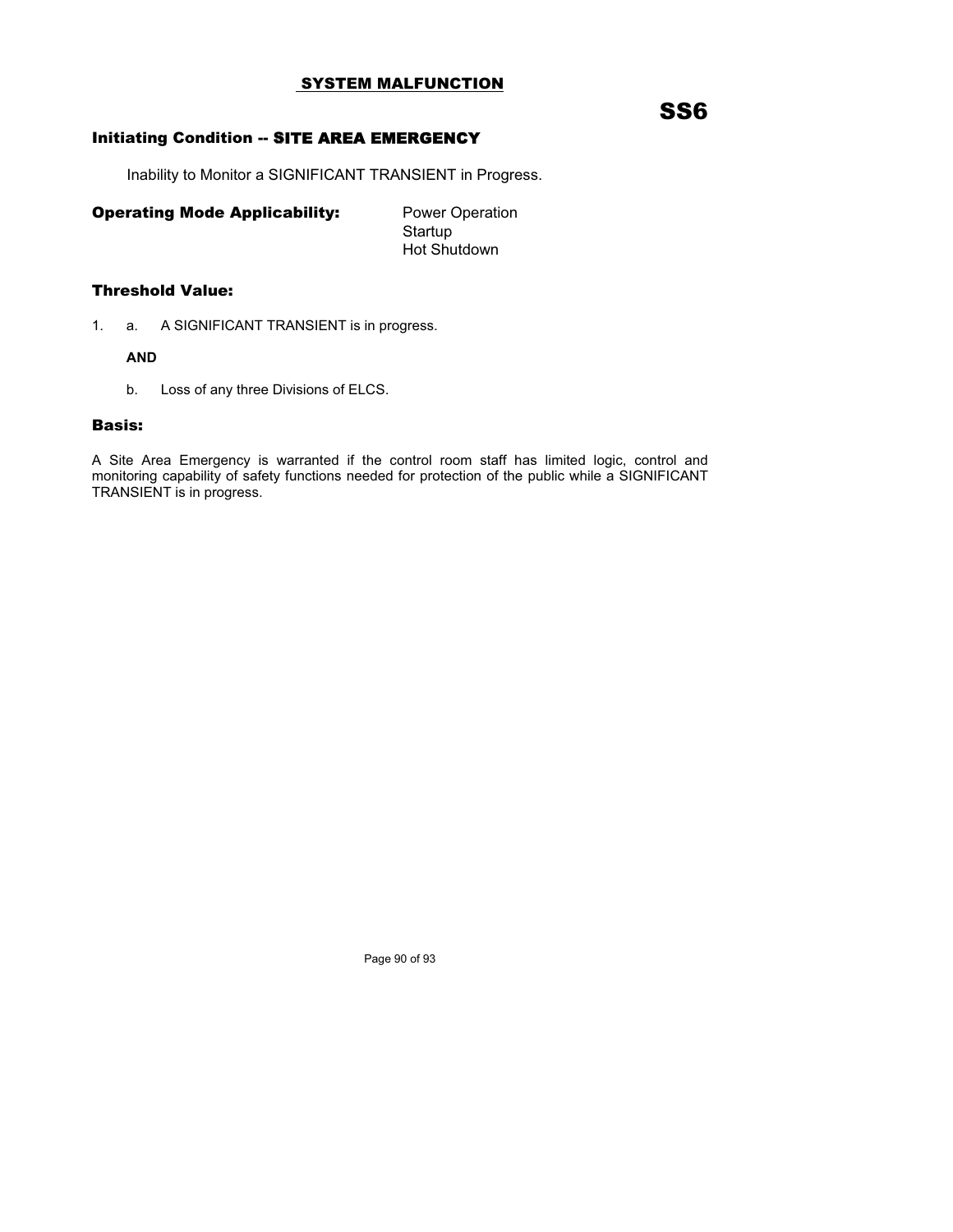# SG1

## **Initiating Condition -- GENERAL EMERGENCY**

Prolonged Loss of All Off-site and All On-Site AC Power to Emergency Busses.

## **Operating Mode Applicability:** Power Operation

**Startup** Hot Shutdown

## Threshold Value:

1. a. Loss of all off-site and all on-site AC power to [3(4)A3, 3(4)B3 AND 3(4)C3] busses.

#### **AND**

**Formatted:** Left

- b. **Either** of the following:
	- Restoration of at least one emergency bus in less than [2] hours is not likely
	- Indication of continuing degradation of core cooling based on Fission Product Barrier monitoring.

#### Basis:

Loss of all AC power compromises all plant safety systems requiring electric power. Prolonged loss of all AC power will lead to loss of fuel clad, RCS, and containment. The 2 hour value is based on RCIC being able to perform core cooling function without AC power for at least 2 hours. [DCD 5.4.6.1]

This IC is specified to assure that in the unlikely event of a prolonged station blackout, timely recognition of the seriousness of the event occurs and that declaration of a General Emergency occurs as early as is appropriate, based on a reasonable assessment of the event trajectory.

The likelihood of restoring at least one emergency bus should be based on a realistic appraisal of the situation since a delay in an upgrade decision based on only a chance of mitigating the event could result in a loss of valuable time in preparing and implementing public protective actions.

Although it may be difficult to predict when power can be restored, it is necessary to give the Emergency Director a reasonable idea of how quickly (s)he may need to declare a General Emergency based on two major considerations:

- 1. Are there any present indications that core cooling is already degraded to the point that Loss or Potential Loss of Fission Product Barriers is IMMINENT?
- 2. If there are no present indications of such core cooling degradation, how likely is it that power can be restored in time to assure that a loss of two barriers with a potential loss of the third barrier can be prevented?

Page 91 of 93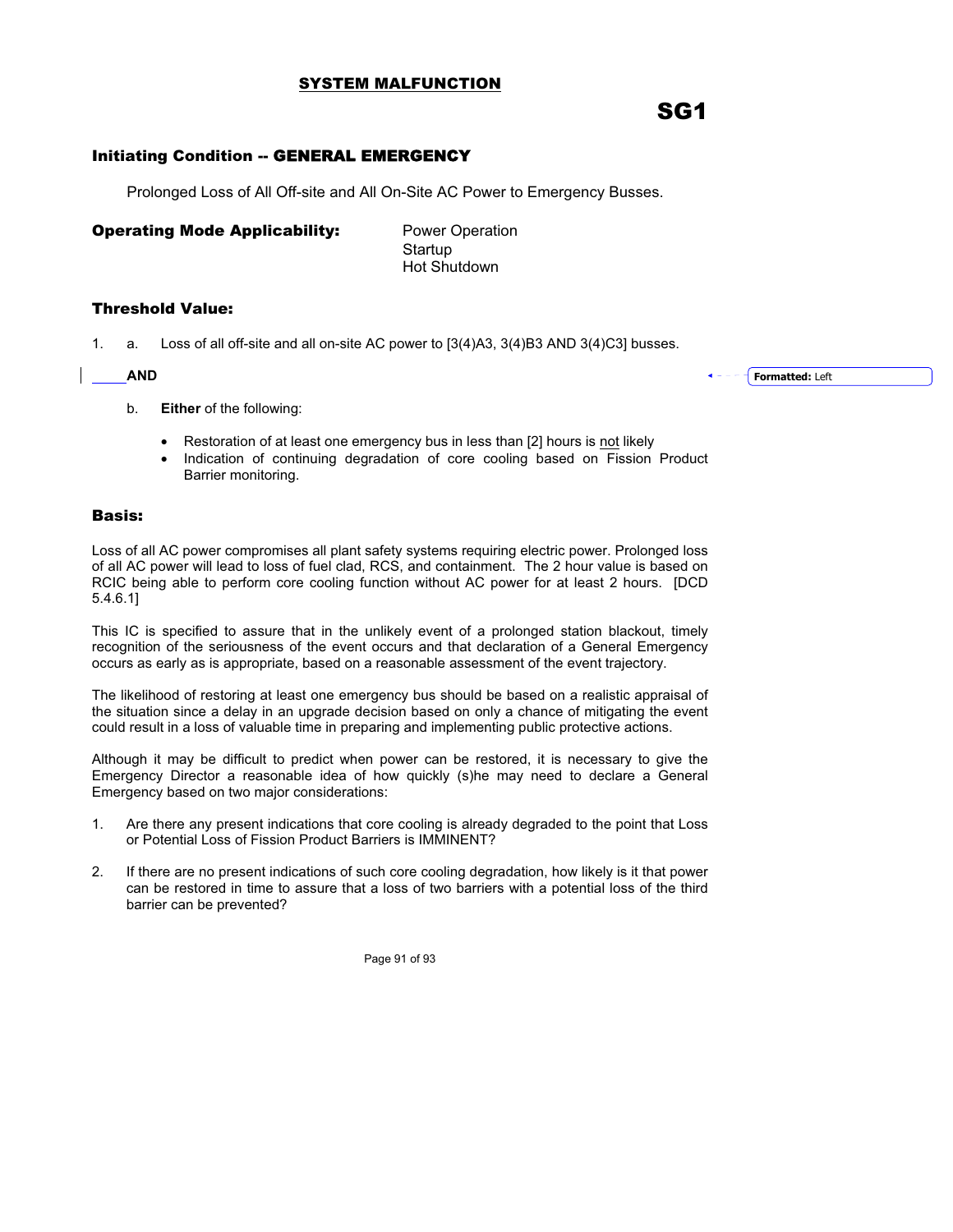Thus, indication of continuing core cooling degradation must be based on Fission Product Barrier monitoring with particular emphasis on Emergency Director judgment as it relates to IMMINENT Loss or Potential Loss of fission product barriers and degraded ability to monitor fission product barriers.

Page 92 of 93